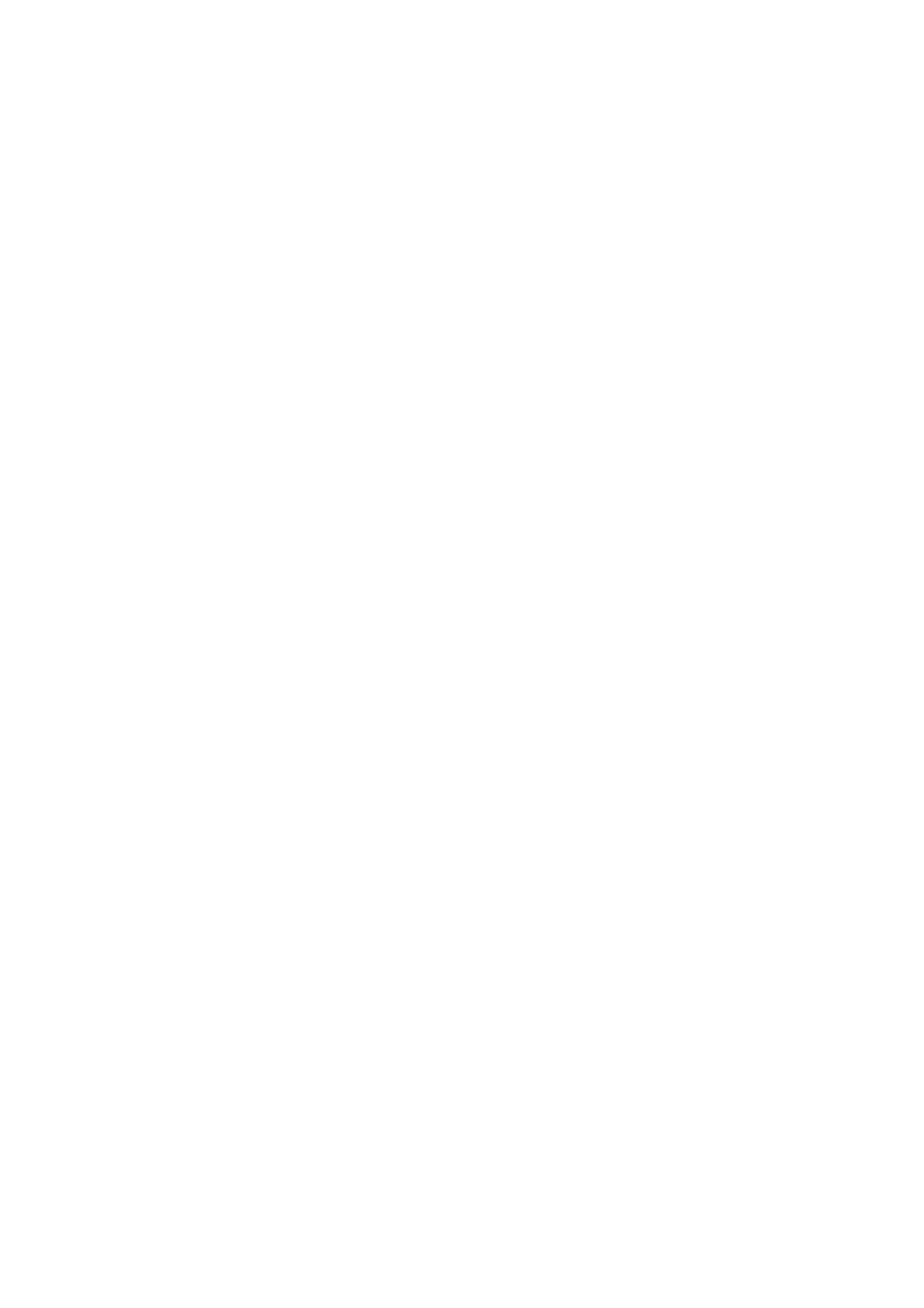The conclusions in this report are the responsibility of the following six members of the European Parliamentary Technology Assessment network (EPTA):

**The Danish board of Technology**, **Denmark** 

Contact: Lars Klüver www.tekno.dk

## **Flemish Institute for Science and Technology**, **Flanders**

Contact: Robby Berloznik www.vitwa.be

**Institute of Technology Assessment**, Austria

Contact: Walter Peissl www.oeaw.ac.at/ita

**The Norwegian Board of Technology**, Norway

Contact: Tore Tennøe www.teknologiradet.no

**Parliamentary office of Science and Technology**, UK

Contact: David Cope www.parliament.uk/post/home.htm

**TA-SWISS – Center for Technology Assessment**, **Switzerland** 

Contact: Sergio Bellucci www.ta-swiss.ch

## TEKNOLOGI-RÅDET









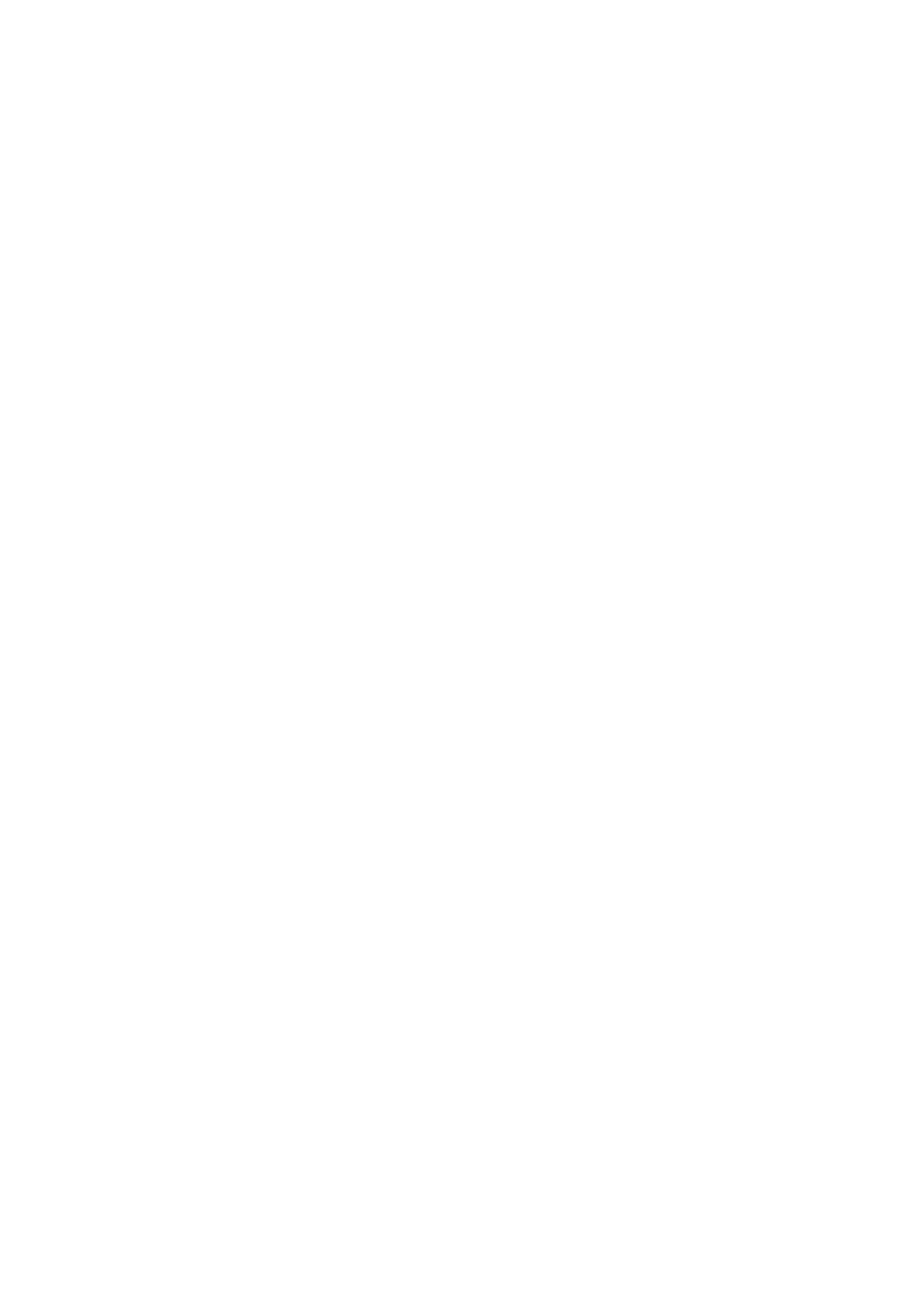| <b>Table of Contents</b> |                                                        | page |
|--------------------------|--------------------------------------------------------|------|
| Preface                  |                                                        | 9    |
| <b>Executive Summary</b> |                                                        | 10   |
| Chapter 1                | Introduction                                           | 12   |
| 1.1                      | Why is privacy a European policy-issue?                | 12   |
| 1.2                      | EPTA and the privacy issue                             | 13   |
| 1.3                      | Methodology                                            | 13   |
| 1.4                      | The structure of the report                            | 14   |
| Chapter 2                | Technologies that affect privacy                       | 16   |
| 2.1                      | Digitalisation                                         | 17   |
| 2.2                      | <b>Mobile Services</b>                                 | 17   |
| $2.3^{\circ}$            | <b>Internet</b>                                        | 19   |
| 2.4                      | <b>Pervasive Computing</b>                             | 20   |
| 2.5                      | <b>Privacy Enhancing Technologies</b>                  | 21   |
| Chapter 3                | Legislation - current situation and recent development | 23   |
| 3.1                      | <b>From Fundamental Right to Specific Regulations</b>  | 23   |
| 3.1.1                    | EU-Directive 95/46/EC                                  | 24   |
| 3.1.2                    | Other regulations                                      | 26   |
| 3.2                      | From a Prohibition to an Obligation                    | 26   |
| 3.3                      | <b>Concluding remarks</b>                              | 28   |
| Chapter 4                | Security                                               | 29   |
| 4.1                      | Issue at stake                                         | 29   |
| 4.2                      | Technological developments                             | 29   |
| 4.2.1                    | ID cards and biometrics                                | 30   |
| 4.2.2                    | <b>CCTV</b>                                            | 31   |
| 4.2.3                    | Electronic surveillance                                | 31   |
| 4.2.4                    | <b>Technological limitations</b>                       | 33   |
| 4.3                      | Social/cultural developments                           | 34   |
| 4.3.1                    | Attitudes to surveillance                              | 34   |
| 4.3.2                    | Trust in authorities                                   | 34   |
| 4.3.3                    | Who is accessing the data?                             | 35   |
| 4.3.4                    | Function creep and data sharing                        | 35   |
| 4.4                      | Legislative/policy developments                        | 36   |
| 4.5                      | <b>Concluding remarks</b>                              | 37   |
| Chapter 5                | Access                                                 | 38   |
| 5.1                      | Issues at stake                                        | 38   |
| 5.2                      | Technological developments                             | 39   |
| 5.2.1                    | Electronic identification                              | 39   |
| 5.2.2                    | <b>RFID (Radio Frequency Identification)</b>           | 40   |
| 5.2.3                    | <b>DRM (Digital Rights Management)</b>                 | 40   |
| 5.2.4                    | <b>Privacy Enhancing Technologies (PETs)</b>           | 41   |
| 5.3                      | Social and economic developments                       | 41   |
| 5.4                      | Political and legislative developments                 | 42   |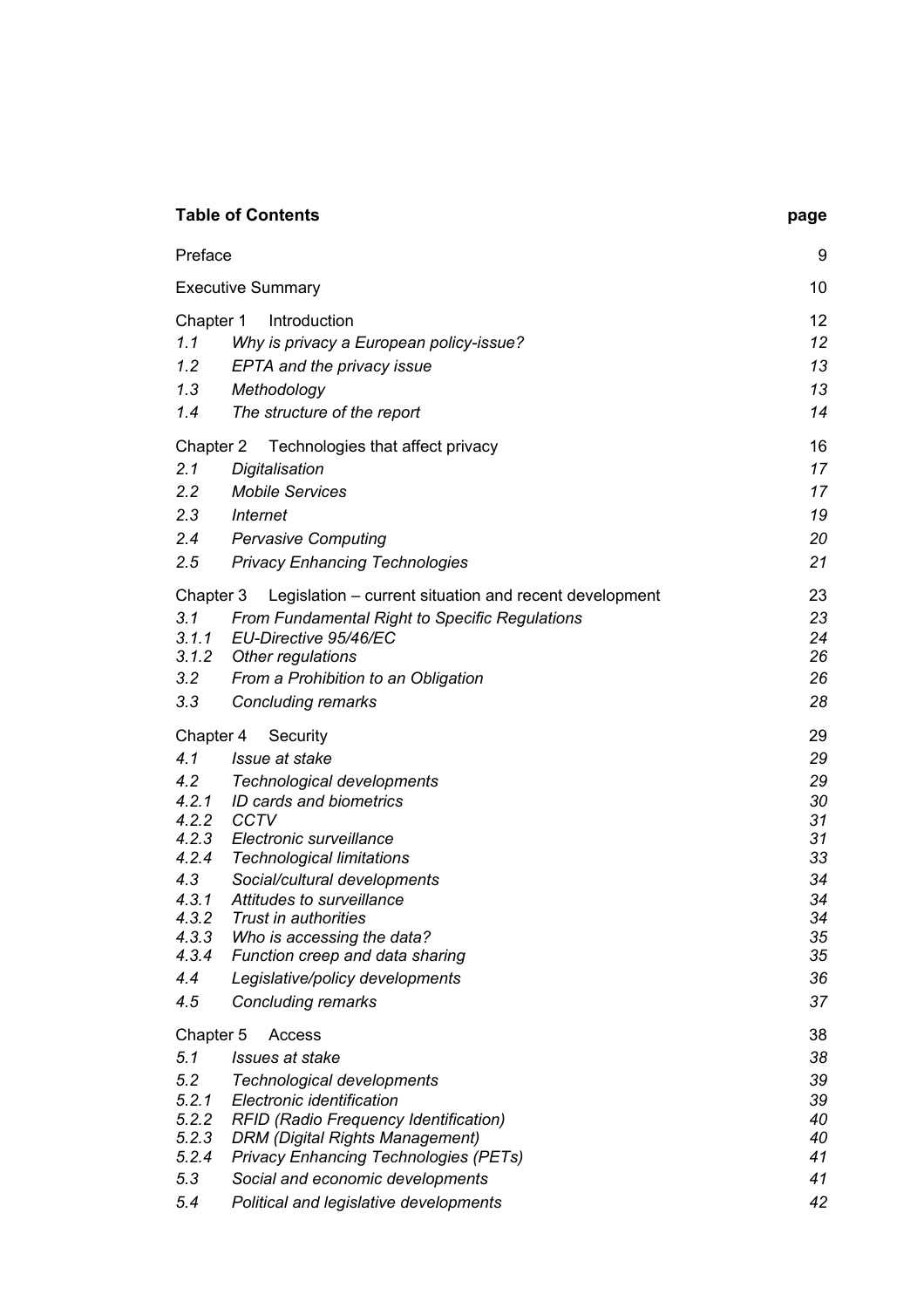| 5.5       | Concluding remarks                                       | 42 |
|-----------|----------------------------------------------------------|----|
| Chapter 6 | Societal interaction                                     | 43 |
| 6.1       | Issue at stake                                           | 43 |
| 6.1.1     | Social interaction and privacy                           | 43 |
| 6.2       | Electronic traces and profiling                          | 44 |
| 6.3       | Social and economic developments                         | 46 |
| 6.3.1     | Experience economy                                       | 46 |
| 6.3.2     | The Digital Generation                                   | 46 |
| 6.3.3     | Low privacy awareness                                    |    |
| 6.3.4     | Low ICT skills and the privacy divide                    | 47 |
| 6.4       | <b>Concluding remarks</b>                                | 48 |
| Chapter 7 | Convenience                                              | 49 |
| 7.1       | Issue at stake:                                          | 49 |
| 7.2       | Technological developments                               | 50 |
| 7.2.1     | Internet cookies                                         | 50 |
| 7.2.2     | Mobile phones                                            | 50 |
| 7.2.3     | Location based technologies                              | 51 |
| 7.2.4     | RFID tags                                                | 51 |
| 7.2.5     | Privacy enhancing technologies (PETs)                    | 52 |
| 7.3       | Social and cultural developments                         | 53 |
| 7.4       | Political and legislative developments                   | 55 |
| 7.5       | <b>Concluding remarks</b>                                | 55 |
| Chapter 8 | Economic benefit                                         | 56 |
| 8.1       | Issue at stake                                           | 56 |
| 8.2       | <b>Technological developments</b>                        | 56 |
| 8.2.1     | Internet use                                             | 57 |
| 8.2.2     | Data Mining and customer loyalty cards                   | 57 |
| 8.2.3     | Adware/Spyware                                           | 58 |
| 8.2.4     | DRM - Digital rights management                          | 59 |
| 8.2.5     | <b>RFID</b>                                              | 59 |
| 8.2.6     | Location-based services                                  | 60 |
| 8.2.7     | Spam                                                     | 61 |
| 8.3       | <b>Business and commercial developments</b>              | 61 |
| 8.3.1     | Customer relationship management                         | 61 |
| 8.3.2     | Spamming                                                 | 62 |
| 8.3.3     | Free software                                            | 62 |
| 8.4       | Social and cultural development                          | 62 |
| 8.4.1     | Limited awareness                                        | 62 |
| 8.4.2     | People don't place a value on their personal information | 63 |
| 8.4.3     | Nobody reads privacy policies                            | 64 |
| 8.5       | Political and legislative development                    | 64 |
| 8.5.1     | Data gathering and data protection                       | 64 |
| 8.5.2     | Spam                                                     | 64 |
| 8.5.3     | Intellectual property rights                             | 65 |
| 8.5.4     | Consumer pressure                                        | 65 |
| 8.5.5     | Legislation lagging behind technical development         | 65 |
| 8.6       | <b>Concluding remarks</b>                                | 65 |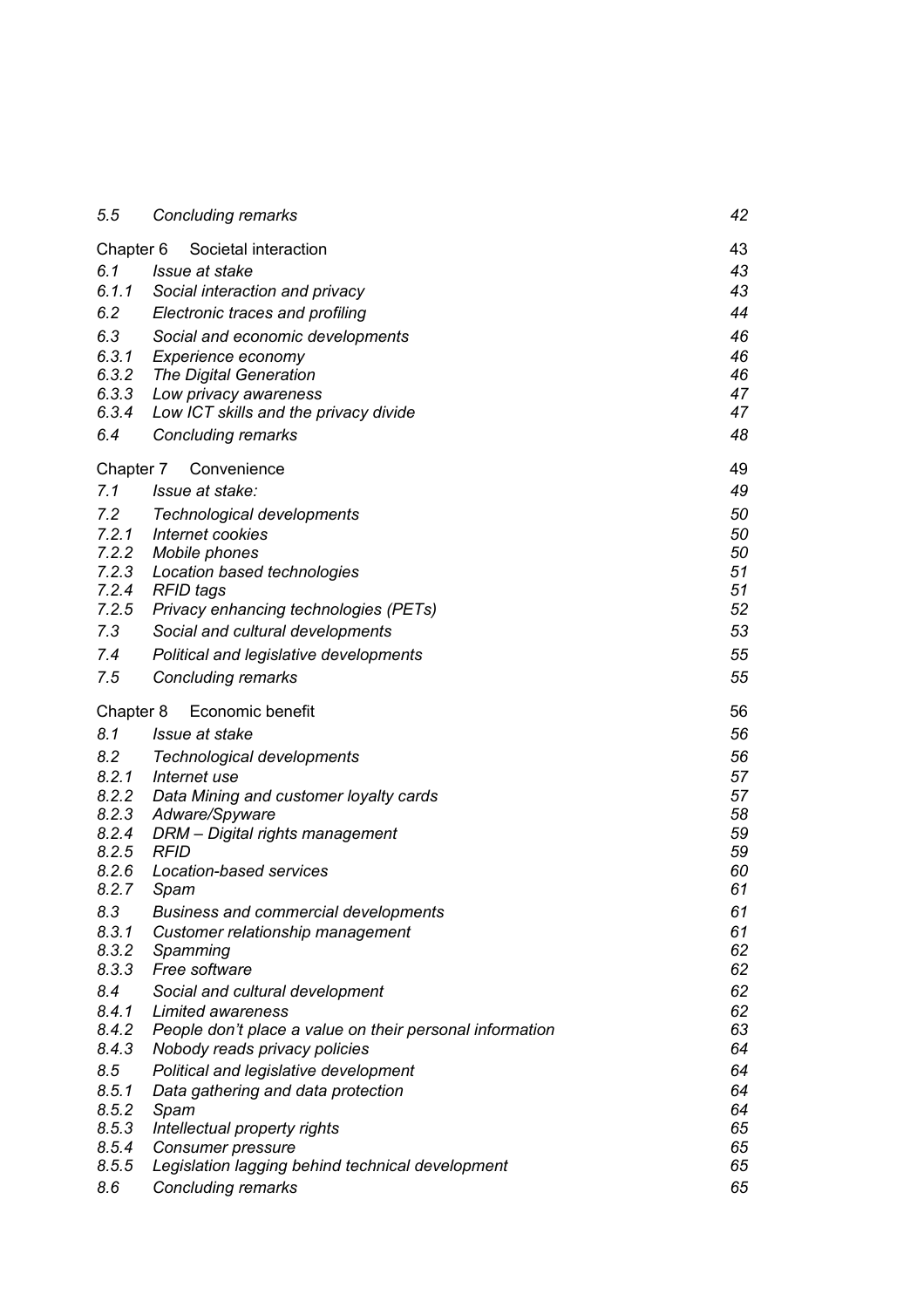| Chapter 9<br>eGovernment                                                      | 67       |  |
|-------------------------------------------------------------------------------|----------|--|
| 9.1<br>Issue at stake                                                         | 67       |  |
| 9.2<br><b>Technological developments</b>                                      | 68       |  |
| 9.2.1<br>Infrastructure                                                       | 68       |  |
| 9.2.2<br><b>Citizens' Cards and Digital Signatures</b>                        | 68       |  |
| 9.2.3<br>Identification versus authentication                                 | 69       |  |
| 9.2.4<br>One card, several purposes                                           | 69       |  |
| 9.3<br>Social and cultural developments                                       | 70       |  |
| 9.3.1<br>Pragmatic AND unconcerned                                            | 70       |  |
| 9.3.2<br>E-government: excluding or supplementary<br>9.3.3<br>Trust           | 72<br>72 |  |
| 9.4<br>Legislative and political developments                                 | 73       |  |
| 9.5                                                                           | 73       |  |
| <b>Concluding remarks</b>                                                     |          |  |
| Healthcare<br>Chapter 10                                                      | 75       |  |
| 10.1<br>Issue at stake                                                        | 75       |  |
| 10.2 Technological developments                                               | 75       |  |
| 10.2.1 Electronic health records (EHR)                                        | 75       |  |
| 10.2.2 Telemedicine                                                           | 76       |  |
| 10.3<br>Social and economic developments                                      | 77       |  |
| 10.3.1 Trust                                                                  | 77       |  |
| 10.3.2 Empowerment versus responsibility<br>10.3.3 Access and data management | 77<br>78 |  |
| 10.3.4 Security as a priority                                                 | 79       |  |
| 10.3.5 Public debate and Information                                          | 79       |  |
| 10.4<br>Economic issues                                                       | 79       |  |
| 10.4.1 Research                                                               | 80       |  |
| 10.5 Political and legislative developments                                   | 80       |  |
| 10.5.1 Maintaining and reinforcing existing privacy rules                     | 80       |  |
| 10.5.2 Privacy versus security and efficiency                                 | 81       |  |
| 10.5.3 Systems design                                                         | 81       |  |
| 10.6<br>Concluding remarks                                                    | 82       |  |
| Chapter 11<br>Conclusions and policy options                                  | 83       |  |
| 11.1<br>Why we need a renewed policy on privacy                               | 83       |  |
| The challenges - and how to deal with them<br>11.2                            | 84       |  |
| Appendix A – Overview of Technologies                                         | 90       |  |
| Internet/networks                                                             | 90       |  |
| Local data                                                                    | 92       |  |
| <b>DRM (Digital Rights Management)</b>                                        |          |  |
| Mobile services                                                               |          |  |
| Surveillance technologies                                                     |          |  |
| Small memory technologies                                                     |          |  |
| Data mining                                                                   |          |  |
| <b>Identity and Identification</b>                                            |          |  |
| <b>Ubiquitous computing</b>                                                   |          |  |
| <b>Privacy Enhancing Technologies</b>                                         |          |  |
|                                                                               | 99       |  |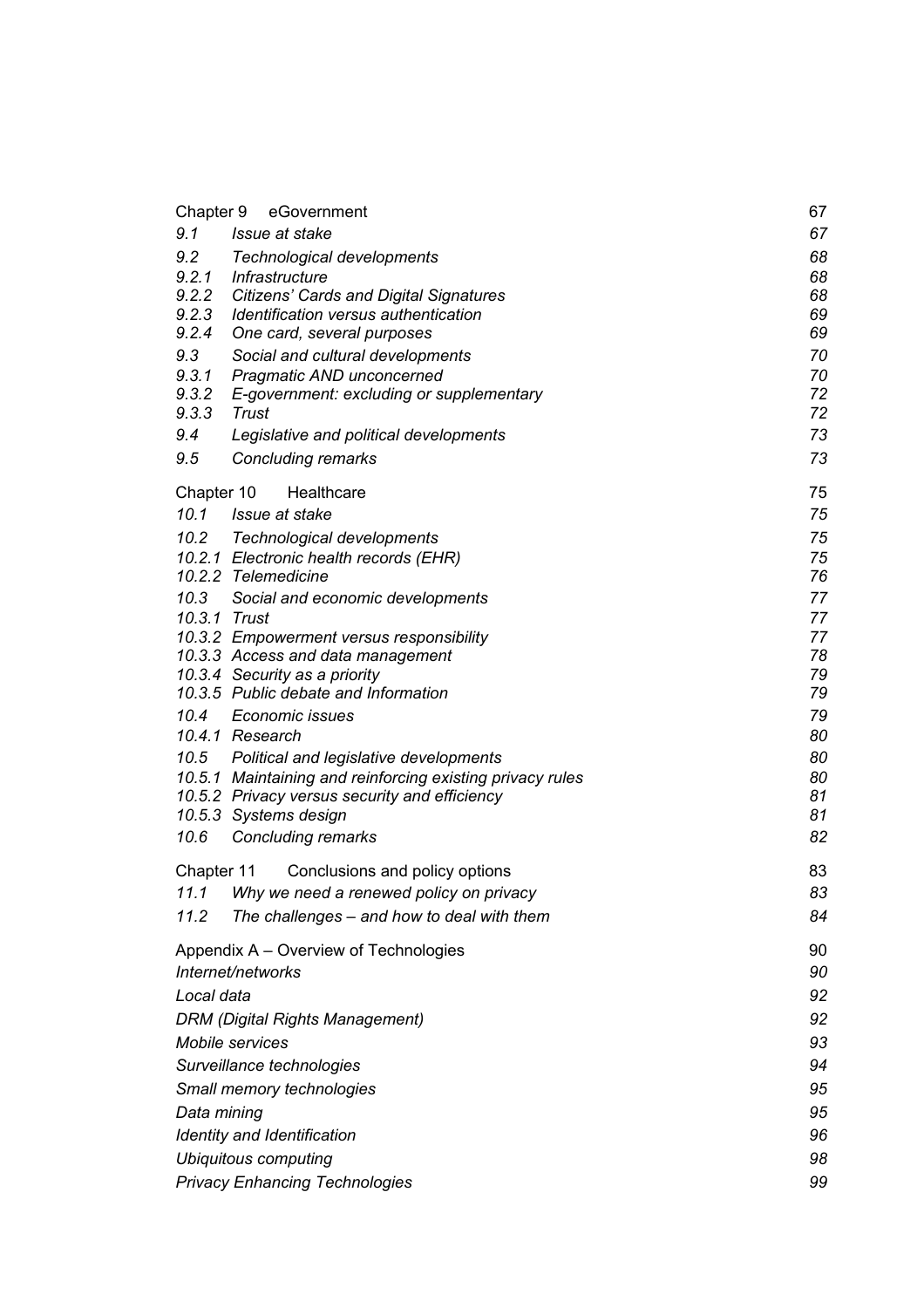| Appendix B - Methods              | 100 |
|-----------------------------------|-----|
| Citizens' panels                  | 100 |
| <b>Consensus Conference</b>       | 100 |
| Expert panel / work group         | 102 |
| Focus group studies               | 103 |
| Appendix C – Overview of Projects | 104 |
|                                   |     |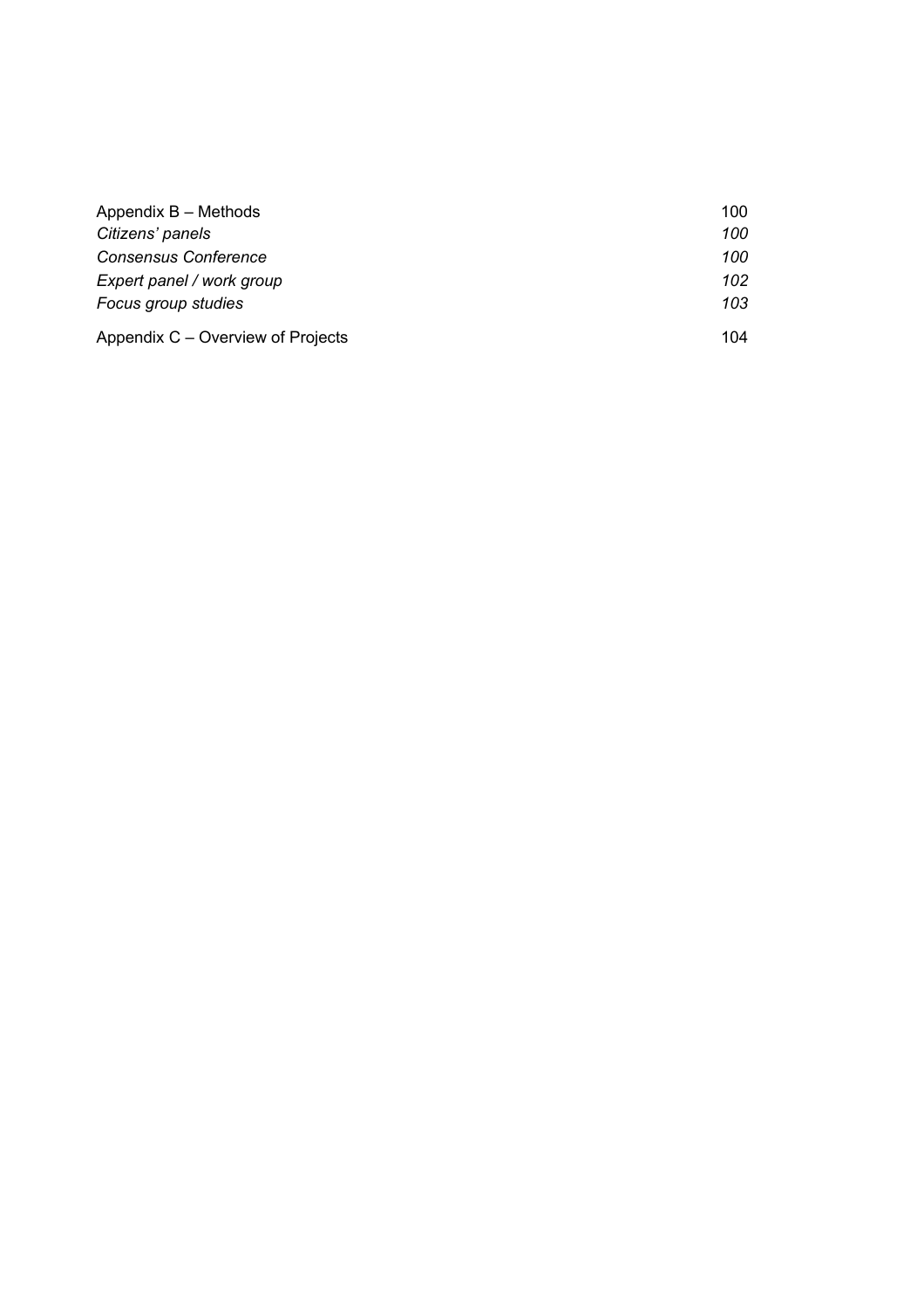## **Preface**

This report is offered by the European Parliamentary Technology Assessment network (EPTA) as a contribution to the European debate and policy-making on privacy.

It is based on 28 technology assessment projects carried out by the participating EPTA members. These projects have been reviewed and a cross-European synthesis has been made. From the analysis of the societal as well as technological developments we have derived conclusions and policy options.

The EPTA Privacy Project was managed by:

Lars Klüver, director of the Danish Board of Technology Walter Peissl, senior researcher at the Institute for Technology Assessment, Austria Tore Tennøe, director of the Norwegian Board of Technology

Besides the management group, the project group consisted of:

| Danielle Bütschi     | Centre for Technology Assessment, Switzerland           |
|----------------------|---------------------------------------------------------|
| Johan Cas            | Institute for Technology Assessment, Autria             |
| Robby Deboelpaep     | Flemish Institute for Science and Technology Assessment |
| Christine Hafskjold  | The Norwegian Board of Technology                       |
| Ida Leisner          | The Danish Board of Technology                          |
| Chandrika Nath       | Parliamentary Office for Science and Technology, UK     |
| Janus Sandsgaard     | The Danish Board of Technology                          |
| <b>Stef Steyaert</b> | Flemish Institute for Science and Technology Assessment |
| Nicole Vouilloz      | Centre for Technology Assessment, Switzerland           |

Rinie van Est of the Rathenau Institute in the Netherlands contributed in the early stages of the project.

The project participants would also like to thank John Borking, Birgitte Kofoed Olesen, Jo Steyaert, Per Helge Sørensen and Susanne Lace for their valuable contribution to the process.

A draft version of this report has been discussed within the director group of EPTA. However, the analysis and conclusions in the report are the sole responsibility of the six participating institutions. It is our hope that this report will contribute constructively to the policy-making on this important issue.

On behalf of EPTA and the project group,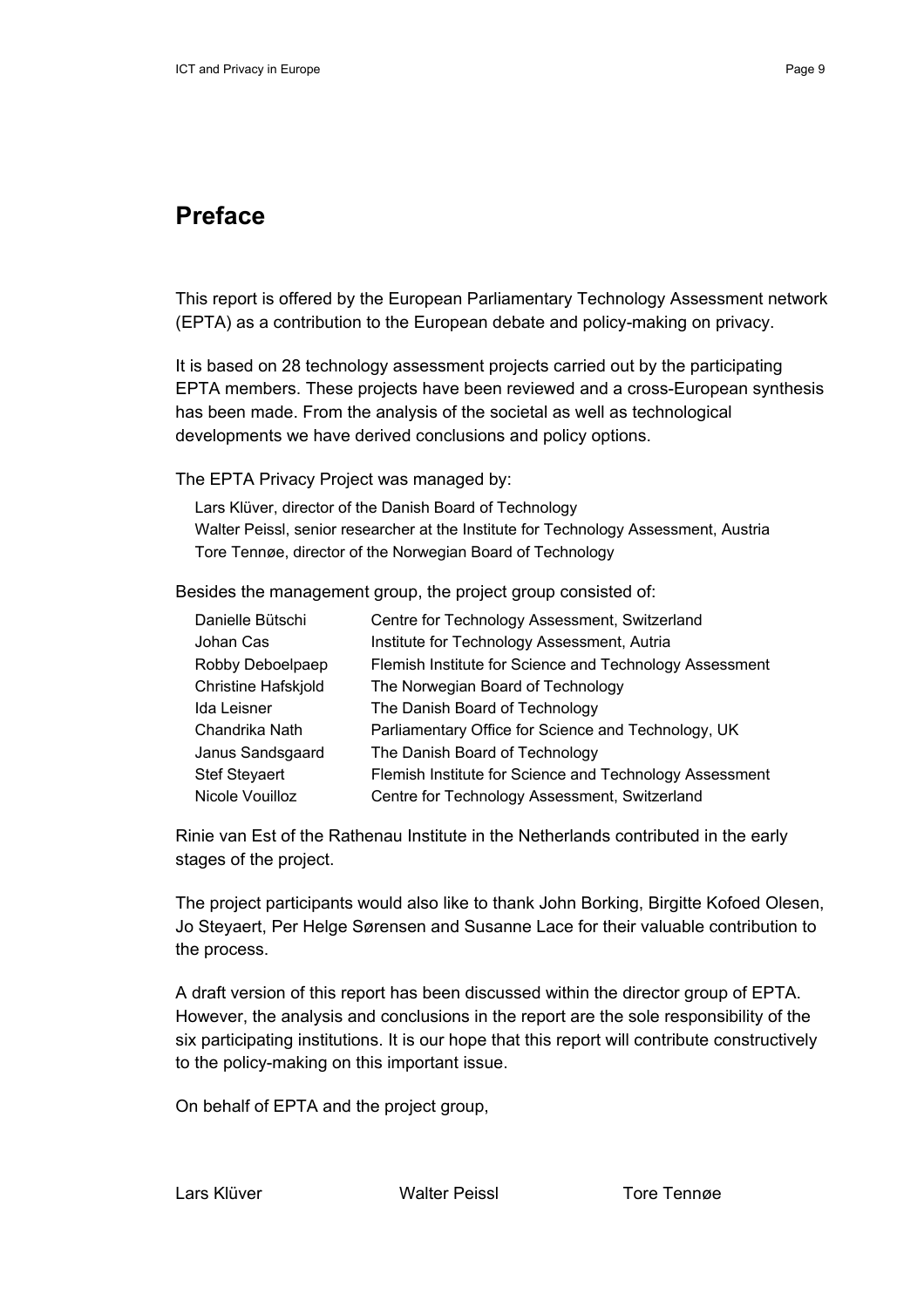## **Executive Summary**

This study builds on experiences from technology assessment of ICT and Privacy in seven different European countries.

Privacy is an important democratic right. In this report we identify five areas that affect privacy: Security, access to information and services, societal interaction, convenience and economic benefit. In addition, we discuss two other fields of public interest where the use of ICTs may be conflicting with privacy, namely e-government and e-health. All these areas are subject to rapid change, and in addition to looking at the challenges today, we also try to describe some future trends that may affect privacy.

Dealing with privacy in terms of trade-offs helps to illustrate that a balance has to be found between conflicting societal values and rights. Our analysis points to some important challenges and corresponding policy options:

#### *Review of surveillance systems by independent body*

An important task for governments is to provide their citizens with a high level of security. However, they need to consider whether more surveillance is justified.

It is important that surveillance systems are properly assessed. Their value depends on them being effective, not easily circumvented and resulting in a real security benefit. One option is periodical review of surveillance systems by an independent publicly accountable body.

## *Citizens' access to their own records and logs*

eGovernment increases the flow of information between different public units, in order to provide desired services. It has the potential to dramatically increase the amount of personal information officials hold about citizens.

A vital challenge is how the technology can be used not only to increase efficiency for the public administration; but also to strengthen privacy for the citizen. Governments could consider a mutually transparent system that gives citizens access to their own records and logs, and allows them actively to control the flow of their own personal data.

## *Empowering data protection agencies*

The mandate of data protection agencies remains weak in many countries. As long as ignoring data protection rules bear no consequence, there will be no incentive for industries and public bodies to incorporate privacy principles into their IT systems and services.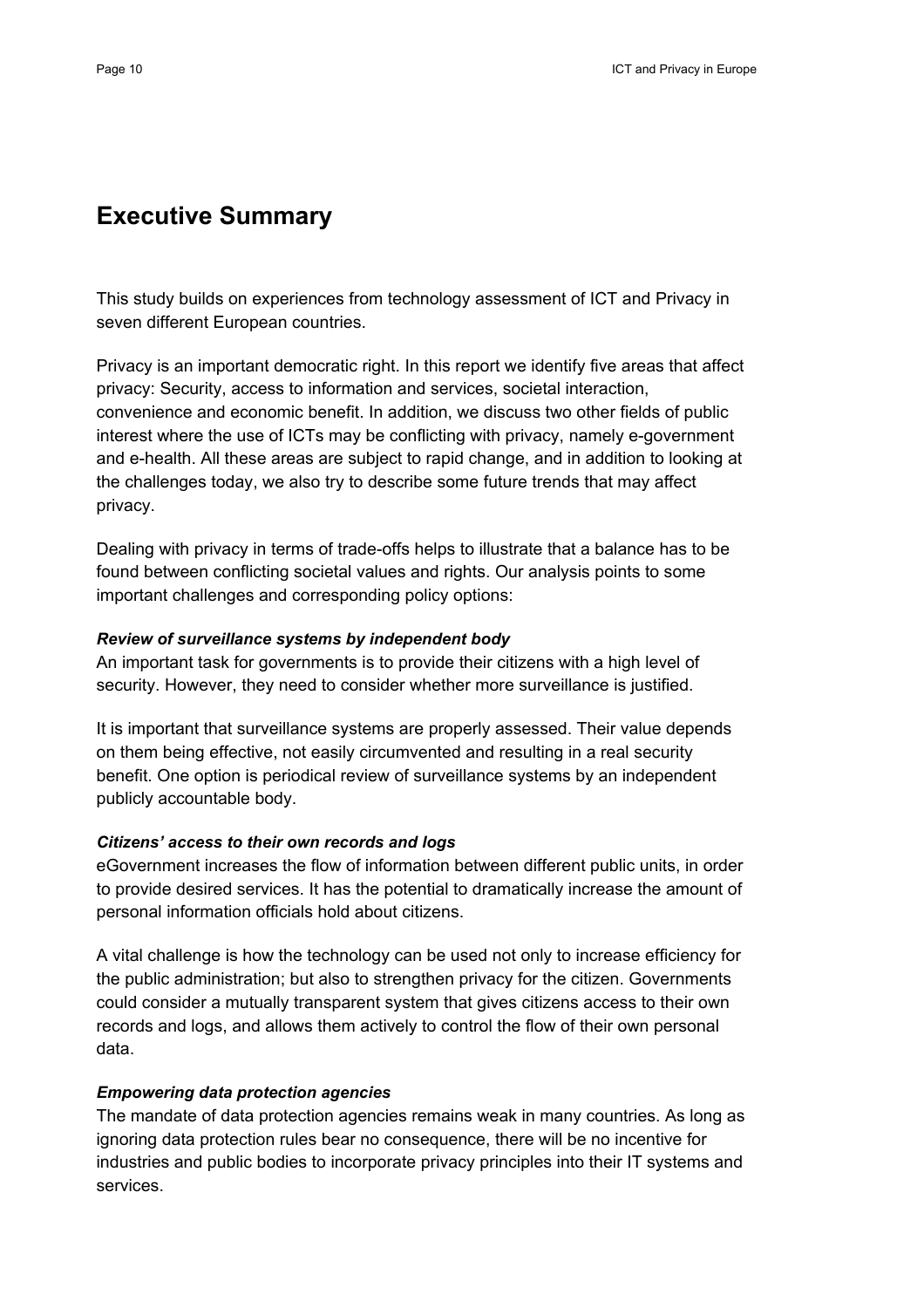A crucial question is the capacity of these agencies to handle complaints in due time. Governments may need to consider seriously whether data protection agencies should be able to proactively conduct investigations, impose effective penalties and monitor the activities of public and private organisations and their approach to data management.

#### *Mandatory privacy impact assessments*

The study shows that privacy threats could often be avoided if data protection concerns were built into information systems development from the start. Mandatory Privacy Impact Assessments (PIAs) can contribute to ensuring that privacy is taken into consideration.

In the public sector, PIAs could become a prerequisite for IT project procurement. Although they will involve financial costs, the benefits may be significant. It is cheaper to include privacy concerns in the design phase of systems than to make them privacy compliant at a later stage.

Privacy enhancing technologies (PETs) could be systematically integrated into systems development. An important PET principle is that systems should only collect data on a *need to know –* not a *nice to know –* basis. Delivering services without collecting excess data is cost-effective as well as socially desirable.

International privacy standards can enhance consumer trust and promote equal privacy protection worldwide; and they encourage corporate response.

There is a rapid development of e-services and a new security situation. New technologies such as RFID, biometrics and pervasive computing are also developing rapidly and thus create new possibilities and threats.

This report shows that the value of privacy is underestimated by citizens, policy makers and enterprises. It concludes that there is need for more research on mid- and long-term effects of weakened privacy, and more public dialogue is needed on these issues.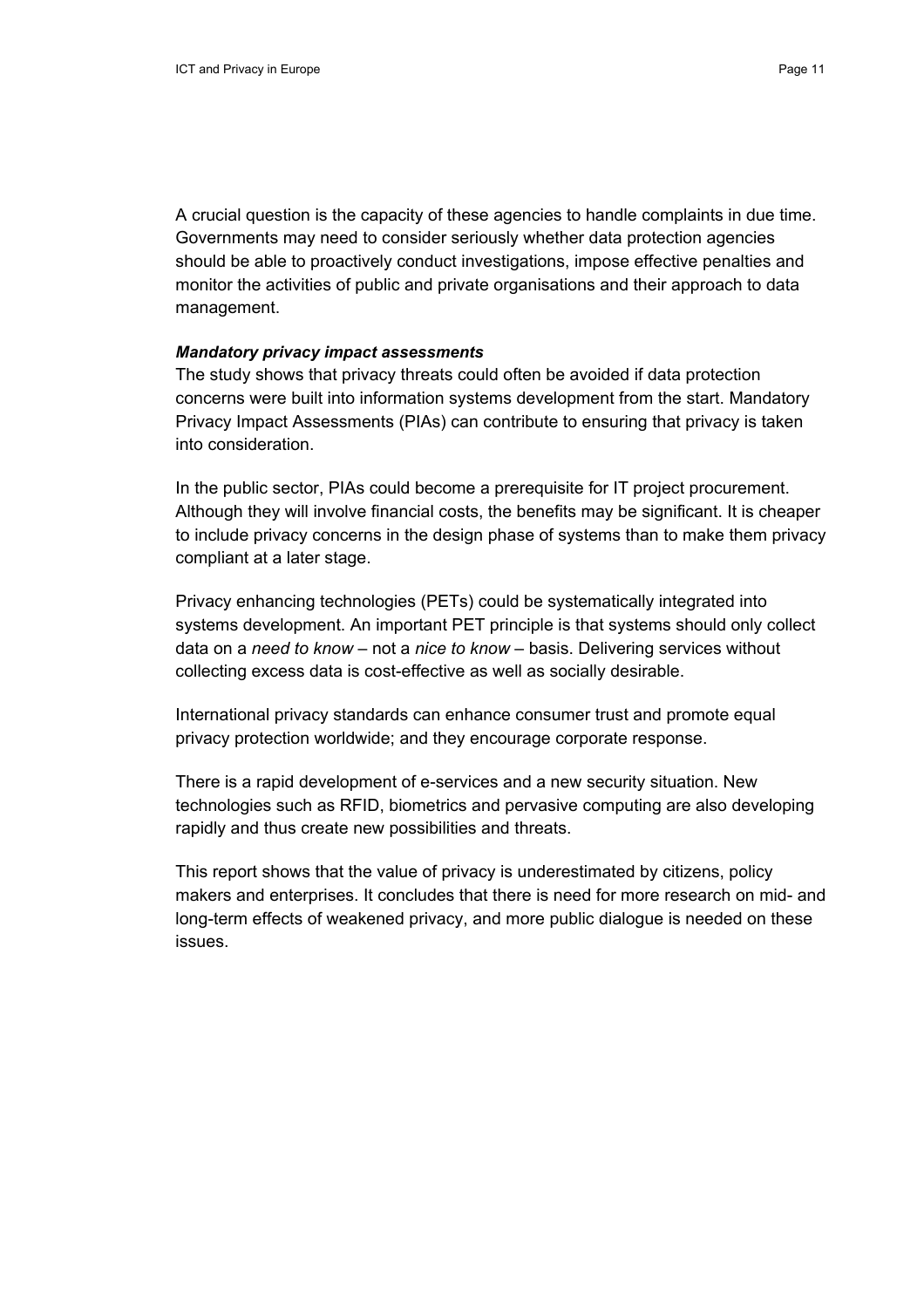## **Chapter 1 Introduction**

This report on *ICT and Privacy in Europe* is the product of a joint-project of six EPTA member institutions. EPTA is a network of *European Parliamentary Technology Assessment* institutions across Europe. Its 17 members perform science and technology assessment (TA) studies in order to advise parliaments on the possible social, economic and environmental impact of new technologies.

Such work, pioneered in the 1970s by the Office of Technology Assessment (OTA) of the US Congress, is seen as an aid to the democratic control of scientific and technological innovations. The participating institutions are constitutionally and methodologically heterogeneous, but share a concern for providing impartial and high quality accounts and reports of developments in science and technology issues and industrial and R&D policy.

The main purpose of this study is to reach decision-makers on the European and national level in order to provide them with options to face the highlighted challenges to privacy, which originate from technological as well as societal and political development.

## **1.1 Why is privacy a European policy-issue?**

Privacy is a fundamental right and a societal value that is protected on a higher level than other individual rights. In recent years, this pillar of open societies has been challenged by different developments. First, political actions regarding the "war on terror" lead to erosion of some safeguards of privacy. Secondly, the overall goals of rationalisation in public administration lead to systems of e-government and e-health that have the potential to make citizens and patients transparent and intrude privacy. Thirdly, private enterprises look at personal data as an economic resource. With individually addressed target-group oriented marketing they try to gain profit and competitive advantages. And finally technological development also leads to erosion of privacy. Many devices work digitally, they are getting smaller and are more intensively interconnected.

In a short-term perspective, a loss of privacy might lead to an adapted form of behaviour that individuals think they are supposed to show. This is critical because liberal democratic societies are built on the idea of self-conscious and autonomous citizens. In the long run, such a "mainstreaming" of citizens' behaviour, may turn out to prevent the dissenting behaviour that is considered to be an important impulse for economic and societal development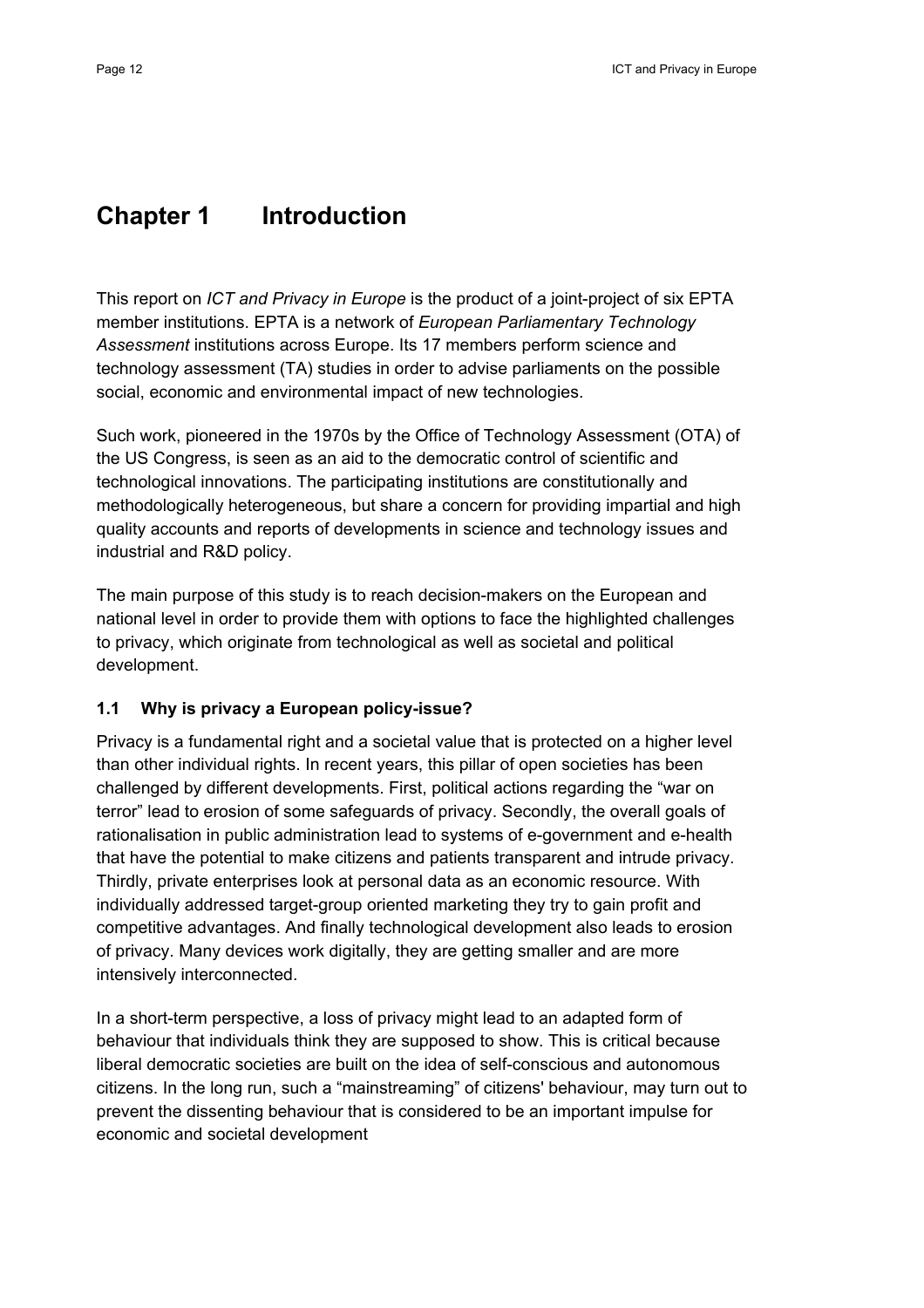The findings in this report indicate that the development in technological, political, economical and cultural spheres may lead to a society where individual freedom could be seriously reduced unless no measures are taken to prevent this.

### **1.2 EPTA and the privacy issue**

EPTA, as a cross-European network of parliamentary technology assessment institutions, acknowledge our responsibility to contribute with our policy analysis across nations and at the European level. There certainly are important issues related to technology that need such cross-national scrutiny, and EPTA has an important role to play in this. Privacy stood out as one such issue. It is of increasing importance and of fundamental relevance to open democracies, yet awareness of threats to privacy is low. In this study we have synthesised findings from 28 projects conducted by the six partners (see Appendix C for a full overview of the projects). From the analysis of the societal as well as technological developments we have derived conclusions and policy options.

Privacy is an issue that could benefit from being addressed at a European level. Many EPTA-organisations have done work in this field and synthesising the different approaches and results gives insight into common views and values as well as the particularities of different cultures and political systems. Privacy is a European issue where there is a lot of experience gathered in national projects. Integrating these findings will provide added value and in the end be more valuable than just the sum of the parts. Although national legal regulation exists, basic guidelines are discussed and designed at a European level. New challenges will also have to be discussed at a European level, and EPTA wishes to contribute to this discussion.

#### **1.3 Methodology**

This project is the result of the close co-operation between staff members in the six participating EPTA institutions. A total of 28 projects conducted by these institutions over the last years have been reviewed, offering a broad cross-European knowledge base on privacy issues.

Each institution has provided reviews of their projects in a common English template, to ensure that all participants can understand and discuss the results of the total project portfolio. The different institutions have looked at many different aspects of privacy, and also used different methodologies in their approach to the issue. A brief description of the different methods used can be found in Appendix B.

After reviewing all the projects, the group decided to focus on 8 themes. The responsibility of each theme was then assigned to different author groups. These groups have worked on drafting, reviewing and finalising each chapter. The full report, and the conclusions and policy options have later been reviewed by all the participants in the project.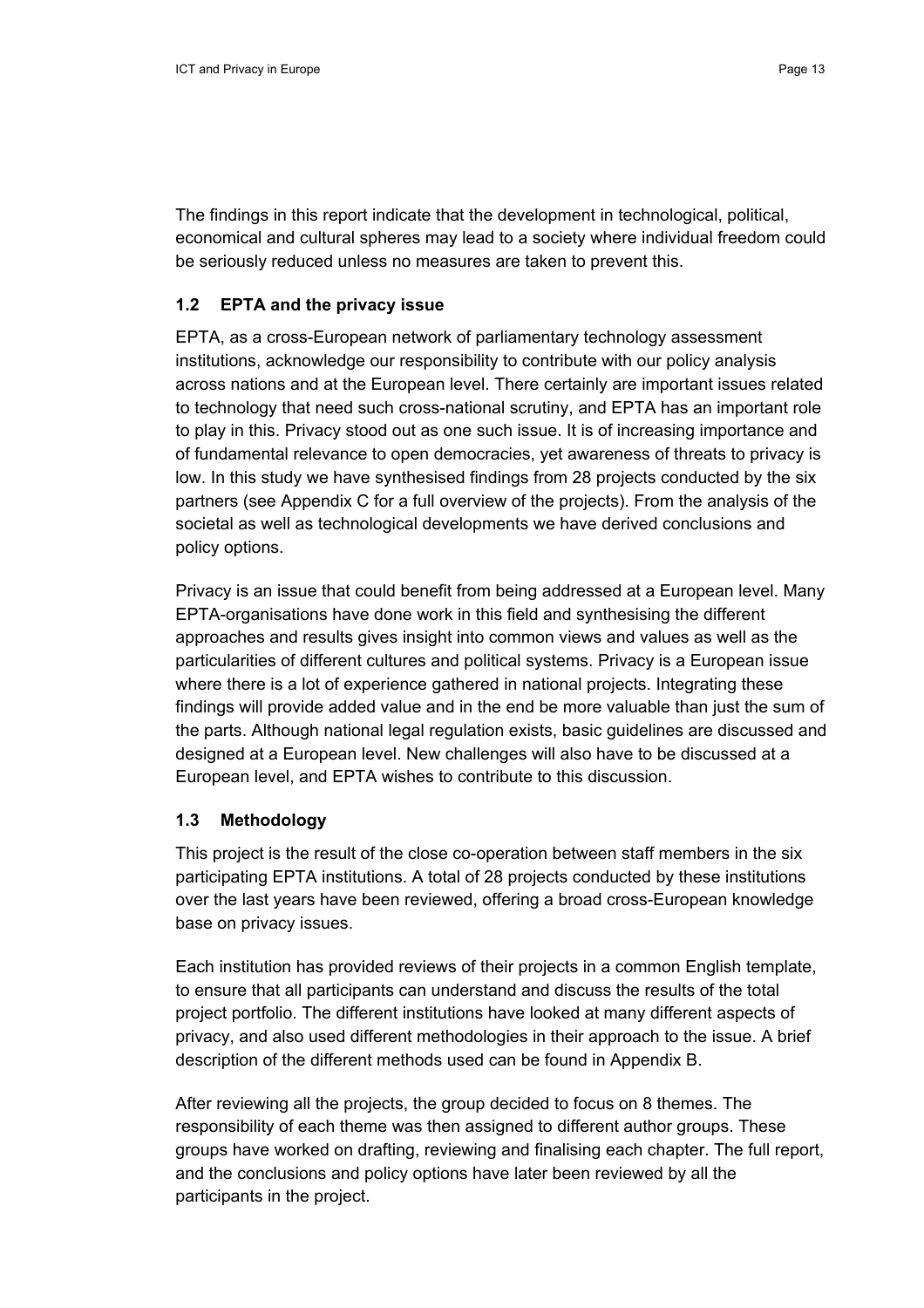Five experts on privacy were invited to a workshop to discuss the policy options derived from the different chapters of the report.

A draft of the report has also been discussed within the director group of EPTA. However, the group of participating institutions is fully responsible for the analysis and conclusions in the report.

## **1.4 The structure of the report**

This report identifies five important trade-offs that affect privacy. In addition, two major fields of public interest where the use of ICTs may conflict with privacy are discussed.

The first part of this report gives an overview of basic trends and technological developments which have major impacts on privacy, such as mobile services, the Internet, pervasive computing and Privacy Enhancing Technologies (PETs). Subsequently a chapter on legislation follows. We sketch out a rough picture on legal developments with specific emphasis on the European situation.

The terrorist attacks of September  $11<sup>th</sup>$  2001 gave rise to a political discussion on societal security. Chapter 4 describes different security technologies and how they affect privacy. Politicians are concerned about security threats and citizens want to be protected. Security is often assumed to be synonymous with surveillance. Whether or not security is really enhanced with more surveillance is also a matter of discussion.

Chapter 5 deals with access: We face an increasingly digitalized world. If one wants to be part of modern life one has to use electronic/digital equipment. The loss of privacy to gain access to information and services is often a result of a lack of privacy enhancing design of the ICT systems. The use of PETs could remove or at least mitigate the loss of privacy.

New ICTs create new ways of societal interaction, and in Chapter 6 we discuss how this may affect privacy. When the interaction is digital, it produces a lot of data traces. Total confidentiality could exclude people from social networks, but total exposure could have impact on the privacy of the individual. A choice needs to be made somewhere in the middle, between gaining easy access on the one hand, and giving up personal data on the other.

Why have some technologies become such a success? It is because they add significantly to the convenience of their users. In Chapter 7 we see that these technologies also have a major impact on their users' privacy. The flexible privacy concept in existing legislation reflects this need to continuously negotiate and stipulate privacy requirements. However a strong regulatory basis is needed to guarantee the individual's free choice on the trade-off.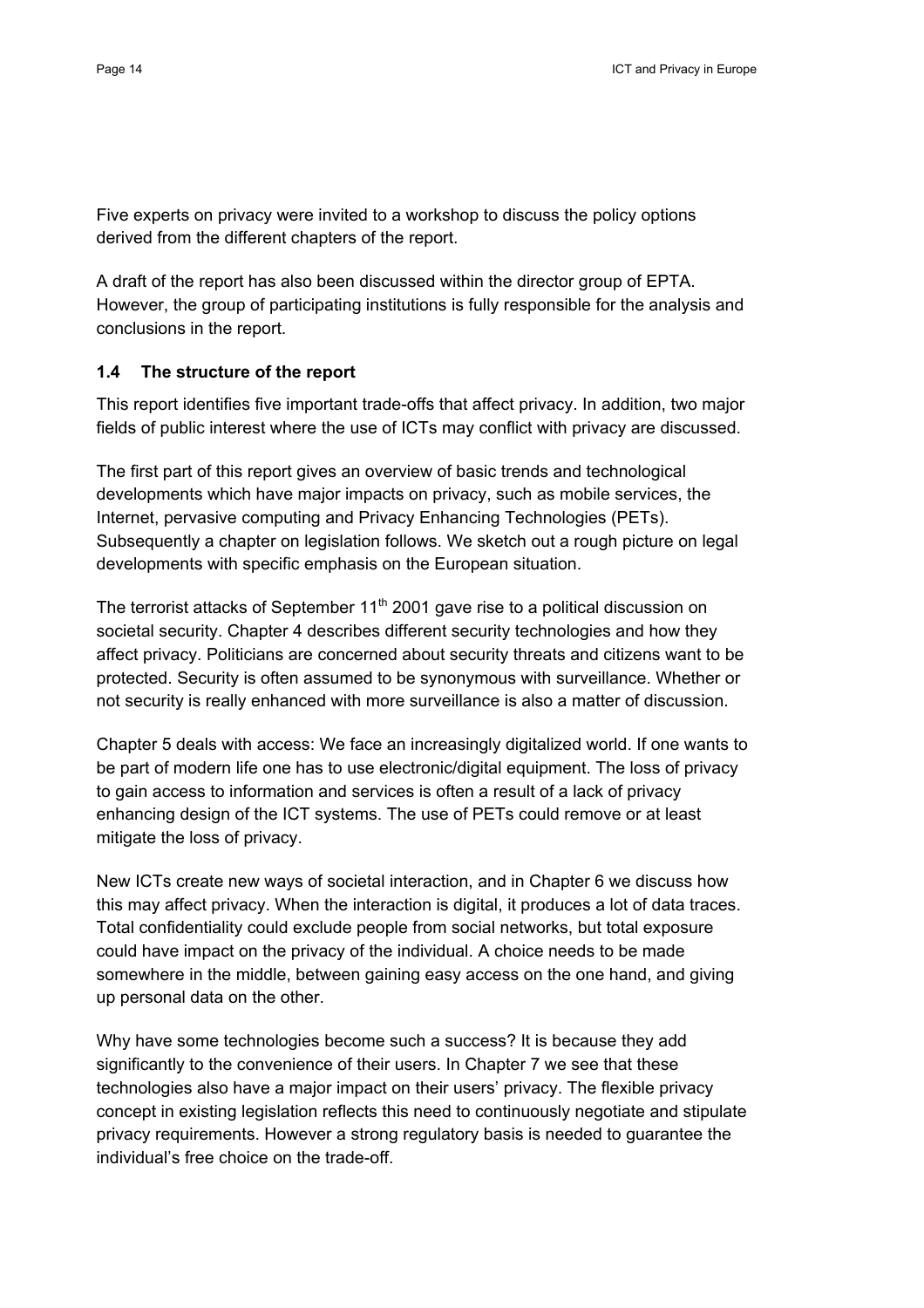In Chapter 8 we discuss how the need for economic benefit may be a threat to privacy. Enterprises use ICTs because of their potential to raise efficiency and productivity, and they gather customer data for research and marketing purposes. But personal information can also be seen as a resource for the consumer: In consumer cards systems and other electronic discount-systems even consumers gain an economic benefit – if they are willing to sell part of their privacy. In the future it may become important for companies that wish to be perceived as trustworthy to have a clear privacy policy and uphold it.

E-government is a rapidly developing area, and is the focus for Chapter 9. Objectives of most of the e-government projects around the world are saving public money by increasing the efficiency of the bureaucratic system, getting closer to the citizens and delivering a better service to the citizens. The implementation of such systems raises questions concerning privacy.

In Chapter 10 we discuss different aspects of e-health. The most sensitive area where data are concerned is the use of data in the health care sector. The more applications in health care supported by digital equipment, the more questions concerning privacy will arise. In most countries specific laws guarantee confidentiality on the part of health care professionals. This higher level of security must be implemented in technoorganisational systems too.

Chapter 11 – Conclusions and policy options summarises the challenges and presents policy options to meet these challenges both at a national and European level.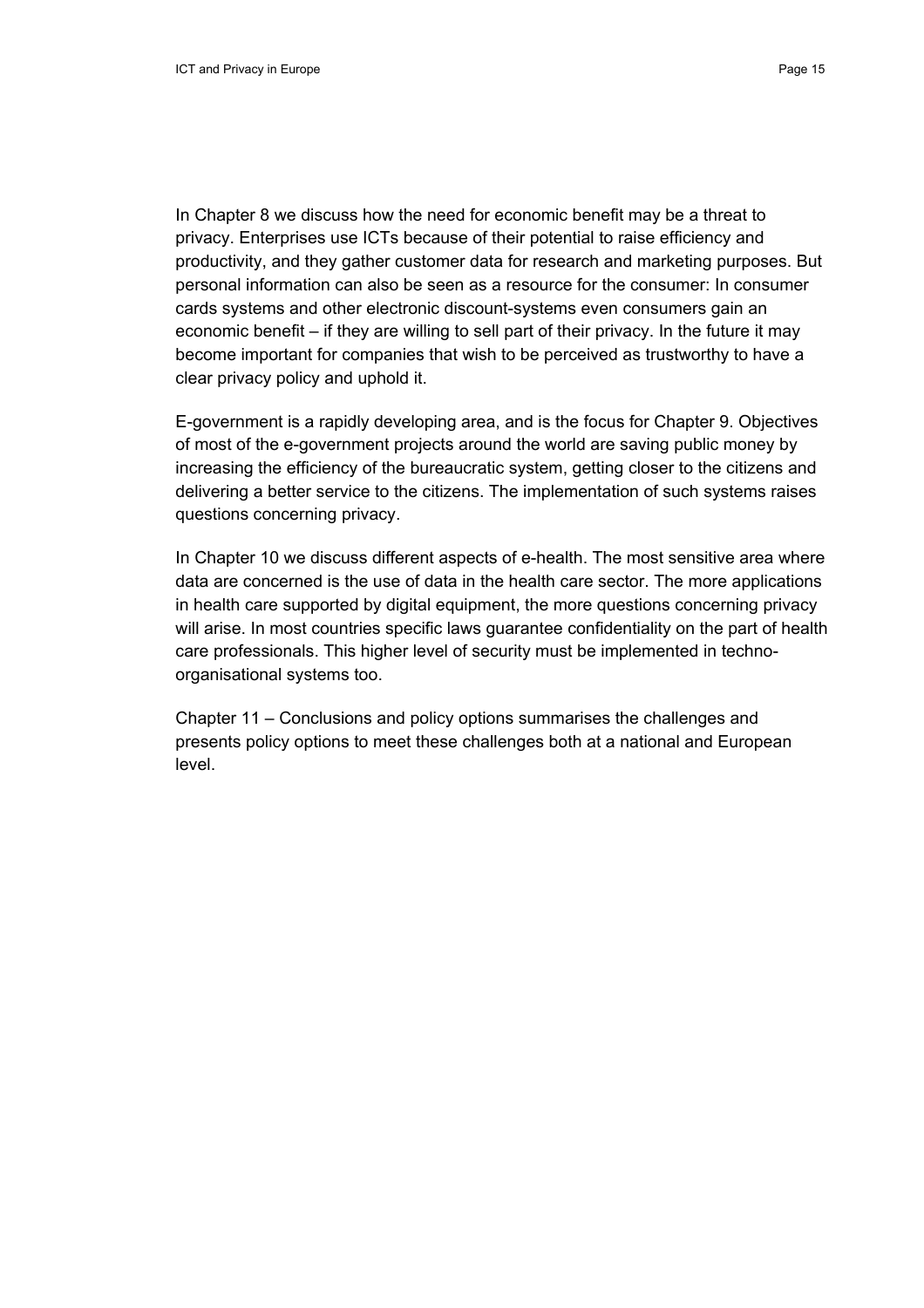## **Chapter 2 Technologies that affect privacy**

By Johann Cas (ITA)

This introductory chapter deals with the impacts of technical developments in ICTs on privacy, i.e. with ways by which technical progress can actually or potentially either threaten or enhance privacy. This brief overview does not address any of the manifold benefits of ICTs on an individual or societal level but rather focuses on privacy effects only. It is these developments that provide the rationale for the individual projects on privacy and ICT carried out by the different EPTA-Members.

Major milestones in technical progress in ICT show serious privacy impacts. Among these are:

- The digitalisation of telecommunications, allowing the generation of communications profiles,
- the rapid diffusion of mobile communications, enriching these profiles by location data,
- the extension of Internet into the daily life of many people, revealing information about personal interests and predilections through the use of its services.

These technological developments are already radically changing the status of privacy by automatically generating huge amounts of data, most of which can be attributed to specific people. These changes are radical in a qualitative manner too; they allow for previously inconceivable and unreachable levels of analysis if no legal or technical provisions are taken to prevent the storage and combination of these data. Further milestones, marking the impending evolution into a panoptic society, are ubiquitous information technologies, improved biometric identification methods or extensive genetic testing.

New technologies do not necessarily determine societal development, and they also provide powerful means of protection of privacy in the form of Privacy Enhancing Technologies (PETs). There is, however, no indication that privacy threatening and privacy enhancing capabilities are being balanced in an automatic manner, on the contrary, without specific policies developed and measures taken privacy intrusive applications and features will continue to dominate over privacy strengthening measures. A major aim of this brief introduction is to raise awareness about potential privacy threats resulting from technological developments and to induce broad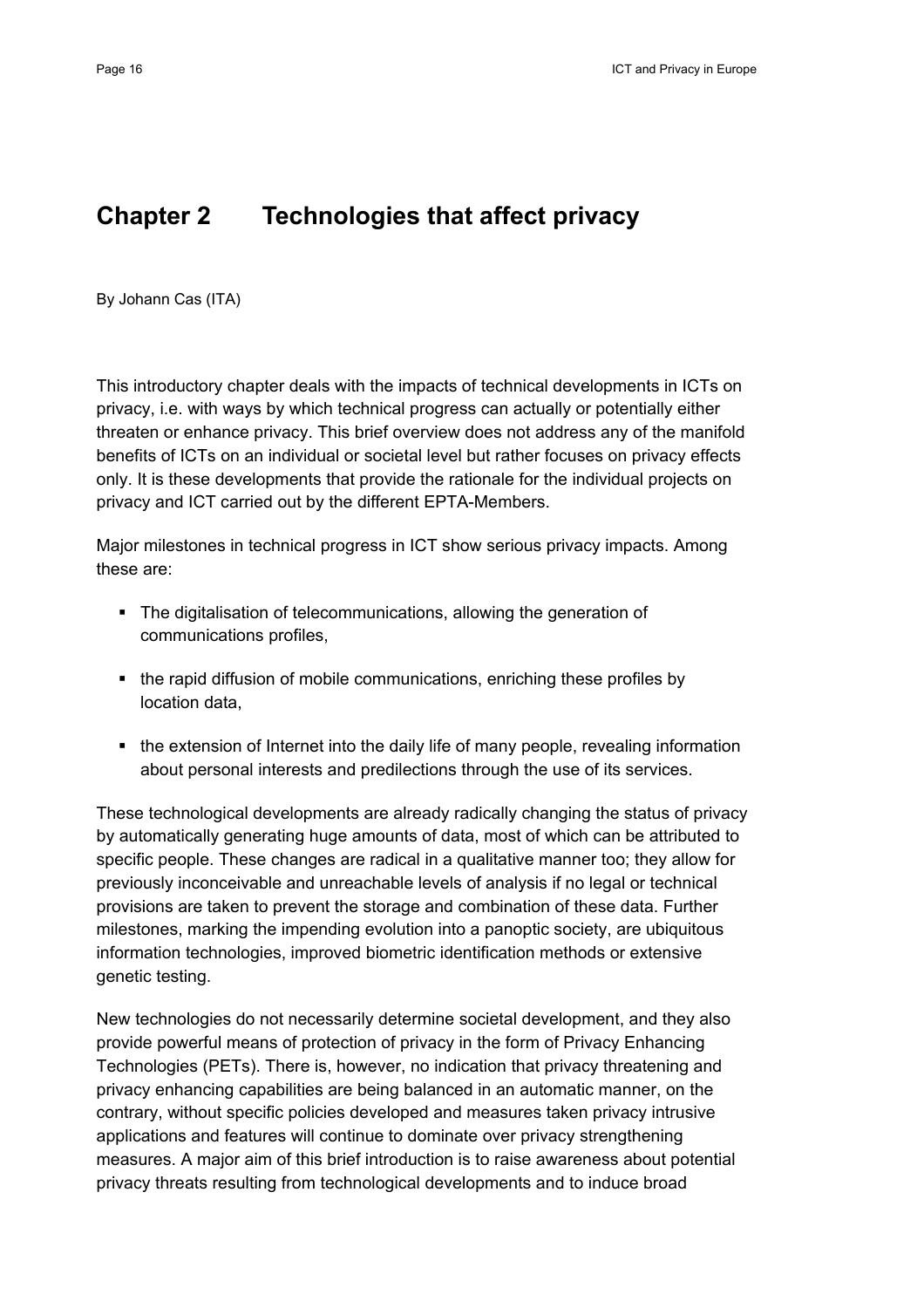discussions on these issues, hence contributing to rational decision making and policy formation.

This chapter discusses general technological trends of relevance for privacy. More details on specific technologies can be found in the chapters where they are relevant or in Appendix A – Overview of Technologies.

## **2.1 Digitalisation**

A first, crucial step was made with the digitalisation of telecommunications technology. Old detective movies remind us how difficult it was to detect a caller in the age of analogous switches. All sorts of tricks were applied to keep the caller talking long enough to be able to retrace the origin of the call. Electromechanical switches put the connection through digit by digit; when the phone was hung up, the switches returned into the starting position and data on the just finished call was lost. In modern digital networks any call, regardless of whether it is successful or not, generates a data record including the telephone numbers of the dialler and receiver, the time and, if a connection has been established, the duration of the call. Although the generation of a data record does not allow statements about the duration of storage or the use of these data, it implies that an additional step is required to delete these data.

Two factors influenced how long traffic data was stored for: On the one hand, storage capacity cost money and limits were set for economical reasons alone. These reasons are, however, becoming less relevant as costs of storage capacity are rapidly decreasing and more efficient methods of data analysis promise to extract valuable information from what has previously been regarded as data garbage. On the other hand, data protection regulations limited $1$  the scope for storing or processing personal or personally identifiable data in a legal manner. Regulations for telecommunications traffic data normally stipulated the removal of those parts of the data records which would show the relation to a natural person, as soon as these data were not anymore required for delivering the service or for billing purposes. For individually billed services – still common for telephone calls – the deadline for filing an appeal also terminated the permission to store these data; for services with flat rates – frequently applied for broad band Internet access – the storage of personal data was prohibited altogether.

## **2.2 Mobile Services**

The rapid diffusion of mobile communications is a further techno-economic innovation with far reaching consequences for privacy. In order to be able to establish communication links to mobile terminals, the terminals' positions need to be scanned

 $1$  The use of past tense should indicate that the legal situation is changing rapidly (see next Chapter).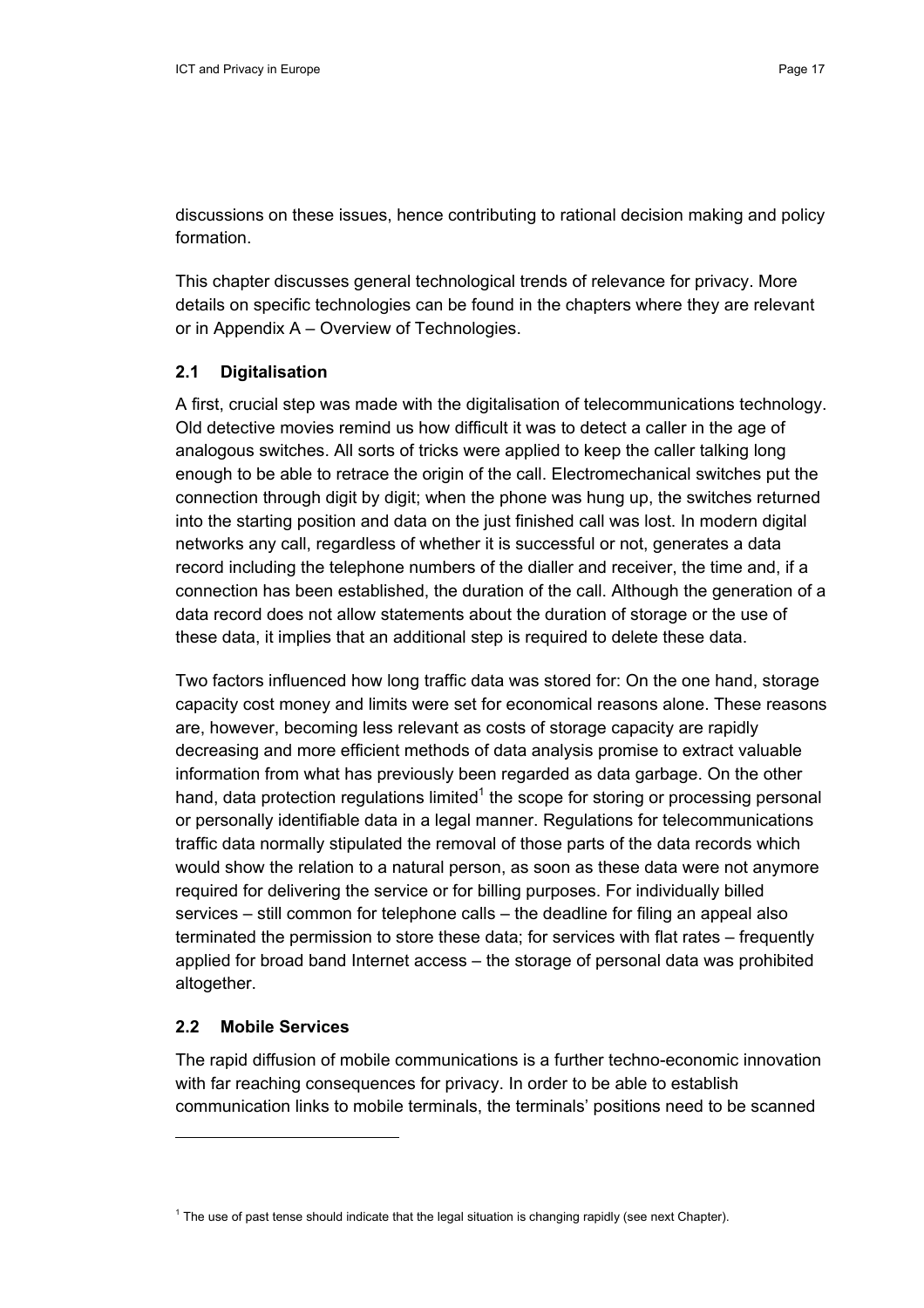and entered in corresponding registers. If a call is initiated, the current position of the mobile device is read from these registers and a connection to the appropriate base station established. For the users of mobile services this means that their location is permanently monitored as long as they carry a switched-on terminal with them. Normally this position-fixing is not very precise; depending whether the user is located in an urban or rural area the accuracy varies between a few hundred meters and a few kilometres. However, from a technical point of view there are no limits to precision. With technical upgrades the position can be determined very accurately on the basis of the delay times of the signal to individual base stations. In addition, a widespread integration of GPS-modules into mobile equipment has to be expected in the future. The ability to identify someone's exact location not only increases the potential to offer advanced emergency assistance and other useful and/or profitable so-called Location Based Services (LBS) but it also creates and reinforces threats to privacy.

Threats to privacy may occur on different levels. A single detail can represent a deep and severe invasion of privacy, e.g. if the factual location does not correspond with the location given to a family member or employer. The possibility of being controlled as such is sufficient for a severe loss in personal autonomy, regardless whether such surveillance is actually taking place or not. If a private person or a company want to locate someone, the consent of the person to be located will normally be required.

If these data are retained, the threats are enlarged by new dimensions. The vague chance that a person is confronted with a location request at a certain point in time is replaced by the certainty that location data is continuously recorded. With the extension of the allowed period of data retention, the information that can be extracted from the data gains a new quality, going far beyond the simple fact of knowing the location of a certain person at a certain time. Even with low precision the daily routines and personal habits of the concerned persons can easily be outlined. If the precision increases, the possibility to draw conclusions from the location data grows correspondingly. By matching the location profiles of different persons, social contacts between groups of people could be made visible; hence the possibility that data analysis, in the past limited to telecommunications based contacts, could be extended to all spheres of life.

Currently the registration and storage of location data is normally limited to the level of radio cells; more exact positioning only takes place if the services ordered require more precision or if surveillance measures are carried out. The conditions could, however, change rapidly. For a broad range of LBS the required technical preconditions need to be created. It can in all probability be expected that the current endeavours to establish obligatory data retention will be extended to this data pool as soon as it is available.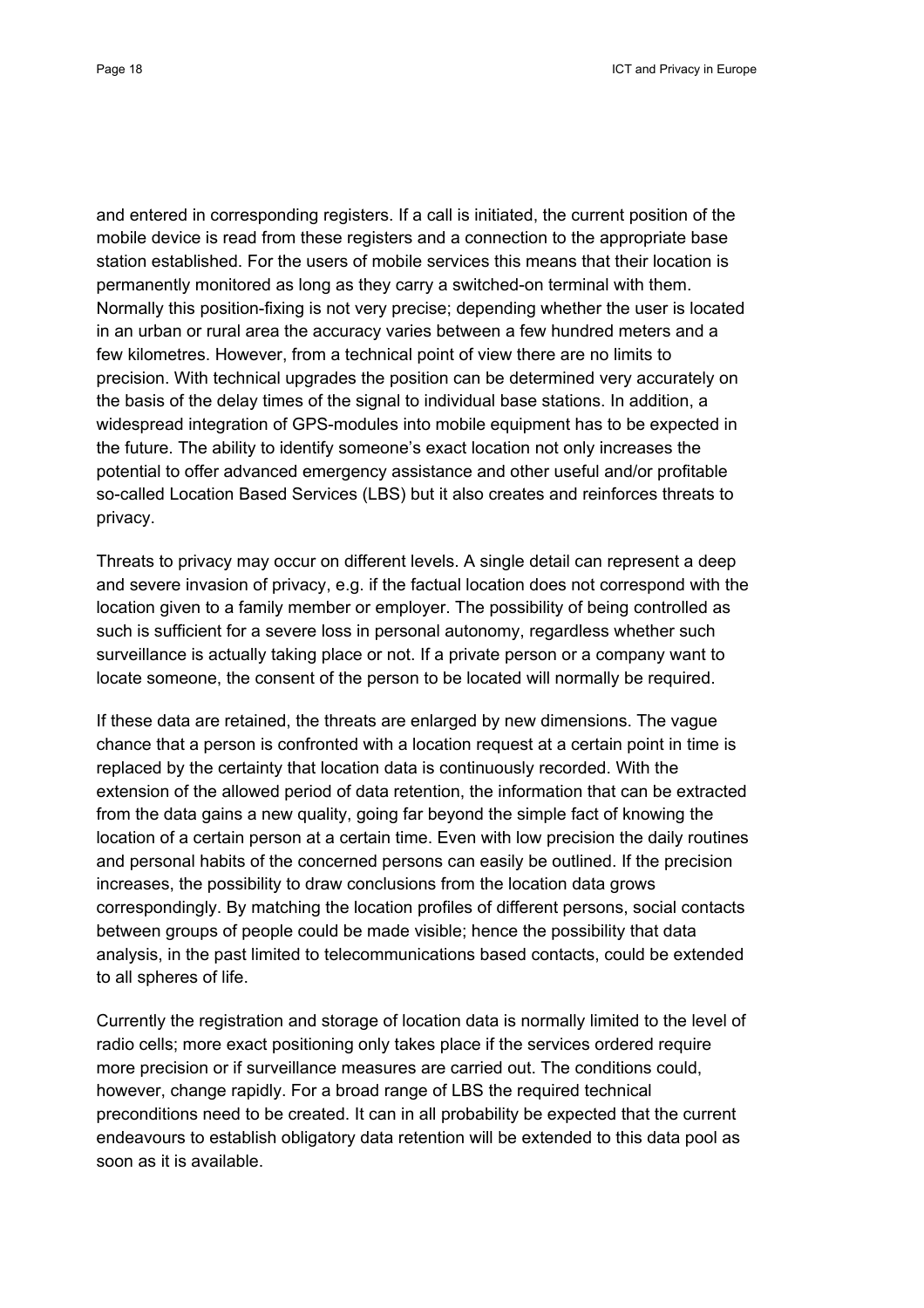The rapid spreading of mobile information services and terminals has also a direct impact on the character of the data generated with their use. In contrast to fixed equipment, which can be used by a greater number of persons within a household or company and thus offers at least a minimal degree of pseudonymity, mobile equipment is usually used by one individual only. Patterns from the use of such equipment are therefore considerably better suited for the generation of personal profiles.

#### **2.3 Internet**

Traffic and location data leave traces about communications that have taken place and locations that have been visited. However, the contents of these communications or the purpose of the presence at a certain place remain in general unknown. When using Internet services these gaps can largely be closed and what has been the exception may become the rule.

In e-mails content and address information are transmitted jointly; as long as the contents are not encrypted they can be compared to a postcard that can be read by anyone that comes across it on the way from the sender to the recipient. A substantial difference is the digital form of the information, allowing automated storage or analysis of the content; e.g. the scanning of messages for certain keywords.

In postings to newsgroups the publication of the message is the objective of the service, for instance to disseminate own points of view or to ask the community for solutions for certain problems. What many don't know is that such messages can be stored for decades – Google Groups reaches back into 1981 – a practice that can be seen as a threat to privacy. The original posting seemingly only survives for a few days or weeks, depending on the level of activity within the concerned newsgroup, but it remains accessible from the archives as long as no active effort is made to delete it.

Most users were and still are unaware of the long term storage of their contributions. This fact arose as a matter of discussion only when it became known that job applicants were scanned on the Internet for information on their personal interests and attitudes. Thereby statements, that have been made under the assumption that they would exist for a short period of time or under circumstances that since have changed, can be taken out of context and interpreted in a disadvantageous way. In the past cautious users could avoid such explorations by using pseudonyms. Should the plans for general data retention, including Internet traffic, be realized, then the recourse to pseudonyms will offer accordingly lower degrees of protection.

The possibility for observation and surveillance is not restricted to the content that a person is transferring over or making public on the Internet. At least as important is the information exposed when a user is surfing the Internet. In most cases the visited websites alone allow statements about the interests or the personal views and attitudes of the visitor. This picture can be refined by an analysis of the clicked links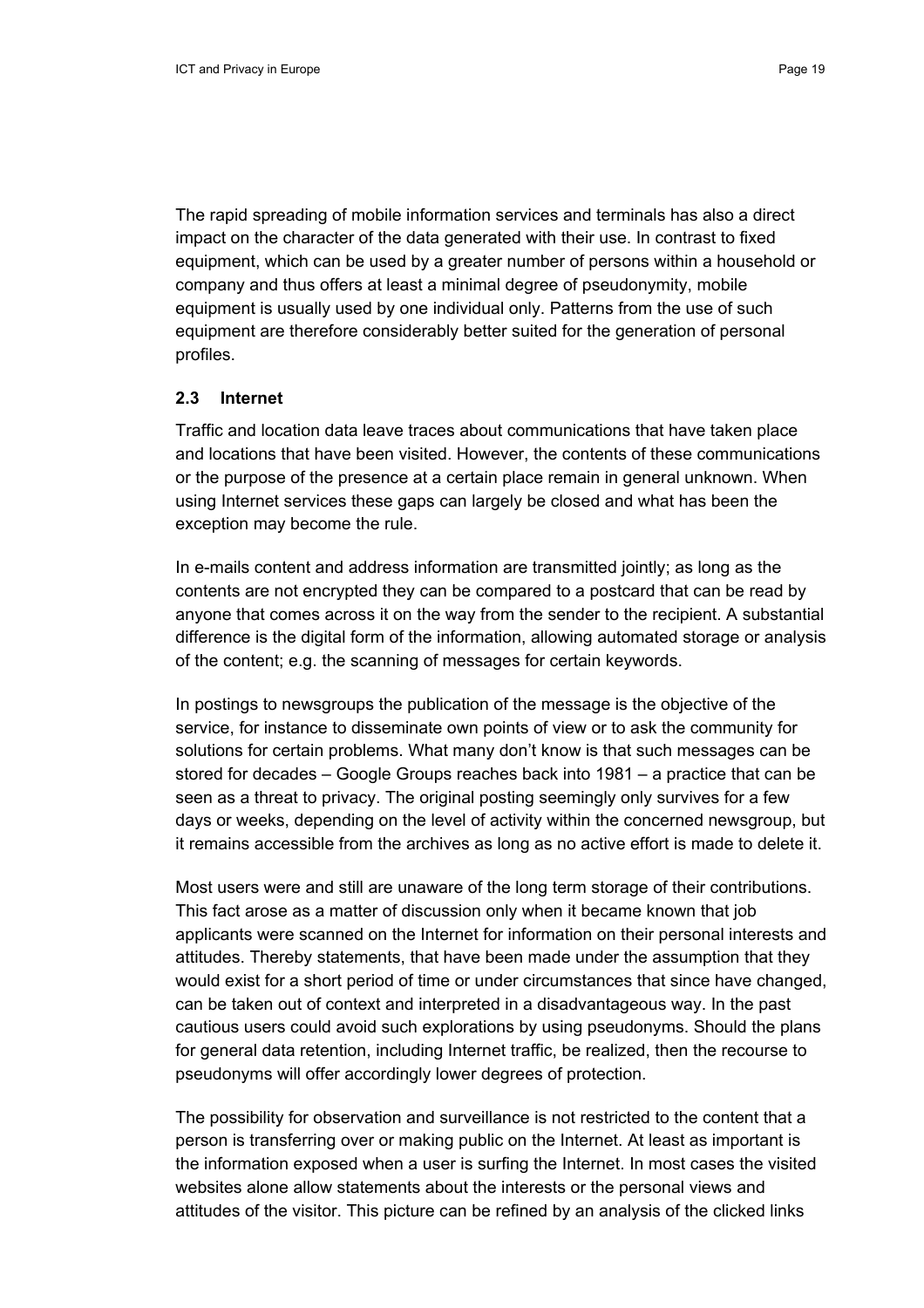and the time spent on different sub-pages. Inquiries at search engines provide for instance information about topics and problems currently occupying ones mind, about envisaged purchases or travels, or also about political views and sexual dispositions. New industries have emerged that are engaged in collecting these data and condensing them to informative personal profiles.

A specifically problematic aspect is the discrepancy and contradiction between the subjective impression of the user and the objective reality. Even when one is aware of the possibilities of observation, the private surfing of the Internet in front of a monitor in a separated space gives the impression of a higher degree of anonymity than for example quarrying in a public bookstore. However, one can be pretty sure that any step and any click in the cyber world is recorded and stored and that these data can normally be (re)-personalised – if no specific countermeasures are undertaken, whereas in the real world imperfect memories are wiping out all traces in a short time.

## **2.4 Pervasive Computing**

As comprehensive and enlightening as the data that can be generated from the use of telecommunication services or of the Internet may be, they still leave large gaps from the perspective of perfect surveillance. On the one hand, they are bound to certain actions actively undertaken by the observed persons, be it merely the act of taking along a switched-on mobile phone. At least in theory one could evade surveillance by doing without telephone calls, Internet etc., although in modern society this would in practice often imply giving up full participation in economic and social life. On the other hand, all activities undertaken without using information or communication technologies are not covered.

With the diffusion of pervasive computing these gaps are likely to be closed step by step. An essential point in the vision of pervasive computing is the pervasion of everyday objects and surroundings with invisible information technologies that will assist people in all kinds of activities in an unobtrusive manner. The technology should be in the background, unnoticed by the users. Artificial interfaces such as keyboards – used today for entering commands – shall be replaced by a permanent observation and interpretation of the actions of the user, offering appropriate services or information when needed. Reality is still far from matching this vision; however, intense efforts are made to surmount open technical problems and to create the required prerequisites.

One of the basic technologies for pervasive computing is Radio Frequency Identification (RFID). This technology allows the assignment of unique identification tags to any object. The tags can be read automatically and unnoticeably from some distance. Biometrics can be used to identify an individual, but with extended capabilities this technology may allow interpretation of a person's natural language, behaviour and emotional status.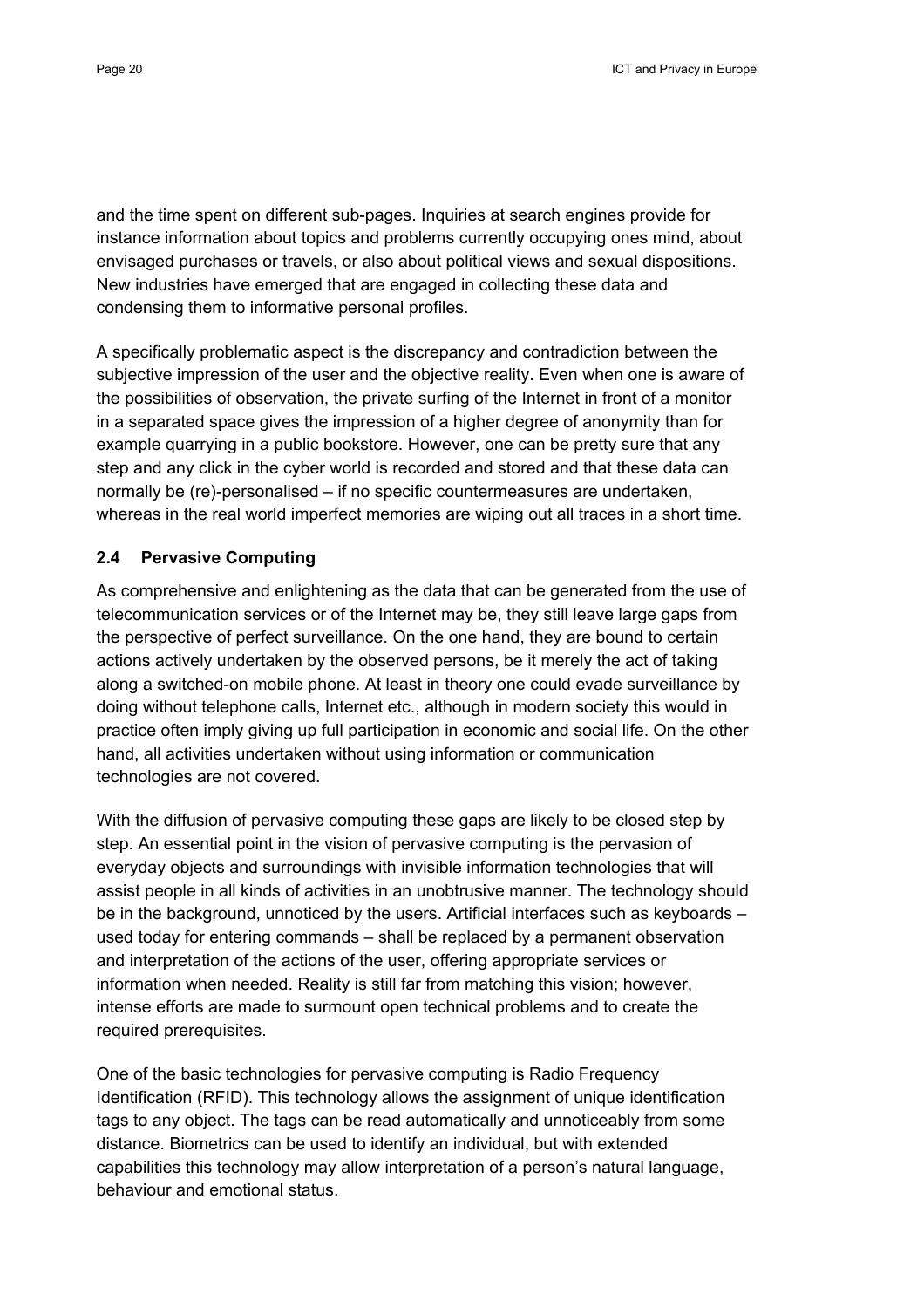Obviously permanent observation signifies a permanent threat to privacy. Ubiquitous information technologies also endanger privacy in less direct and apparent ways. They are in clear contradictions to the most important principles upon which current data protection. One of these principles is the purpose specification principle, which states that personal data may only be collected and processed for a purpose determined in advance. Pervasive information technologies can, however, fulfil their promises only if they are permitted to collect data without restrictions and evaluate them in permanent learning processes. A second central principle states that, with certain legally based exceptions, personal data may only be collected if that person's consent is given explicitly and voluntarily. In environments with ubiquitous computing it will be possible to be excluded because of a lack of consent (and payment) from the offered services, but not from the registration by invisible cameras and sensors. Technical progress in information technologies is at the same time increasingly endangering privacy and blunting the instruments for its protection; therefore new instruments, mechanisms and policies will be required to guarantee the survival of privacy in the future.

The apparent threats to privacy have induced large research activities to develop pervasive computing technologies and systems that respect privacy. However, so far these endeavours have had limited success; to achieve rather marginal gains in privacy one has to accept considerable restrictions in the usefulness, usability and user friendliness. It remains therefore an open question whether privacy friendly pervasive computing systems can be developed which still resemble the visions of pervasive computing. It is also still open which direction the development and implementation of pervasive computing will take and which concepts will prevail; whether more centralised concepts will be followed or more decentralised models based on wearable or portable technologies will be preferred. However, very simple, intermediary and personalised forms of pervasive computing like tiny electronic gadgets allowing lifetime video or audio recordings will cause dramatic changes as for any action or conversation could be captured at any time. The nature and the scale of the threats to privacy warrant increased research into future mechanisms for privacy protection and the initiation of broad public debates on the raised issues.

#### **2.5 Privacy Enhancing Technologies**

Technical progress does, of course, also offer new opportunities to protect one's privacy through technology. The cryptographic foundations for anonymous Internet use were developed already at the beginning of the eighties. These concepts were further improved and attempts undertaken to transform them into services and software once the Internet started to expand. In the middle of the nineties the term "PETs - Privacy Enhancing Technologies" was established for this field of technology (for more information on PETs, see 5.2.4). So far PETs have not fulfilled expectations that they would form an effective counterweight to the ever increasing surveillance potential. In theory they do offer sufficient protection, at least against unwanted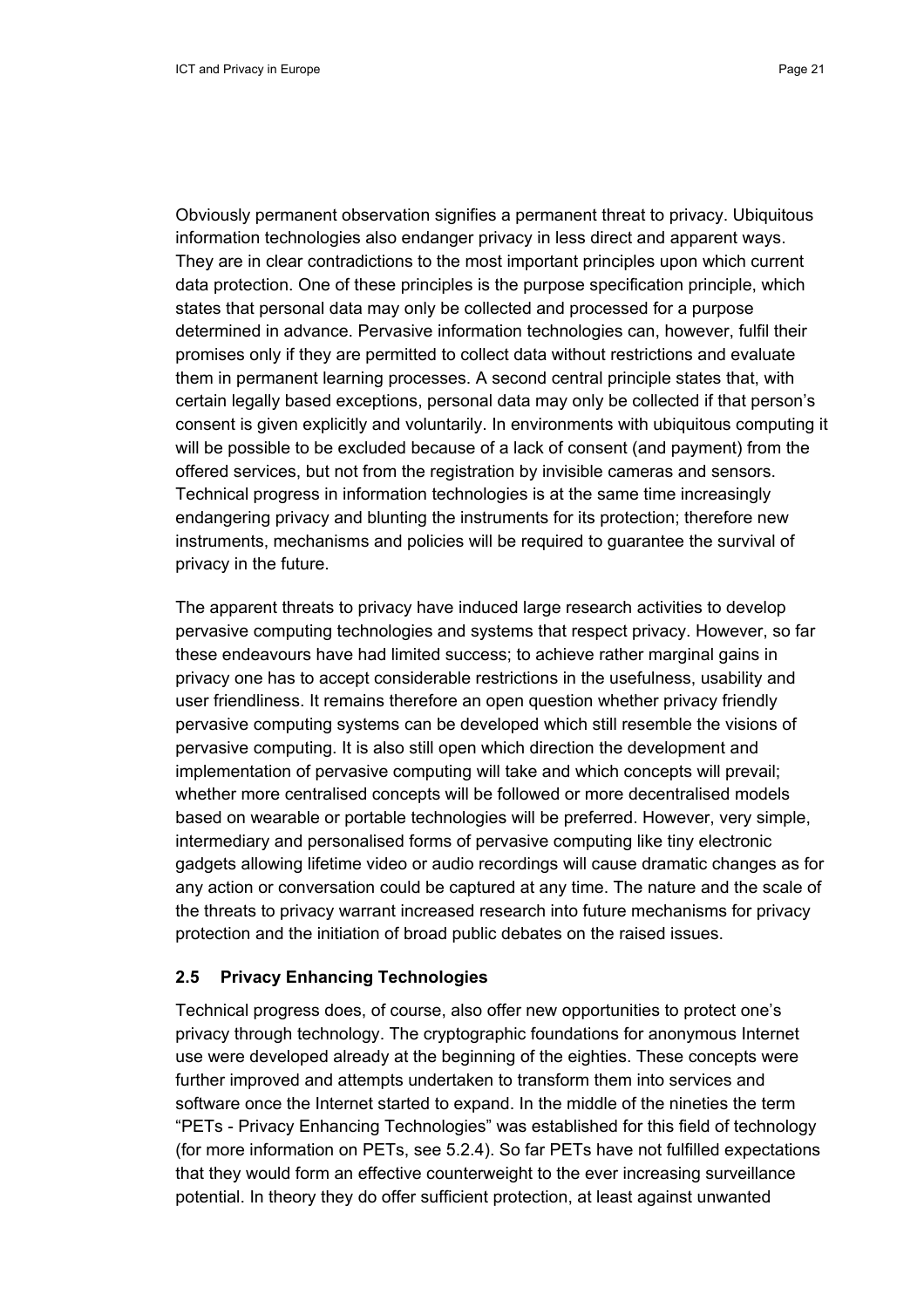commercial data collectors. In practice, however, only users having extensive computer skills and willing to accept losses in convenience and in the range of usable services can benefit from these technologies. For an average user PETs do not prove useful and usable. In order to fulfil their potential PETs should be considered and applied as integral components of information systems and communication infrastructures instead of the currently prevailing form of end-of-pipe technology to be implemented by individual users. Specific measures and political backing would be required to build up privacy friendly, anonymity supporting infrastructures on a significant scale. The current dominance of security concerns in societal and political discussions makes such support quite unlikely. On the contrary, prohibitions and restrictions to existing services can be expected as they could obstruct the aspirations for a comprehensive surveillance and data retention scheme (see Chapter 3).

Whereas technology development embraces both new means to invade and to protect privacy, developments over the last decades strongly indicates that the privacy threatening potential is likely to prevail without specific support and concrete measures being taken. In the subsequent chapters many options for political guidance and intervention in key affected areas will be identified.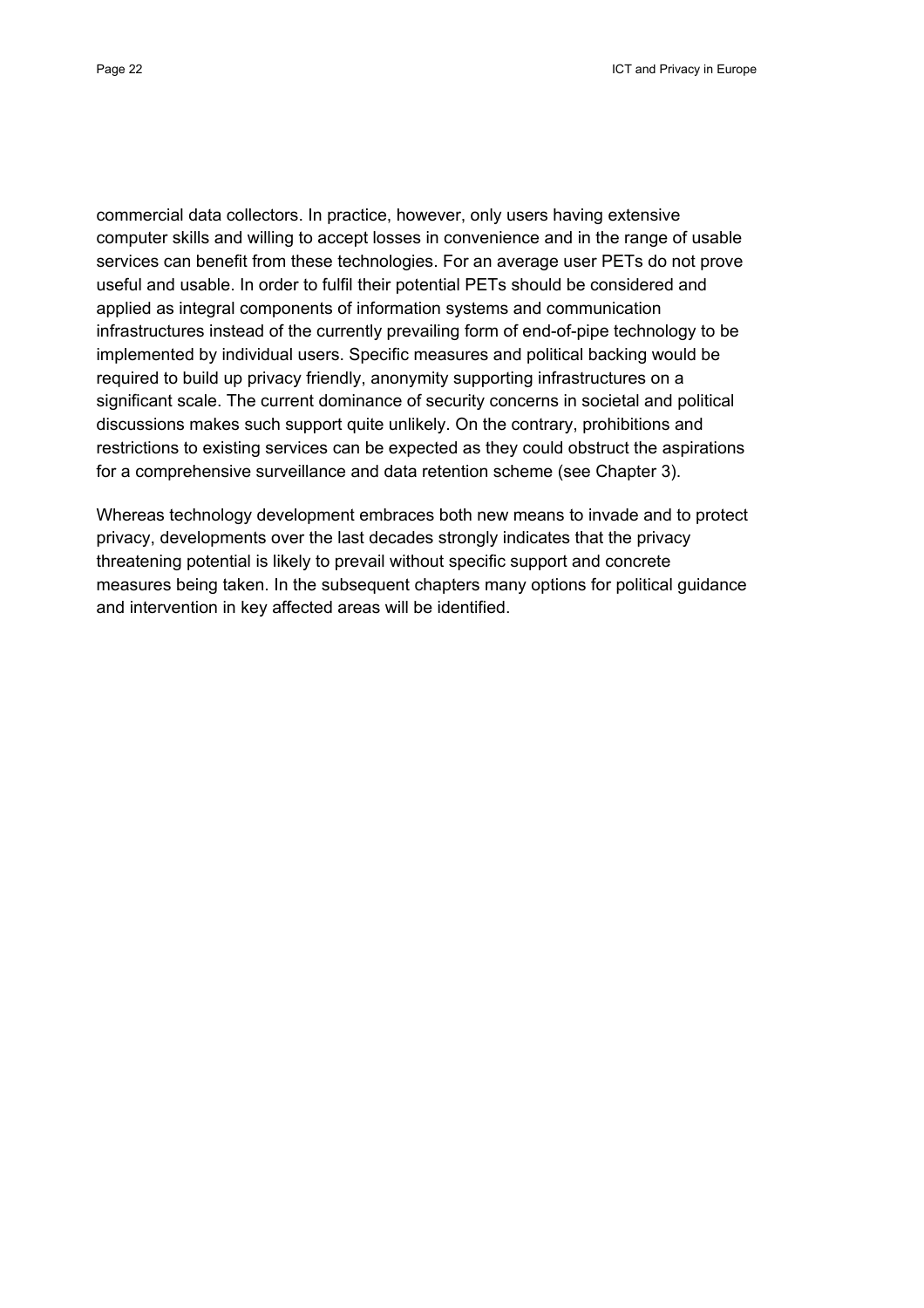## **Chapter 3 Legislation – current situation and recent development**

By Walter Peissl (ITA)

#### **3.1 From Fundamental Right to Specific Regulations**

There is a long tradition in European Constitution of safeguarding individual property, sanctity of the home and individual communication. These values were the origin of the broader basic right of privacy that was established later. It was first argued in 1890 by Warren and Brandeis, two lawyers in the United States, that new technologies (e.g. photography) establish new forms of intrusion and require the establishment of new rights for the individual. The right to privacy was defined as the "right to be let alone".<sup>2</sup>

The second half of the last century was characterised by several attempts to establish and guarantee the basic right of privacy by international agreements and national regulations. The basis was established with Article 12 of the Universal Declaration of Human Rights<sup>3</sup> and with Article 8 of the European Convention for Protection of Human Rights and Fundamental Freedoms in 1950. $<sup>4</sup>$  The obvious danger that this human</sup> right could be threatened by the emerging electronic data processing was mitigated by specific regulations and agreements for this sector.

In 1960s and 70s there was a broad debate in several European states on the use of electronic data processing by public authorities that led to the initial national dataprotection laws in the late 1970s. With Convention No. 108 from 1981 a treaty for the protection of human rights in relation to automated processing of personal data was passed.<sup>5</sup> The OECD developed a set of Guidelines on the Protection of Privacy and Transborder Flows of Personal Data in 1980.<sup>6</sup> Therewith the principal elements for the protection of privacy have been created. Those "Fair Information Principles" appear either explicitly or implicitly within all respective regulations.

<sup>2</sup> Warren, S. D., Brandeis, L. D. (1890): *The Right to Privacy*, Harvard Law Review IV(5), 193ff

<sup>, &</sup>lt;u>http://www.lawrence.edu/fac/boardmaw/Privacy\_brand\_warr2.html</u><br><sup>3</sup> UN (1948): *Universal Declaration of Human Rights, in: Adopted and proclaimed by General Assembly resolution 217 A (III) of 10 December 1948,* http://www.un.org/Overview/rights.html. 4

<sup>&</sup>lt;sup>4</sup> Council of Europe (2003): *Convention for the Protection of Human Rights and Fundamental Freedoms as amended by Protocol No. 11 with Protocol Nos. 1, 4, 6, 7, 12 and 13*, http://www.echr.coe.int/Convention/webConvenENG.pdf 5

<sup>&</sup>lt;sup>5</sup> Council of Europe (1981): Convention for the Protection of Individuals with regard to Automatic Processing of *Personal Data*, http://conventions.coe.int/Treaty/EN/Treaties/Html/108.htm 6

OECD (1980): *Guidelines on the Protection of Privacy and Transborder Flows of Personal Data*, 23 September 1980 http://www.oecd.org/document/20/0,2340,en\_2649\_33703\_15589524\_1\_1\_1\_37409,00.html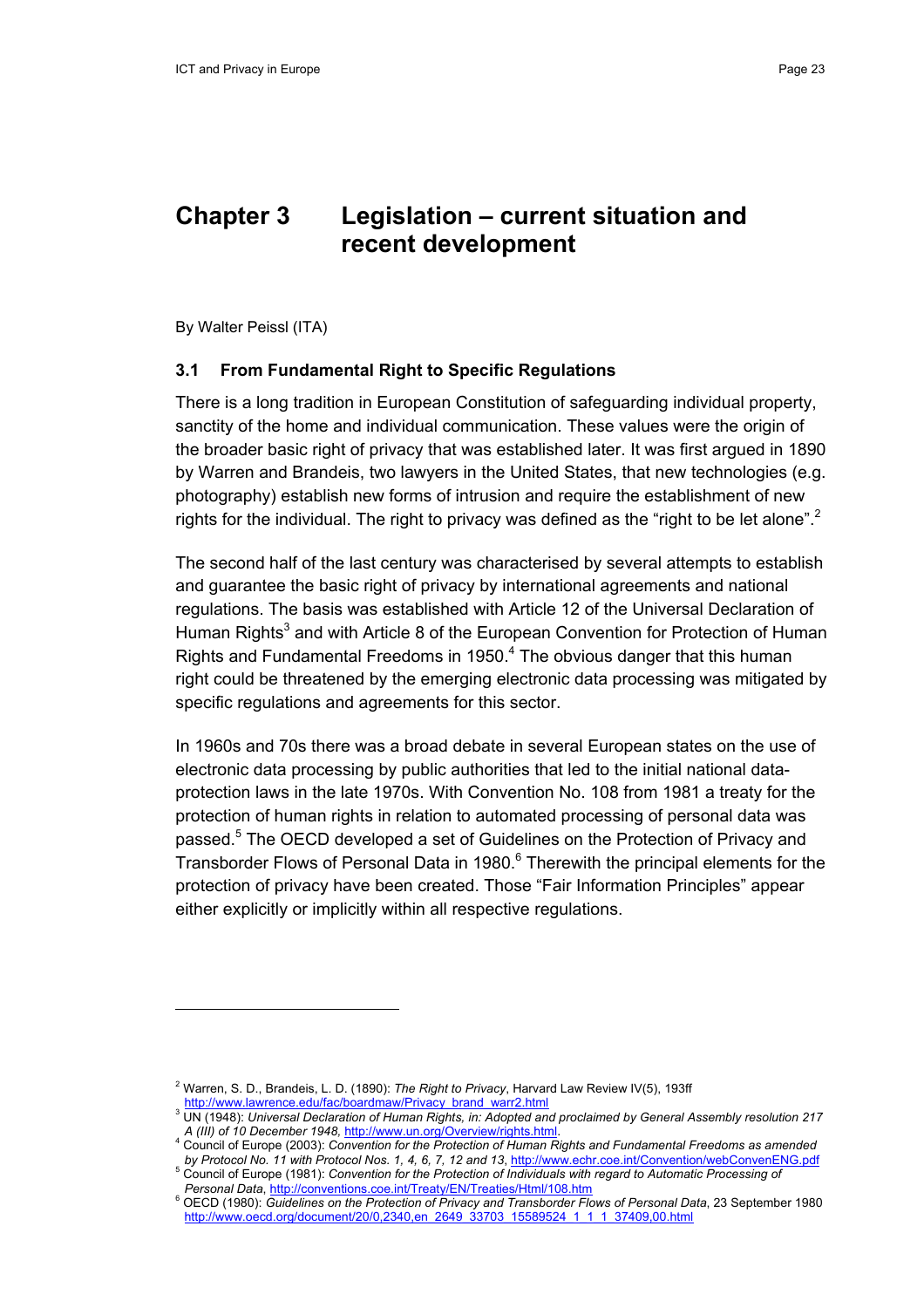#### **Fair Information Principles:**

Any organisation or authority…

- must be *accountable* for all the personal information in its possession
- should *identify the purposes* for which the information is processed at or before the time of collection
- should only collect personal information with the *knowledge and consent* of the individual (except under specified circumstances)
- should *limit the collection* of personal information to the amount necessary for pursuing the identified purposes
- should not use or disclose personal information for purposes other than those identified, except with the consent of the individual (*the finality principle)*
- should *retain* information only as long as necessary
- should ensure that personal information is kept *accurate, complete and up-to-date*
- should protect personal information with appropriate *security safeguards*
- should be *open* about its policies and practices and maintain no secret information system
- should allow data subjects *access* to their personal information, with an ability to amend if it is inaccurate, incomplete or obsolete.<sup>7</sup>

These principles are, however, relative. Like other individual rights privacy must be balanced against correlative rights and obligations to the community, although the concept of "balance" and the process of "balancing" are highly ambiguous. $8$ 

## *3.1.1 EU-Directive 95/46/EC*

One of the most important regulations at the European, and even at a global, level is the EU-Directive 95/46/EC on the protection of individuals with regard to the processing of personal data and on the free movement of such data. This directive set standards for data protection and privacy policy within the European Union and far beyond. In its Art 1 the Directive states, that "Member States shall protect the fundamental rights and freedoms of natural persons, and in particular their right to privacy with respect to the processing of personal data".

<sup>7</sup> Bennett, C. J. (2003): *Information Privacy and "Datenschutz": Global Assumptions and International Governance*, in: Peissl, W. (Ed.): *Privacy: ein Grundrecht mit Ablaufdatum? Interdisziplinäre Beiträge zur Grundrechtsdebatte*, Wien: Verlag der Österreichische Akademie der Wissenschaften, 61-81.

<sup>&</sup>lt;sup>8</sup> Raab, C. D. (1999): *From Balancing to Steering: New Directions for Data Protection*, in: Bennett, C. J., Grant, R. (Eds): *Visions of Privacy: Policy Choices for the Digital Age*, Toronto: University of Toronto Press, 68-93.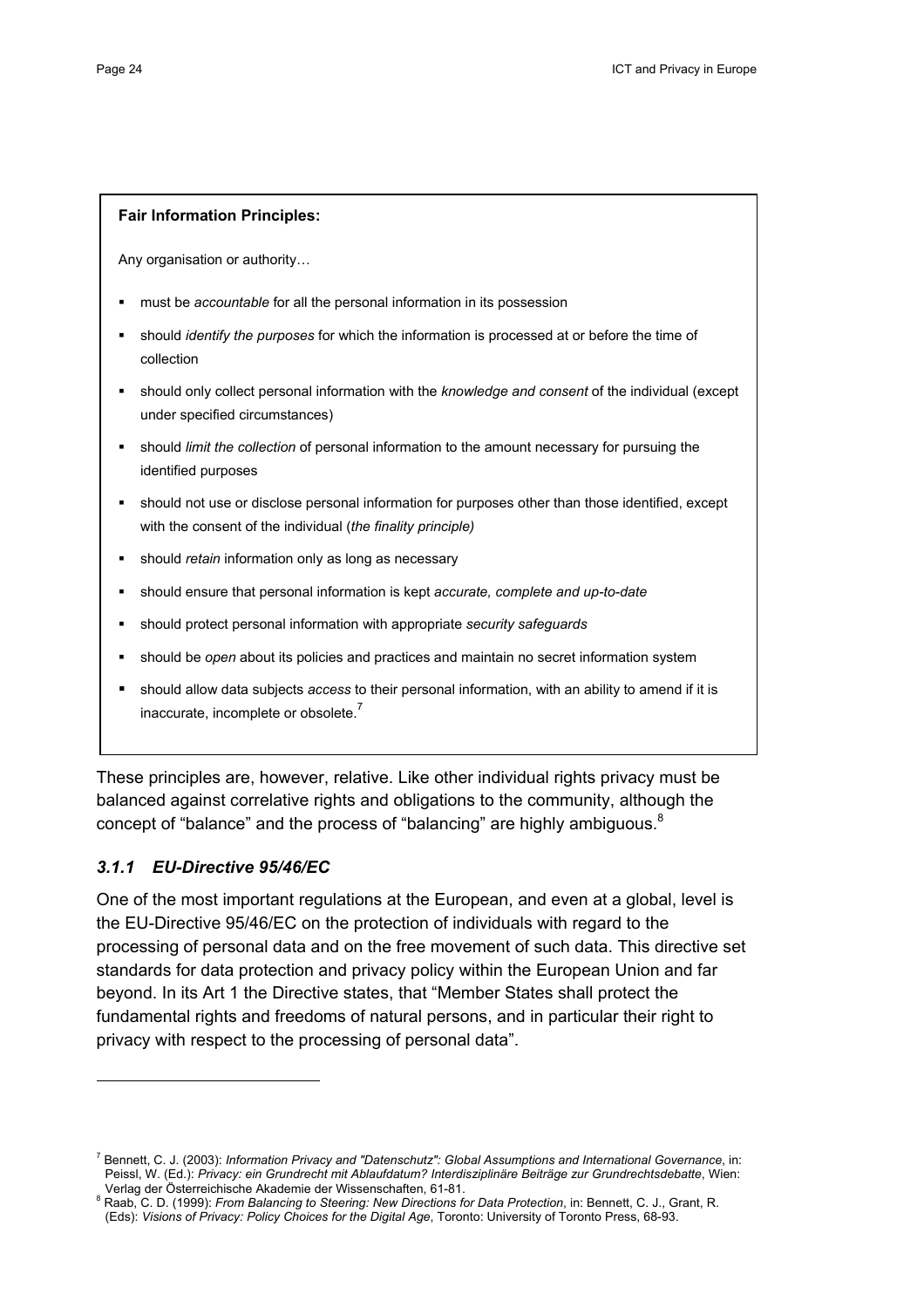This directive was adopted because of the lack of progress towards practical implementation of the Fair Information Principles, and because private data processing was becoming more and more important within the European Union. As can be seen from the title of the Directive the aim was twofold: To "protect personal data" and to ensure "free movement of such data". This shows that one of the objectives of the directive was to ensure an equal level of protection throughout Europe to facilitate free movement of personal data within Europe in order to establish the internal market.

The right to privacy prohibits any processing of personal data. To make data processing legitimate criteria were set out in Art 7 of the directive:

Legitimate data processing is only taking place if:

- the data subject has unambiguously given his consent; or
- **•** processing is necessary for the performance of a contract to which the data subject is party or in order to take steps at the request of the data subject prior to entering into a contract; or
- processing is necessary for compliance with a legal obligation to which the controller is subject; or
- processing is necessary in order to protect the vital interests of the data subject; or
- processing is necessary for the performance of a task carried out in the public interest or in the exercise of official authority vested in the controller or in a third party to whom the data are disclosed; or
- **•** processing is necessary for the purposes of the legitimate interests pursued by the controller or by the third party or parties to whom the data are disclosed, except where such interests are overridden by the interests for fundamental rights and freedoms of the data subject which require protection under Article 1 (1).

Additionally in Art.13 exemptions and restrictions were formulated. It is possible for Member states "to adopt legislative measures to restrict the scope of the obligations and rights provided for in Articles 6 (1), 10, 11 (1), 12 and 21 when such a restriction constitutes a necessary measure to safeguard:

- (a) national security;
- (b) defence;
- (c) public security;
- (d) the prevention, investigation, detection and prosecution of criminal offences, or of breaches of ethics for regulated professions;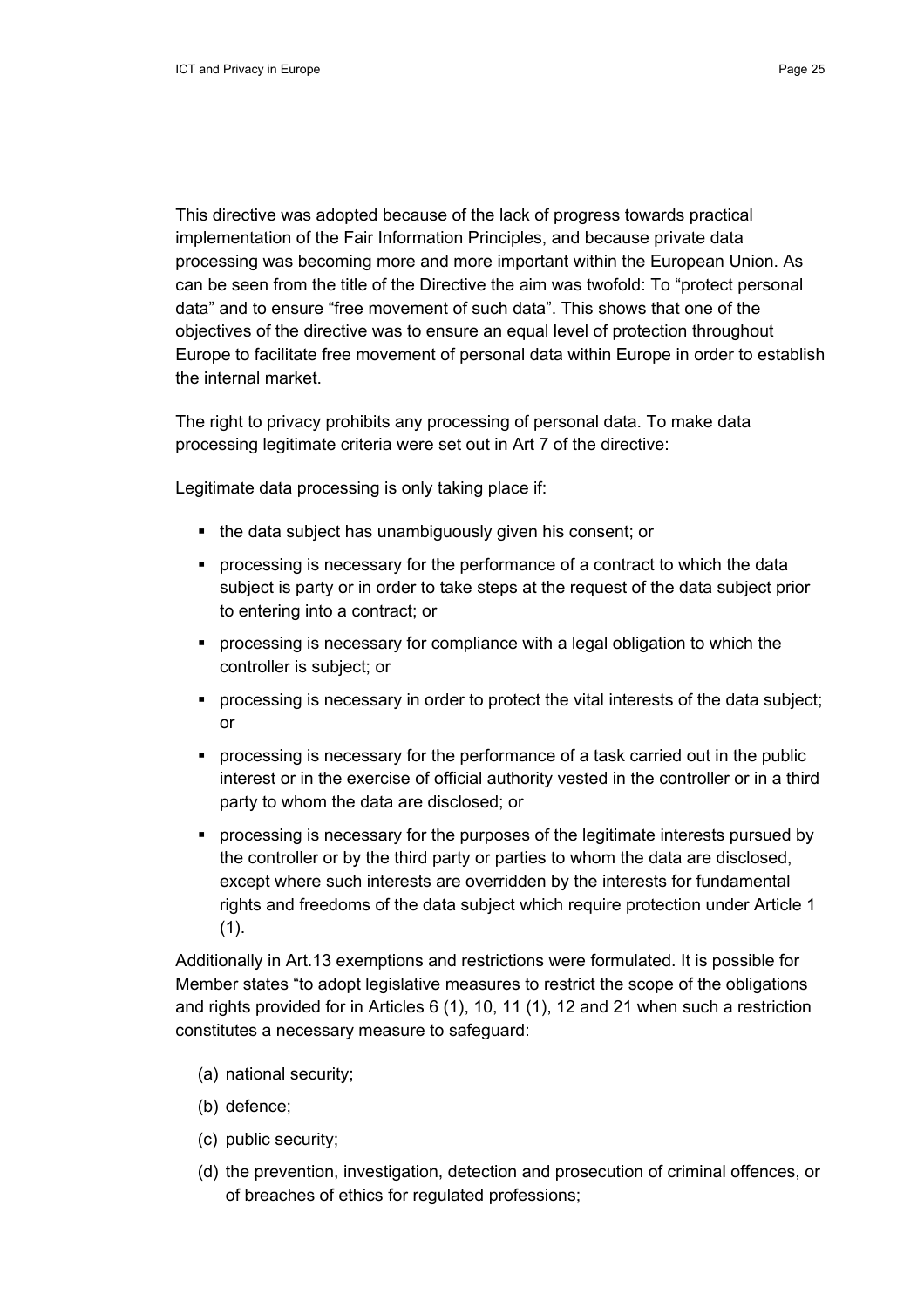- (e) an important economic or financial interest of a Member State or of the European Union, including monetary, budgetary and taxation matters;
- (f) a monitoring, inspection or regulatory function connected, even occasionally, with the exercise of official authority in cases referred to in (c), (d) and (e);
- (g) the protection of the data subject or of the rights and freedoms of others."

Article 7 and Article 13 of the Directive show how the above-mentioned balance between privacy and other correlative rights and obligations to the community was conceptualised.

The Directive serves as a model with worldwide impact. The obligation to translate this directive into national laws within a fixed period of time should guarantee their practical effectiveness. The Directive is now implemented in almost all member states. To some extent these efforts have been successful, although there are still substantial differences in the enforcement and persecution of people and organisations that violate this Directive. The prohibition to transfer personal data to countries that do not possess an adequate level of privacy protection was putting pressure on Non-EU-Countries to adopt comparable regulations and so the EU-Directive became a model for privacy policy far beyond Europe.

## *3.1.2 Other regulations*

Further pressure for adjustment originated from the technical developments described in Chapter 2. Due to the rapid technical progress of information and communication technologies and the resulting new ways of generating and analysing personal data the existing regulations were increasingly regarded as insufficient. This development induced the passing of new directives at the EU-level, e.g. the Directive 97/66/EC and 2002/58/EC $^9$  concerning the processing of personal data and the protection of privacy in the telecommunications sector and the processing of personal data and the protection of privacy in the electronic communications sector.

## **3.2 From a Prohibition to an Obligation**

Protection of privacy was never perfect. On the contrary, in many cases large discrepancies between written law and daily practice existed, data protection authorities (established through Art. 28 of the Directive 95/46/EC) were lacking power and/or will to enforce regulations, and legislation lagged behind technical

<sup>9</sup> European Parliament and Council (1997): *Directive 97/66/EC of the European Parliament and of the Council of 15. December 1997 concerning the processing of personal data and the protection of privacy in the telecommunications sector*, Official Journal L 24/1 http://europa.eu.int/eur-lex/pri/de/oj/dat/1998/l\_024/l\_02419980130de00010008.pdf and

European Parliament and Council (2002): *Directive 2002/58/EC of the European Parliament and of the Council of 12 July 2002 concerning the processing of personal data and the protection of privacy in the electronic communications sector (Directive on privacy and electronic communications)*, Official Journal L 201, 31/07/2002 P. 0037 - 0047.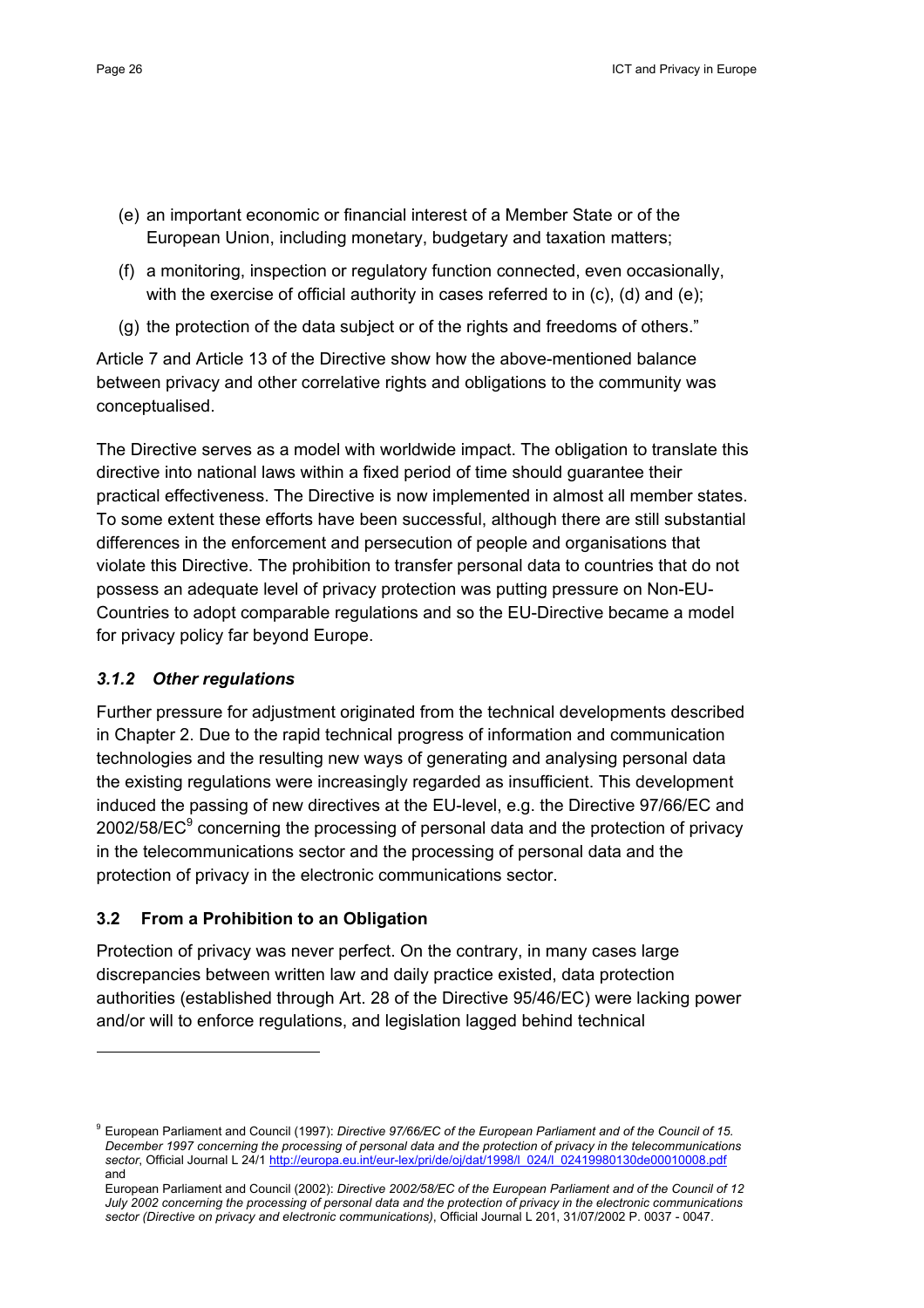developments. The protection of the human right of privacy was never regarded as an absolute right, but always seen in relation to and balanced with other fundamental rights, public requirements and economic necessities. Nevertheless a general consent existed; at least about the rough direction that development should take. Disputes concentrated more on the specifics of the implementation and the speed of the process.

The rules for data storage in the telecommunications and Internet sector looked as follows: Traffic data with personal reference were allowed to be stored as required for the delivery or billing of services. To be able to check possible queries regarding invoices, a storage period of about six months was regarded as reasonable. Content was not allowed to be stored at all, as long as the storage was not a part of the service itself – e.g. to deliver an SMS (Short Messaging Service) to a switched-off mobile phone at a later time. In these cases the content should be deleted as soon as no longer required. Law enforcement authorities were naturally excluded from these limitations if they could obtain a court order for surveillance.

Currently this balance seems to be under a lot of pressure. As a result of the attacks on New York, Madrid and London in 2001, 2004 and 2005 the societal security issue boomed. International policy now is to collect as much data as possible about potential terrorists by all means. In particular new ICTs provide a high potential for surveillance. Privacy is often given a lower priority than other societal objectives. There is little discussion on whether more surveillance really can contribute to ex-ante security and what the price is – in terms of loss of privacy and civil rights with corresponding negative impacts on personal freedom, democratic development and economic prosperity.

A key development in this area was the passing of the Cybercrime Convention of the Council of Europe in 2001. This agreement provides for extended authorisation of wiretapping Internet communications and of trans-border exchange of data. Internet communications shall be made open for real time interception, and provisions shall be made for the retention of traffic data. This convention came into force in mid 2004 and must be transferred into national law from this time on.

It is argued that the European Union's new data protection Directive 2002/58/EC concerning the processing of personal data and the protection of privacy in the electronic communications sector, could lead to the undermining of an individual's right to privacy. Article 15 of this directive contains a provision allowing the member states to enact regulations that cancel the prohibitions of data retention. On the basis of this opportunity some member states have launched initiatives to cancel the former prohibition of long-term retention of traffic data, and instead require such retention for periods between 12 and 36 months.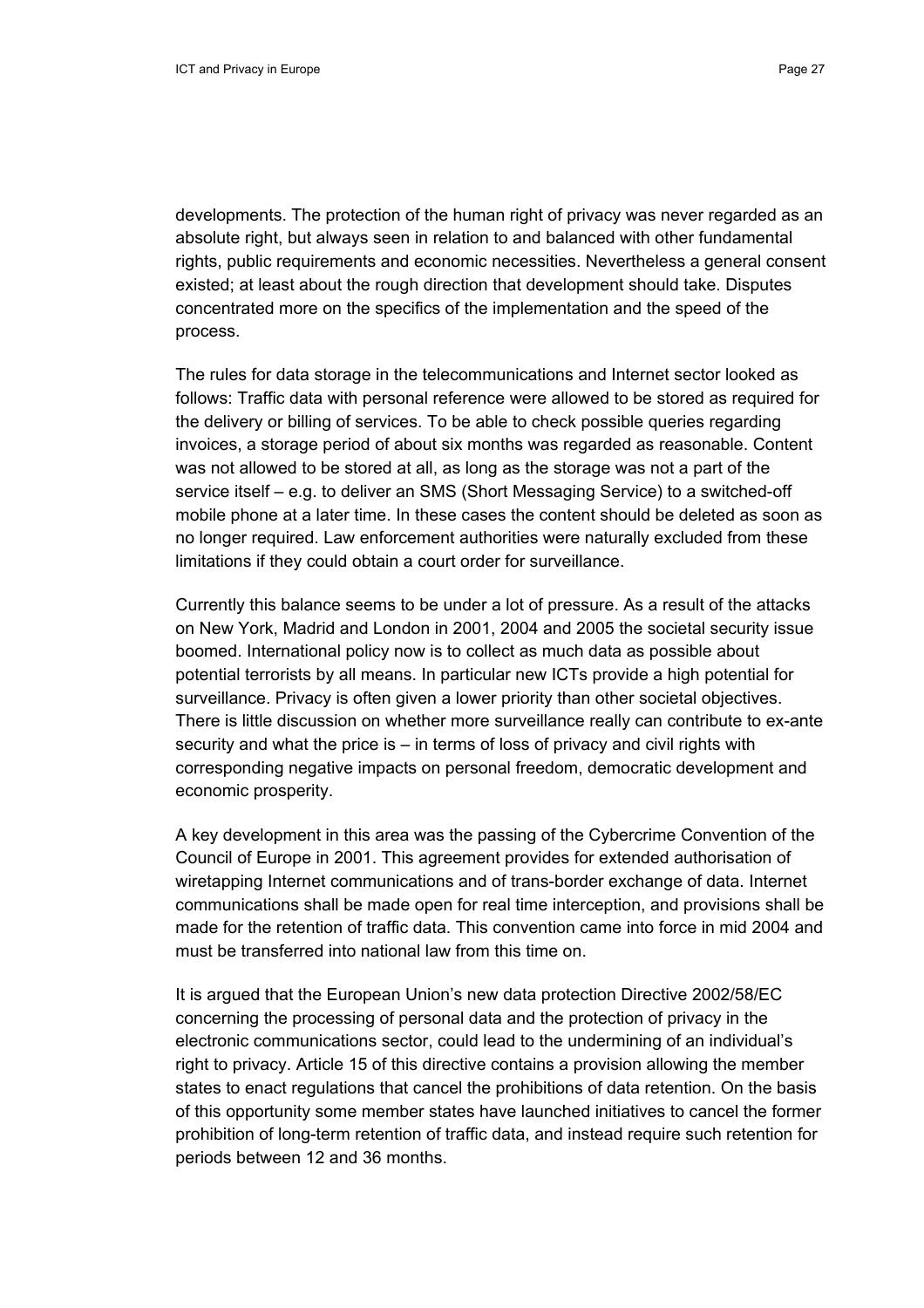#### **3.3 Concluding remarks**

We now face a situation where different fundamental objectives are conflicting. Even basic rights are not unchanging and have to be adapted to emerging societal needs. But it is necessary to balance arguments very carefully. It was first the economic value of personal data in a global market that put increasing pressure on the protection of privacy. Nowadays it is people's fear in times of uncertainty that lead too often to simple solutions like "more surveillance equals more security".

Both these arguments lead to weakened privacy. Some say that this trend constitutes a long-term danger for democratic and even for economic development. In the following chapters we will discuss different trade-offs in more depth and suggest ways a balance might be struck between different fundamental rights and societal objectives.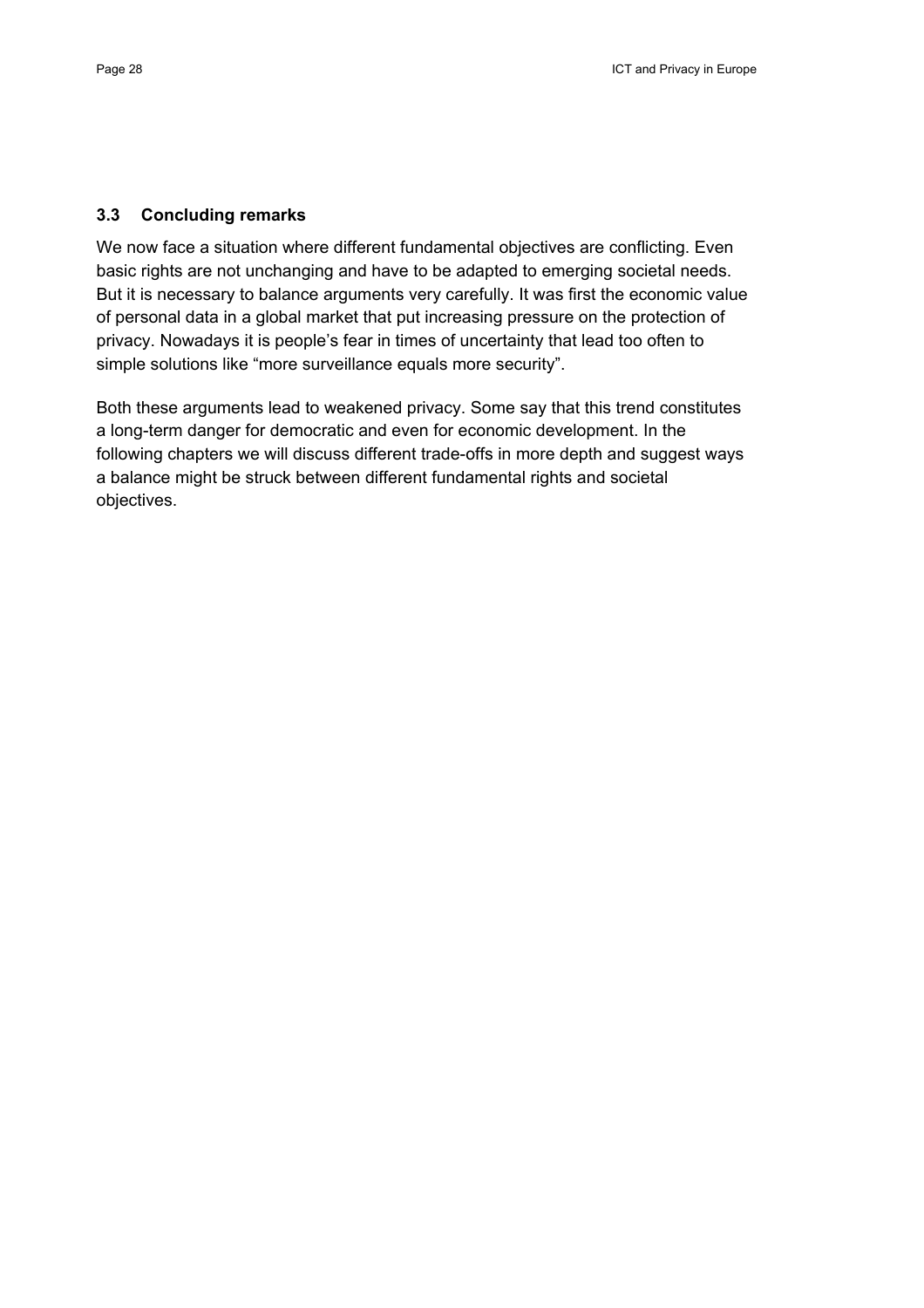## **Chapter 4 Security**

By Chandrika Nath (POST) and Walter Peissl (ITA)

#### **4.1 Issue at stake**

ICT applications can be used to enhance societal security. The events of September 11<sup>th</sup> 2001 highlighted existing concerns over the vulnerability of modern society to terrorist attack and led to increased efforts to strengthen security arrangements at national and EU level. These efforts have led to increased surveillance of citizens, giving rise to concerns that the internationally acknowledged fundamental right of privacy is being jeopardised. The longstanding debate over the value of societal security versus individual freedom is growing increasingly polarised; there is a widespread perception that there must be a "trade-off" between security and surveillance. In this chapter we address the validity of this perception and ask the question "does surveillance really lead to more security? And if so, how great a price will citizens have to pay for this increased security?"

The term "Big Mother Society" has been coined to describe a scenario where a large number of independent decisions are taken to enhance security for the collective benefit of society. While each independent decision may not be a serious threat to individual privacy, some commentators argue that the overall effect can be comparable to the more frequently cited "Big Brother" scenario.

In this chapter we discuss the impact of some applications that aim to increase collective security, such as CCTV for crime reduction.<sup>10</sup> We discuss the extent to which some current applications adhere to the principles of proportionality, relevance and functionality outlined in earlier chapters. Drawing mainly on projects carried out by EPTA partners we discuss the opinions of both lay people and experts. Section 4.2 discusses technologies, section 4.3 discusses social and economic factors, and section 4.4 describes political and legislative factors.

## **4.2 Technological developments**

There are two ways to enhance security in systems. The first is to restrict entrance to the system to authorised people only. The second is to monitor and survey the system. Thus security related applications may be arranged along two main criteria: technologies for identification and authentication, (such as biometrics, ID-cards, digital imaging, iris scanning); and technologies for surveillance. Security technologies range

 $10$ We do not address the potential for such technologies to increase individual safety (e.g. locating individuals in an emergency using location based technologies).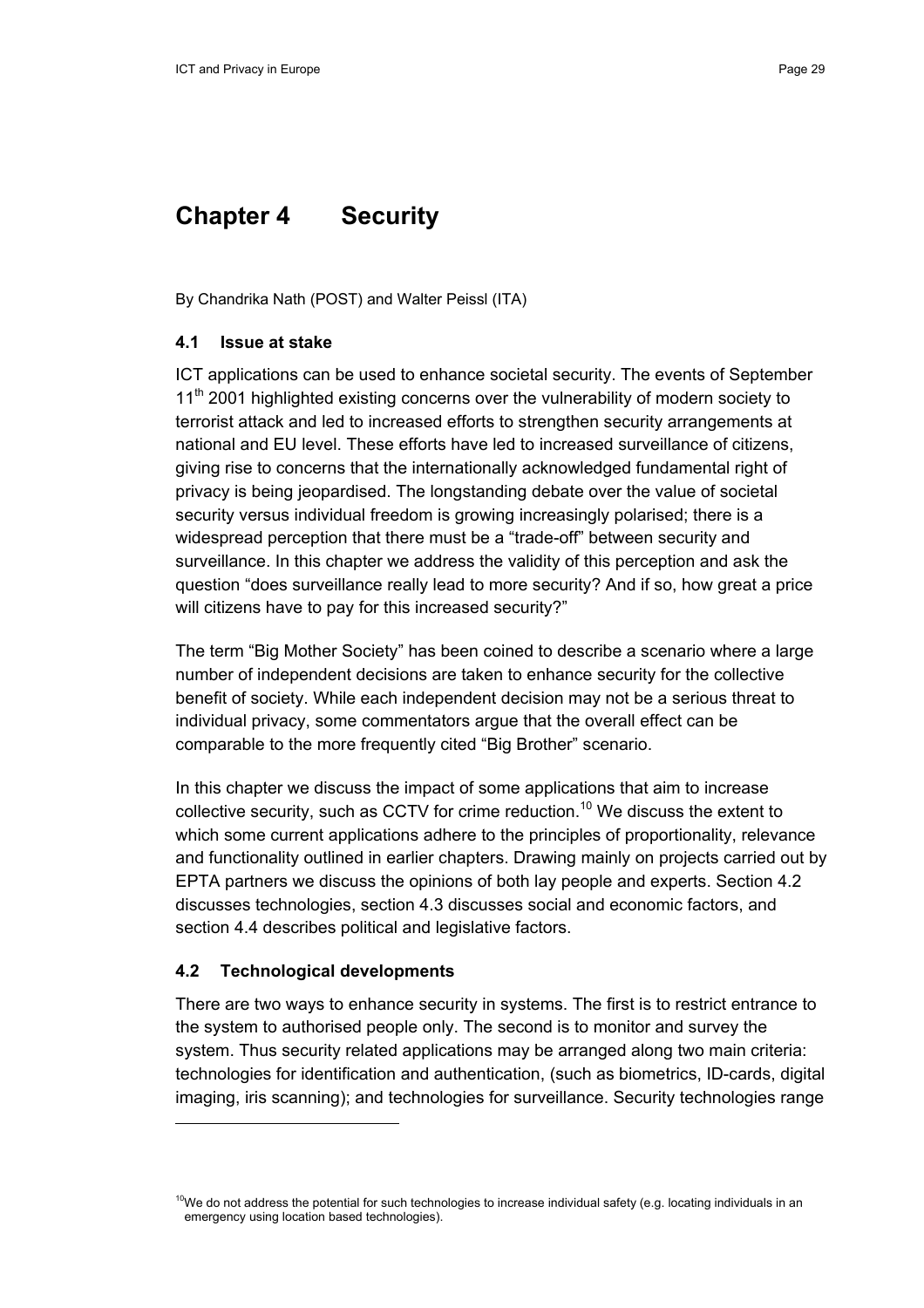from relatively well-established technologies such as Closed Circuit Television (CCTV), to those which are only just emerging, such as pervasive computing. In all cases the issues raised are similar: are people aware that they are being watched? How secure is the personal data? How long can it be stored for? Who has the authority to access it? Does it really enhance security or is it just a perceived benefit? Below we discuss some specific technological developments, which have formed the focus of recent EPTA projects and the issues arising from them.

## *4.2.1 ID cards and biometrics*

Identity cards are not new phenomena – they have been used across Europe for many decades. Most EU member states have implemented a form of ID card. The only members currently without any form of identity card scheme are the United Kingdom, Ireland, Denmark, Latvia and Lithuania.<sup>11</sup> Renewed debate over ID cards is arising because of advances in ICT. Firstly, ID cards can now be used in conjunction with digitized information (for example biometrics or digital signatures). These provide the ability to uniquely identify an individual, and thus could be used, for example, to prevent fraud, control immigration and combat crime as well as for non-security applications – e.g. access to public and private sector services.

Belgium was the first country in Europe to introduce such digital cards – a digital signature has now been embedded into all ID cards in Belgium, which allows citizens to perform more secure transactions, for example with government. Similar systems are being considered by a number of other countries. The Austrian social-security card (e-Card) is capable of holding additional information which will allow it to be used as a "Bürgerkarte" in future e-government applications. There has been heated debate in the UK over government plans for ID cards. Under current UK government plans, ID cards would be used in conjunction with a biometric identifier, which would allow access to over fifty different types of data on an individual, stored on a centralized database. This controversial scheme has been described as the most comprehensive card system proposed in Europe to date.

The kind of identifier used, transparency over the stated purpose of the ID card scheme, the kinds of service that can be accessed, and how the data is stored (i.e. whether on a localized or a centralized database) are all key factors determining public acceptance of ID card schemes, as EPTA studies show. This also holds for the new European passport, which will have incorporated biometrics like digital images as well as electronic fingerprints (Biometric passports [NBT 2005]).

<sup>&</sup>lt;sup>11</sup> Fourth report of the House of Commons, Home affairs Select Committee session 2003-2004, July 2004.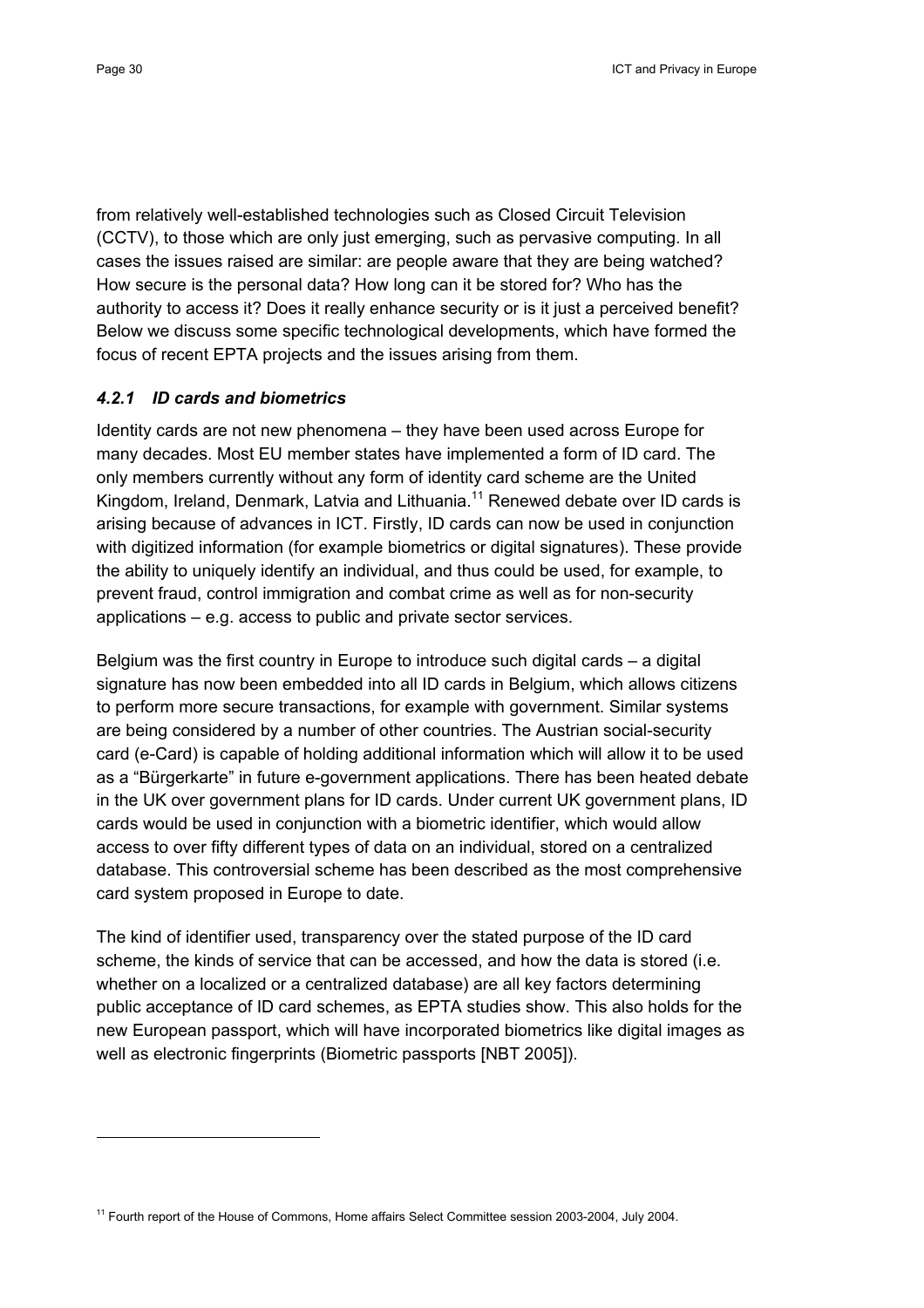## *4.2.2 CCTV*

Closed circuit television surveillance of public areas is widespread across Europe. The UK has been described as "the most surveyed population in the world"; it is estimated that the average Londoner is captured on camera over 300 times a day! Guidelines vary in different countries – but even when, as in the UK, they stipulate that cameras in public places should be clearly marked, this particular specification is not always followed. As systems become more sophisticated, covert use is becoming easier. Wireless cameras can now even be built into household devices with the same convenience as alarm clocks or vacuum cleaners. So people are not always aware they are under surveillance.

While the earlier CCTV systems were analogue, digital systems are becoming increasingly widespread, raising new privacy concerns. Digital image searching can save time in the locating of specific events or tracking crime suspects against an existing database.<sup>12</sup> However, in 1998 the Science and Technology Committee of the House of Lords noted the potential ease with which digital images could be copied or manipulated, even on a home computer system.<sup>13</sup> Although authenticity can be established using audit trails or watermarks, the potential for image manipulation is still a concern. The privacy implications of "Intelligent CCTV" are an emerging area of debate. Their use is being investigated by many authorities – automated recognition technologies could track "suspicious behaviour" or spot suspicious packages.<sup>14</sup>

## *4.2.3 Electronic surveillance*

In principle "electronic surveillance" refers to all forms of surveillance of digitised data, including digitised CCTV images that have already been discussed. It also includes surveillance of traffic or communications data (or increasingly location data) from the internet or mobile phones, or data generated by the use of shop cards, credit cards or ID cards. The existence of large databases opens up the possibility of data mining. This may be used for commercial activities (discussed in more detail in Chapter 8) but could be used also to spot patterns of activities which can be classified as "suspicious". In recent years there has been a trend towards increased electronic surveillance by governments at the expense of individual privacy. "Anti-terror" legislative packages have been introduced in many countries across the world over the past few years. For example in the UK the controversial Regulation of Investigatory Powers act, introduced in 2000, was intended to provide public authorities with new powers to fight terrorism and crime, including powers to intercept

<sup>12</sup>West Yorkshire Police, Imaging unit: *Video and CCTV*: http://www.westyorkshire.police.uk/section-

item.asp?sid=6&iid=111<br><sup>13</sup>Fifth report of the House of Lords, Science and Technology Select Committee, February 1998.<br><sup>14</sup>Tendler, Stewart (2005): *'Smart' CCTV could fight terrorist threat in stations*. Times online

http://www.timesonline.co.uk/article/0,,2-1872083,00.html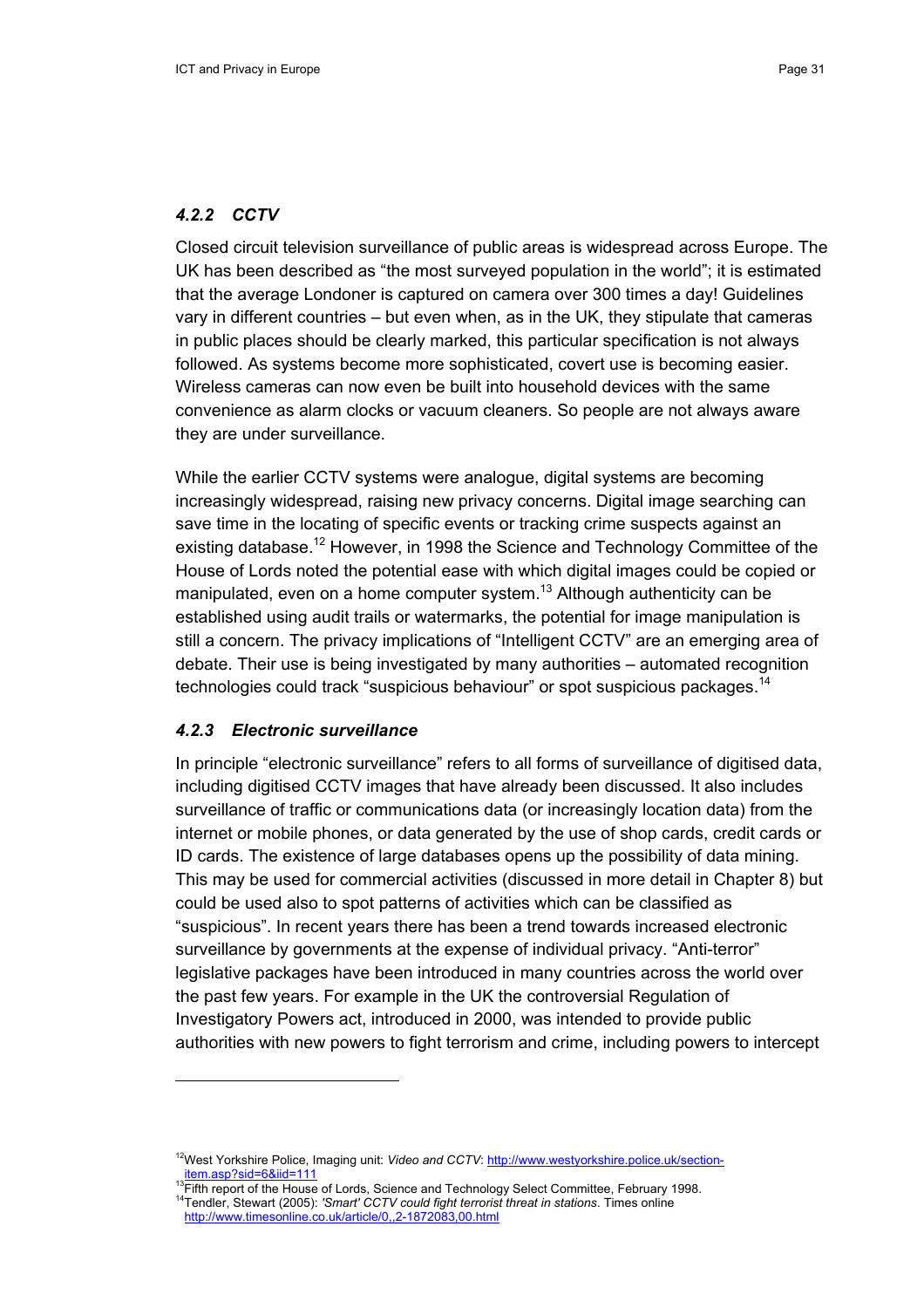or access details of electronic communications and to demand plain text of encrypted messages. However just as authorities develop new surveillance techniques, criminals can use the same or derived technologies to avoid being traced – for example by "spoofing" (sending out false messages or covering-up the exact address of the sender of a message) to misdirect authorities or by encrypting data and communication (as sophisticated encryption technologies are publicly available). The most prominent and widespread system of electronic surveillance is the ECHELON network (see text box).

#### **Echelon**

 $\overline{a}$ 

The Echelon network is run by an alliance between the USA, UK, Canada, Australia and New Zealand. The system has been in operation since the cold war. It was initially set up to monitor communication in or to the Soviet Union and Eastern Europe. The existence of the system was widely publicised as a result of a report from STOA (Scientific Technology Options Assessment).<sup>15</sup> As the alliance itself refused to comment, the EU Parliament appointed a committee to consider the existence of Echelon and its methods. The committee concluded<sup>16</sup> that the system exists, and that its purpose is to monitor private and non-military communication. It is stated that the system can perform quasi-total surveillance, which means that all types of electronic communication – telephone conversations, SMS, fax, e-mail and internet traffic – can be monitored. Patterns of communication can be analysed, and content can be scanned for interesting keywords. Messages that are identified by the system are copied for manual evaluation. The EU Parliamentary Committee advised both business and individuals to apply measures to avoid surveillance. A report by the Norwegian Board of Technology recommends that Encryption of communication should be the norm, rather than the exception (Echelon [NBT 2005]).

At present individuals can avoid surveillance and maintain some degree of anonymity simply by not using telephones or the internet. However, if pervasive computing becomes a reality, surveillance could occur without their knowledge or consent, and current principles of data protection would be rendered obsolete. Although such scenarios remain some years into the future, the technologies involved are developing rapidly. One example is RFID tags, which are seen as the next generation of 'bar codes' (a common form of optical identification). However, unlike bar codes, which can only be used to identify a *type* of product, RFID tags can store a large amount of information and can therefore be used to uniquely identify a product ("item level

<sup>&</sup>lt;sup>15</sup>Steve Wright: An appraisal of the Technologies of Political Control, Omega Foundation, European Parliament (STOA), 6 January 1998; Duncan Campbell: *Interception Capabilities 2000*, IPTV Ltd, European Parliament (STOA),

<sup>1999. 16</sup>Temporary Committee on the ECHELON Interception System: *Report on the existence of a global system for the*  interception of private and commercial communications (ECHELON interception system), European Parliament, 11<sup>th</sup> July 2001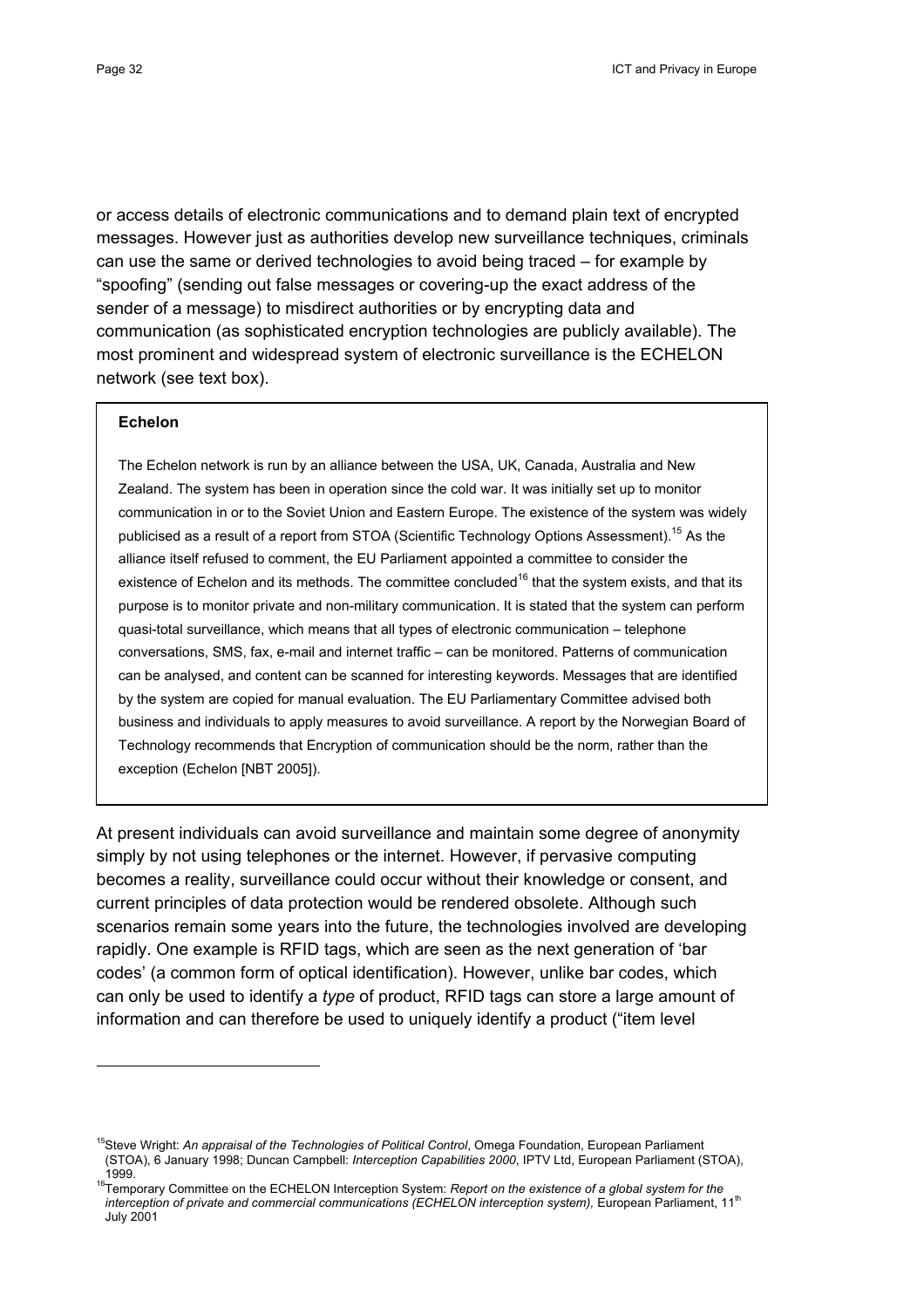tagging") or to store personal data. Previously tags were only used in closed systems – e.g. within the supply chain of individual retail companies. However they may be used for security applications. RFID tags have been shown to reduce laptop theft in UK trials. They can also be used in different forms to track individuals: there are discussions about RFID tags being used to track the homeless, criminals and children.

## *4.2.4 Technological limitations*

The security of digitised data, particularly the security of large databases, will be of key importance as far as public confidence is concerned. Although there may be strict rules on who can access such data, any access by unauthorised individuals as a result of security breaches could have serious consequences for privacy which could seriously undermine public confidence. The UK tabloid newspaper the SUN claimed in 2005 that it had purchased personal details of banking customers (including addresses, passport data and passwords) from a Delhi IT worker for just over £4. Public trust, once lost, is unlikely to be re-established easily. Breaches of security are of particular concern in cases where more information is stored than is necessary for a given application. For example biometric data may contain information on ethnic origin that would be irrelevant to most applications and could be misused if the data fell into the wrong hands (Electronic Traces [NBT 2005]).

In many cases there are concerns that the use of ICT, while impacting on privacy, does not result in any real increase in security. A report by crime reduction charity NACRO in 2002 questioned the effectiveness of CCTV, claiming it only reduces crime by 5% (compared to street lighting which was found to reduce crime by 20%). The UK Home Office (HO) has since carried out a review of existing research. While this review pointed to a number of case studies where the use of CCTV has resulted in reduced crime – for example studies show a 41% overall decrease in vehicle crime in car parks where CCTV has been installed - it concludes that "*further high quality research is needed into CCTV to find out more about how CCTV works and where it works best*". The HO argues that CCTV works best as part of a package of measures to reduce crime. The URBANEYE Report points out many limitations in the available research on the effectiveness of CCTV, and argues that many reports "*highlight statistics in order to justify the effectiveness of CCTV"17*

These technologies may themselves give rise to new forms of crime – for example identity theft that is becoming an increasing problem in many countries. A UK survey recently commissioned by the software firm Intervoice found that concerns about

<sup>17</sup> http://www.urbaneye.net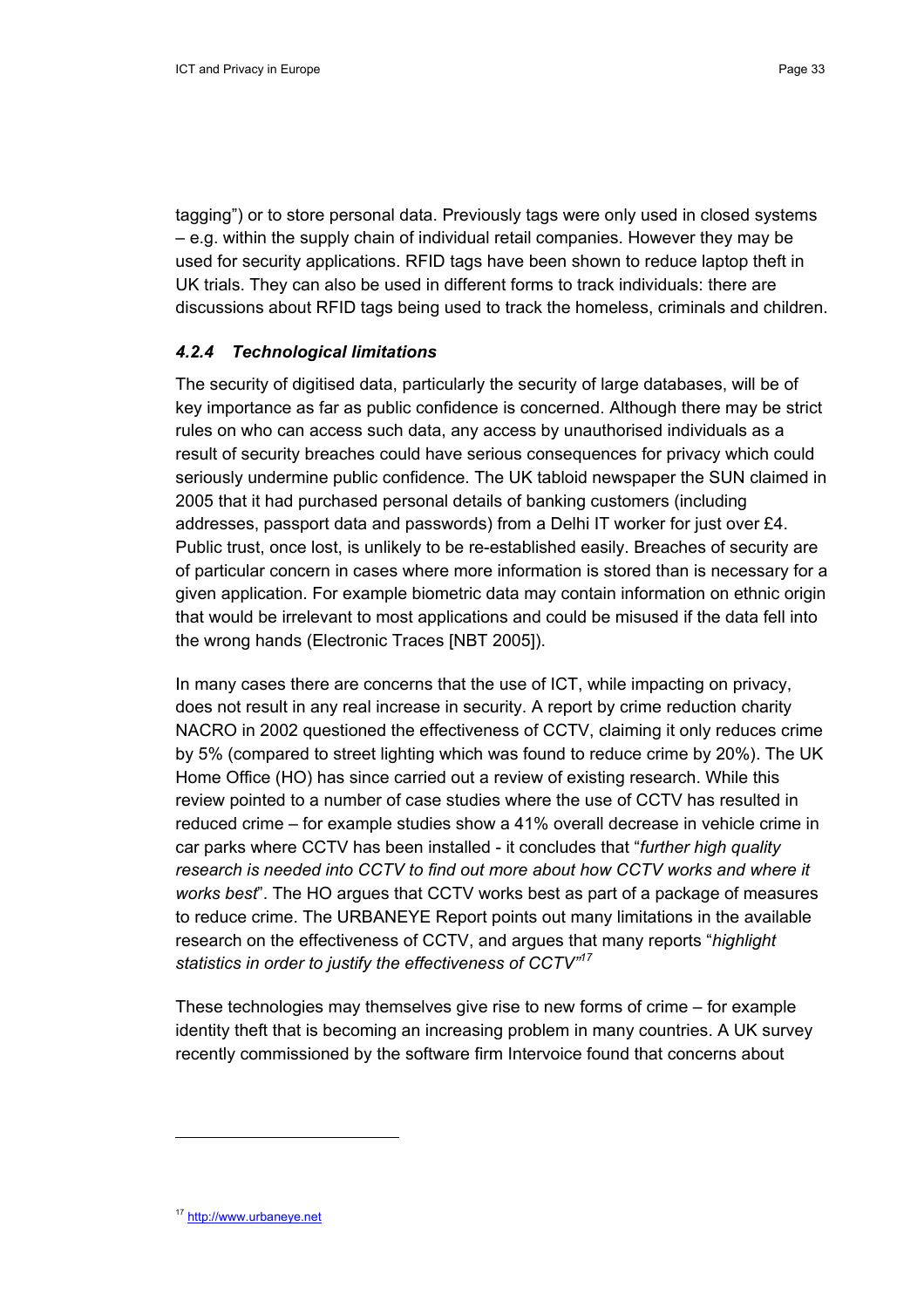identity theft were beginning to deter people from internet shopping and banking – 17% said they had stopped web shopping and 13% had stopped banking online.<sup>18</sup>

## **4.3 Social/cultural developments**

## *4.3.1 Attitudes to surveillance*

Attitudes towards ICTs, and to the loss of privacy associated with them, depend on the intended application. For example in the Danish investigation of attitudes to citizens cards, it emerged that while citizens were happy to use such a card to provide them with access to various public or private services, there was opposition to the idea of an ID card that had to be carried at all times. Similar opposition to ID cards has been encountered in the UK. In the case of electronic surveillance, citizens in the Danish discussions (Citizens' card [DBT 1994]) made the distinction between "Big Brother" style surveillance, and "friendly control" where technical improvements in systems used to keep track of taxes, etc, and are used to uncover fraud. While there was opposition to the first scenario, "friendly control" was regarded more favourably. Citizens felt that "friendly control" would reduce the need for citizens to report each other for fraud, a task they saw as the responsibility of the government. Citizens in the Danish studies made it clear that they wanted to be well informed about their rights, and protected against too much unnecessary surveillance.

The need to allow some private space to individuals was also raised. For example while mobile technologies can increase safety by allowing people to be located in emergencies, participants were concerned that their excessive use did not leave enough private space for individuals. Participants felt that children should be allowed to have some private space. They raised concerns over the fact that parents can now put up web cameras ("webcams") in nursery schools (Electronic surveillance [DBT 2000]). The citizens in the Danish study saw parental surveillance as fulfilling a need for control on the part of adults – not a need of the children. The lay panel feared this could lead to the children only acting in a way they assumed their parents would approve of. Also in the Danish studies citizens made it clear that they did not want surveillance to replace the sense of social responsibility and caring for other people (Electronic surveillance [DBT 2000]).

## *4.3.2 Trust in authorities*

Attitudes to increased state surveillance depend on the level of trust placed in those authorised to view any data collected. There are cultural variations in the level of trust placed in "authorities". In the Norwegian focus group study participants showed great confidence in the government and large corporations, like Telenor (Norway's biggest

<sup>&</sup>lt;sup>18</sup> BBC News (2005): Public worried by online ID theft, http://news.bbc.co.uk/1/hi/technology/4575255.stm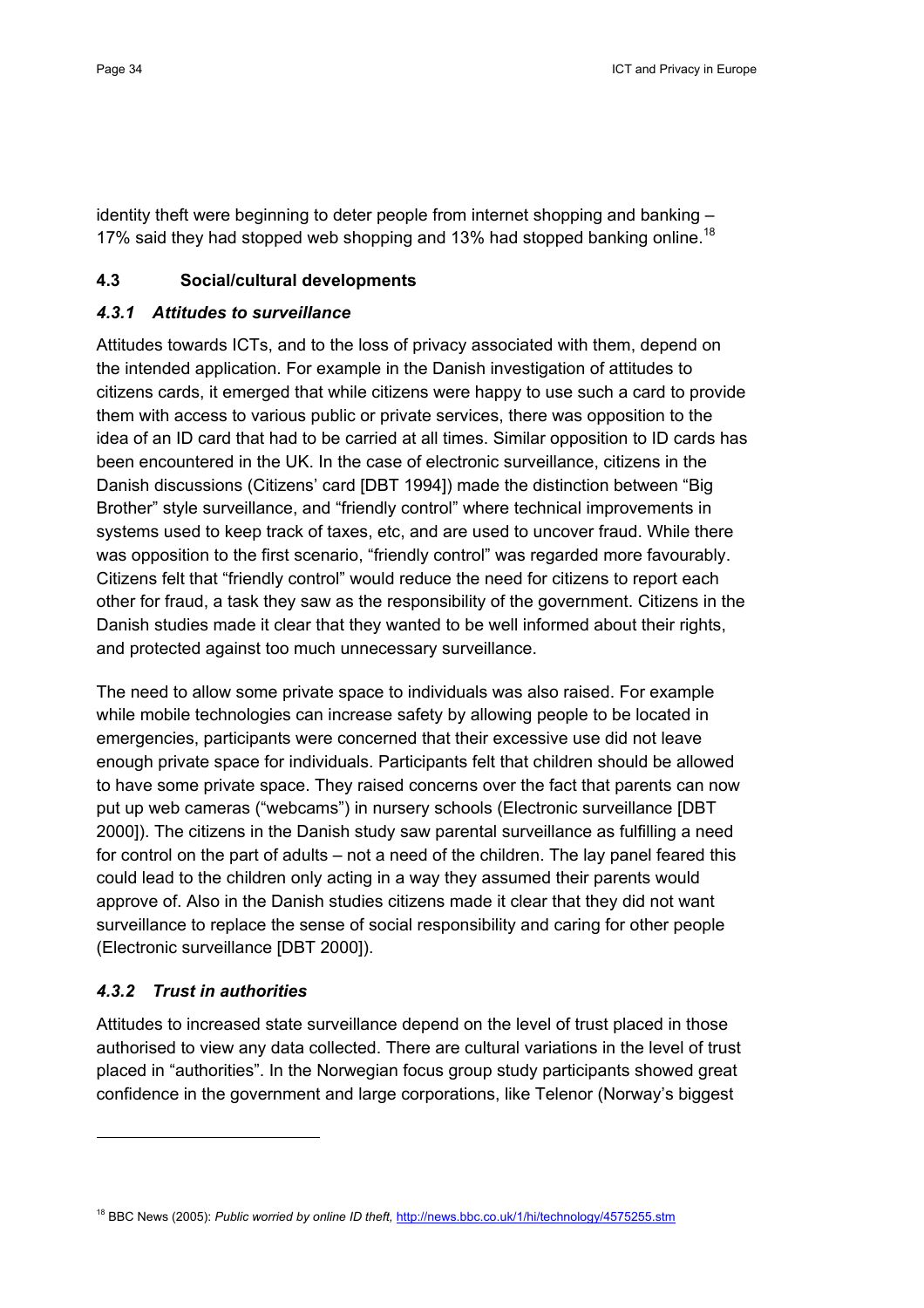telecom company), to handle their data properly (Attitudes to privacy [NBT 2004]). When confronted with the dilemma of increased surveillance versus security/crime fighting issues, most felt that it was more important to fight crime than to uphold the right to privacy. They did, however, stress that only authorised personnel should have access to the information. On the other hand, citizens in the Danish studies were more sceptical of "Big Brother" scenarios, as mentioned previously, although they could see some advantages to surveillance.

## *4.3.3 Who is accessing the data?*

Although the main threat is generally seen as coming from unauthorised access to personal data, in practice those "authorised" to access data can also abuse this authority. This is well illustrated by a recent case reported by BBC news where four UK council workers were charged with misconduct and attempted voyeurism for having deliberately pointed a street camera into a woman's flat. In another instance images of a man trying to end his own life were released by Brentford Borough Council to the BBC.

## *4.3.4 Function creep and data sharing*

There is also the risk of "function creep" - data collected for one purpose being used for other undeclared or unauthorized purposes. A report by the Norwegian Board of Technology cites suggestions to open the central database of biometric identifiers of passport holders to other (commercial) actors. They would then be allowed to produce identity cards and to verify identity against the central passport database in exchange for a fee.<sup>19</sup> It has also been postulated that biometric information obtained as a result of tracking passengers for airline security purposes, could in principle be retained and used to collate information on passengers' movements and identify passengers of general interest to the authorities. This could lead to a risk of discrimination. For example, a retina scan at an airport might reveal an individual is susceptible to stroke. The information could be released without the individual's consent and lead to discrimination by employers, insurers, etc. $^{20}$  Fear of such scenarios could make passengers unwilling to voluntarily offer biometric scans. In the case of biometrics, the human rights group "Liberty" suggests that where biometrics are used and seen to be used for a clearly defined and stated purpose, the technology will be more acceptable to the general public. $21$ 

The URBAN EYE report points out that CCTV systems deployed for traffic management purposes in major German cities have been used for the observation of

<sup>&</sup>lt;sup>19</sup> Biometric Passports [NBT 2005]<br><sup>20</sup> Biometrics [POST 2002]<br><sup>21</sup> Biometrics [POST 2002]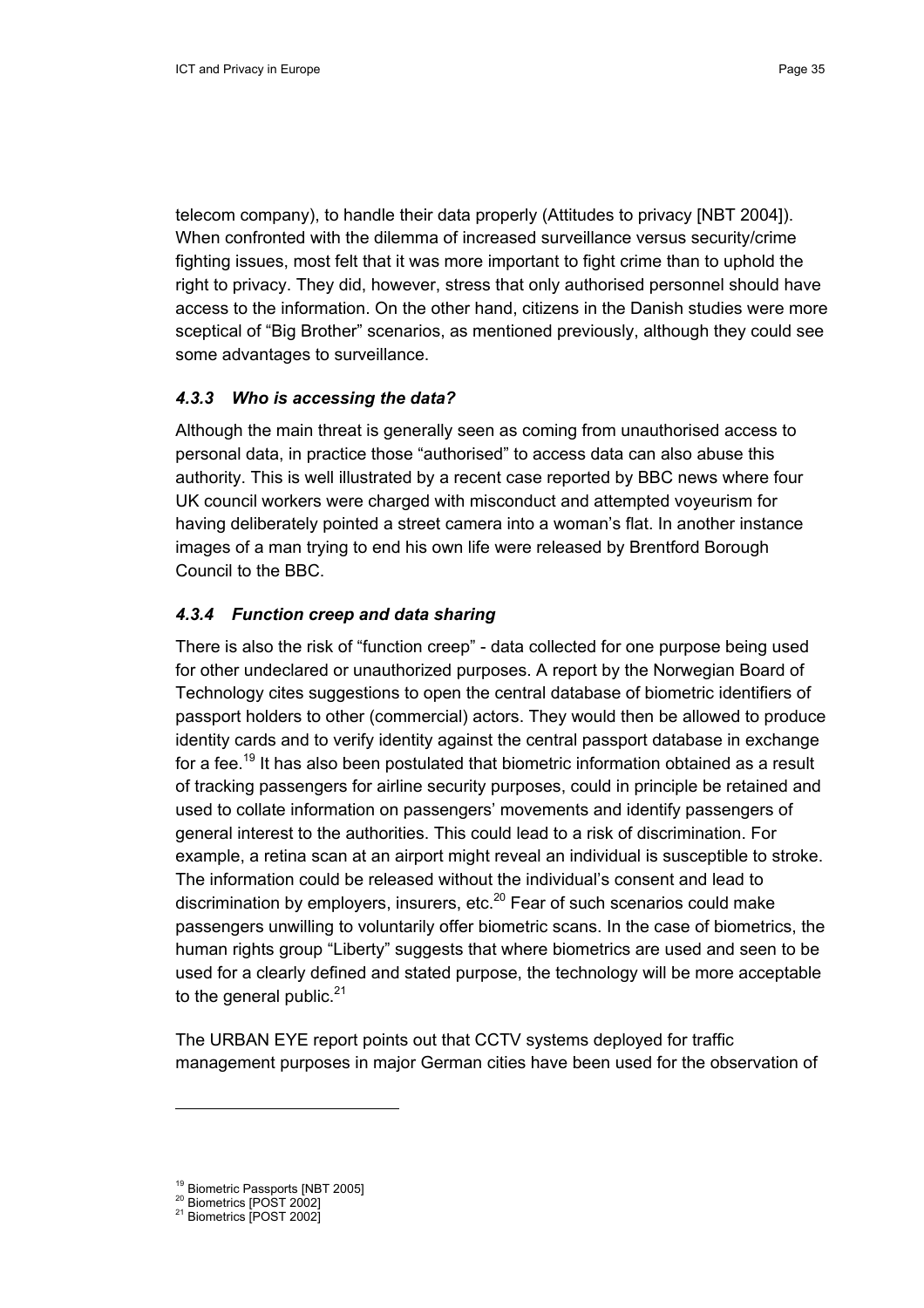"social fringe groups". Another issue is the increasing amount of biometric data shared between governments through international databases. Concerns have been raised by human rights groups such as Liberty). Questions arise such as "under what conditions it is acceptable to share data on certain individuals", and "how such groups (e.g. suspected terrorists) can be defined?"

## **4.4 Legislative/policy developments**

The increased emphasis on national security and counter terrorism in recent years is reflected in European legislation such as the EU's new data protection directive.<sup>22</sup> under which it becomes an obligation to retain traffic data (such as communication traffic) for between 6 and 24 months. Previously holders of such data were obliged to delete the data after the expiry of a specified period (usually a few months).

As pointed out in a paper by  $ITA<sup>23</sup>$ , "anti-terror" legislation packages implemented in many countries following September  $11<sup>th</sup>$  2001 had implications for electronic privacy. One example is the UK's Anti Terrorism Crime and Security Act 2001, which led to new powers being granted to authorities to access traffic and communications data (the Regulation of Investigatory Powers Act 2001). The ITA report also points out that the range of tasks that could be accomplished anonymously on the Internet was much reduced, limiting the potential scope of privacy enhancing technologies. $^{23}$ 

Even where regulation does set out to protect privacy, it is logistically difficult to enforce. [POST 2002] on CCTV points out the difficulties involved in enforcing regulations on CCTV usage (for example the requirement that cameras should be clearly signposted). This POSTnote stated that in the UK enforcement is reactive, as it is always in response to complaints. It is not clear whether legislation can keep up with the rapid pace of technological development, as discussed earlier in the context of the development of pervasive computing. In the Danish Consensus Conference on Electronic Survey (Electronic surveillance [DBT 2000]) both citizens and experts agreed that the constantly changing picture of surveillance demands ongoing debate and adjustment of legislation. In Denmark the Act of processing Personal Data (act no. 429 of May 2000) is not adequate to meet the challenges of applications such as e-government. The Danish Data Protection Agency, the body that monitors the act, has experienced cutbacks during the last 2-3 years. This concerned some of the juridical experts that took part in the consensus conference.

<sup>&</sup>lt;sup>22</sup> Directive 2002/58/EC<br><sup>23</sup> Peissl, W. (2003): *Surveillance and Security – a dodgy relationship*, Journal of Contingencies and Crisis Management 11 (Number 1), 19-24.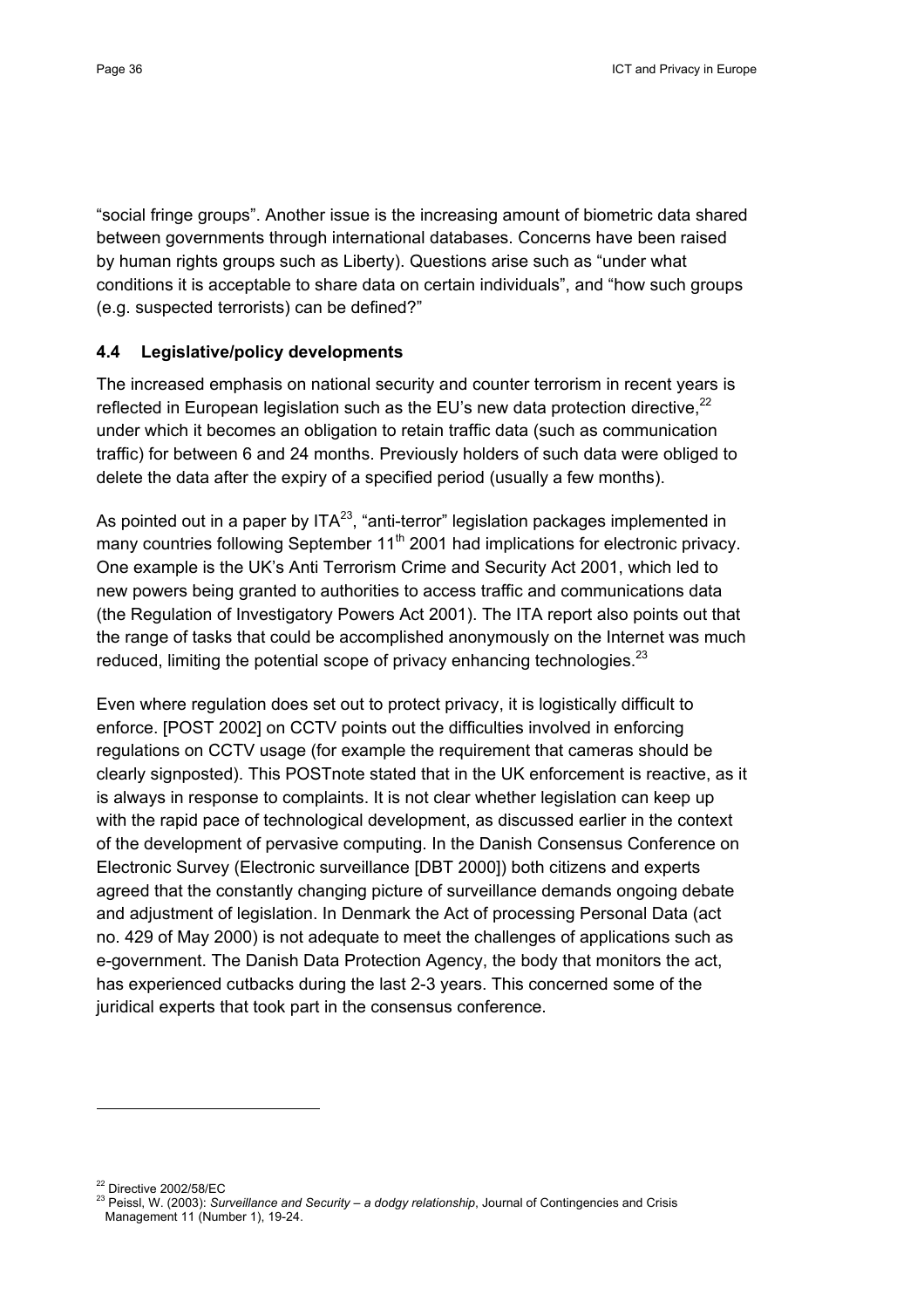#### **4.5 Concluding remarks**

The use of surveillance technologies is increasing due in part to the rapid implementation of anti-terror legislation over the past few years. With the digitalization of ICTs such as CCTV, and the presence of a number of surveillance technologies throughout cyberspace, the potential for surveillance of citizens has increased. A key question is whether the implemented technologies actually increase security or whether they are simply perceived as enhancing security. Do the technologies enable the police to identify criminals, or do they simply increase the number of (innocent) suspects<sup>24</sup>? Do the technologies have a clearly stated purpose at all? As well as concerns over the risk of inappropriate use of public money, concerns are raised over the long-term societal impact of surveillance. There is only a limited understanding of the psychological impact of surveillance and more research should be conducted in this field.

<sup>&</sup>lt;sup>24</sup> Schneier, Bruce (2005): *Beyond Fear. Thinking sensibly about security in an uncertain world*, Copernicus books.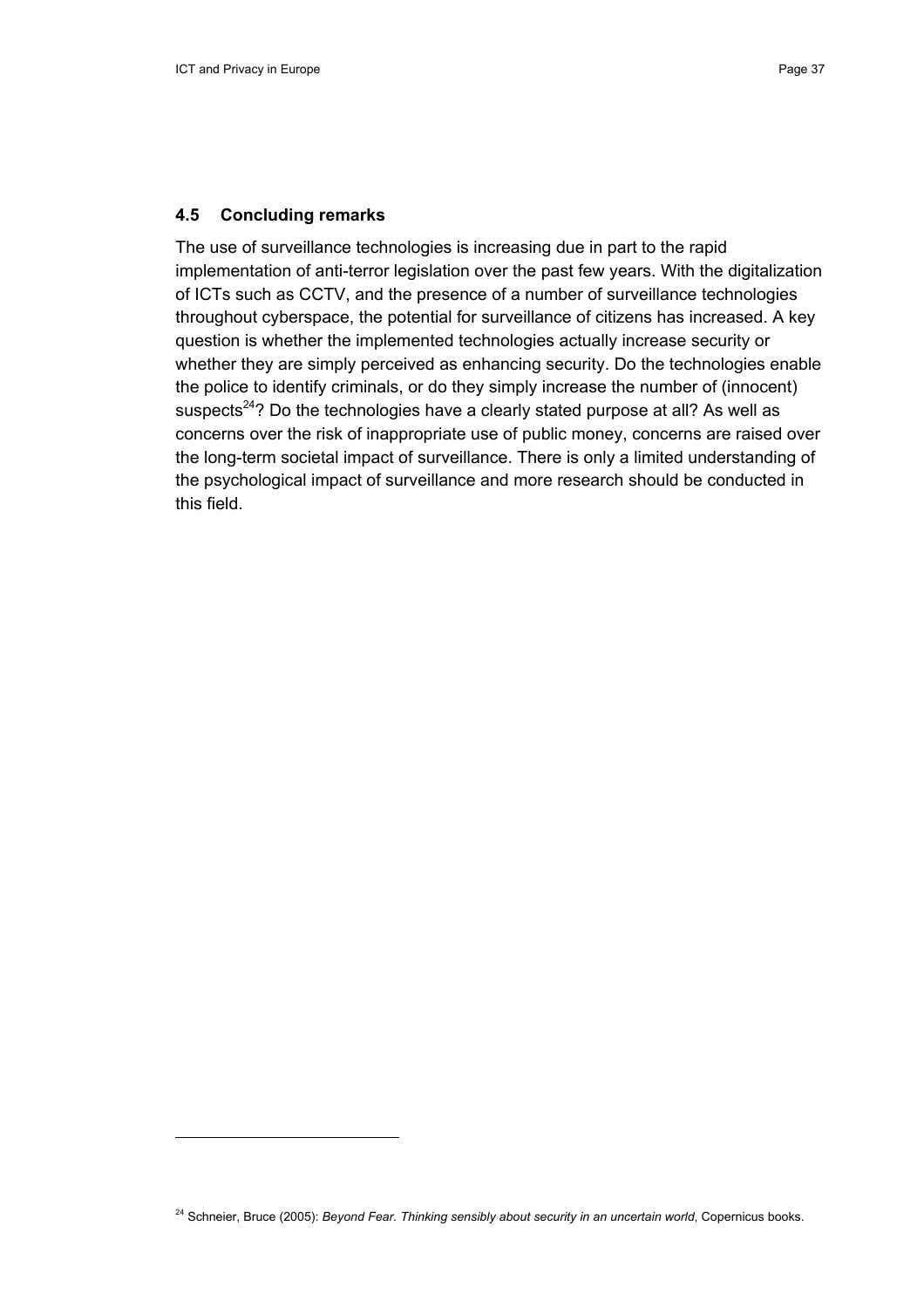# **Chapter 5 Access**

By Johann Cas (ITA) and Christine Hafskjold (NBT)

#### **5.1 Issues at stake**

Access to ICTs is of ever increasing importance for full participation in economic and social life. Provision of private and public services is more and more based on ICTs, e.g. in numerous e-Commerce or e-Government applications. How can users get access to these in a secure and privacy-friendly way? Another privacy issue concerns access to existing data, where there are many different issues to consider:

- How to secure these data and impede unauthorised access?
- How can we increase transparency and to provide access to personal data, allowing the user to correct or update his or her own data if necessary?
- How should the question of consent be handled? When is consent from the data subject needed? How can a previously given permission to store and use personal data be withdrawn?

As a result of the rapid development in modern ICT we leave electronic traces almost whatever we do and wherever we go. This leads to an enormous quantity of data, which can be tempting to use or abuse. The fact that such data pools exist may also encourage new regulations further limiting the few possibilities of anonymous or pseudonymous use of ICT services that are available today. To ensure confidentiality, it is important that personal information is stored in a secure way, and that access to the information is for authorized personnel only. The access should also be logged, so abuse of trust can be detected at a later stage.

More and more European governments aim to make their public information and services available to their citizens online. For services involving personal information, the user will need some form of secure log-on mechanism, like a citizens' card or a digital signature. However, a general threat with this type of technology is that it encourages extensive requirements for strong identification even for non-critical transactions.

Another issue at stake concerns a data subject's access to personal data, and the restrictions necessary to protect the same data from unauthorised access. Access to personal data is needed to fulfil data protection regulations requesting transparency of data collections and opportunities for the data subjects to correct or delete their personal data. In Denmark, an expert group working for the Danish Board of Technology recommends that the right to view and correct personal data should be extended: The user should also be able to see the entire course of his or her case, and to control who else has viewed and/or changed their data (from the logs).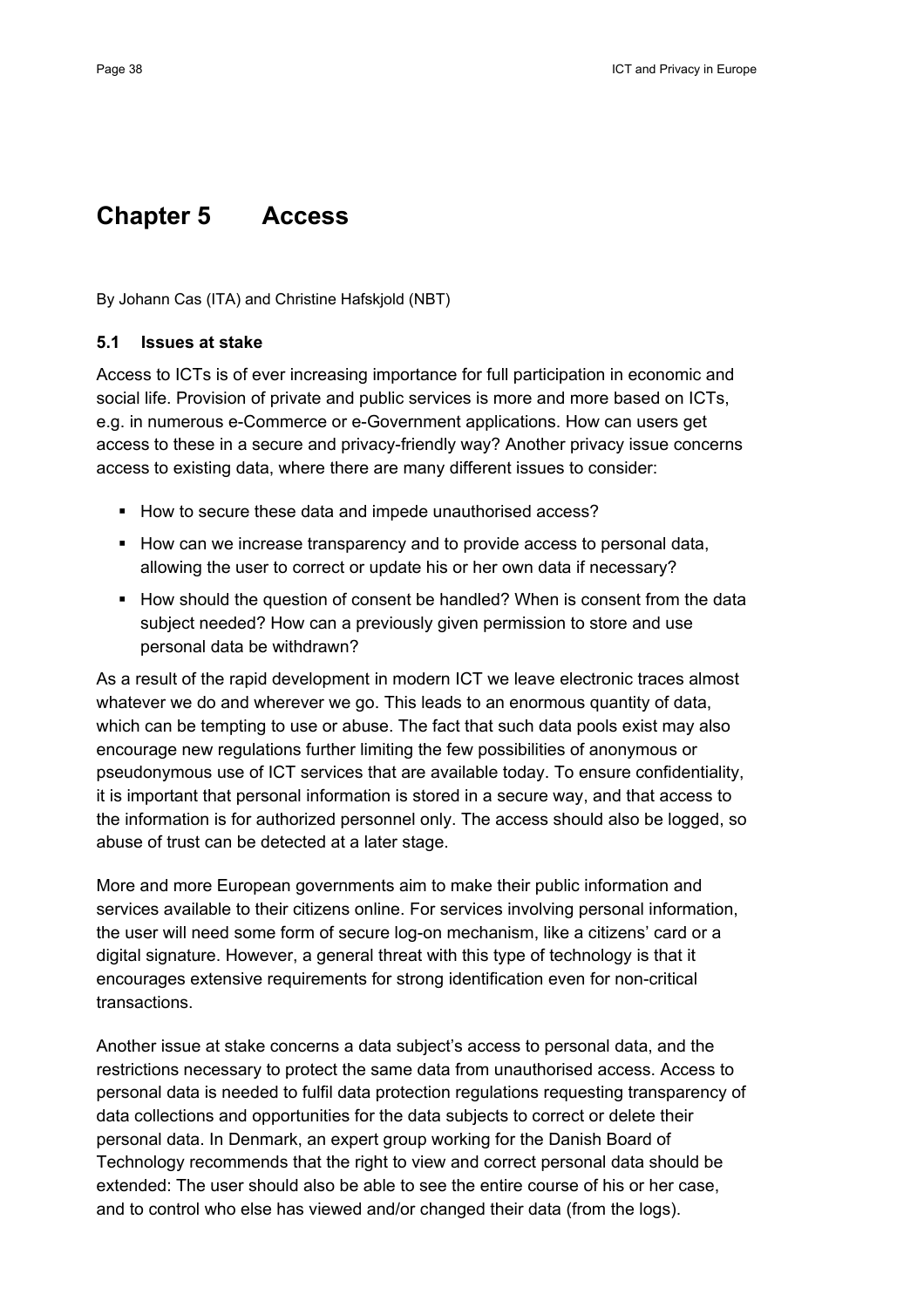The right to access personal data is already difficult to exercise and seldom requested. For future pervasive or ubiquitous computing environments even the principles to guarantee this right are unknown.

Access to services means inclusion and participation; denial of access or the need to give up privacy for getting access can cause new forms of social exclusion and of digital divide, adding to a digital divide caused by lack of knowledge or of financial resources to make use of new media and services. New potential causes of this "privacy divide" can be a lack of technical skills required for using privacy enhancing technologies (PETs) or a resistance against sacrificing personal privacy.

#### **5.2 Technological developments**

In this section technological developments of particular interest for access and inclusion beyond the general tendencies are addressed.

#### *5.2.1 Electronic identification*

Citizen cards or other forms of Public Key Infrastructure (PKI), including the digital signature they may contain, are increasingly promoted as a means of (secure) access to e-government services. For specific application areas they are offering clear advantages, e.g. more secure access to critical services. They may also be more convenient than using several different password and/or PIN combinations.

In general, the demand for digital signatures from individuals is low. The few and infrequent contacts with public administration requiring identification hardly justify the need for digital signatures for normal citizens. The same holds for commercial transactions; only a few require any identification at all, and those which do are usually conducted with the assistance of a notary or another authorised person, e.g. real estate business.

The introduction of electronic identification/digital signatures is not necessarily privacy threatening if applied in a privacy aware and enhancing manner. It can even increase privacy if it is used to introduce PETs in e-government. An attempt to do so has been undertaken in Austria, though with conflicting evaluation by different parties. The developers and the Austrian Data Protection Officer state that the concept has a strong data protection orientation, but the need to identify at every point of contact is criticized by privacy organisations. It is a general concern when a strong form of identification is introduced, that it becomes much easier to require the user to authenticate himself at a much earlier stage than necessary.

This tendency may also extend to private services or e-commerce in general, specifically if public and private functions are merged on a single card. Multifunctional cards can accelerate deployment and may also be more convenient to the users, but they involve additional privacy and trust issues. The use of e-commerce services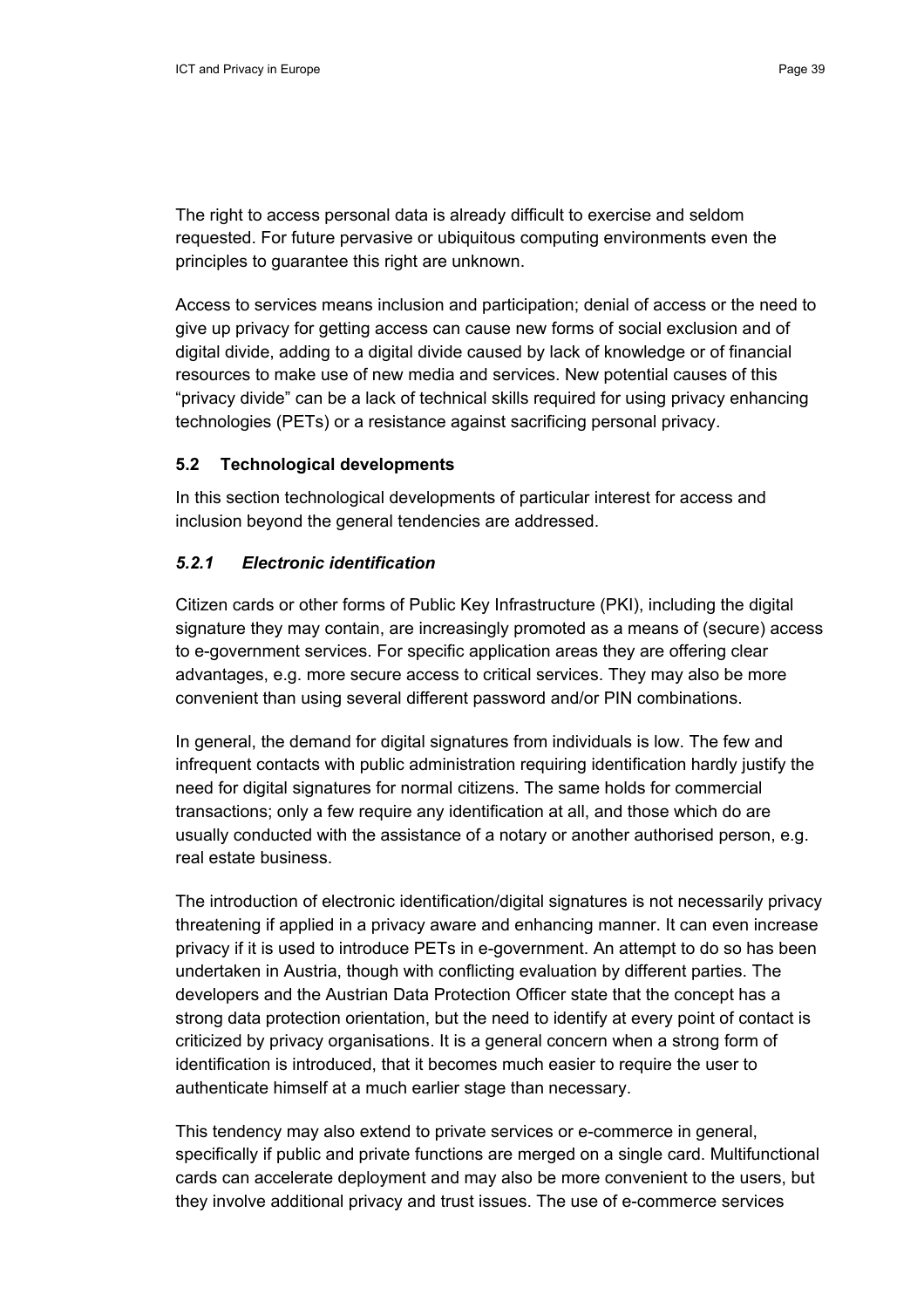regularly requires identification, at least for payment, whereas in day to day offline shopping hardly anyone would accept the request of identification before settling a transaction. Models for both secure anonymous electronic payments and for using trusted third parties for physical delivery exist, but they have so far not been successful on the market.

## *5.2.2 RFID (Radio Frequency Identification)*

RFID is a technology with enormous potential privacy impacts as it allows the allocation of unique identification codes to virtually any object, animal or person. Concerning access the range of applications reaches from incorporation of RFID tags into personal documents like passports or identity cards to the replacement of traditional means of obtaining permission to use certain services, for example public transport, sport facilities or cultural events. These applications are highly relevant for access to specific services as well as for participation in public life at all as many countries require from their citizens to carry permanently personal identification documents with them when moving around in public space.

The two main dimensions threatening privacy are the possibility of remote and undetected reading of the RFID tags on the one hand and uniqueness of the tag with subsequent possibilities of personalisation on the other hand. The extent to which these threats may be realised can be limited by technical design of the systems deployed, e.g. metallic shielding of RFID equipped documents against unnoticed remote reading, or encryption as protection against unauthorised reading; such measures need to be incorporated into systems design from the beginning.

## *5.2.3 DRM (Digital Rights Management)*

DRM technologies regulate or restrict access to digital content. Their aim is to enforce copyrights that can be very easily overcome in the digital world where information can be copied and transferred without losses in quality and at a very low cost. DRM technologies are disputed for several reasons, for example will they promote or hinder the further development of the information society? What long term impacts the introduction of artificial barriers to the flow of information have? An important aim of DRM technologies is to offer far more possibilities than a simple protection against copying: With DRM it is possible to control the number of uses, the quality of presentation, the kind of devices that can be used for access, the number of copies that can be made and so forth. This means that the price can be differentiated based on the level of service the user wants.

The impacts on privacy will to a large extent depend on the particular design of the DRM systems deployed. Systems that require the customers to identify themselves to get access to the content are endangering personal privacy, as their tastes, preferences and habits are being exposed (DRM [NBT 2005]).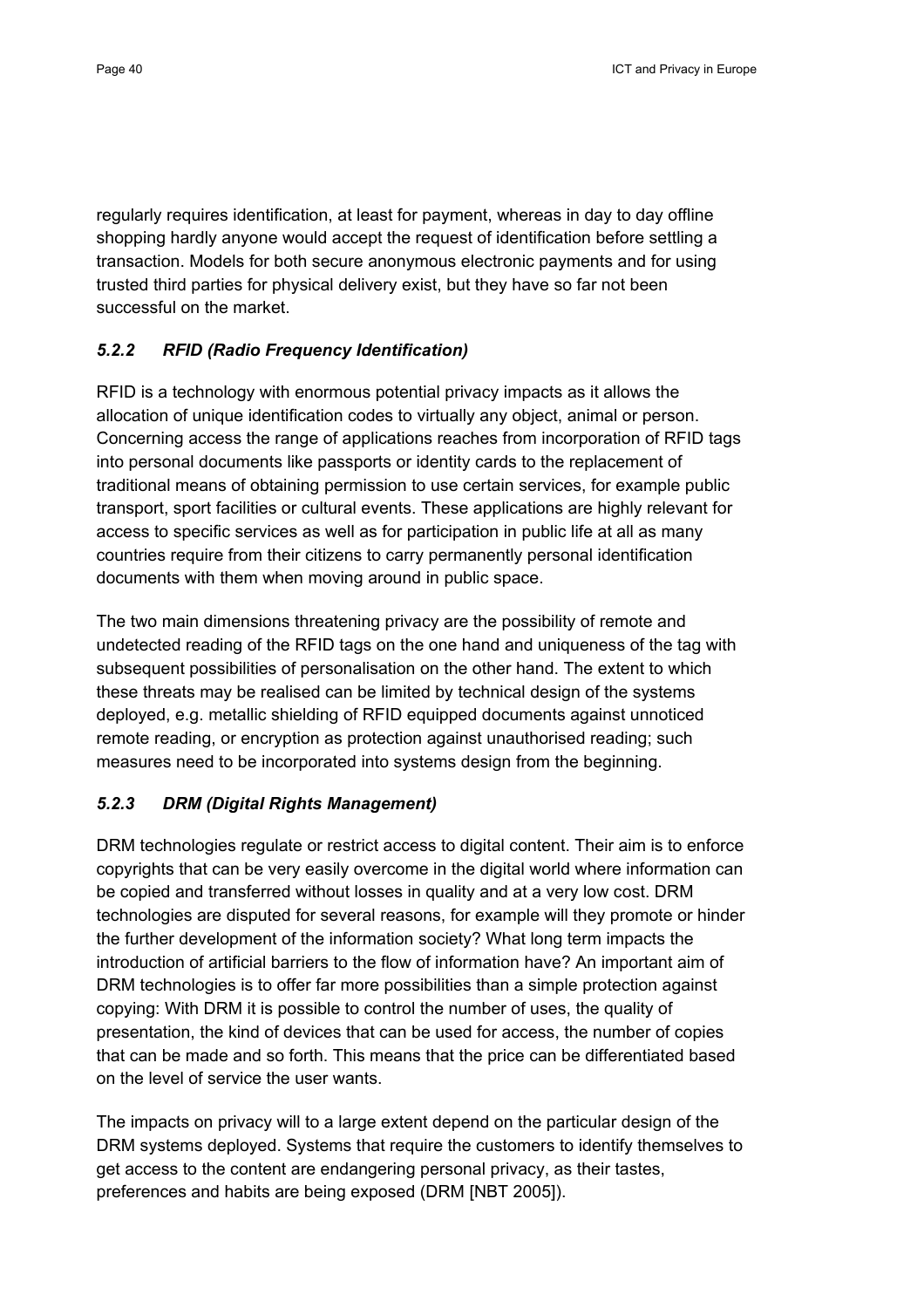#### *5.2.4 Privacy Enhancing Technologies (PETs)*

PETs can be applied to mitigate or eliminate the trade-offs between getting ICT assisted access to services and preserving privacy. One use can be to separate the data used for authorisation (i.e. to establish that a person has the right to access the service) from the data used for personal identification. An important function in this respect could be to provide for anonymous electronic payment. Attempts to introduce such schemes have so far not been commercially successful. The implementation of the principles of data minimisation by technology could also apply to Identity Management (IM). IM is expected to grow in importance as the multitude of verification, authorisation and identification processes make technical assistance in the management of different user name and password combinations (digital identities) a beneficial and lucrative task.

So far PETs have not contributed as much as would be possible to the protection of privacy; partly because of a lack of availability of PETs, partly because of a lack of user friendliness. The many difficulties that a privacy aware user has to face –from minor inconveniences to a total loss of access to certain services – and the know how required to make use of many PETs, can to some extent also explain the often observed discrepancy between stated concerns about privacy and actual behaviour. On the other hand PETs could play an important role in making use of and access via ICTs more secure and convenient. A growing security issue today is identity theft, a problem that would diminish if access was not bound to identification, but to secure digital credentials.

#### **5.3 Social and economic developments**

Digital divides exist on different levels: They divide the rich from the poor, the skilled from the inexperienced and, on a global scale, the north from the south. Privacy, or the desire to preserve it, may establish a new division, a privacy divide, which reinforces existing barriers. The need to spend money to use new access technologies or to invest time in learning to use creates a trade-off between access and privacy.

As stated previously, most PETs add a complexity to the technology they are designed for. Whereas the recommendation to make use of PETs in principal can protect the privacy of an individual considerably, the practical deployment of these technologies often requires advanced know-how. In addition, the user often experiences reduced accessibility of service, poorer performance, additional costs for software and services. Appeals to individual responsibility, either to use PETs or to do without privacy intrusive services, are more and more difficult to follow as full participation in economic and social life is increasingly depending on the use of ICT.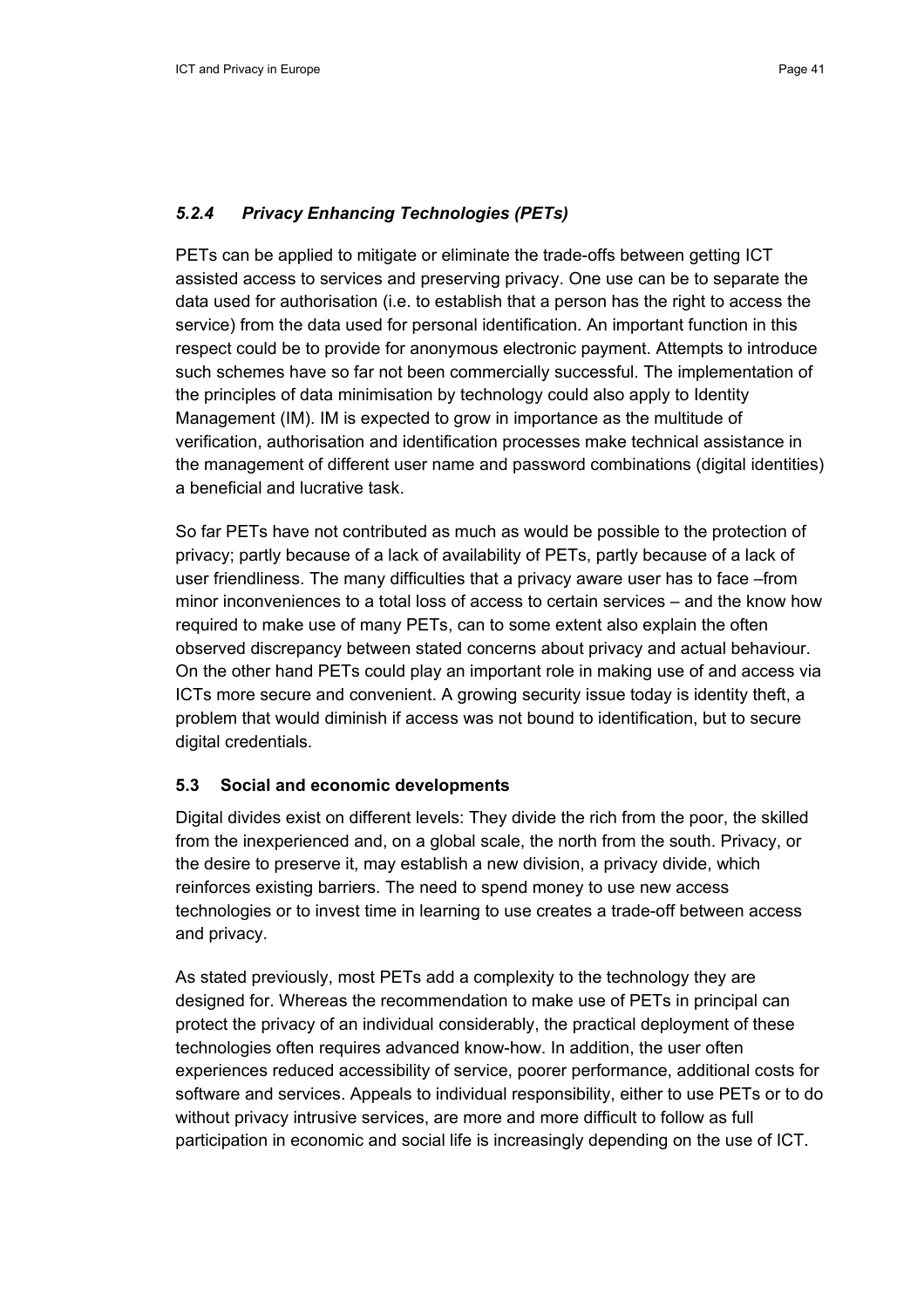#### **5.4 Political and legislative developments**

Concerning access, the role of PETs as a potential means of providing privacy protected access is used to exemplify political and legislative developments. Whereas the technical problems of privacy enhancing technologies are largely solved, political and legal support for widespread use is largely missing. The current trends in legislation (see Chapter 3) make stronger support of PETs rather unlikely: The introduction of obligations to provide anonymous access to services or infrastructures would directly contradict the strong endeavours for mandatory retention of telecommunications and Internet traffic data. A significant privacy-divide between average users and those willing and capable of protecting their privacy will probably be the consequence.

## **5.5 Concluding remarks**

ICT supported access is becoming increasingly important for a wide range of public and private services. For technical and economic reasons, and as a result of political trends, privacy is under increased pressure. In addition to a digital divide, a privacy divide could become more apparent in the future. This may take different forms:

- As more and more services demand that the user identifies to gain access, privacy concerned persons could be excluded from full access to services vital for social, economic and political inclusion and participation.
- The availability and awareness of PETs has been limited. If left to individual citizens alone we might see a "privacy divide" in the future, between those who are aware and have the skills needed to protect their privacy, and those who do not. The latter may be vulnerable to the exploitation of their personal data.

To avoid a privacy divide, it is important that privacy concerns are addressed at the design stage of new projects. All projects that involve personally identifiable information should include a Privacy Impact Assessment. Consideration should always be given to the feasibility of integrating privacy enhancing features such as anonymity and pseudonymity into the system.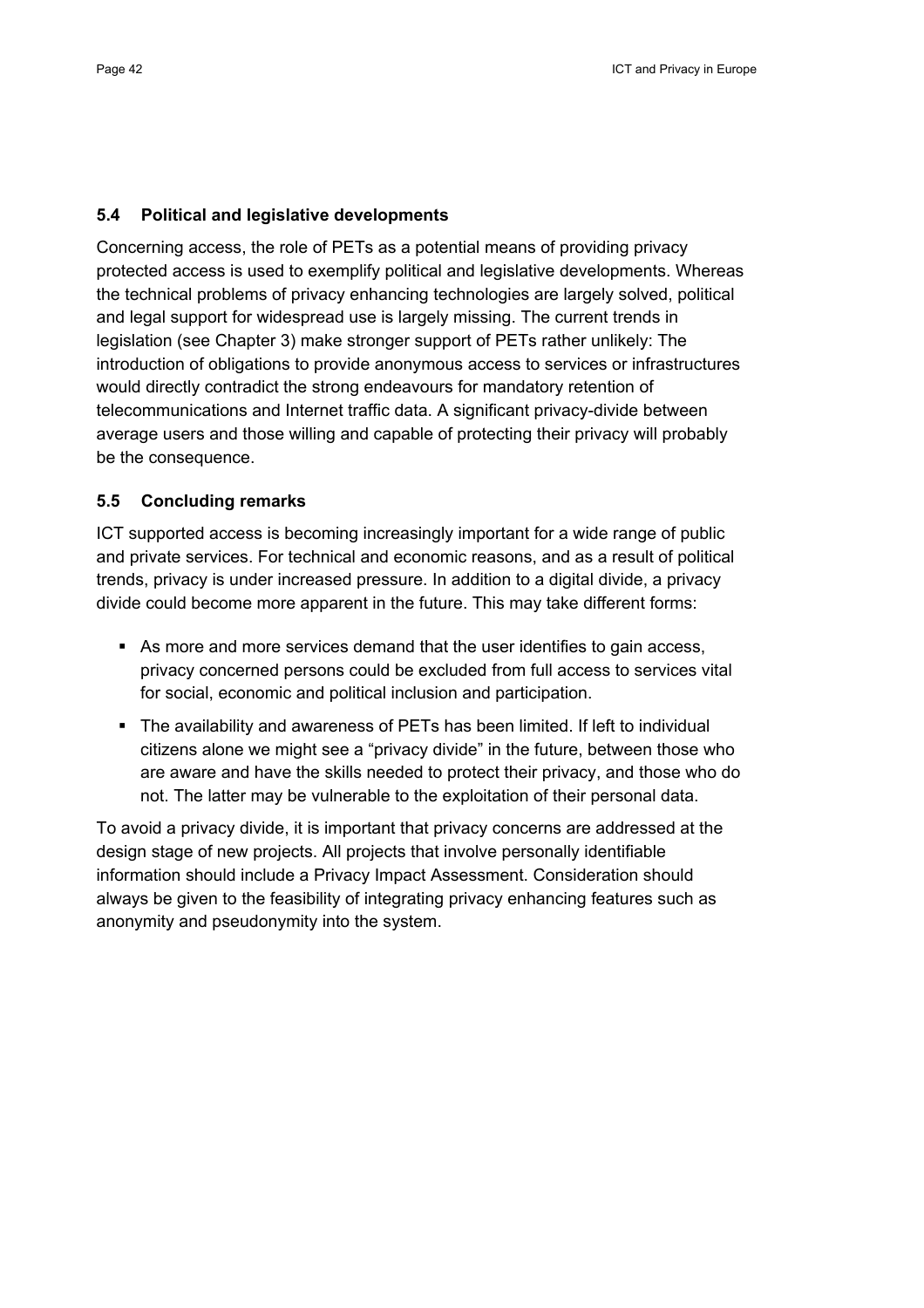## **Chapter 6 Societal interaction**

By Rinie van Est (Rathenau), Christine Hafskjold (NBT) and Janus Sandsgaard (DBT)

#### **6.1 Issue at stake**

Within the last decade, Internet, webcams, e-mail, smart cards and mobile phones have become commonplace technologies. Social use of ICT is an important driver for the development of ICT. In turn, these technologies have changed the way social interactions are organised, people construct their identity, shape their lives, and participate in social networks. Think only about new phenomena, like MSN, on-line sex, "Nannycams" etc. One third of all Dutch teenagers regularly visit the interactive gaming website Habbo Hotel, a virtual Hotel where they can chat and date, create their own personal space, and take part in a variety of competitions.

Although the acceptance rate of new media is very high among the digital generation, there exists little scientific knowledge and societal reflection about the nature and impact of this emerging integration between ICT, social interaction and privacy.

#### *6.1.1 Social interaction and privacy*

In Western democratic societies, privacy is the concept that embodies individual freedom. Individuals are free to be and become what they choose, free to be different, free to determine behaviour, free to choose a social personality, free to interact with others, free to choose a path in life, and so on. $25$  The value of privacy for both the individual and society is immense. Privacy is valuable for developing our unique interests, personalities and social relationships in a way that is not always compatible with social norms. Accordingly, privacy is indispensable in a community that recognises social freedom as a good.

The value of privacy is never absolute, however. The human need for social interaction implies revealing some personal, often private, information, and thus losing some privacy. Accordingly, total privacy – a *No Brother* scenario - is not a real option for a human being. The boundaries of privacy depend upon the type of social interaction and the kind of information revealed. For example, in intimate and trusted relationships people are often less careful about certain things they say and do. With complete strangers concerns about privacy are also less significant, since in such a situation in a sense we are anonymous.

<sup>25</sup> Gutwirth, Serge (2002): *Privacy and the information age.* Lanham: Rowman & Littlefield.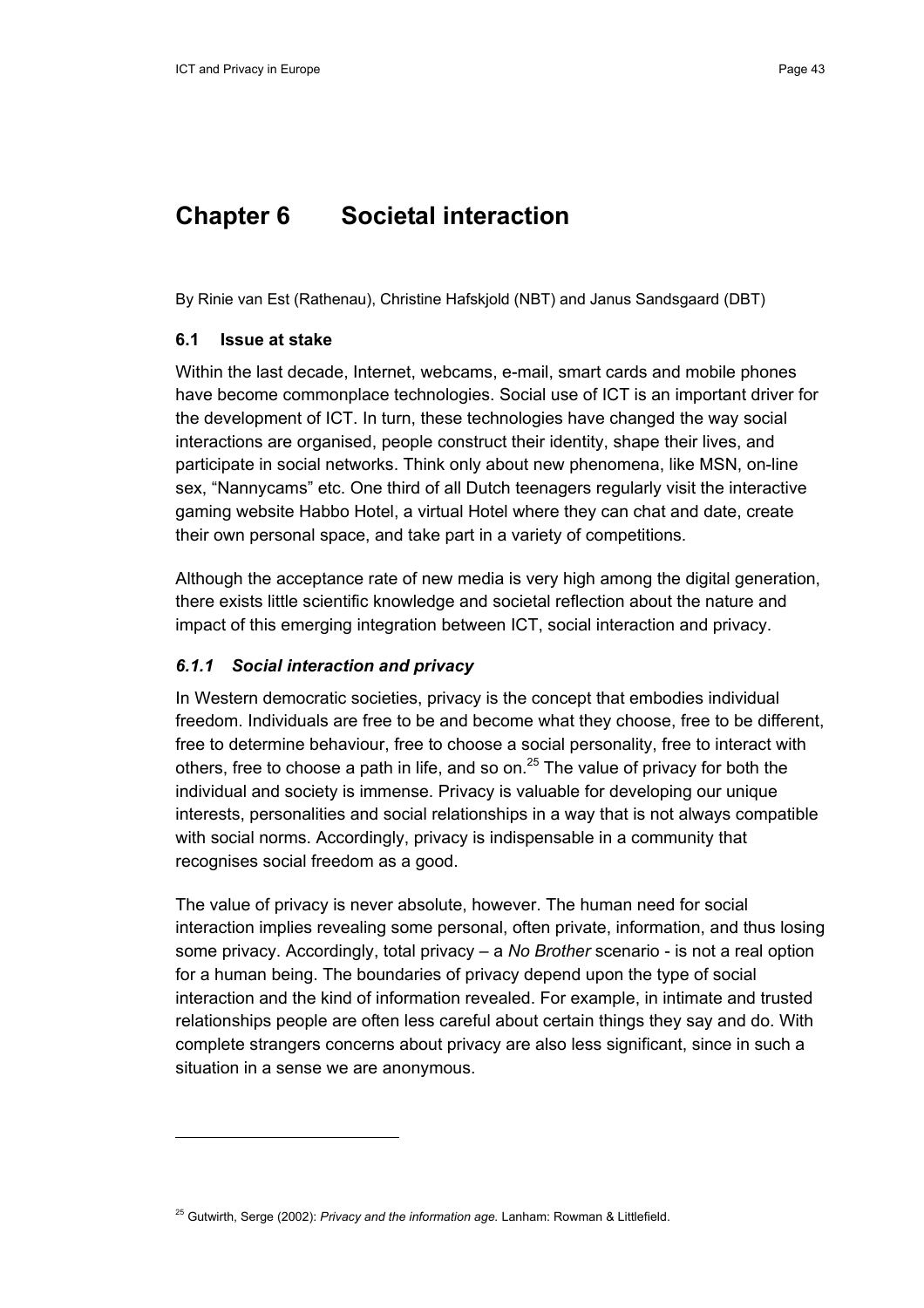In the debate about ICT and privacy Orwell's *Big Brother* scenario (total loss of personal privacy) plays a central role as an image of the future, which has to be avoided. But it's important to bear in mind that ICT not only presents a threat to privacy, but ICT can also strengthen privacy. For example, the internet, by enabling that many of our activities can be carried out within the privacy of our home, can increase the degree of our privacy.26

The same technologies that may increase privacy have made it possible to invade this privacy by monitoring and recording our behaviour. An example might be firms that use software which monitor internet use of employees, or similarly parents monitoring children. To prevent such privacy invasion, new social strategies and (related) privacy enhancing technologies (PETs) are constantly being developed. To deploy such strategies the one being watched has to be aware of the fact that he is being monitored. However, whereas in the past it was our neighbours and associates who invaded our privacy, now it is faceless strangers who may do so.

In summary, the relationship between social interaction, privacy and ICT is highly complex. First, privacy is a context-dependent property and social beings willingly compromise their privacy with their wish to maintain significant personal and social relationships. Second, besides invading our privacy, ICTs may increase privacy. Third, ICTs may change social interaction and even our sense of privacy.

In this chapter, we will describe the technological, social and economic developments that may relate to the issue of social interaction and privacy. In the final paragraph (section **Feil! Fant ikke referansekilden.**) some conclusions are drawn.

## **6.2 Electronic traces and profiling**

ICTs have become an integral part of the social fabric. As a result more and more social interactions are mediated by ICT. This digitisation of social interactions results in a whole range of electronic traces. When you use your mobile phone, you leave a record of when you made the call, who you called, how long you were on the phone, and where you roughly were when you called. People leave digital footprints when surfing the Internet, borrowing a book from the public library, buying something in a shop by using a credit card, et cetera. In many cases the users are not aware of the many traces they leave through the use of ICTs. The use of various technologies can lead to different types of electronic traces that together might give information about a person's behaviour or social life.

<sup>26</sup> Ben-Ze'ev, Aaron (2004): *Love online. Emotions on the Internet*. Cambridge: Cambridge University Press.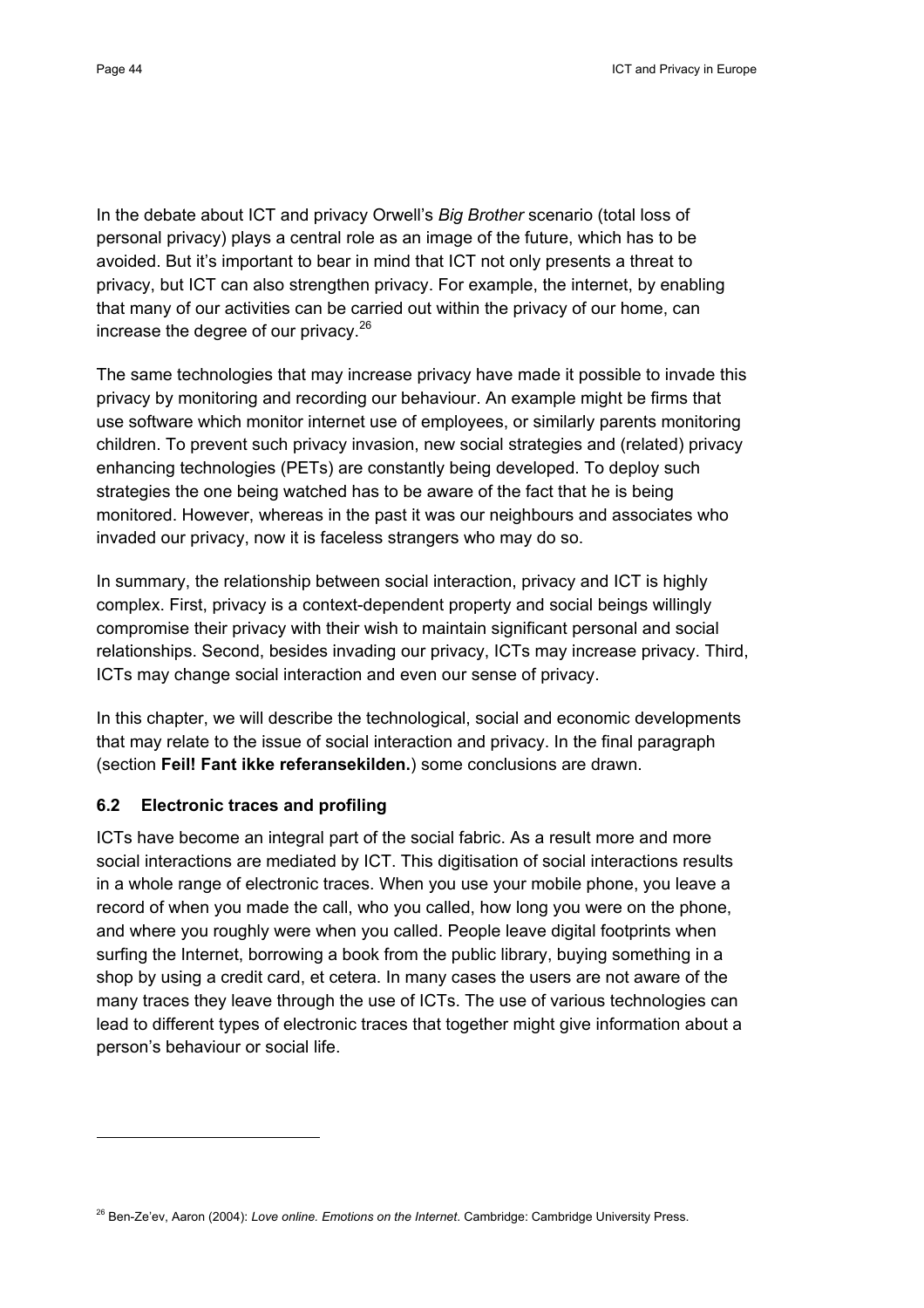The use of mobile phones, including new location services such as *FriendFinder©* which allows specific users to be informed about each others location, cars with GPS and automatic toll booths, video cameras that spot you while moving through public space all result in traces that might be used to put together mobility or communication profiles. Internet users may leave traces that can disclose personal interests, political attitudes or sexual predispositions, as they may be unaware of Spyware on their computers. (Data Prevention [ITA 02])

Personal web logs are becoming increasingly popular as a medium for publishing personal reflections on everyday-life, politics, terrorism or whatever the person feels like communicating. Both web logs and personal websites will appear on search engines. Employers who want to check persons applying for job can use this personal information. Being on the web with its global distribution, and the fact that search engines store information that has been taken off the web logs, also means a huge surveillance potential.

New and/or cheaper electronic technologies have enabled an increase in surveillance of the social behaviour of citizens in public and private spaces. In order to scan for theft or other criminal activities video cameras (CCTV) and webcams are installed and used in more and more places, for example in shops, schools, busses, on streets or at work. (Electronic Surveillance [DBT 00]) Digital convergence leads to new kinds of privacy threats. For example, people taking each others' pictures with mobile phones and publishing these on the internet, often with a person's name. (Electronic Traces [NBT 05]) These traces can be stored and might confront the traced person at inconvenient or unwanted moments. For example, in Flanders a teenager put a (private) nude photo of his former girlfriend on the web after she had broken up their relationship, and similar examples can be found around Europe.

In addition to the increase in the amount of traces, the traces contain more comprehensive information about the users and their actions. (Electronic Traces [NBT 05]) Electronic networks enable exchanging and combining of data. New methods of data analysis and data mining are arising from the increased quantity and quality of data gathered by the increasing use of ICTs. (Privacy in Austria [ITA 00]) In the early 1990's, private companies started collecting huge amounts (billions) of records, primarily for marketing purposes and to make services more efficient and convenient for users.

The strong growth of the number of digital footprints is likely to continue into the future, in particular if visions of the information society, such as pervasive computing, as promoted by industry, are to be realised. The idea of ubiquitous computing environments seems to be in contradiction with principles of privacy protection, such as collection limitation or purpose specification. Existing regulation may become obsolete before new methods of privacy protection are being established (Ubiquitous Computing [ITA 03]).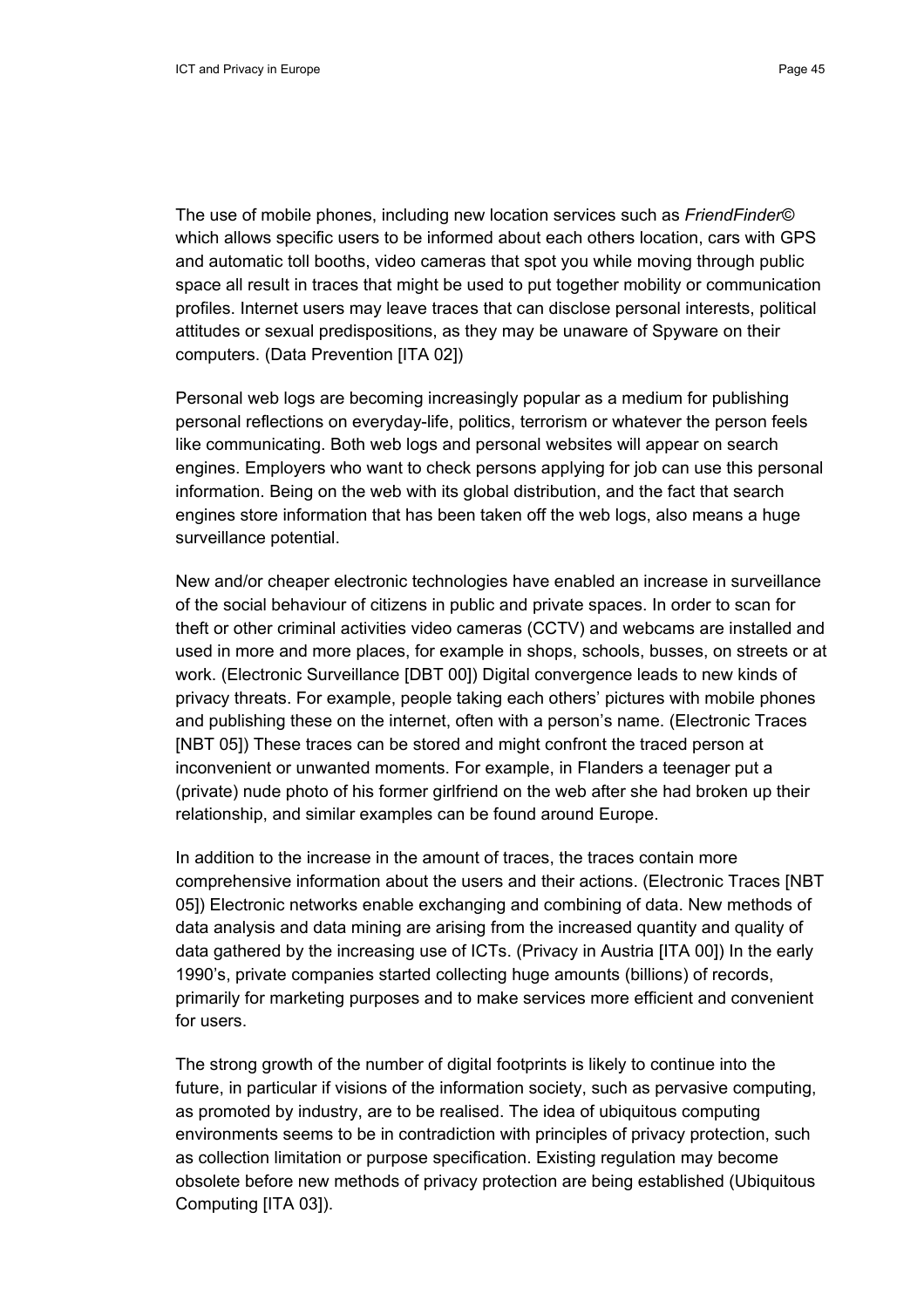#### **6.3 Social and economic developments**

Full participation in social life increasingly depends on the use of ICTs. In 2005 almost all Dutch teenagers use the Internet and mobile phones. We are moving towards a real time of dependency, where if we lose our mobile or the computer server is down, we begin to feel cut off from our network of friends and colleagues.

## *6.3.1 Experience economy*

Various authors have reflected on ICT's role in shaping personal lives and culture. For example, Pine and Gilmore  $(1999)^{27}$  describe the metamorphosis from industrial production to cultural capitalism or the so-called experience economy. ICT plays central stage in this shift. Castells (1996: 373) captures the impact that the digital revolution is having on culture

*"All messages of all kinds become enclosed in the medium, because the medium has become so comprehensive, so diversified, so malleable, that it absorbs in the same multi-media text the whole of human experience, past, present, and future."28*

In his book *The Age of Access* Rifkin (2000) critically assesses the commodification of human culture and the fact that more and more daily interactions with our fellow human beings get bound up in commercial relationships. Rifkin argues that

*"By controlling the information and telecommunications technologies by which more and more people communicate with one another, marketers come to play the role that schools, churches, fraternal organisations, and neighbourhood and civic institutions used to in interpreting, reproducing, and creating cultural expression and maintaining cultural categories."<sup>29</sup>*

## *6.3.2 The Digital Generation*

A the Rathenau Institute's workshop on *The Digital Generation* (March 17, 2005)<sup>30</sup> – young people born after 1980, which form the first generation that have grown up with internet, e-mail, and computer games - led to the following conclusion that seems to fit Rifkin's analysis:

<sup>&</sup>lt;sup>27</sup>Pine, B. Joseph II, and James Gilmore (1999): *The experience economy: Work is theatre and every business a*<br>stage. Cambridge. MA: Harvard Business School Press.

*stage*. Cambridge, MA: Harvard Business School Press, 28Castells, Manuel (2003): *The rise of the network society. The information age: economy, society and culture*. vol. 1

Cambridge, MA: Blackwell 29Rifkin, Jeremy (2000): *The Age of Access: How the shift of ownership to access is transforming modern life*. London:

Penguin 30Van 't Hoff, C., Q.C. van Est en A. Krom (2005): *De digitale generatie. Een blik op de toekomst van de informatiesamenleving via de generatie die als eerste is opgegroeid met ICT*. Den Haag: Rathenau Instituut, Sociaal Cultureel Planbureau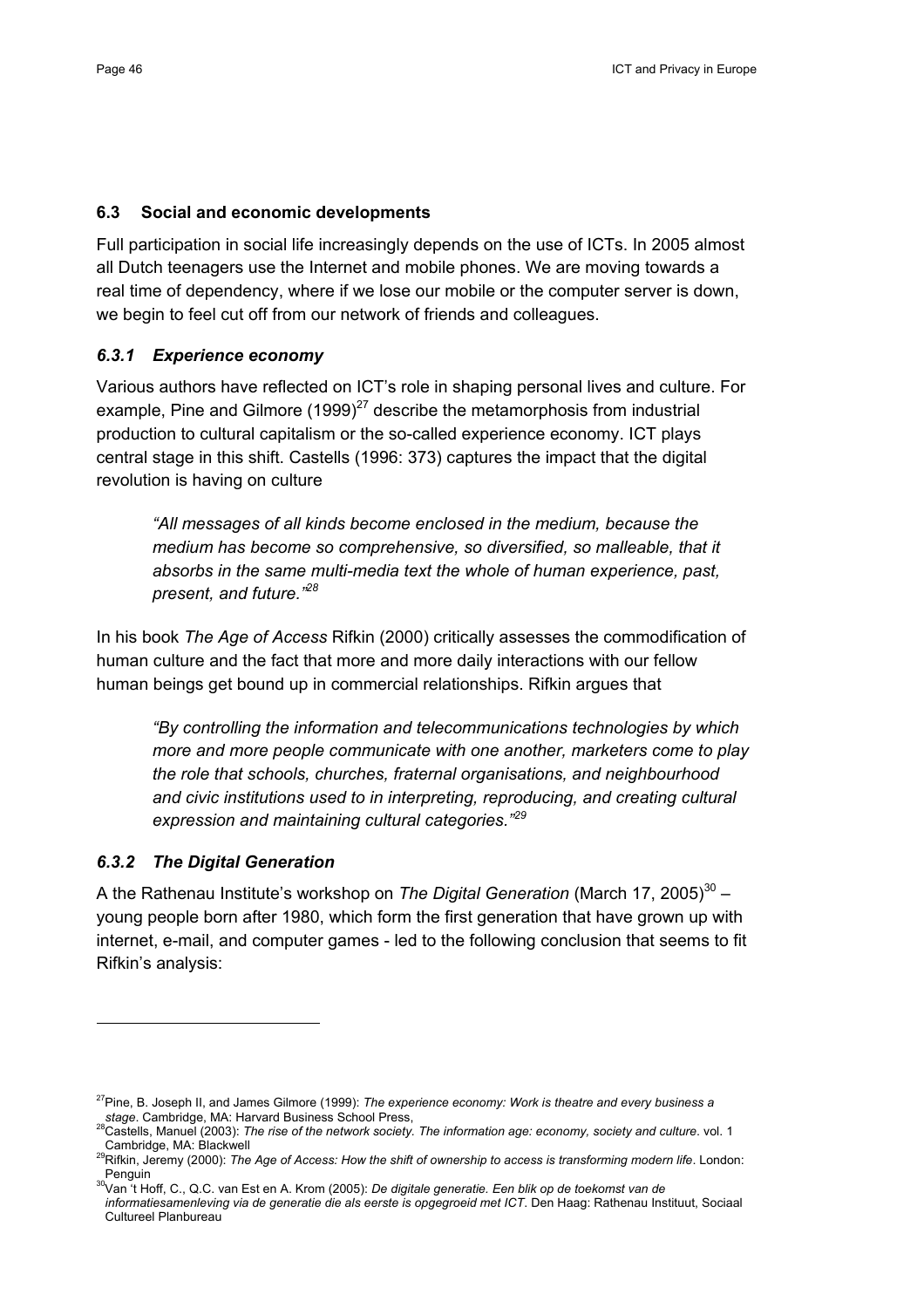*"ICT empowers young people to shape their lives more independent from their parents and teachers, who have little understanding of what these youngsters are doing in their virtual world. Traditional educators are more and more being replaced by peers, companies and other on line contacts."*

The gaming website Habbo Hotel $31$  is an example of a commercial virtual space that is controlled by all kinds of 'zero tolerance' social rules. Parts of conversations are being stored and can be used as evidence for banning people from the website, and obscenities are automatically replaced by the word 'bobba'.

Commercial firms use interactive gaming websites for binding (young) customers into branded communities. Young people visiting the website are sceptical to giving personal information when prompted for it, but are generally willing to give it away if they are offered something in return (e.g. content, games or free SMS/MMS messages). The firms can use that information for marketing purposes. Regularly aggressive marketing that breaks privacy rules is used.

#### *6.3.3 Low privacy awareness*

Until now, the widespread social use of ICTs seems not to create great concern about the erosion of personal privacy. The Norwegian focus group study for example revealed that very few people both in the age group bands 17-19 and 30-40, had any knowledge about what kind of traces they leave behind when they surf the internet or use their mobile phone. Almost no-one knew about cookies, and even fewer deleted them. Within this group, young people did not feel their privacy was invaded when images of them, taken using mobile phones, were placed on the internet. "The general opinion was that if you wanted to avoid it, you should take the appropriate measures yourself." (Attitudes to Privacy [NBT 04])

#### *6.3.4 Low ICT skills and the privacy divide*

However, not everybody has sufficient ICT skills to protect their privacy. As an analogy with the "digital divide", there appears to be a privacy divide: those who know and act accordingly, and those who don't and remain vulnerable. Privacy is therefore not only an individual, but also a societal issue. A significant privacy-divide between average users and those willing and capable to protect their privacy would be the consequence of a policy relying mainly on individual behaviour. Moreover, the right to privacy is not equally divided. For example, children have little privacy rights as individuals, and are not consulted when their parents want to put up webcams in their nursery school. They should also have some rights to privacy. $32$ 

<sup>&</sup>lt;sup>31</sup> http://www.habbohotel.com<br><sup>32</sup> Electronic Surveillance [DBT 2000].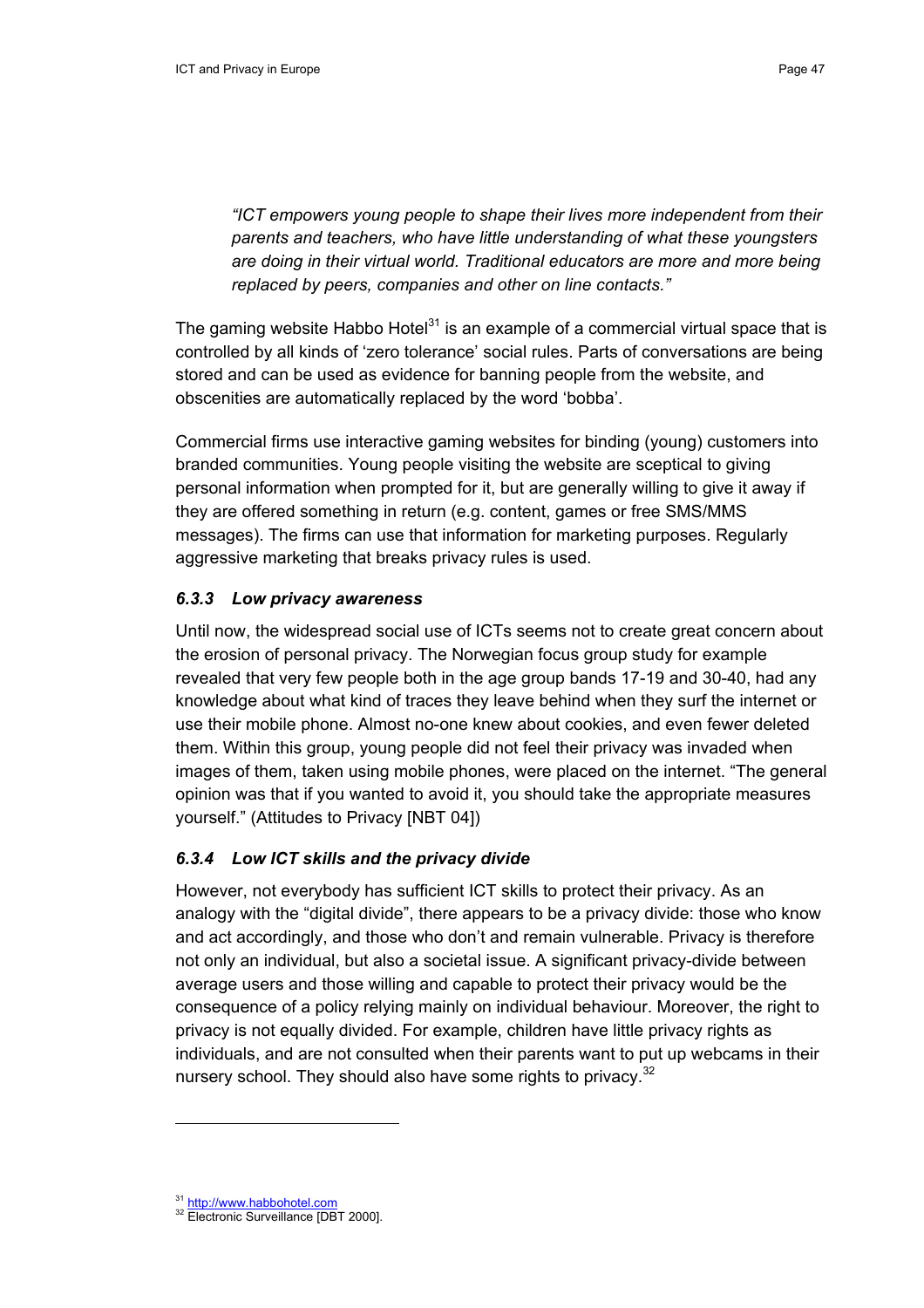#### **6.4 Concluding remarks**

Privacy is context dependent. Absolute privacy is not a real option for human beings. Total confidentiality would exclude people from any network, i.e. social interaction in general, while total exposure would leave people too vulnerable. A choice needs to be made somewhere in the middle, between gaining easy access, security and services on the one hand and being watched and perhaps abused on the other. The right of informational self-determination is the basis of modern democratic societies. Each citizen should have the right to decide who knows what about him/herself and who is using what data, to what purpose.

In the "real world" we decide on a case-to-case basis what personal information we wish to share with other people, depending on our sense of trust. The challenge is to find a way to reflect this context dependence in the digital world. Our previous experiences cannot necessarily be "translated" directly into the digital world, because ICT poses different possibilities and boundaries. For instance, information (pictures, text etc) published on a weblog or in news group is potentially accessible to anyone, for an indefinite time. Modern society is more open concerning personal issues than we are used to historically, most people have low privacy awareness, and they lack technical and social ICT skills to counteract threats to privacy.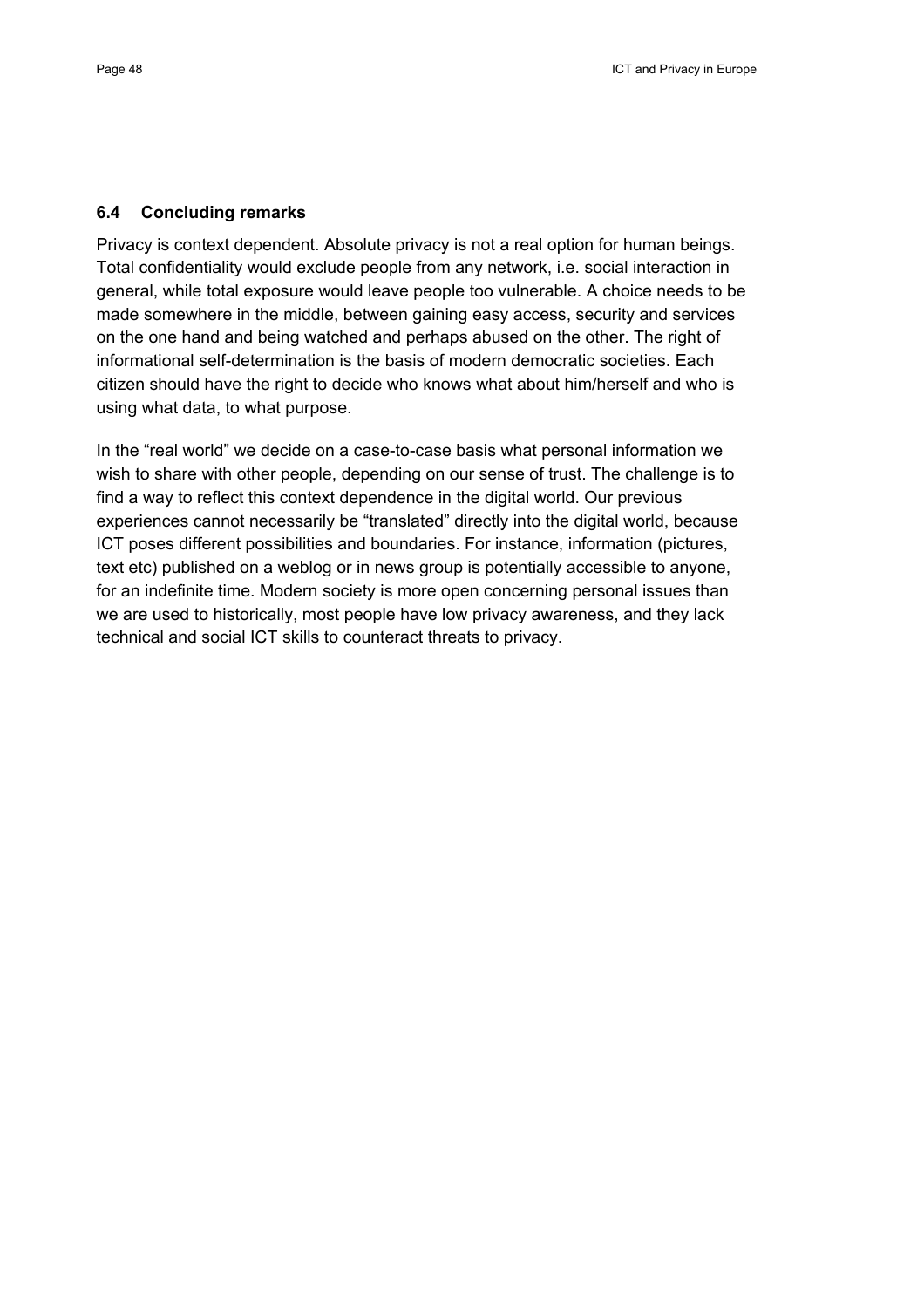## **Chapter 7 Convenience**

By Ida Leisner (DBT) and Johann Cas (ITA)

#### **7.1 Issue at stake:**

The widespread uptake of ICTs such as Internet, mobile phones and smart cards is largely a result of their convenience and usability. Not many people would go for the benefits of security, efficiency, service or social inclusion that these technologies provide, if it wasn't easy. But when using our credit cards or surfing the Internet out of convenience, the individual also leaves vast amounts of electronic traces and personal information. These personal information and electronic traces are generated and may be collected for marketing purposes, for paying bills, for investigating crime etc, and there is a risk of privacy intrusion. The issue of the trade off between convenience, usability and privacy will be discussed in this chapter.

Different individuals and stakeholders have different purposes for using ICTs, the context of use varies – and therefore they also tend to have different attitudes to ICT and perceptions of convenience and privacy. Convenience and usability are important for the individual user – whether it be as consumer, citizen or employee. The private sector tends to focus on efficiency and increased profits. They award importance to privacy primarily to maintain good customer relationships, as well as to comply with legislation. E-government institutions tend to prioritize efficiency in order not to increase public spending, but these institutions also intend to balance efficiency needs with privacy-legislation.

Though the loss of privacy is related to individual rights, there might be consequences for the society as a whole if privacy is traded off with convenience.

In many situations individual users accept the trade off between privacy and convenience, either because of lack of understanding of the implications of loss of privacy, or because measures to protect privacy are too complicated. In some cases this acceptance is not a voluntary one but enforced, as privacy respecting alternatives are not available at all.

The potential for privacy intrusive effects is not limited to the use of technologies – it may be a calculated risk: Some will be happy to trade their personal information or subscribe to direct marketing in return for a benefit such as a gift, bonus points for air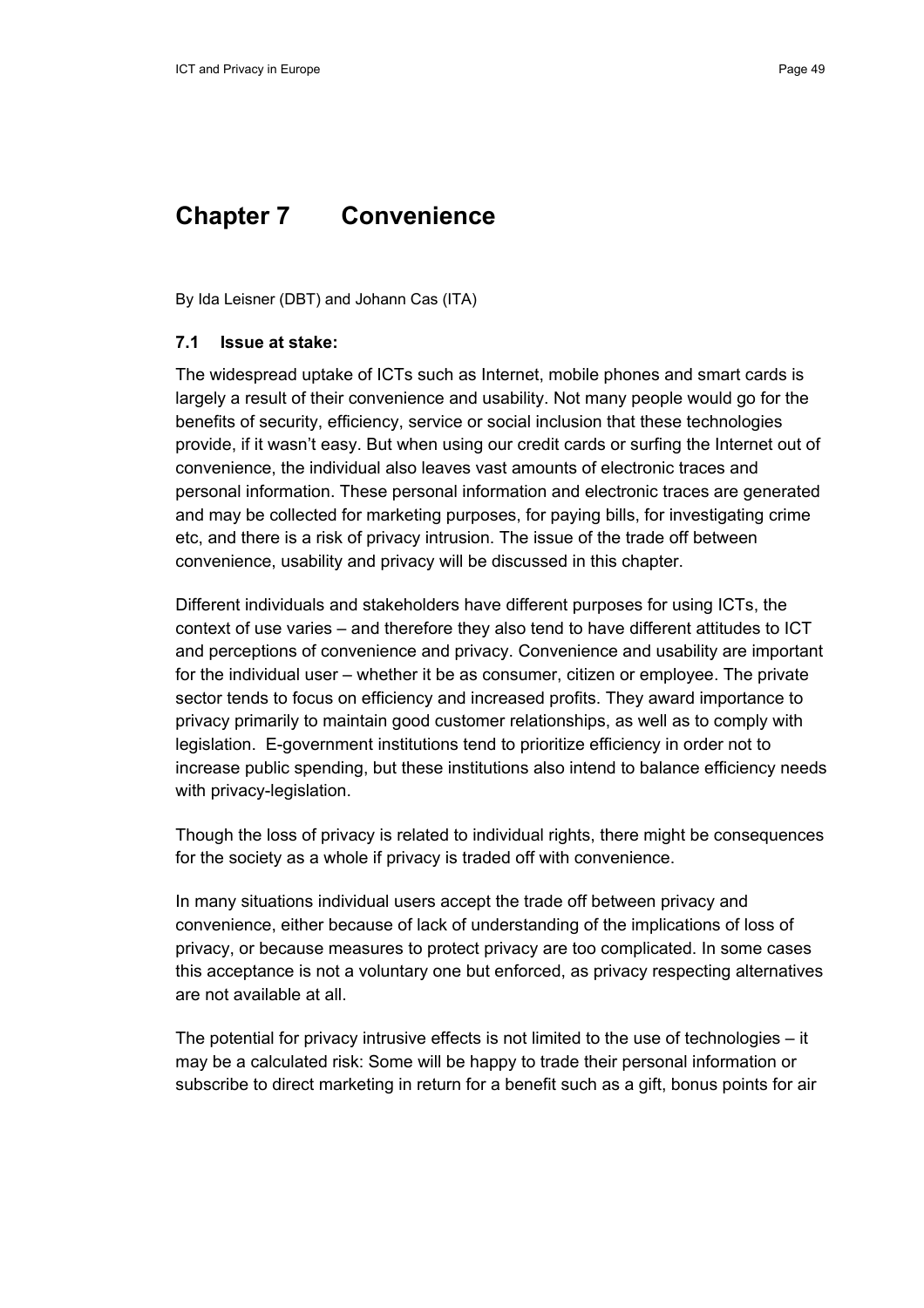travel g. A recent Norwegian survey<sup>33</sup> showed that 14%, and 27% of youngsters have given away information in return for a free service or good offer. There is always a trade off, but it is not always transparent. Generally the individual user is not fully aware of the consequences of the trade off between convenience and privacy. The consumers and citizens seem to be little aware of the increasingly invisible and hence unnoticed collection of data, their transfer and use in different contexts, and the time spans between collection and use. Also data mining is mostly a hidden and unknown activity (Data Prevention [ITA 2002], Data Mining [ITA 2002]). The individual is no longer in control of their personal information and the extent of the original trade off is unknown. The (lack of) transparency issue is crucial for the individual managing the trade off.

In the EPTA projects we considered the trade off between convenience and privacy both from the consumers' points of view, and the citizens'. The consumer considers the trade off from the purely individual perspective – "what benefits will I receive" – while the citizen also assesses possibilities and threats in ICTs from a societal perspective. When citizens participate in technology assessment projects they tend to have a democratic interpretation of their role, and they will reflect on the consequences not only for themselves but for other members of society, such as the underprivileged.

## **7.2 Technological developments**

The trade off between convenience, benefits and privacy will be illustrated in some examples of ICTs that are also described in appendix A.

## *7.2.1 Internet cookies*

The Internet provides easy access to knowledge and web-services such as buying train tickets or checking the weather forecast. Being a frequent user of a certain service, it might be convenient to have personal information and preferences stored in cookies, so that next time the user visits the webpage, the service will be customized. This information can also be used for direct marketing, which some might consider convenient, and others might not. There is lack of openness about what the information is used for and a potential for surveillance.

## *7.2.2 Mobile phones*

The mobile phone is probably the most popular gadget and tool for social inclusion, particularly for young people, who organize their social life and communicate via SMS. Carrying a mobile phone without being connected doesn't make sense, even though it

<sup>33</sup> Inger Anne Ravlum (2005): *Pinning our faith in Big Brother… and all the little brothers too?*, TØI Report 789/2005 for The Ministry of Modernisation, Norway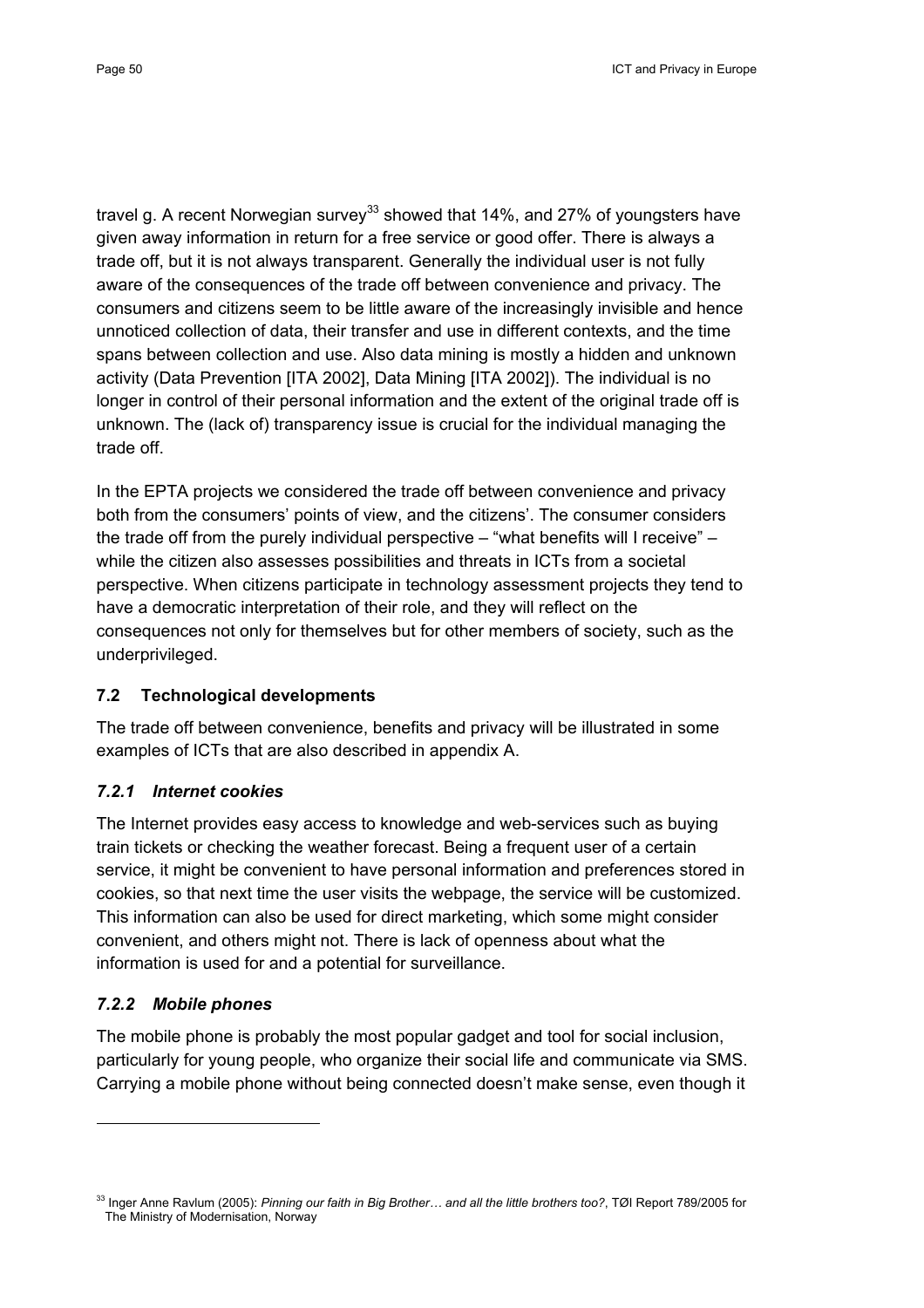might be the best privacy solution. For parents, giving their children a mobile phone means being in touch with them no matter where they are, and thus creating a feeling of security. This security may be only perceived, since the parents are not in the same place as the children and thus unable to protect them. The possibility of being always connected could also mean unnecessary surveillance of the children (Electronic surveillance [DBT 2000]). (ICTs and social inclusion is further discussed in Chapter 6).

In general, mobile phones leave electronic traces; data retention as part of anti-terrorlegislation has increased the electronic surveillance of mobile communications.

#### *7.2.3 Location based technologies*

Based on GPS technologies a variety of technologies and services connecting a user/item to a specific place are entering the market. The possible tailoring of information to the individual user can be convenient in situations such as route-finding or, swift emergency assistance on the basis of information location data from mobile phones. The privacy threats vary with the extent the user is controlling third party access to information about where he or she is or has been (Electronic Traces [NBT 2005]). (This is further analyzed in Chapter 4).

Location via GPS may not necessarily impinge on privacy if the position signal is processed offline (as is the case in standard GPS navigation devices or PDAs, where the additional information necessary to provide useful services like maps and points of interests are stored on the portable device. However if the position signal is sent to a service provider who sends back the requested information (usually mobile phone based systems), then privacy can be compromised. Intermediate, privacy friendly systems are also possible, for example adding real-time content to static maps by broadcasting road and traffic conditions over normal radio stations and feeding this information into car navigation systems.

#### *7.2.4 RFID tags*

It is argued that functional RFID-tags in food, clothes, et cetera, could be of convenience for the customer. For example it will help him or her find lost items at home and checking if perishables inside an intelligent refrigerator are within date. (Electronic Traces [NBT 2005]).

We know little about how customers will adopt this new technology. A recent investigation has shown that customers are very concerned about companies using RFID-tags for collecting data on consumer behaviour, but they will buy products with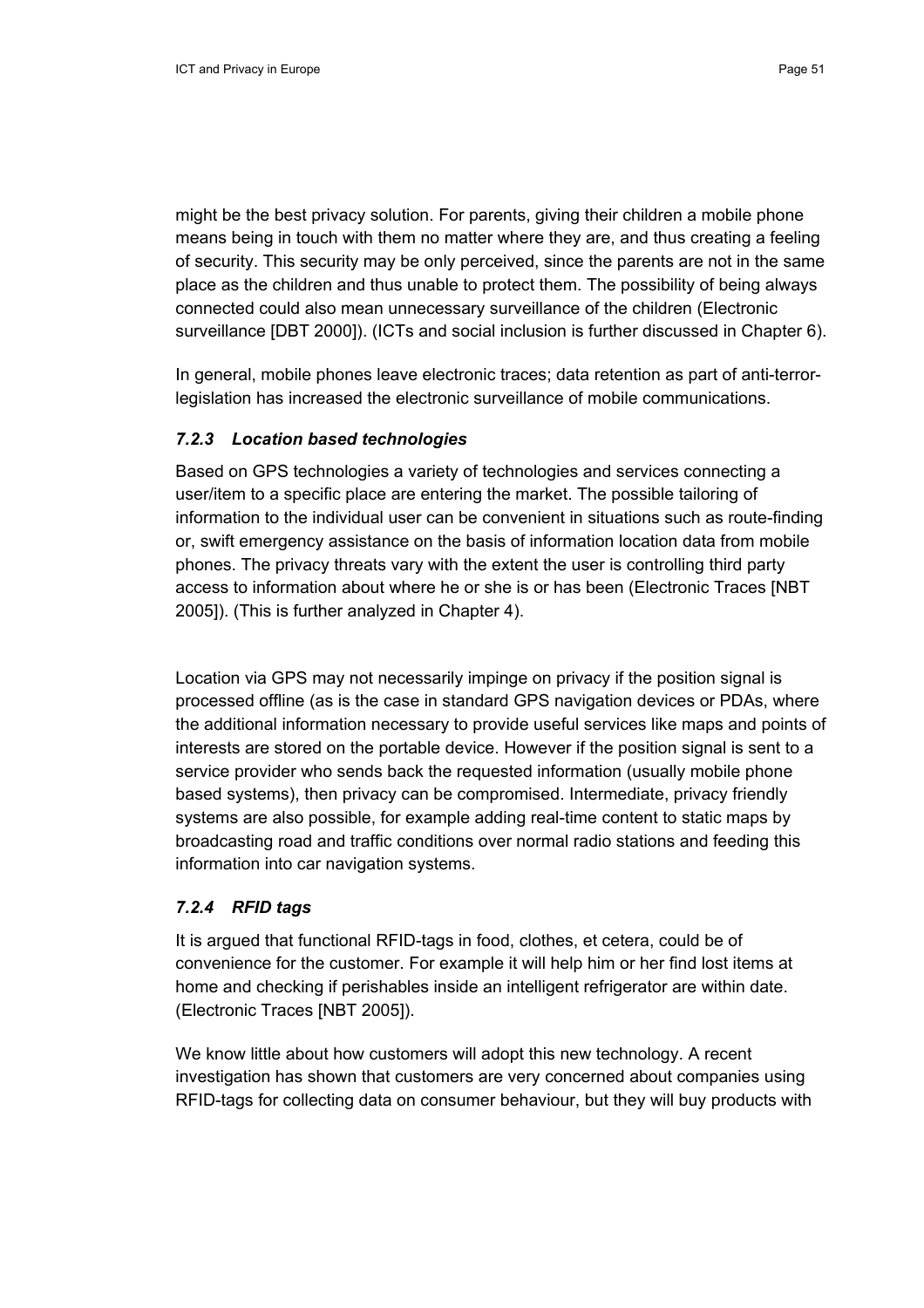RFID-tags if it for instance means improved food security or reduces risk of theft.<sup>34</sup> This illustrates the different interpretations of the trade off between privacy and convenience depending on the purpose and context. (Electronic Traces [NBT 2005], RFID [POST 2004]). (RFID-tags are further discussed in Chapter 8)

## *7.2.5 Privacy enhancing technologies (PETs)*

Privacy Enhancing Technologies (PETs) are being developed to prevent the monitoring and recording of our social behaviour when using ICTs. These technologies can in principle protect personal privacy considerably. However, their practical deployment often requires advanced know-how, reduces the accessibility of services and slows down performance. It also involves additional costs for software and/or services and additional time invested in learning. Moreover, PETs are insufficiently supported by current regulations; in particular it is not compulsory to provide the option of anonymous access to services or infrastructures.

The Norwegian focus group study show that the inconvenience of using the privacy protection measures in the browser can be a reason why people are not doing more to protect their privacy. The same goes for encryption of e-mails – it is troublesome, and not considered necessary when posting non-sensitive information. The users said that if they were to use a program for encryption of e-mails it would have to be very simple to use.

In 2002 ITA did a detailed study on existing privacy enhancing technologies. The aim was to assess the usefulness of commonly available advice, searching for a possible reason for the observed divergence between expressed concerns about privacy and actual behaviour and identifying areas where individual responsibility cannot sufficiently preserve privacy. Two virtual users, one of them being a very privacy aware person, following all the recommendations usually given, the other one representing a person without any privacy concerns, had to fulfil the same list of frequent Internet activities. Their experiences and the problems they faced in doing so were compared and analysed and the data traces generated were observed.

The experiment showed that digital life becomes a lot more complicated when following the directions for maximum privacy. Implementing privacy protection measures can be a very frustrating user experience at the computer, and such frustrations have to be taken into account when assessing convenience. The technical problems ranged from "from minor inconveniences to the inability to access or use certain services". (Private Internet Use [ITA 2002])

<sup>34</sup> Capgemini (2005): *RFID and consumers*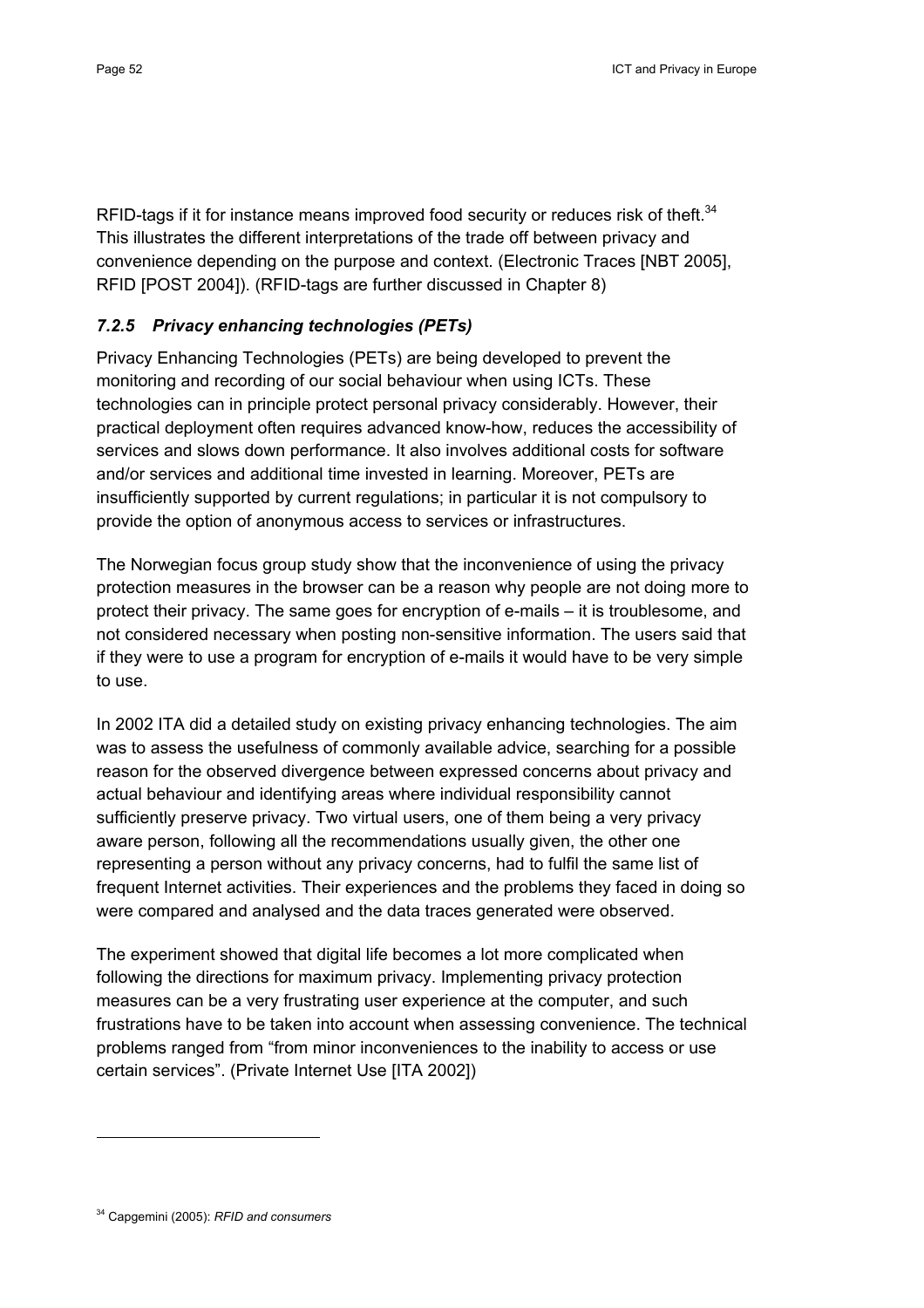It seems, therefore, that at this moment not much should be expected from PETs unless more support and development efforts are devoted to them. For widespread use by normal users, they would have to become much simpler to use.

#### **7.3 Social and cultural developments**

The participating citizens in both the Danish and the Norwegian studies were willing to accept the trade off between privacy and convenience. The Norwegian study shows the consumer attitude to the trade off between privacy and convenience, while the Danish study focus on e-government/ digitalisation of administration, including assessing the societal benefits of e-government. (This perspective is further discussed in Chapter 9).

The Danish citizens can be described as "pragmatic and unconcerned" about their privacy (The municipality on the Internet [DBT 2000]). They were in general positive towards 24-hour electronic self-service, having access to the municipality independently of time and place. They argued that risks must be taken in order to increase convenience of ICT use. But the citizens also stressed, that in return for their willingness to give personal data, they expected transparency in data processing.

Digitalisation of public administration, which provides new services such as automatic regulation of taxes and social benefits, also means improved efficiency in uncovering social fraud. The citizens would accept this "bonus" from becoming more transparent as a benefit for the whole society, though theoretically they did fear "big brother" scenarios.

The Norwegian citizens (Attitudes to Privacy [NBT 2004]) are more concerned about convenience and usability than privacy. Surfing the Internet or using mobile phones, they might be sceptical about the risks, but they were willing to make a trade off and give away personal information, if convenience or getting something in return, such as a gift or free SMS messages was an option. They hardly ever read privacy policies, because they saw it as too time consuming and therefore inconvenient.

Both for the Norwegian consumer in the focus group interviews, and the Danish citizens in the lay panel the tendency are, that the more aware of privacy intrusive risks, the less motivated to trade privacy for convenience. The Norwegian study shows, that having competences for using ICTs in very advanced ways is not necessarily combined with knowledge about consequences.

When ICTs are used for crime or terror fighting, the citizens generally trust public authorities to handle their data properly. The Norwegian consumers showed great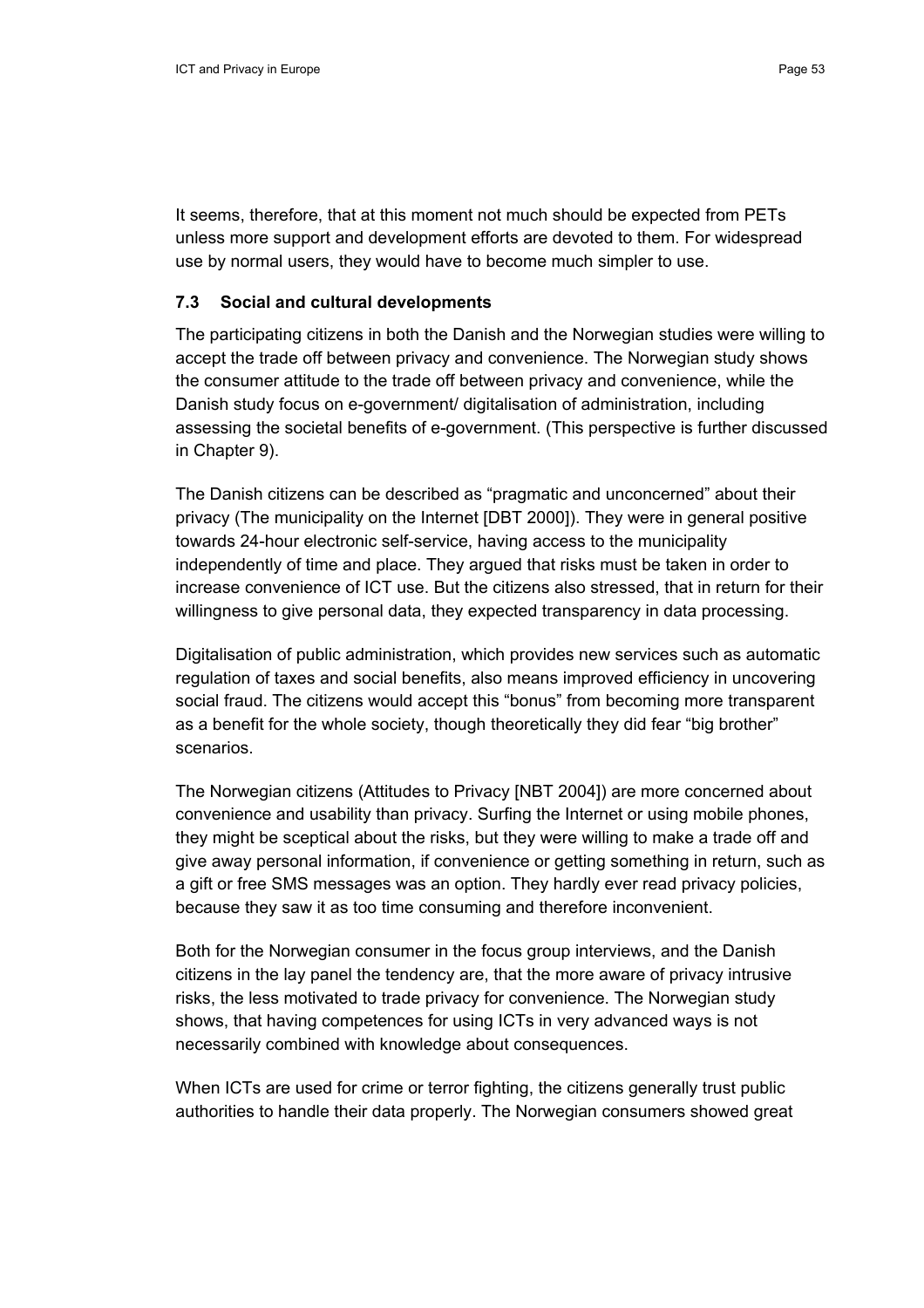confidence in the government and large Internet service providers, and Danish citizens pointed to the benefits of "friendly control" from public authorities. These results are in line with recent questionnaire-surveys in Norway<sup>35</sup> and Denmark<sup>36</sup>. The Norwegian survey showed that citizens have trust in both private enterprises, particularly banks, and in public authorities and have little fear of misuse of their personal information. They trust that privacy is well protected in legislation and by law monitoring institutions.

When assessing the consequences of the trade off between privacy and convenience one must bear in mind the importance of trust. To maintain trust points to keeping democracy strong and vivid. A Danish citizens' panel assessing the threats and possibilities in electronic surveillance put this societal approach forward. They found it important not to develop a society where suppression of crime, fraud, and terrorism is obtained as a result of surveillance of the individual. (Electronic surveillance [DBT 2000])

Do citizens and consumers want to protect their privacy, even if it means less convenience and usability? The answer from the Norwegian consumers and the Danish citizens tends to be a no. An answer not only due to convenience but also lack of awareness of the collection and processing of their personal information, and lack of usability in PETs meant for protecting privacy.

Empowerment of the consumer and the citizen is the "mantra" of recent attempts to manage the privacy issue at the individual level. One could argue that the trade off between privacy and convenience always is at stake and cannot be eliminated simply by empowerment of the individual - empowerment meaning not only the right of informational self-determination, but also the individual control over when privacy should be traded off for conveniences and benefits.

Protection of privacy rights is an important task for government, as well as ensuring trust – to make individual empowerment possible. Legislation, regulation and control as well as awareness programs should provide the (informational) ground on which the citizen can choose when to accept the trade off between convenience and privacy. The privacy protection must operate at two levels – the protective state and the empowerment of citizens and consumers. Only a mix of law, self-regulation procedures and individual awareness will help to ensure privacy in developed information society.

<sup>35</sup>Inger Anne Ravlum (2005): *Pinning our faith in Big Brother… and all the little brothers too?*, TØI Report 789/2005 for The Ministry of Modernisation, Norway 36 ACNielsen (2005): *AIM for Det kriminalpræventive Råd*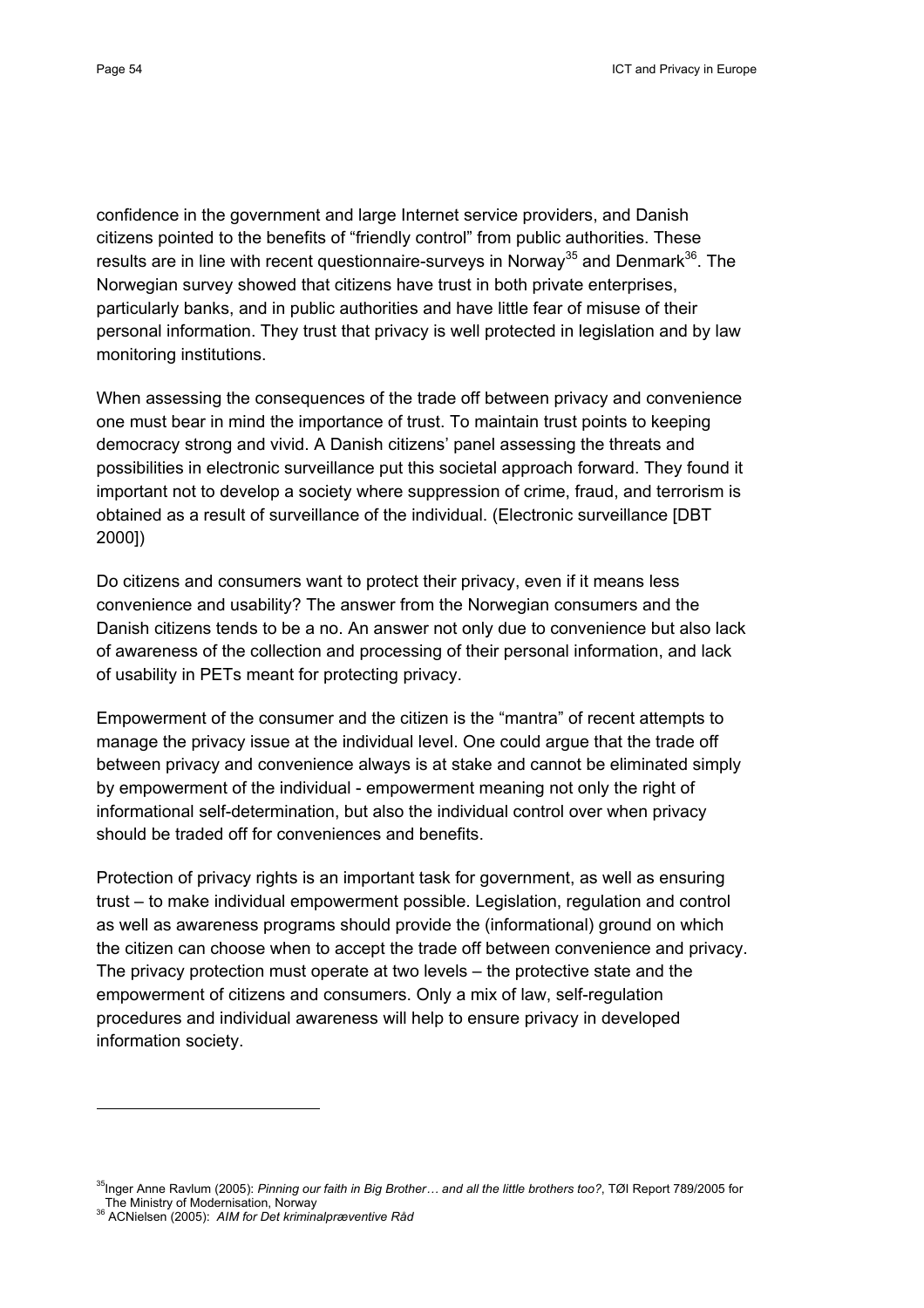#### **7.4 Political and legislative developments**

The development of privacy intrusive technologies is currently faster than the development of privacy protection measures. Many technologies are privacy intrusive in ways the user might not know about or understand. As new technologies continuously emerge, legislation will always have a tendency to lag behind. It seems there is a need for strong law enforcement in the field of ICT and privacy, for raising awareness of privacy and security matters.

In 2005 a proposed Danish law/bill suggested that informed consent should not be required as long as personal data are shared among different departments *within* the municipality. It was argued, that it would be more convenient for the citizen not to have to give consent over and over again for this data sharing. The law/bill is part of a reform that aims to implement the "one-stop-shop principle" for e-Government, discussed in Chapter 9. The rules were tightened up regarding consent before the final approval in parliament, but there is still a gap between existing data protection rules and expected consequences of digitalization. This example shows that the legal protection of privacy is under heavy pressure, when even public authorities argue that data protection measures impede the provision of effective services.

Ensuring that legislation addresses the privacy threats associated with new technologies is a considerable challenge. The Norwegian study on Electronic traces (Electronic traces [NBT 2005]) mentions that while communication/traffic data must be destroyed after a certain period, this is not the case with location data. Similarly if RFID-tags are used to store personal data, the retailer must obtain a written consent from the consumer, according to the Data Protection Act. But it is not clear to what extent the Act would limit activities such as monitoring consumer habits while in a store (RFID [POST 2004]).

#### **7.5 Concluding remarks**

At present there seems to be a conflict between privacy and convenience, where convenience "wins". There are different explanations for this. One is that technical solutions (so called "PETs") to achieve privacy are relatively unknown and also inconvenient for users to use. Another explanation is that individuals are not fully aware of the implications of giving away personal information. Many ICTs are privacy invasive in ways that are unknown for the user.

In this arena, there is a need for stronger law enforcement as well as a greater awareness on the part of the individual citizen. In order to meet the challenges we need regulation at the national and the EU level, in combination with educational strategies to raise citizens' awareness. In order to succeed, convenience must be given a high priority when assessing alternatives to not protecting privacy. If PETs are difficult to use, people will stop using them, even though they might realize that it does not serve their best interest in the long run.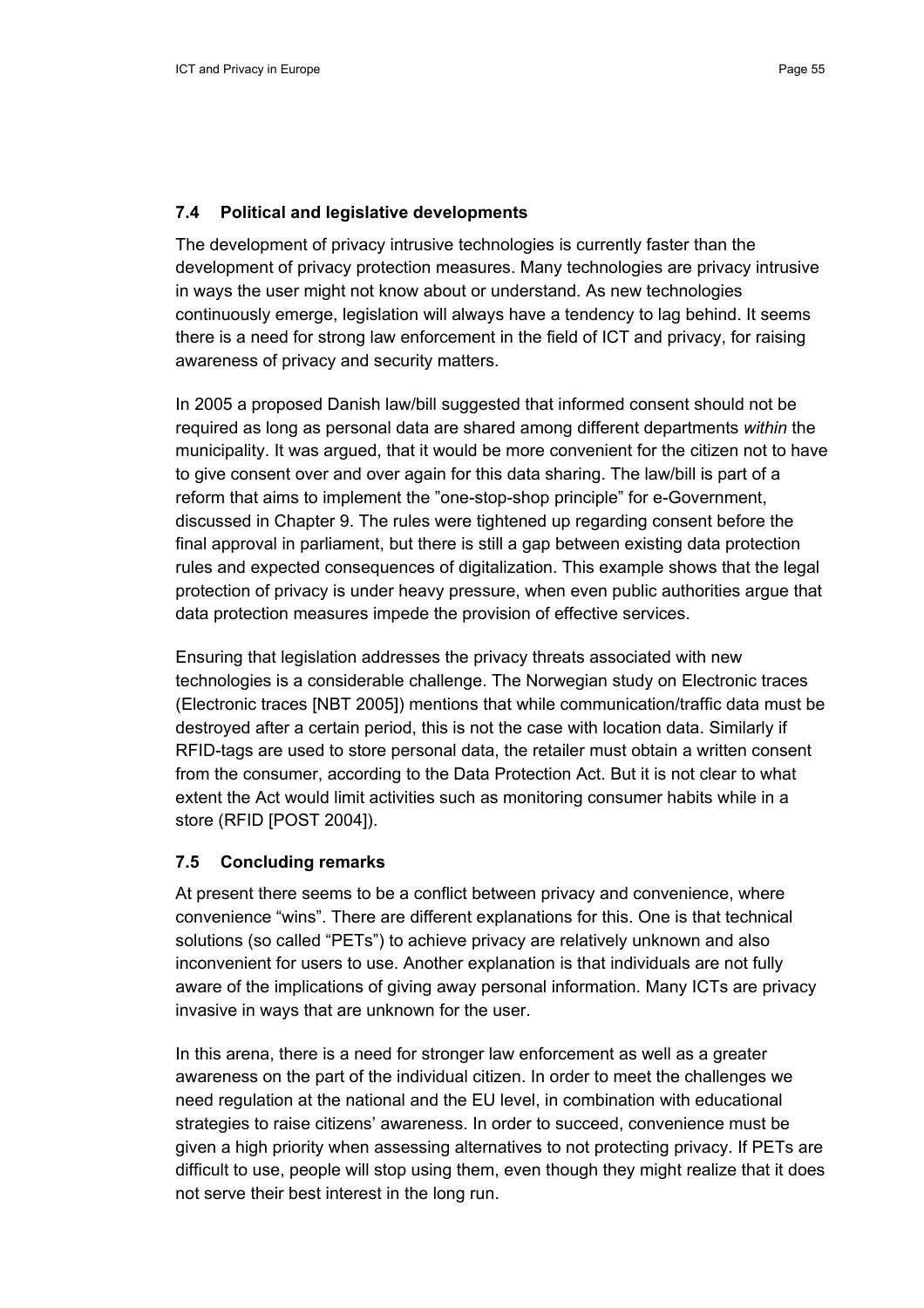# **Chapter 8 Economic benefit**

By Christine Hafskjold (NBT) and Danielle Bütschi (TA-SWISS)

#### **8.1 Issue at stake**

Information and communication technologies are used in many business processes, in order to increase efficiency or create new economic opportunities. Customers can shop without cash, shop on the Internet, obtain information on new products via emails, receive discounts when using customer cards, etc. However, as more and more digital services are set up in business and commercial processes, each and every one of us leaves a dense network of data traces behind. In return for the benefits of digital services, we reveal a lot about ourselves: which suppliers and which brands we prefer, where we have recently been, or shopped, or paid a hotel bill, whether we systematically select cheaper goods or can afford more expensive goods, which internet pages and services we are interested in, etc. And, very often, we also reveal our personal data such as names, sex and place of residence.

All these traces are of great interest for commercial and business actors. Various TA studies undertaken by EPTA members' organisations identified three types of actors that use personal information for business and commercial purposes:

- Commercial actors that gather personal information, surfing and buying patterns for use in their customer relationship management, in marketing or to sell to other actors;
- Distributors of spam that collect e-mail addresses from chat-rooms, web sites and mailing lists;
- Companies that use personal information to verify the customer's access to a service, like DRM (Digital Rights Management), and thereby obtain access to excess information about the customer.

New information and communication technologies clearly offer new business and commercial opportunities, and it is legitimate that economic actors take advantages of these. However, these advantages can threaten privacy rights. In this chapter we shall look in more detail at the trade-off between privacy and commercial opportunities offered by ICT systems. We will consider the technological developments at stake, as well as the way these may influence society and the possible solutions for protecting privacy rights.

#### **8.2 Technological developments**

When surfing the internet, downloading software, shopping online or using a mobile phone we leave different traces that can be of interest to commercial actors. As a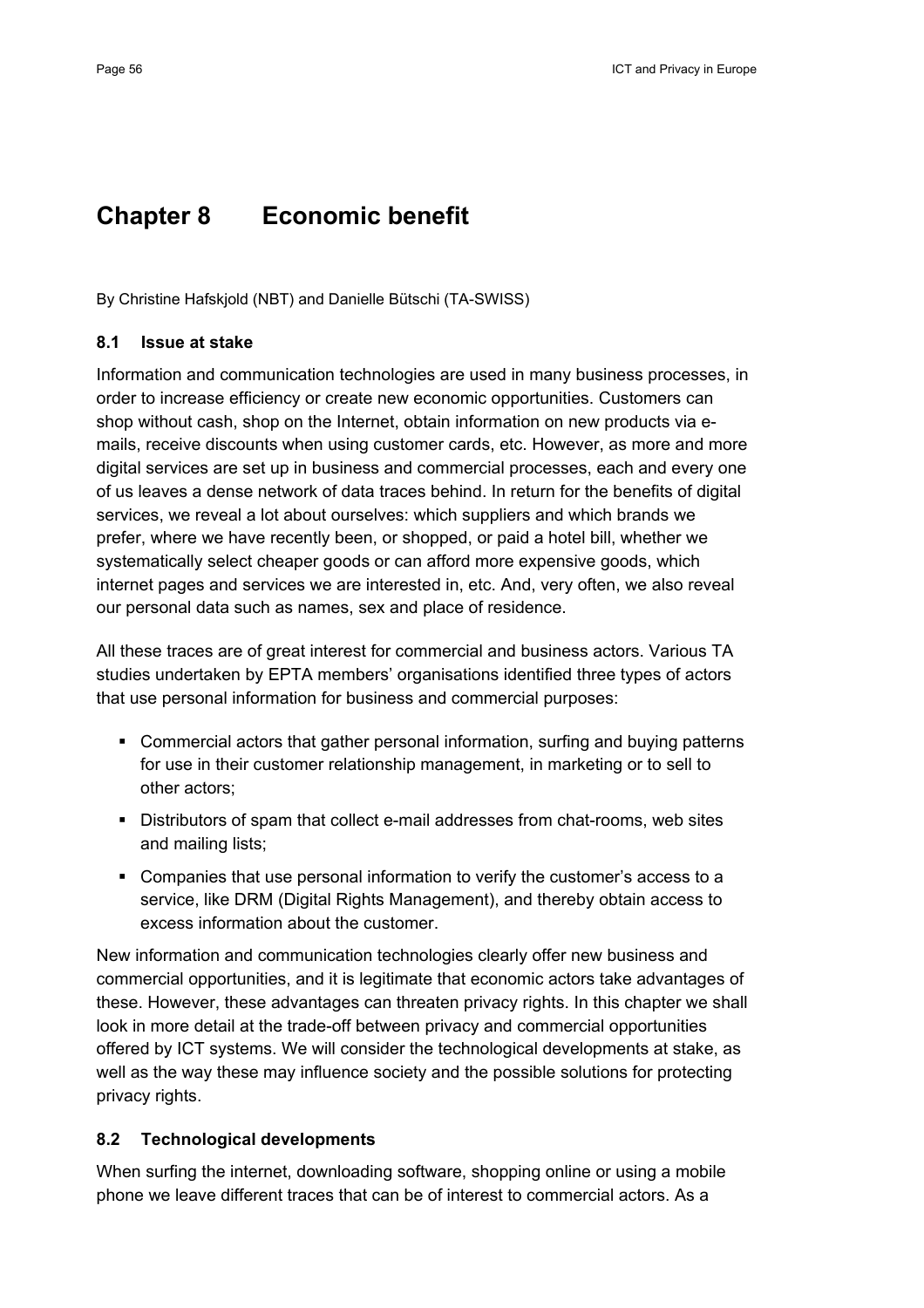result of the technological developments in ICT, it is virtually impossible to perform everyday tasks without leaving information about who we are, where we are and what we like. Understandably, some see the value in this information and wish to use it commercially. The problem is that it is not always clear to the user when he/she leaves traces or how a business will handle the information given to them – whether as direct input or electronic traces.

#### *8.2.1 Internet use*

When a user visits a web site, the owner of the web site can track the user's behaviour and surfing patterns through the IP-address of the computer, the URL the user has visited before and by different types of cookies $37$ . In most cases the user has no knowledge of how this technology works, and is unaware of the traces that he or she leaves behind.

Even if the user does not log on to the website, the site owner can use the traces for statistical purposes. But if the user can be persuaded to log on to the site he or she visits, it gets more interesting. The information can then be mapped to a person, and not just an anonymous computer (Electronic Traces [NBT 2005]).

#### *8.2.2 Data Mining and customer loyalty cards*

Internet and e-commerce have made it easier to gather process and exploit consumer information. It has become much easier to trace individual customer's shopping patterns and preferences. Tailor made advertising and CRM (Customer Relationship Management) are becoming the rule rather than the exception.

Data mining is a label for technologies for finding useful patterns and rules within a large amount of data. Data mining can detect unknown relationships in data. Because of this, businesses can be tempted to gather as much data as possible, not just the data they need for a specific purpose. Because data mining is an activity mostly hidden from the consumers, the way it's used to influence their behaviour is completely non-transparent (Data Mining [ITA 2002]).

Data mining is interesting to businesses because it can give them detailed information about their customer. By analysing the data they can find out which customers are the most profitable, which product placements are the most effective, what customers pose the biggest risk etc. This could violate Article 15 of Directive 95/46/EC on "Automated individual decisions" which states that persons should not be subject to decisions based solely on automated processing of data (Data Mining [ITA 2002]).

 $37$  See Appendix A – Overview of Technologies for a detailed technical description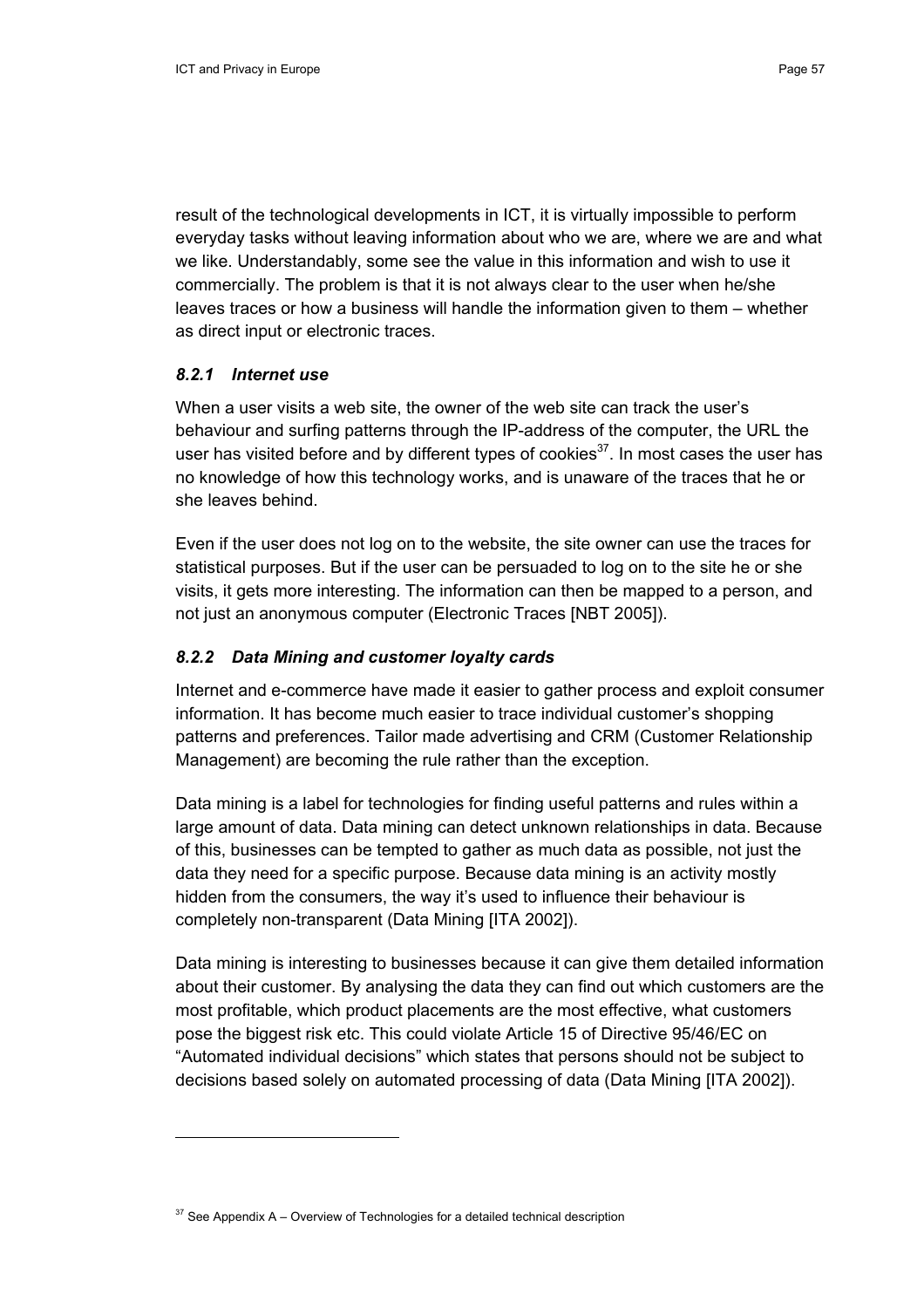The issuing of special offers, only available to desirable customers, could also contribute to a two-class society (Customer Data [TA-SWISS 2000]).

One way of obtaining detailed customer information for businesses where most of the shopping is performed in the real world is by issuing customer loyalty cards. The customers provide personal information – register – in exchange for special offers, general discounts or similar offerings (Customer Data [TA-SWISS 2000]). Through the use of the card, the companies can register all purchases from the customer and the information can be analysed in their data warehouse. By partnering with a credit card company, so that the loyalty card also can be used as means of payment, the business ensures that the card will be used every time the customer shops.

#### *8.2.3 Adware/Spyware*

Spyware are programs that are installed to the users' computers without their knowledge. Adware are programs that display commercials for the user. Both types of programs often come bundled with free software. With adware the user may have been warned about this in a licence agreement, but these agreements are often long and written in a language meant to conceal the nature of the program to the user (Electronic Traces [NBT 2005]).

Spyware programs can have different uses: Some gather information from the user's PC and send it back to the company responsible, some open back doors to the computer, some are keystroke loggers and some are programmed to hijack the user's browser and change the settings. In many cases the programs slow the computer down and even cause it to crash. Sometimes Spyware and Adware blend into one another, as the pop-up windows with advertising also have code to change the user's browser settings, or to make it virtually impossible to uninstall the software.

In a testimony before the US Senate Committee on Commerce, Science and Transportation, the organisation Centre for Democracy and Technology (CDT) lends some insight into how spyware and adware work<sup>38</sup>:

*What the growing array of invasive programs known as spyware has in common is a lack of transparency and an absence of respect for users' ability to control their own computers and internet connections.* 

In theory the business model of adware is quite simple: An advertiser pays an adware company to place their advertisement in their program. The advertiser typically gets a

<sup>38</sup> Center for Democracy and Technology (2005): *Testimony of Ari Schwartz, Associate Director Center for Democracy and Technology before the Senate Committee on commerce, Science and Transportation on "Spyware".*  http://www.cdt.org/testimony/20050511schwartzspyware.pdf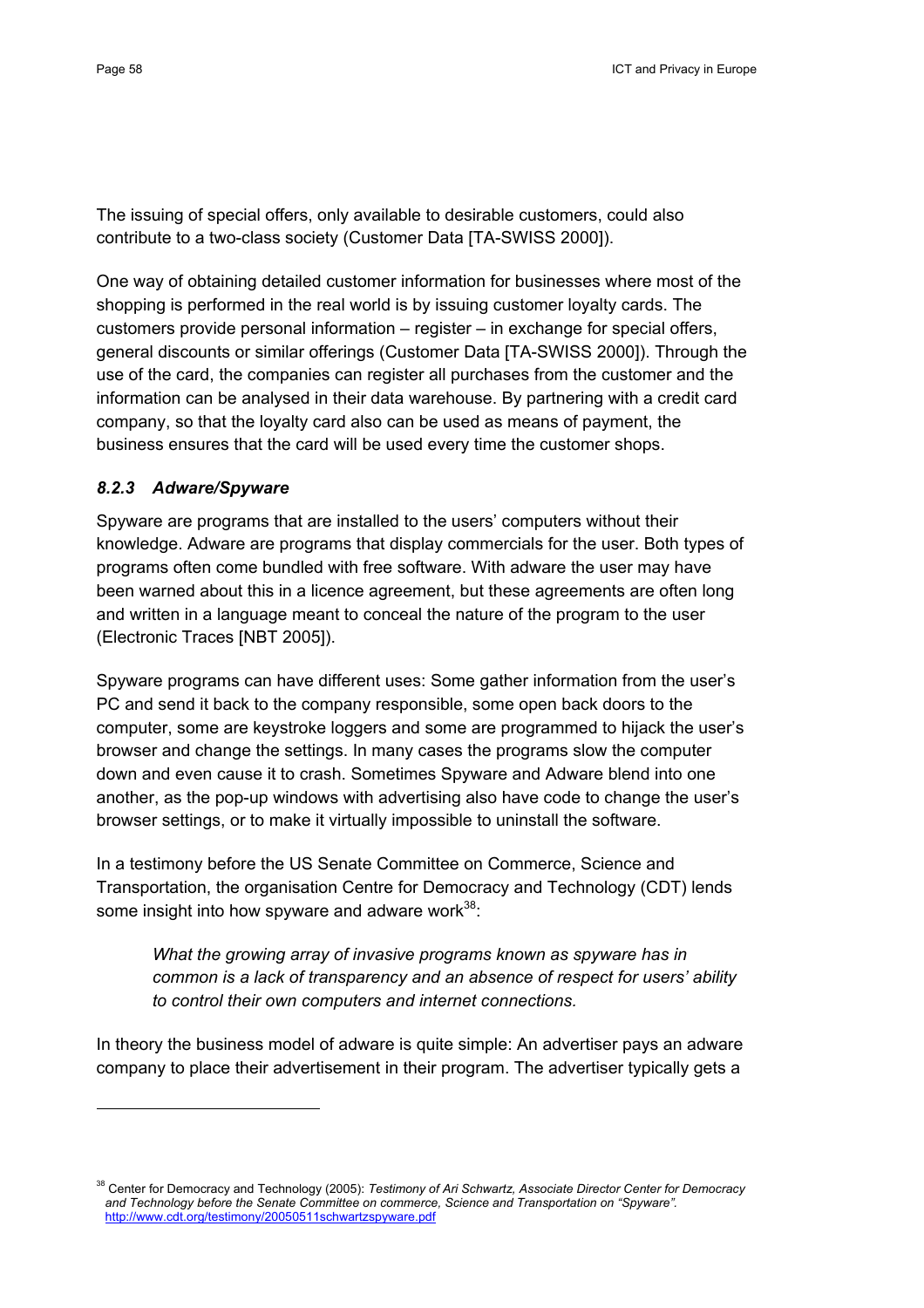commission pr. click. The adware company pays a distributor to bundle their program with a software program and in turn gets their commission pr. installation. This means that a lot of money can be made on commissions if the number of installations and clicks can be maximised. Using code that downloads the software automatically without the user's knowledge is therefore tempting.

In an article in Wired news (December 2004)<sup>39</sup> it's claimed that some consumers actually accept spyware willingly as a means to "pay" for freeware that they find useful. But for the majority of the consumers, adware and spyware are perceived as annoying, intrusive and often damaging to the computer.

#### *8.2.4 DRM – Digital rights management*

Digital rights management (DRM) is a relatively sophisticated form of protecting digital intellectual property, whether we are talking about film, music, a computer program, a presentation or a report. With DRM you have to be authenticated to obtain access to contents that you have legally bought. When shopping for music you do not only buy the song you want, but also choose the kind of access you want to the song: Do you want to listen to the song only once? Do you wish to save it? Do you want to be able to copy it for use in another media? The authentication process checks what kind of access you have paid for, and makes sure this is what you get.

Most existing DRM solutions require that the user identifies themselves in order to prove that he/she has a right to access the content in question. This limits the opportunity for anonymous use of content and facilitates the compilation of profiles with detailed information about a person's preferences in music, film and other content (DRM [NBT05]).

#### *8.2.5 RFID*

Radio Frequency identification (RFID) is being widely investigated not only as a means of crime reduction but as a means of increasing supply chain efficiency: RFID tags are already widely used in applications like animal tagging, electronic transport (e.g. transport for London "oyster cards") or supply-chain optimisation, but can also be used to record detailed buying patterns, e.g. how the customer moves around the store (RFID [POST 2004]).

Still the price of the tags is too high for them to be widely used on individual products for consumers. However retailers chains such as Wal Mart are launching pilot projects for stocktaking purposes. Other large supermarket chains are experimenting with

<sup>39</sup> Delio, Michelle (2004): *Spyware on my machine? So what?* Wired News. http://wired.com/news/technology/0,1282,65906,00.html?tw=wn\_tophead\_1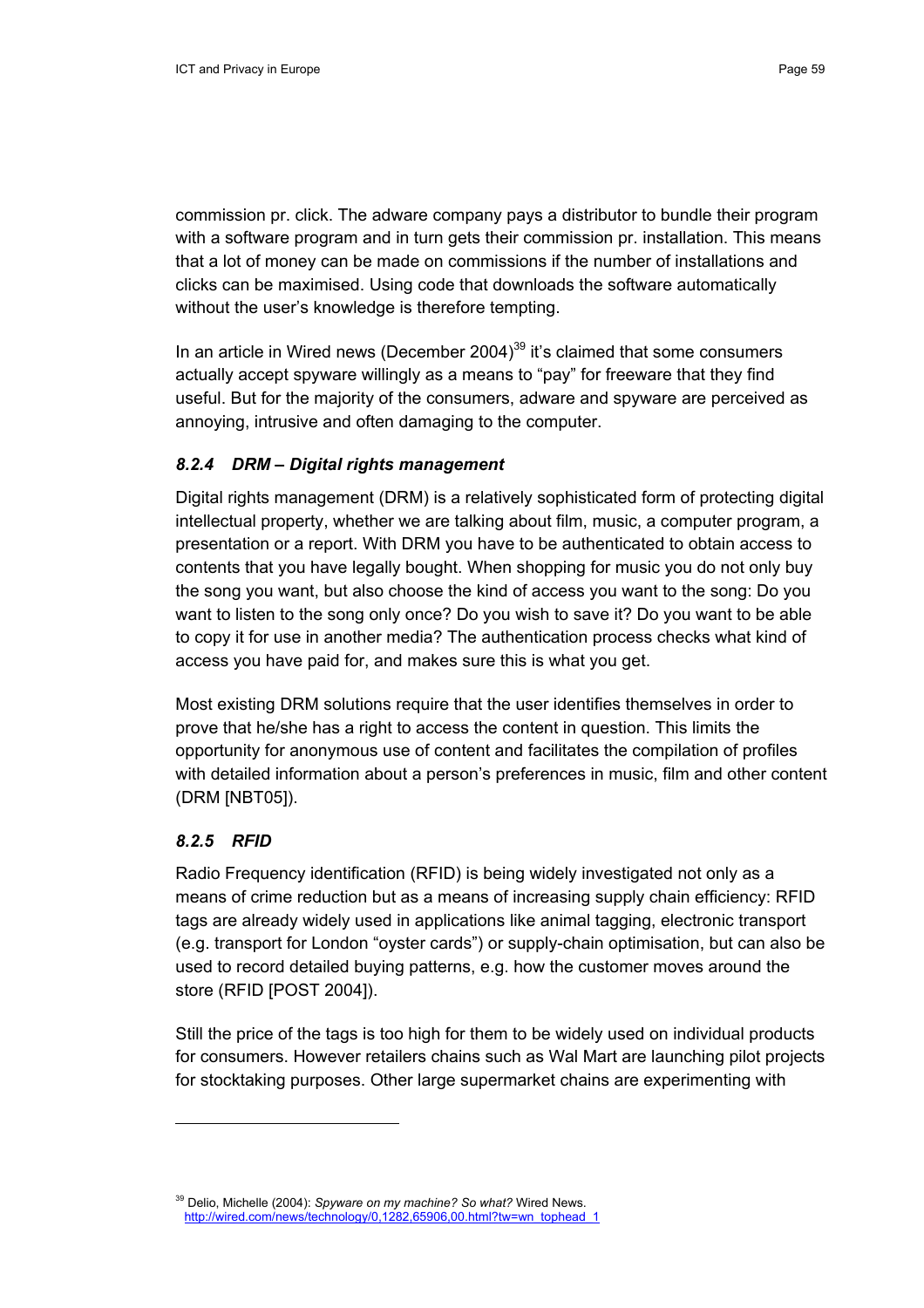RFID tags on expensive products, primarily to prevent theft. It is predicted that when the tags become cheap enough, the RFID tags will be used as bar-codes, enabling the products to be registered and the total price calculated when the customer passes through check out.

The main privacy concerns regarding RFID tags are related to the following (Electronic Traces [NBT 2005]):

- use of data by a third party
- an increase in direct marketing
- the ability to track individuals through the products they carry
- the ability to "profile" individuals through the products they carry

Currently the potential for tracking a person based on a product with an RFID tag is limited because of the lack of global standards in this area. Technologists also argue that the tracking of individuals will always be difficult because of the large amount of power needed to read RFID tags at a distance (RFID [POST 2004]). However, if the density of readers is sufficiently high, a fairly detailed picture of a person's movements can be made, even if the person can't be traced continuously.

#### *8.2.6 Location-based services*

Use of GPS is becoming increasingly popular, particularly in navigation systems in cars, but also as a built in feature of mobile telephone. In the US, the government has directed all mobile network operators to be able to locate their users, so that 911 callers can be found. Use of GPS in mobile phones has been seen as one way to meet this demand. In Japan, all mobile phones are required to have GPS by 2007.

Determining the location of mobile phone users is not just done for security reasons. Many operators also offer services like fleet management (for transport companies or companies with a big sales force), map services for cities, "find your friends", etc. Today, most of these services are based on data from base stations, and not GPS (Electronic Traces [NBT 2005]).

Many such location-based services are conceivable and belong to the vision of pervasive computing (Pervasive Computing [TA-SWISS 2003]). The challenge with services like these is that it's easy to abuse them, so that something that is meant to be useful or fun turns in to surveillance: If you use the phone as part of the fleet management system – how do you know that the boss isn't watching after hours? For the "find a friend" types of services, mutual consent is required – but how do you ensure that no one accepts the service on your phone in an unguarded moment? Should parents be allowed to keep track of their children using a service like this?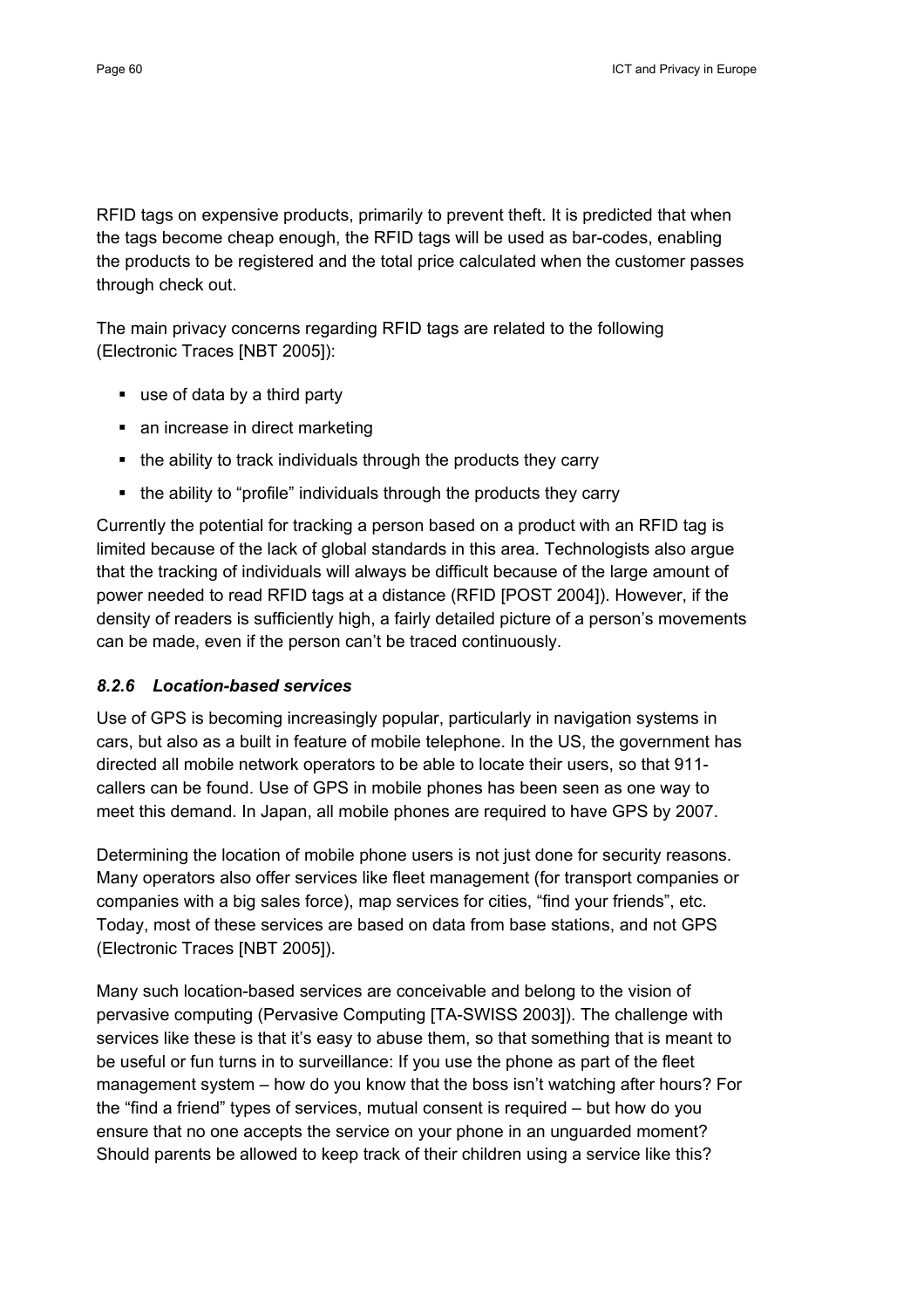#### *8.2.7 Spam*

The posting of e-mail addresses on websites, in chat rooms and through filling in various forms on the internet, leads to the spread of these addresses to various distribution lists. Once on one or more of these lists, spam is virtually impossible to get rid of, even with a good spam-filter (Electronic Traces [NBT 2005]).

Better search engines make it possible to scan an increasing number of web pages and chat rooms in search of e-mail addresses to add to the lists. Research conducted by the Center for Democracy and Technology  $(2003)^{40}$  shows that e-mail addresses posted on Web sites or in newsgroups attract the most spam.

Spam isn't just annoying; it's also a big expense. Spam filters cost money and take time to install. Employees use time to sort through and delete spam, and even the spam that is caught in the spam-filter steals bandwidth. In addition, spam can contain viruses and spyware/adware. A few years ago you were safe as long as you didn't open any programs that didn't come from a credible source. Now, files can be installed on a computer if only the opened or previewed e-mail contains a picture, banner or other image. The user does not have to click on the image or install anything.

This makes spam even more dangerous than it was before, and this also has an effect on companies that send out newsletters or offers that their customers have subscribed to: To avoid viruses and spyware, the security conscious user will have disabled images and other "dangerous" file types. Thus, the marketing effect is reduced.

#### **8.3 Business and commercial developments**

#### *8.3.1 Customer relationship management*

All direct marketing is based on information about the customer. The minimum information necessary is a name and an address (or e-mail address), but the more detailed the information, the better from a marketing point of view. Sending brochures and similar material to large, diverse groups is costly, and you may not get the desired effect. By collecting or buying demographic data, and information on people's interest and behaviour, the marketing could be more efficient as you can send tailor-made advertisement to your customers. This is so-called customer relationship management, a new way of doing marketing.

From a consumer point of view, this new marketing philosophy can be seen from two sides: On the one hand, it seems like a good idea to only get advertising for products

<sup>40</sup> Center for Democracy and Technology (2003): *Why am I getting all this spam?* http://www.cdt.org/speech/spam/030319spamreport.shtml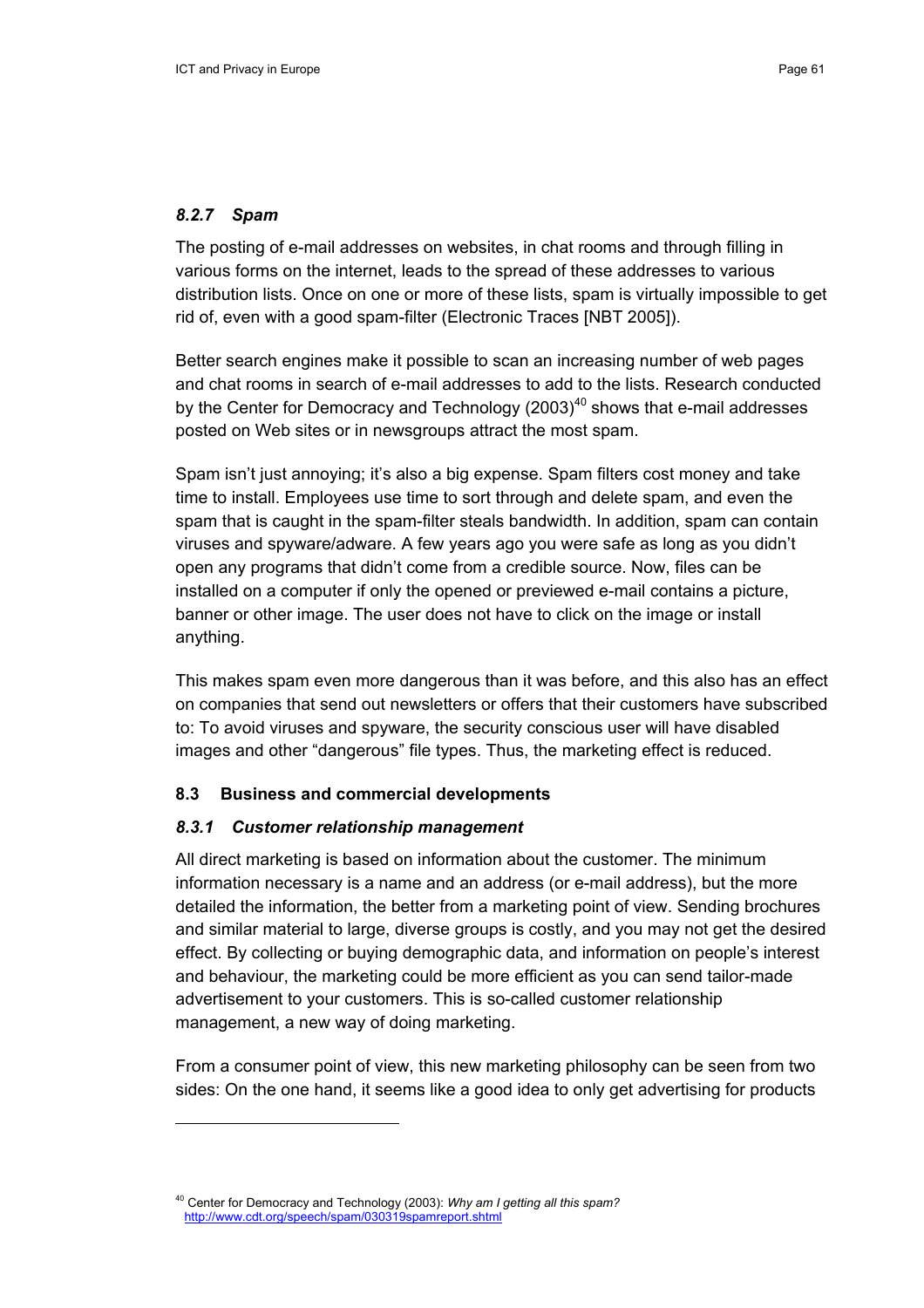that you are actually interested in, and not for all other products. On the other hand, most people will not be comfortable knowing that their grocery store or consumer electronics chain has detailed personal information about them. For the companies the challenge is to uphold the balance between collecting information for marketing purposes and respecting their customers' privacy. This seems to be best done by not asking for information on a level that the customers will find intrusive (e.g. information that seems unnecessary), and by upholding a strict privacy policy. The latter involves storing the data in a secure way, not using it for other purposes than stated in the security policy and not reselling the data to others.

## *8.3.2 Spamming*

Marketing also means communicating to a maximum of persons. New ICT developments offer almost unlimited opportunities to send advertisement to potential customers, and spamming has become a new economic branch. The companies that distribute spam normally get paid per hit. The technical development makes it possible to send spam to an increasing number of e-mail addresses faster. This makes it profitable to do this even though the hit rate (the number of people actually clicking a link or buying a product as the result of spam) is low.

## *8.3.3 Free software*

Many free services or software products depend on income from personalised advertisements or the trade of personal data (Telecom and Internet [ITA 2000]). Some software vendors, for instance, offer two versions of their program – one that you pay a licence fee for that comes without advertising, and one free version that comes with advertising. The customer thus chooses how he or she wants to "pay" for the software.

Other distributors of free software work with adware companies. If the adware company is law-abiding, this can be unproblematic, but adware is known to be a source for spyware, as described in the previous chapter.

## **8.4 Social and cultural development**

## *8.4.1 Limited awareness*

Research such as the Norwegian focus group study indicates that the public has very little awareness when it comes to the use of ICT in commercial and business processes – they don't know that their behaviour is being monitored, they don't see the value their personal information can have to others and they never considered that the company they gave their information to might sell it to someone else (Attitudes to Privacy [NBT 2004]). And even when users do know about the traces they leave, the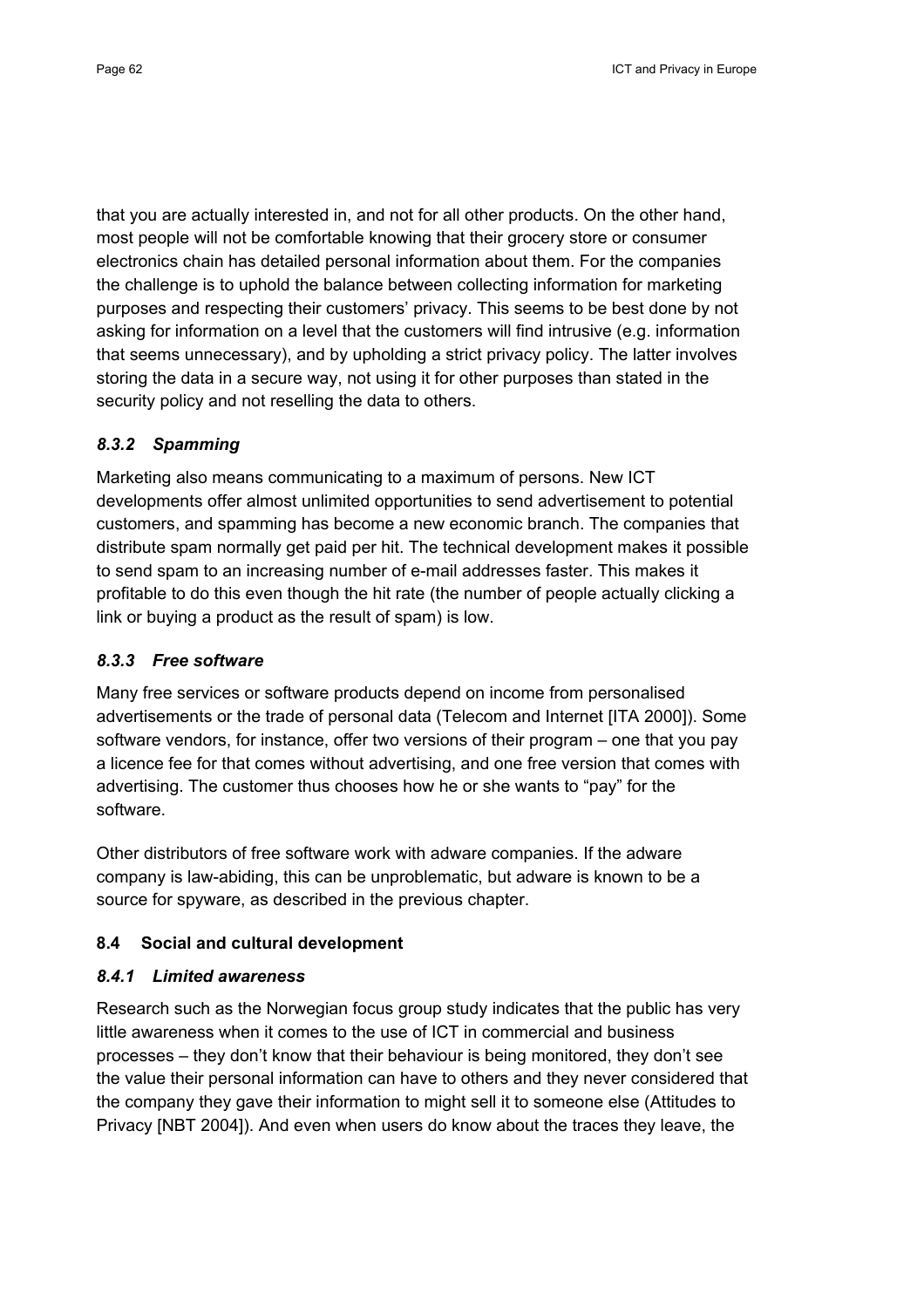$\overline{a}$ 

willingness to make an effort to do something about it is limited. This is supported by a larger study founded by the Norwegian government that shows that people generally trust the companies and institutions concerned, to respect their privacy.<sup>41</sup> However, various foresight studies point to a future where consumers are more privacyconscious. The opposition towards RFID tags seen in recent years has already forced companies such as Gillette or Wall Mart to limit their plans for widespread tagging and to reconsider their strategies. In this respect, even though awareness to privacy is low at the moment, companies that take their privacy policies seriously might develop competitive advantages.

Another challenge is that the products and services that can help users protect their privacy in general are unknown and not very user friendly. Some of the services that were formerly available as alternatives for those who wanted to be anonymous are disappearing, either as a result of increased focus on national security, or for financial reasons. Examples of are the banning of anonymous cash cards for mobile phones (security reasons) and putting up toll booths that are unmanned, where all cars are photographed and then billed.

Low awareness is not only a problem with the individual users. It's also important to focus on the awareness of the people who handle the information. Companies that take their customers' trust seriously should make sure that personal information is stored and handled in a secure way. For instance, in June 2005, a hacker gained access to detailed information on 40 million credit cards. It turned out that not only was the information not properly secured, but also the company in question did not have permission to store this kind of information.<sup>42</sup>

## *8.4.2 People don't place a value on their personal information*

The NBT focus groups had not given much thought to what happened to their personal information, and were appalled to learn that some companies sell on their customer databases to others. After receiving information about electronic traces the members of the groups were more sceptical towards giving information about themselves when prompted for it. But many of them admitted that they would do it if they were offered something in return (a gift, free SMS/MMS messages) (Attitudes to Privacy [NBT 2004]).

<sup>41&#</sup>x27;Inger Anne Ravlum (2005): *Pinning our faith in Big Brother… and all the little brothers too?*, TØI Report 789/2005 for

The Ministry of Modernisation 42Sahadi, Jeanne (2005): *40M credit cards hacked. Breach at third party payment processor affects 22 million Visa cards and 14 million MasterCards.* CNN. http://money.cnn.com/2005/06/17/news/master\_card/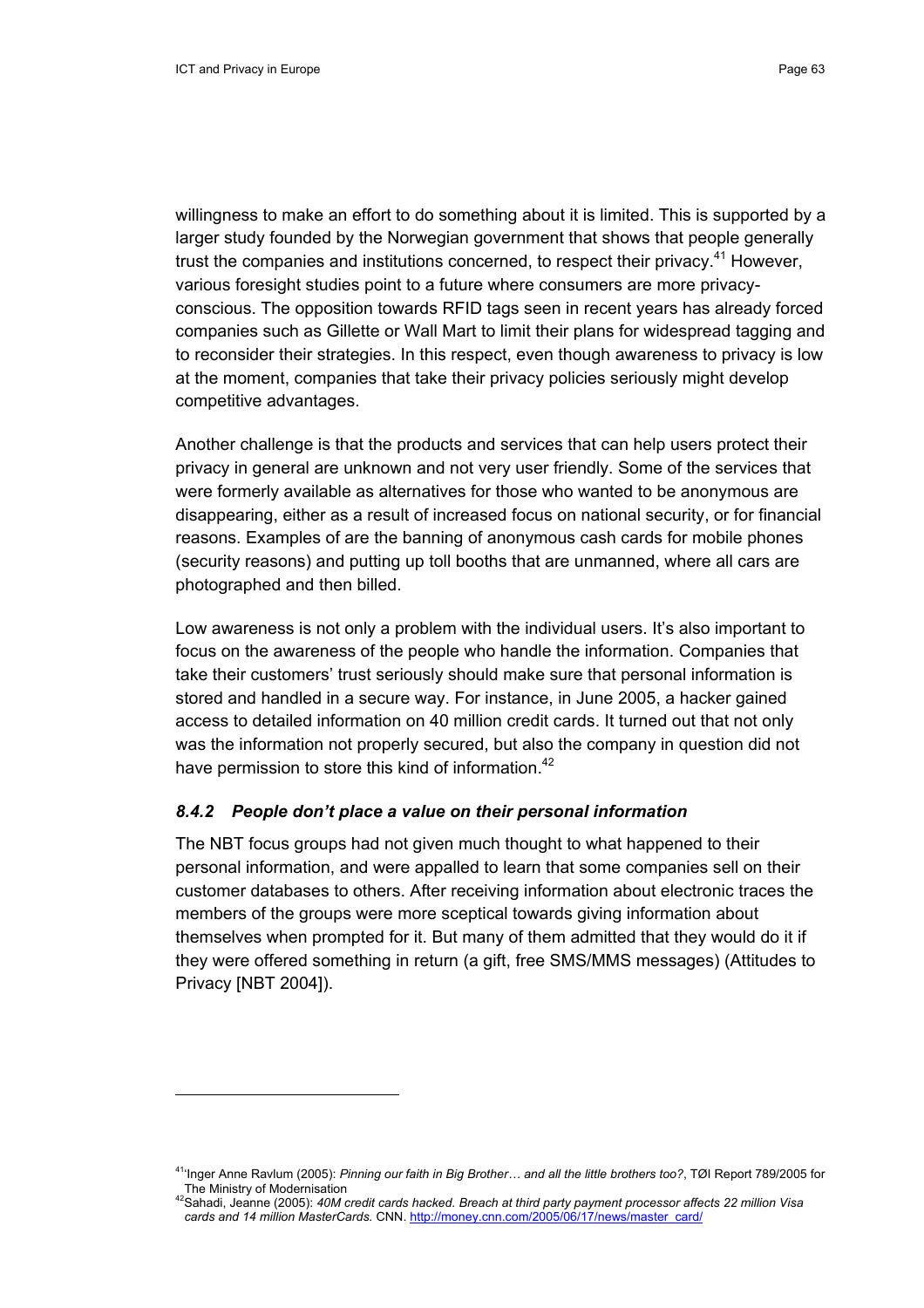#### *8.4.3 Nobody reads privacy policies*

In the Norwegian focus group study, it was found that people did not bother to read privacy policies on sites they visited, as they found it too time consuming. They assumed that reliable companies would respect their privacy (Attitudes to Privacy [NBT 2004]).

There are also examples of companies using the fact that people find privacy policies and licence agreements long and tiring to do questionable things in a legal way. As long as they can get the users to press the "I agree"-button, they are protected from lawsuits. In LA Times, Joseph Menn cites an example of a well known adware company, Claria Corp. A Claria licence was more than 60 electronic pages, and didn't mention "pop-ups" until page 18!<sup>43</sup>

#### **8.5 Political and legislative development**

## *8.5.1 Data gathering and data protection*

In most European countries, companies are not allowed to use personal information unless they have the person's consent or the use is stated in a law (the reporting of certain statistics for instance). Moreover, companies have a special responsibility to ensure sufficient security for sensitive data. In addition, a business has a duty to give information on what data they have registered about a customer/user, and how the data is secured if the customer/user requests it.

Most data gathering activities are subject to data protection law (see Chapter 3), but it is very difficult to enforce, and therefore it is unclear to whether there is full compliance with the law across the electronic sector. For example in the UK, enforcement of data protection law by the Information Commissioner is largely reactive – i.e. responding to complaints, and therefore depends on consumer awareness of the law. And in Switzerland, the Information Commissioner's main mission is to advise and inform. Complaints have to be addressed to regular courts.

## *8.5.2 Spam*

Most countries have laws against spam, and there is a trend towards enforcing these more strictly. However, the global nature of the internet makes the enforcement difficult, as servers can be placed in countries with a more relaxed attitude.

43Menn, Joseph (2005): *No more Internet for them*, LA Times. http://www.latimes.com/business/la-fifedup14jan14,0,111456.story?coll=la-home-headlines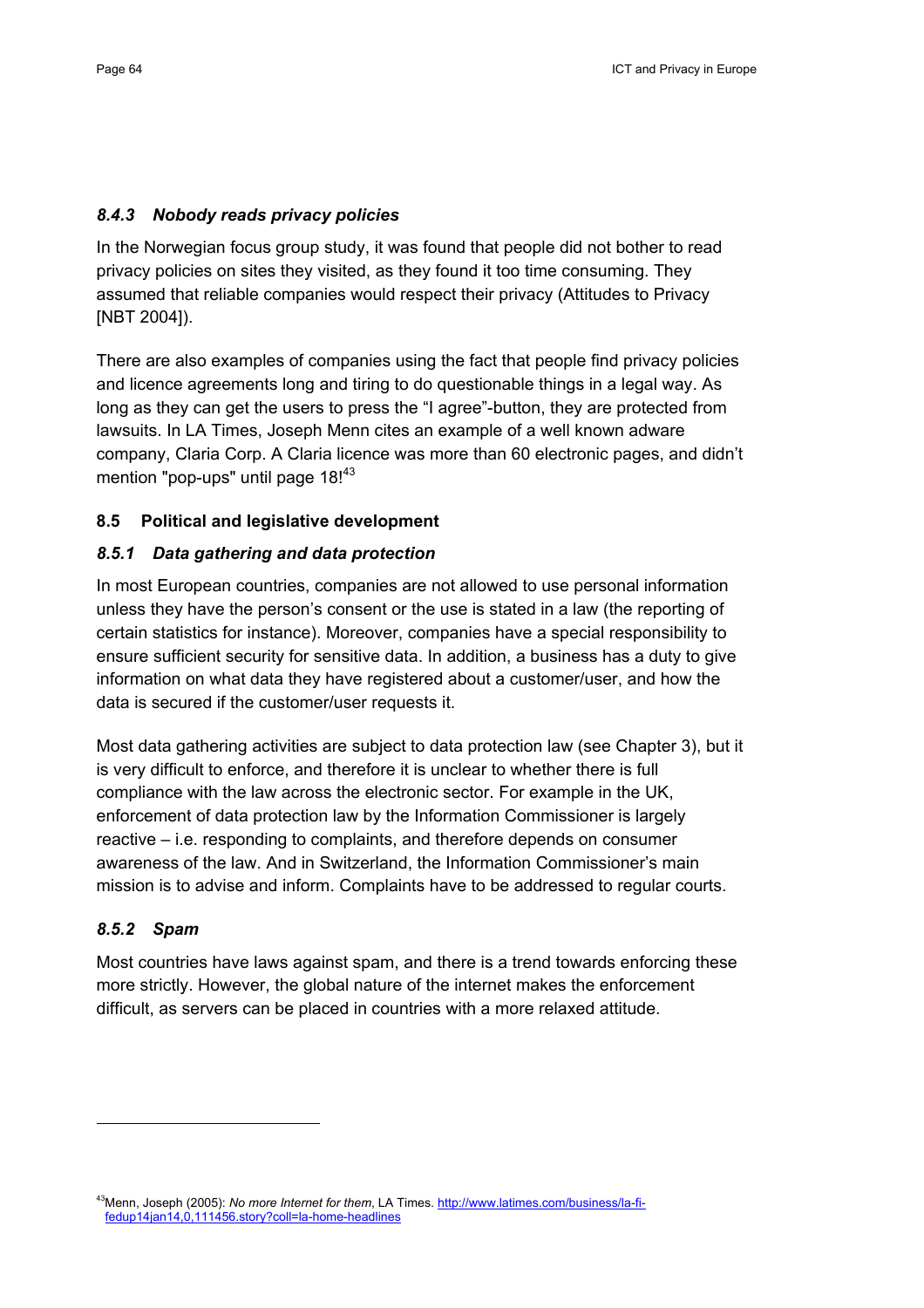#### *8.5.3 Intellectual property rights*

EU directive 2001/29/EF gives directions on harmonisation of different aspects of intellectual property rights and rights in the information society. In Norway, the recommendation from the Parliament committee is that consumers may break the copy protection codes if they have to in order to play their CD on "relevant equipment". This means that if you buy a CD that plays on the stereo in your living room, it should also play on your car stereo. If the copy protection prevents this, you may make a copy without the copy protection. According to the record industry, this problem will be short lived, as all intellectual property will use DRM technology in the future.

As for privacy, in their comment to the proposal from the Ministry, the Parliament committee only says that the Ministry should make sure privacy interests are attended to (DRM [NBT 2005]).

#### *8.5.4 Consumer pressure*

A study carried out by Consumers' International on "Privacy and the Internet" found that legislation may be most effective when combined with consumer pressure – for example although there is privacy legislation in the EU, a large number of websites do not comply with the directive, partly due to lack of consumer pressure (Electronic Privacy [POST 2002]).

#### *8.5.5 Legislation lagging behind technical development*

Technological developments will continue and legislation is bound to lag behind. RFID for tracking persons and goods provides an example. Currently their capabilities are limited because of their costs and of the lack of global standards: a tag produced by one company could not necessarily be read by another. Furthermore, the tracking of persons remains difficult because of the large amount of power needed to read RFID tags at a distance. (RFID [POST 2004]) But what will happen if these obstacles can be overcome? Will existing legislation be able to control personal RFID tracking?

#### **8.6 Concluding remarks**

The interests of private enterprises often differ from (or are in direct conflict with) that of the individual. This becomes clear when privacy and commercial interests are discussed. It is not always clear to the user what kind of traces he or she leaves, how and for what purpose private enterprises collect and process the data, and what value the data represents. Trade-offs between privacy and, for example, receiving a "free gift", often occur in an unbalanced manner. A private enterprise may present a "Bonus card" as a symbiosis between the consumer and the company, when it in actuality it is an asymmetrical relationship, when the economic benefits to each party are considered.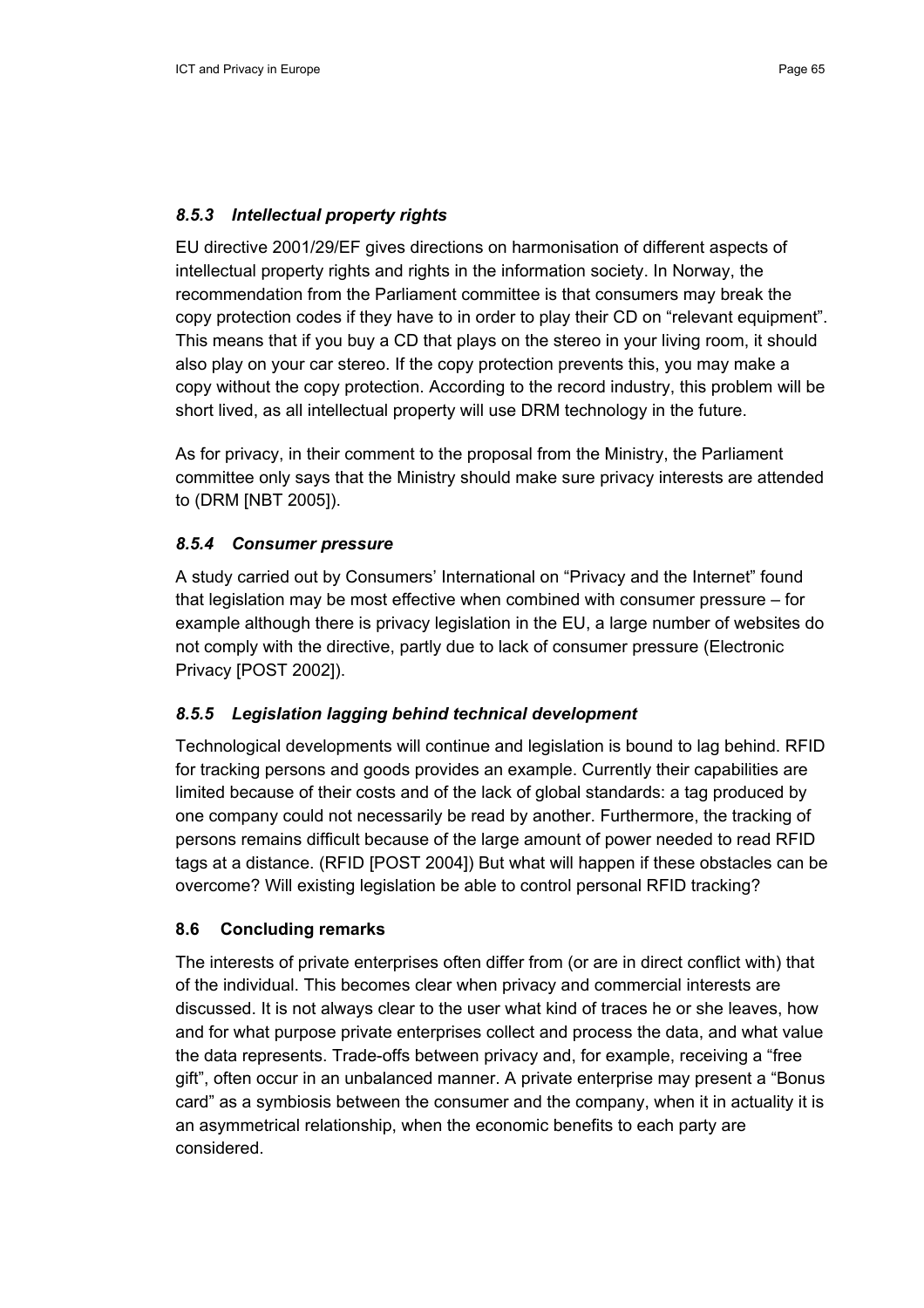"Adware" and "spyware" goes one step further by entering the user's PC. This makes it even less transparent what kind of data is being collected, what it is used for and by whom. The user might accept an "End-user agreement" about the function of the program, but the consent is not necessarily informed. A different example is DRM technology. It is understandable that content providers are interested in protecting intellectual property rights - but again this interest might be in conflict with user interests in terms of convenience and the idea of free flow of information. Here DRM systems pose restrictions, which primarily benefit the interest of the content providers. RFID tags pose similar tensions and challenges.

Solutions are probably to be found in user awareness (consumers' demand on private enterprises) in combination with regulation at the national or EU level. Present regulations should be re-examined to see if they are strong enough to encourage careful handling of personal data, and if the penalties for violating peoples' privacy are adequate.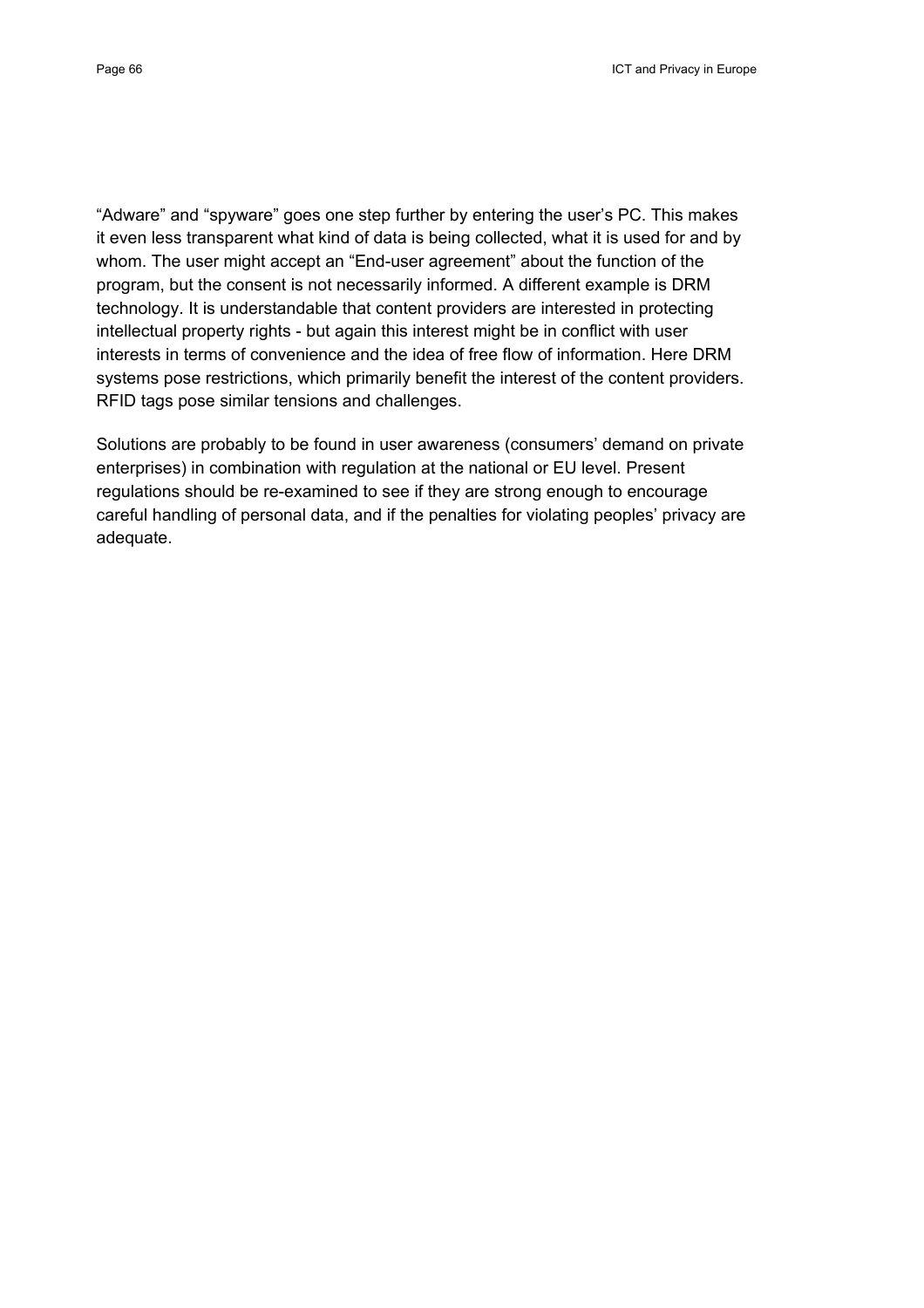## **Chapter 9 eGovernment**

By Stef Steyaert (viWTA), Ida Leisner (DBT) and Robby Deboelpaep (viWTA)

#### **9.1 Issue at stake**

ICT offers many possibilities for interaction between the public sector, on the one hand, and companies, institutions and citizens on the other. The term eGovernment is used by many countries and by OECD, to refer to the use of Internet to provide online services from the public sector, and also for other Internet based activities, such as econsultation. Driving forces for rapid growth are the need for rationalisation and increased efficiency in the public sector and the (presupposed) need for an easier and wider access to public services for users.

It is necessary to make a distinction between 'e-democracy - practices aimed at increasing participation processes,' and, 'eGovernment' -practices aimed at ameliorating and modernising government (E-governance [viWTA, 2005]). There are several reasons for making this distinction: Fist, in most democracies there is a clear distinction of the different powers, the so-called 'trias politica': the legislative power, the judiciary and the executive power (generally called 'the government'). Secondly there is a difference in goal: while eGovernment is generally aimed at improving public service and increasing efficiency in the civil service, e-democracy aims at improving consultation and participation to the decision process and thus enhancing democracy. Thirdly, the background processes and the technology, but also the societal aspects, differ.

Although there are clear links (f.i. in most countries the government is the driving source for e-democracy), there is a difference because of the different aims. And because of this difference, the privacy related discussion also differs. In e-government applications, normally there is no need to express one's values and political convictions. E-democracy by its very nature involves exposing personal beliefs and political ideas. Most of the projects discussed in this chapter deal with e-government, as E-government is a rapidly growing field and we see new activities in this area in most European countries. But even in this public area, the framework for privacy procedures and techniques stays rather generic. Except for specific areas such as justice, defence and public order (where there are specific privacy concerns), there is no specific framework for privacy procedures. This may be a cause for concern, particularly in some fields such as e-democracy, where a person exposes his or her political or ideological beliefs. And the introduction of electronic identity or citizens' cards leads to new questions related to privacy (and the gradual introduction of biometric data on such cards imposes even greater threats).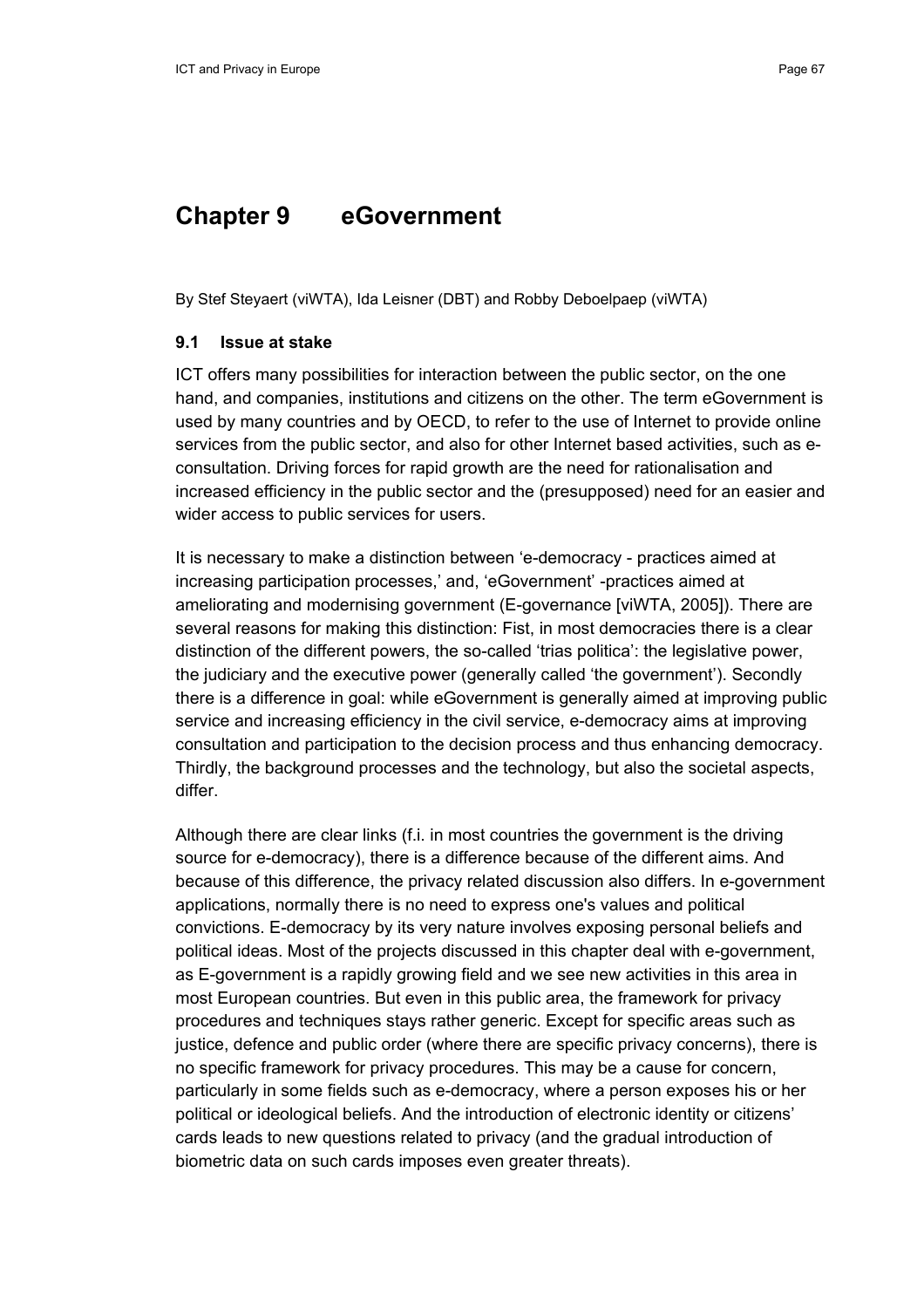There is no doubt that the ongoing evolution towards e-government and e-democracy, in development of applications (e.g. citizens card, digital municipalities) and of organisational systems (f.i. the use of the "one-stop-shop" principle, described below), has democratic potential and could improve public services. But there are issues to consider in the light of the privacy discussion, depending on which applications and solutions will be developed and used. In the following section, we will list some of these before proposing some possible solutions.

## **9.2 Technological developments**

## *9.2.1 Infrastructure*

The strategy for several European e-government-initiatives is to built an infrastructure, that ensures more freely availability of personal data, that can be reapplied anywhere in a service-oriented architecture (this goes for Denmark, Norway and UK and other countries). The idea is to create "one-stop shopping" in the public sector, where the citizen is only required to make contact with the system at one location, and from this location, all of their social service needs can be met. In addition, administration and casework can be more effective and flexible. This infrastructure can only come to existence by circumventing the legally defined "walls" between institutions and authorities to the benefit of creating one integrated administrative body. The trade off for convenient one-stop-shopping may be a loss of transparency in the public sector and possible threats to privacy (E-government [DBT 2005]).

## *9.2.2 Citizens' Cards and Digital Signatures*

One of the main drivers for citizens' cards is the convenience of easy access to public information and services. In some cases electronic transactions may also be given preferential treatment. A general threat of citizens' cards is that they encourage extensive use of secure access modes even for non-critical transactions. At the same time citizens' cards and digital signatures allow also the provision of private or public services in a secure and privacy protecting manner.

In numerous European countries digital identification cards are in use (e.g. Austria, Belgium) or there are plans to introduce them (e.g. United Kingdom). Danish citizens have to use a digital signature in order to communicate electronically with authorities in a secure and privacy protecting manner. 10 % of the population installed the digital signature within the first three years of the programme, with a major increase when access to personal health records became possible. 10 % of the population has installed the digital signature within the first three years. Much of the increase in downloaded certificates came when access to personal health records became available. Despite this, the signature has proved less attractive than expected, due to the limited number of applications– but this situation is changing as more institutions accept the signature (E-government [DBT 2005]).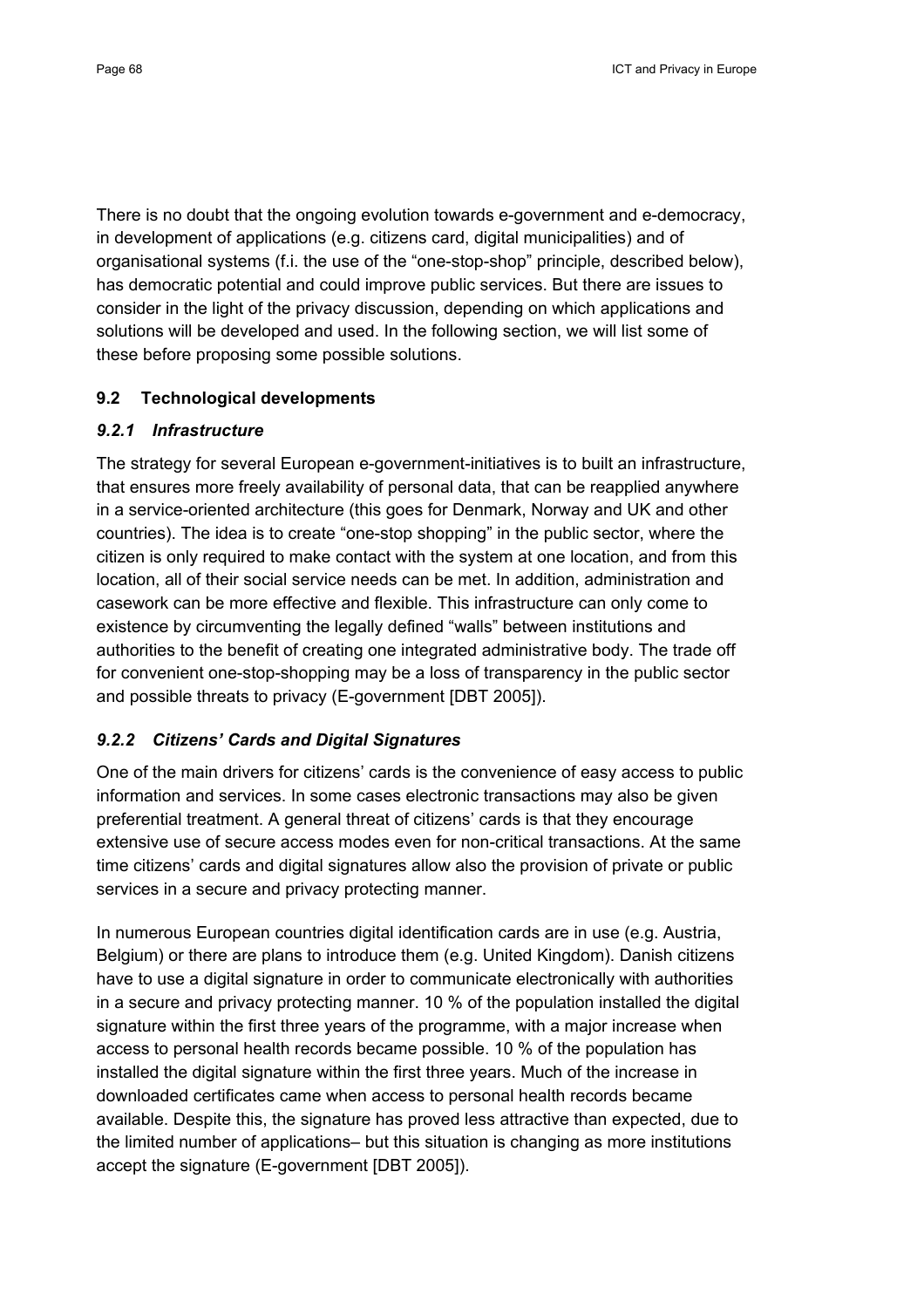#### *9.2.3 Identification versus authentication*

Identification asks the question "Who are you?" – it is about finding out who (or what) somebody is based on specific attributes. Authentication deals with the verification of identity and asks the question "Are you who you say you are?" This is closely linked to identification (the process of checking whether the alleged identity is the same as the true identity). Authentication is normally done for one out of two reasons. In some cases it's about restricting access to services or information, or the protection of resources. In other cases authentication of users allows them to be held responsible for their actions. Whether to authenticate and what type of authentication to choose certain service, is of great importance for privacy. It's therefore important that the degree of authentication is fitting to the purpose, and that the method used is no more invasive than necessary (Biometric Passports [NBT 2005], E-governance [viWTA 2005]).

In the Austrian project on the Citizens' card (Citizens' Card [ITA 2002]), and in the Flemish project on 'E-governance' (E-governance [viWTA 2005]), experts highlight the distinction between identification and authentication. To keep the balance between the authorities' need for information and the privacy of individual citizens, one should consider when identification is really necessary. A transparent system will enhance confidence, which is needed for the acceptance of e-government and e-democracy. A mediating institution (a so called 'trusted agent') could be helpful in this matter, e.g. in decoupling identification and authentication. The mediating institution assures that the identity of a person or institution issuing a request is correct and gives an authentication token (may take the form of an alias identity, but other techniques are possible) which is then be processed by the civil service or public authority (which can be sure that a validation of identity has taken place). Further authentication by the civil service or public authority may then take place (f.i. as to the authorization of the requestor to the requested information), the request is processed and the result transferred to the requestor. In such architecture, information and personal data are decoupled, although identity control has still taken place. The mediating institution can and should be monitored more easily by supervisory authorities (as mentioned in the EC Directives on processing of personal data (and should of course take the necessary security measures).

#### *9.2.4 One card, several purposes*

The ITA-project (Citizens' Card [ITA 2002]) as well as the DBT-project (Citizens' Card [DBT 1994]) on 'Citizens card' illustrates the problem between the one purpose card and, the multi-purpose card (for identification, e-government, social security, health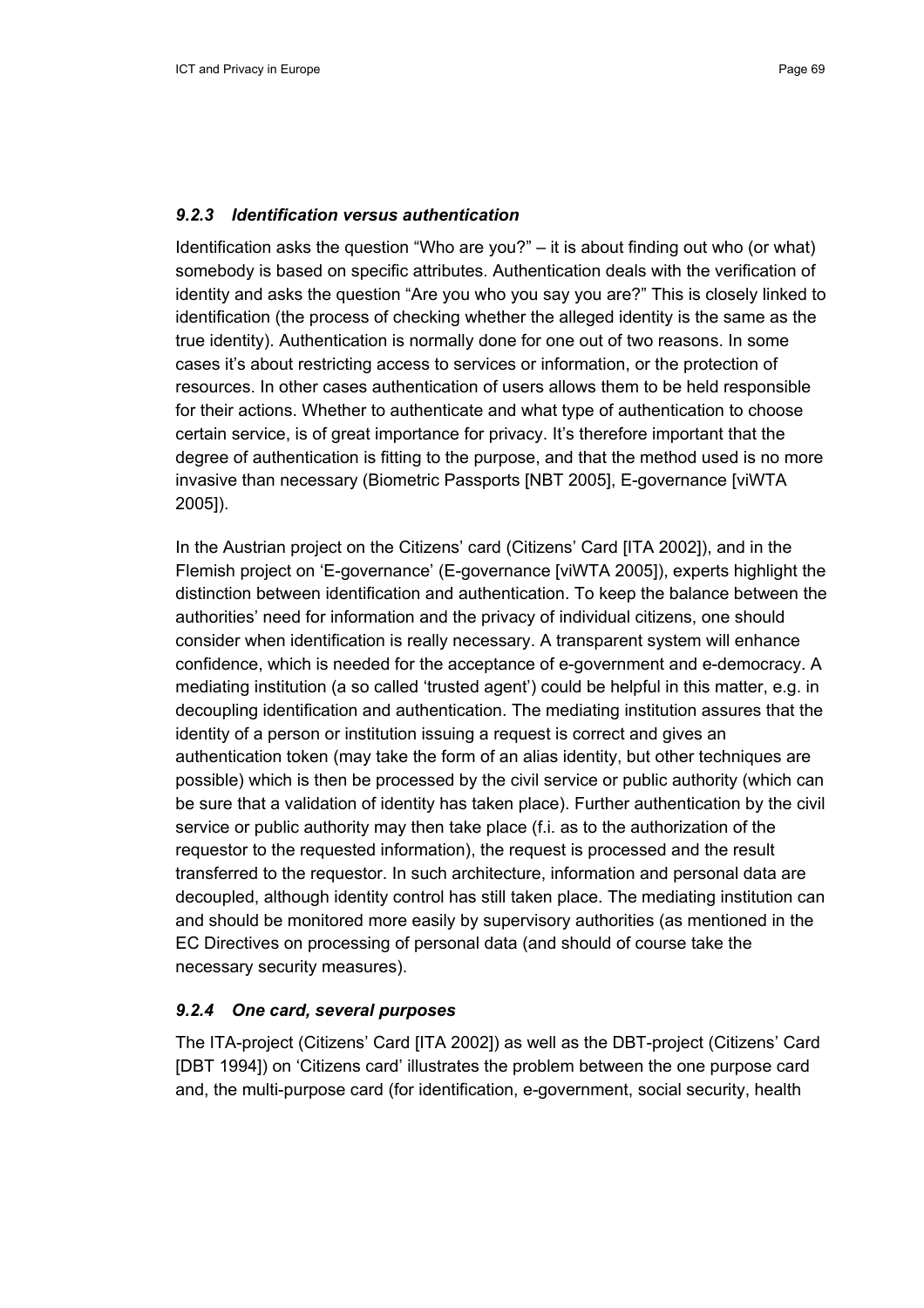data or commercial purposes) $44$ . The former has greater potential to fulfil the transparency requirement, while the latter has more economic potential and will increase efficiency. Citizens are in favour of separate cards because they find it important to distinguish private, public and commercial purposes. But separate cards will have an impact on cost-effectiveness. At individual level, this will increase additional costs for cards (and readers). Furthermore, it is clear that some parties would value the possibility of combining data that a multi purpose card would offer (e.g. banks). So, in the case of multi-purpose cards, measures need to be taken to prevent improper use. This means a higher complexity of the mechanisms (hardware and software) to prevent such improper use and some organisational innovations, which will reduce acceptance even further.

## **9.3 Social and cultural developments**

A literature study carried out by viWTA (E-governance [viWTA 2005]) shows that attitudes to privacy vary culturally and historically, so it is hard to find one precise definition of privacy. In the traditional approach of democratic societies, privacy is considered a basic human right. It is associated with values such as independence, freedom of movement and speech, self-respect and integrity. But these values are hard to quantify when evaluating potential privacy implications of ICT. For such evaluations, many studies suggest using more substantial criteria such as the purpose, usefulness and necessity of data collection and gathering (see Chapter 3 – the fair information principles). Transparent procedures are also of key importance in building and maintaining trust.

In Denmark, citizens are generally happy with their personal data being registered and processed, because they trust public authorities. This trust doesn't seem to be diminished as new technologies enable further control and registration of citizens. In 1994 Danish Citizens advocated against a Citizens Card to be used for both public sector purposes and banking, insurance and other private sector purposes. Today Citizens may not be unconditionally against such an integrated solution.

In other countries with a different historical background one might expect a different attitude to personal data being filed in databases.

## *9.3.1 Pragmatic AND unconcerned*

The results of the project 'Municipality on the Internet' (Municipality on the Internet [DBT 2000]) and 'Citizens card' (Citizens' Card [DBT 1994]) showed that citizens are 'pragmatic and unconcerned' when asked how they feel about e-government

<sup>&</sup>lt;sup>44</sup>In Denmark a number of governmental parties have joined in doing a business case on the multipurpose identity card. The case shall not (underlined) include commercial solutions. The business case for decision is ready in February 2006.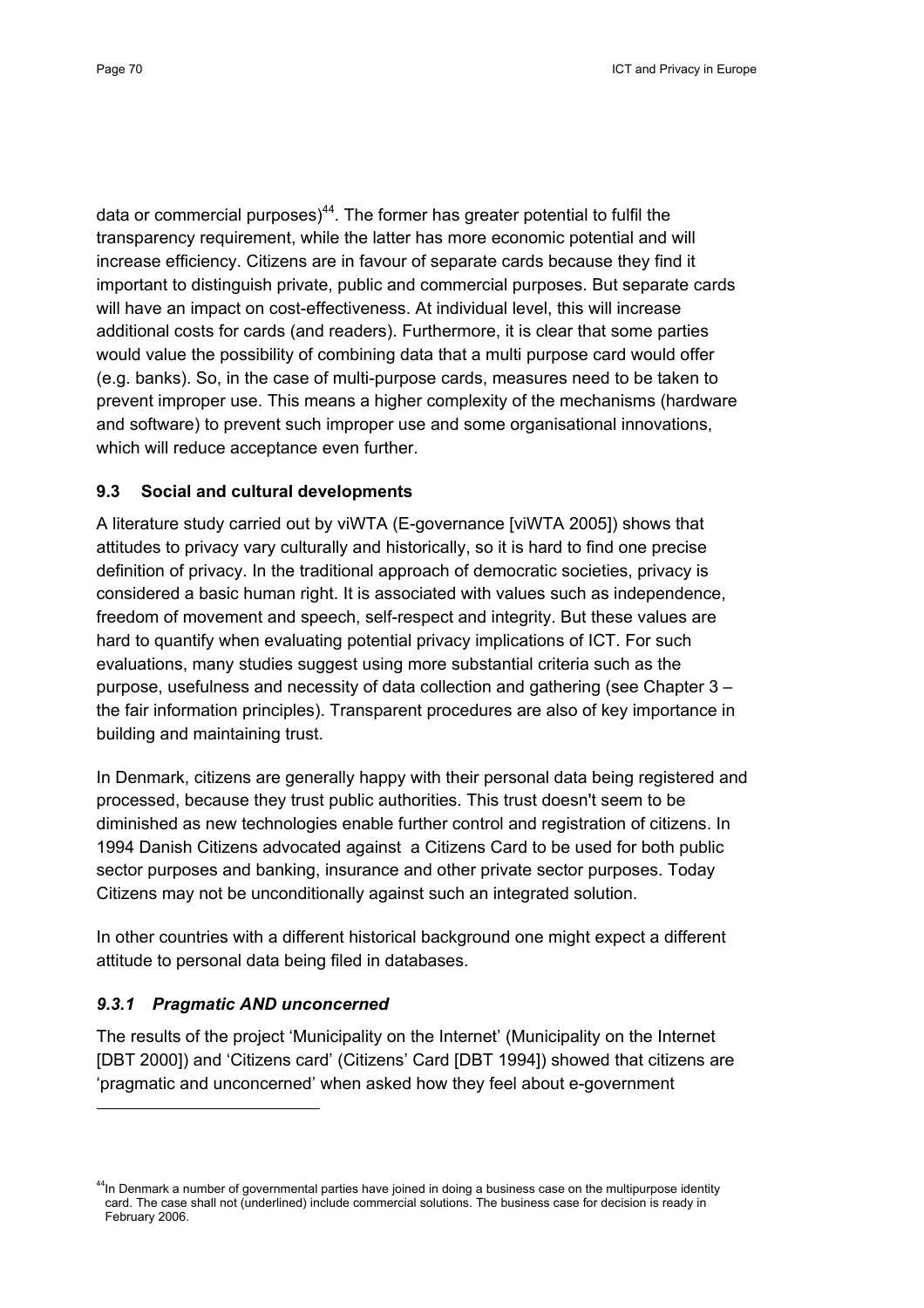applications (such as administrative operations through the internet). Pragmatic because, in their opinion, you can't stop the development, so you have to get the best out of it. The Danish citizens were not against giving information including their personal identification number via the Internet, provided it was safe and secure - and today most Danish citizens trust the public authorities. In general, citizens are very positive about the new possibilities. And, as for privacy, citizens see a trade-off between the need for privacy on the one hand and on the other hand, the userfriendliness of the systems. But, while being pragmatic and positive, they stress the importance of having the right to gain insight into, and control of, what is done with the information they give to the authorities. A similar conclusion is found in the viWTA project on the elderly and ICT (Colourful Flanders [viWTA 2004]), and in a recent project on privacy and citizen empowerment in e-government in Denmark (Egovernment [DBT 2005]).

Experts are much more concerned about privacy issues than citizens. In the DBT as well as the viWTA projects mentioned, experts declared that the generic privacy regulations are not sufficient and that privacy in e-government should be treated as a specific issue (e.g. inserting specific rules for e-governance operations to the existing legislation, such as the privacy laws, and adapting the organisation of the civil service, for instance to ensure privacy issues are well monitored and e-governance operation are properly processed). The central collecting and storing of data, often inherent in egovernment applications, may create new threats in vulnerability and even enhance the risk of making faults in administration. Digitalisation increases the need for correct record keeping, as electronic documents are easily updated, exchanged, original copies may be lost, etc. (E-government [DBT 2005]).

Private information could leak to the wrong people or may be used in an unpredictable way; one aspect of privacy enhancement is to secure these data and to impede unauthorised access (e.g. to electronic health records) another is to increase transparency and to provide people with access to their own data, allowing them to correct these data if necessary.

Danish law experts recommend that

- the exchange of data between various administrative agencies/working areas in e-government should only occur upon a formal request for the disclosure of personal data (to avoid function creep).
- the use of "metadata" (descriptive data about other data) should ensure that the provisions in the personal data act concerning purposefulness and data quality are maintained during the repeated use of data.
- To put the citizens in control of their own data, IT systems should be designed in a way that citizens receive direct access to their own case journals.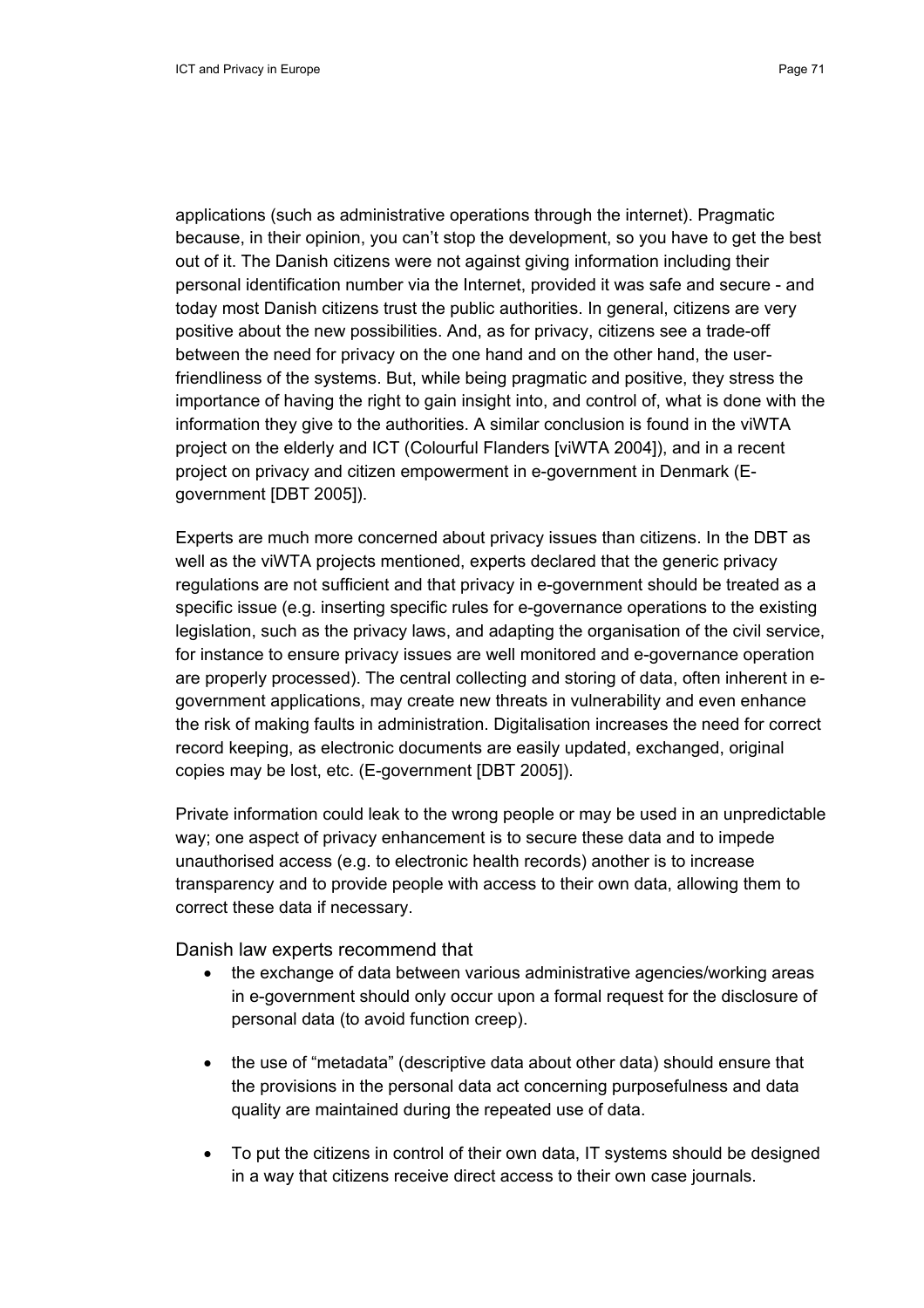#### *9.3.2 E-government: excluding or supplementary*

One of the main arguments for e-government applications is that it will increase the efficiency and effectiveness of public services. All mentioned projects prove that it will be impossible, at least for the coming decades, to make the e-channel the only possible channel for citizens to get in contact with their 'government' (whether it's local, regional or national). The viWTA project on ICT and elderly (Colourful Flanders [viWTA 2004]) very clearly shows that, although elderly people are very enthusiastic about the possibilities of different e-applications (including e-government and ehealth), they demand that parallel circuits are kept alive. The 'e-way' never can be the only way. At the organisational level, parallel structures are necessary for physical as well as virtual contact. Citizens see the new technical possibilities as a supplementary service to the traditional system, not as a substitute to the system they have today. It's of crucial importance for them that the use of citizens' cards or similar services stays an option rather than a prerequisite for using public services. E-government should not cause a digital divide between citizens, depending on their ability to make use of ICTs.

## *9.3.3 Trust*

Although the trust issue is not only an issue related to e-government and even privacy (as this is a broader societal and political issue), the trust issue is of particular relevance to e-government. In some international benchmarking studies on egovernment, trust is seen as an essential element (whether in positive sense: a stimulant or in negative sense: a barrier) to the development of e-government.

There is a tendency to design e-government systems from "the inside out" (from the perspective of the public administration), and not the other way round: What architecture should we choose in order to give citizens maximum access in the userfriendliest way? While it is easy for e.g. the nurse to look into your EHR, it is not as easy for the citizen. This can create an informational unbalanced relation, in a situation where trust is crucial.

The Danish project on e-government (E-government [DBT 2005]) points to the lack of political focus on this issue. Transparency is a key element to increase citizens' trust and diminish the fear of privacy intrusion or misuse of personal data. It is therefore of crucial importance for realising the efficiency potential of e-government. Citizen's trust is based on experience rather than based on technical guarantees – and neither transparency nor trust is a predefined guaranteed outcome.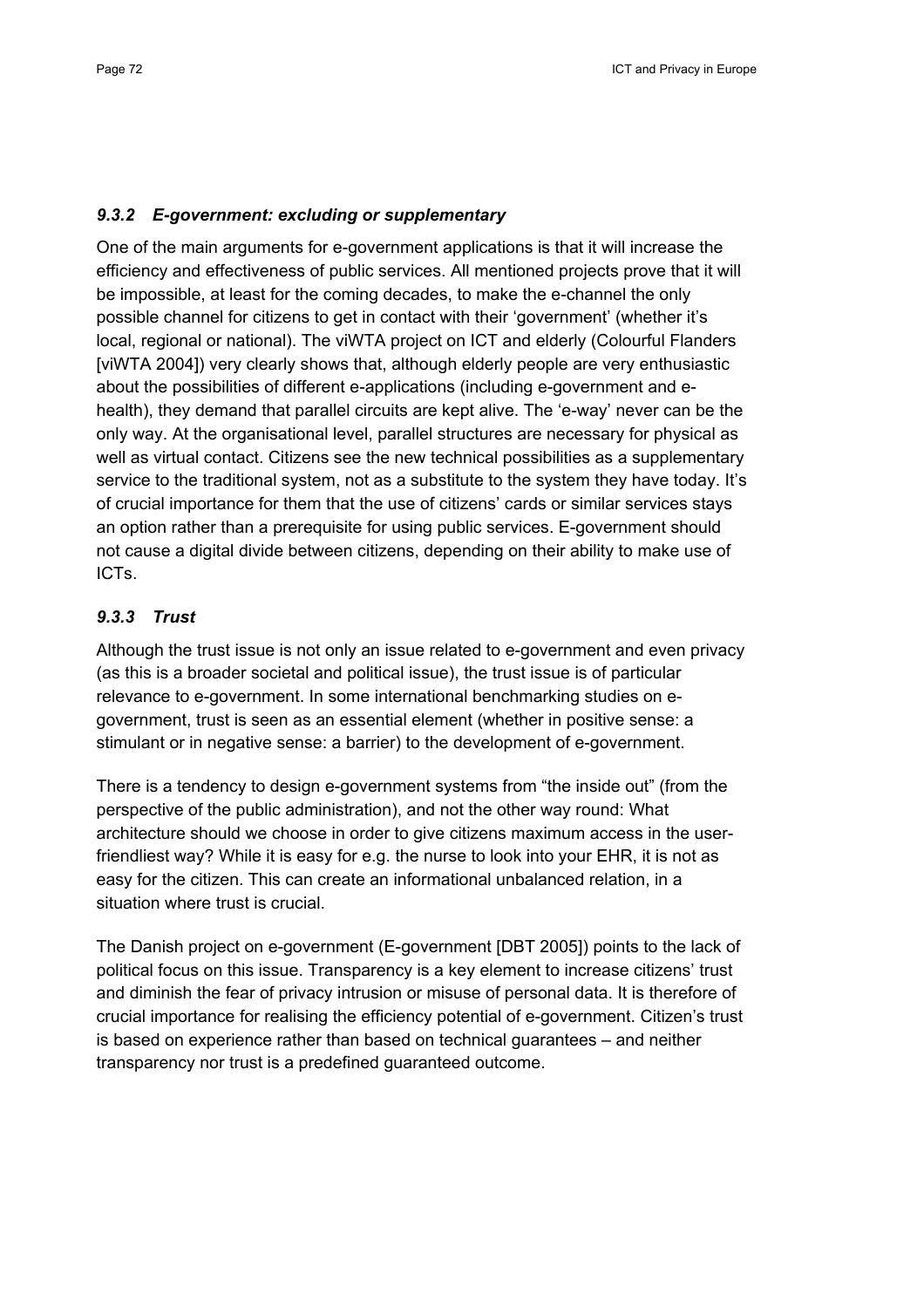#### **9.4 Legislative and political developments**

Some e-government applications will conflict with existing legislation. Legislation is seen by OECD as one of the barriers to successfully developing e-government<sup>45</sup>, e.g. to achieve the potentially increased efficiency of digitalisation. There is a risk that adapting legal framework to technological solutions in e-government will include defining data protection laws as part of the barrier. At least in Denmark there have been examples of this interpretation. Laws on specific data registers tend to undermine the general data protection act in making exceptions (eg giving up the demand for patients' informed consent on sharing data in a medicine profile register). Proposed laws on local governmental structure involve organisational changes that would facilitate e-government, but also threaten the citizens' basic rights to security and privacy. How this organisational change will be brought to reality is yet not clear. Danish law experts reacted by recommending that:

"Technology should be employed to make it easier for the citizen to give their *voluntary, specific, and informed* consent for the disclosure of data (instead of changing or making exceptions to the rules of consent; something that has happened in a number of cases)" (E-government [DBT 2005]). The experts consulted in the viWTA project on E-governance and privacy (E-governance [viWTA, 2005]) react in the same line of argumentation. Authorities tend to erode basic privacy rights in the light of efficient and effective e-government applications while they ought to be doing the opposite. Because of the specific nature of e-government and certainly edemocracy applications, they should even be strengthening privacy protecting measures.

Experts stress the need for a debate. Experts see a conflict between the protection of privacy and the cost-effectiveness of e-government applications. Citizens will expect a more transparent administration and public service and more and easier control over their own data. But this will conflict not only with insufficient regulation (e.g. regarding ownership of data) but also with inherent organisational, economical and societal consequences of ICT-applications (citizens' card) in this field. Applications like the digital signatures can also be used as privacy enhancing technologies instead of being privacy threatening. The experts also plead for a strategy to create more privacy awareness amongst policy makers, civil service and the general public.

# **9.5 Concluding remarks**

Privacy is a double-sided issue. On the one side we need *secure* systems that can impede unauthorized access to e.g. electronic data records. On the other side there is the question of access to personal data and other technical means to increase

<sup>45</sup> OECD (2003): *The eGovernment Imperative*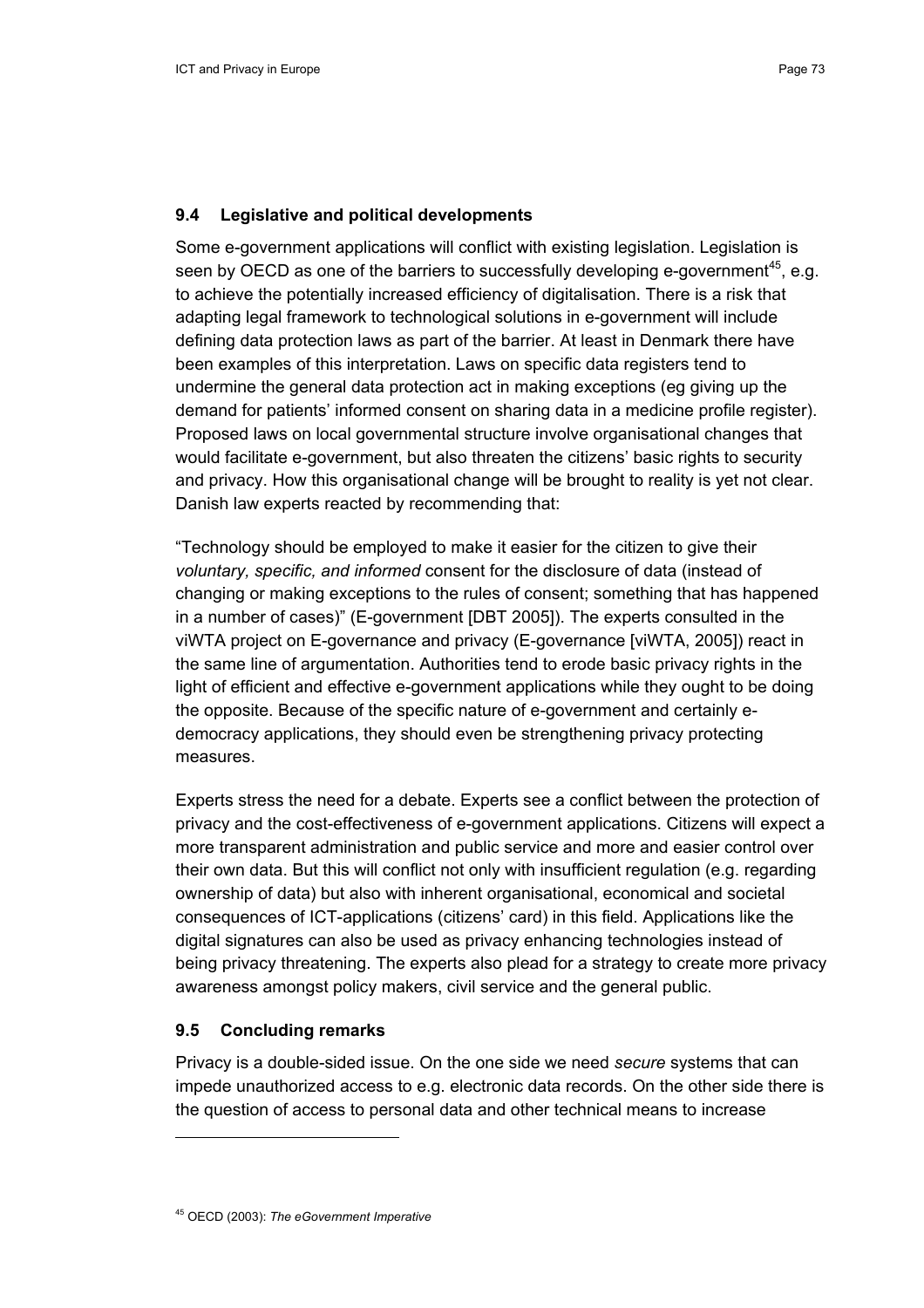privacy. Through, for example, access to personal e-government files, a citizen can verify the use, authenticity and accuracy, of his or her own personal data, and as a result, achieve a higher and more informed level of privacy and trust in the systems. This can made part of a strategy where e-government is used to empower the citizen.

The primary driving force for implementing e-government systems in recent years has been the need for rationalisation and efficiency for the public administration and convenience for the citizens. There are initiatives that take advantage of technology to give the citizens access to their own medical records for example – but in general privacy is not among the top priorities in the design of e-government solutions.

One of the reason is that modern e-government is built around a "Service Oriented Architecture" where the legally defined "walls" around public units are removed in order to ensure the flow of information which is deemed necessary to provide the required service. A central challenge is how the new technology can be used not only to increase efficiency for public administration, but also to strengthen privacy for the citizen - and create mutual transparency between public administration and citizens. There need not be a conflict between privacy and efficiency. Thus, the introduction of digital signature does not threaten citizens' right to privacy per se, as long as it is applied with caution and awareness. In the case of e-government, a digital signature can even be considered a Privacy Enhancing Technology (PET). Whether the technology enhances privacy or not is largely dependent upon its specific implementation and whether or not the protection of privacy has been built into the design of the entire system.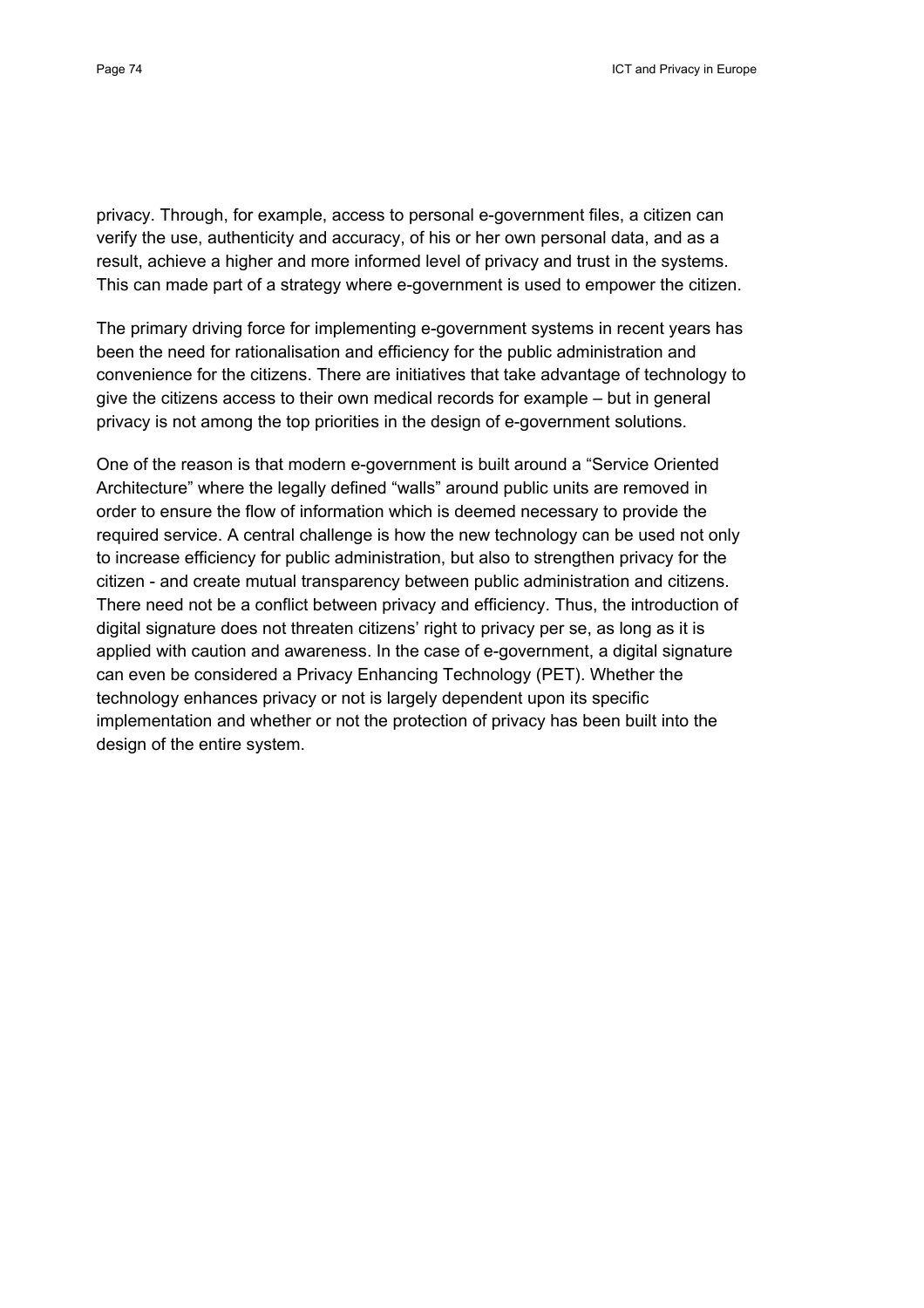# **Chapter 10 Healthcare**

By Nicole Vouilloz (TA-SWISS); Danielle Bütschi (TA-SWISS), Stef Steyaert (viWTA)

## **10.1 Issue at stake**

The use of Information and Communication Technologies in medical care is commonly referred to as "e-Health". The developments in e-Health aim at achieving a better quality of medical care, possibly at lower cost, as well as at increasing transparency of the health care system. E-health is also expected to increase the availability of data for medical research.

On the other hand, e-health poses crucial questions related to privacy, as it deals with sensitive data, related to patients' health, to their genetic make-up or other personal features. In this respect, privacy is an important issue to take into consideration in e-Health developments.

Privacy has ever been a crucial feature of medical practice. The medical secrecy is, in this respect one of the pillars of any medical activity. According to this principle, patients are the owner of their medical data and records: only patients can decide whether they want to transmit their data to third parties and at which conditions. With the development of ICT applications in the health sector, privacy is challenged, as there will be an increase in data exchange and new security threats might appear.

# **10.2 Technological developments**

The development of ICTs in the health sector leads to a variety of applications. Considerable efforts are especially invested in the development of telemedicine, i.e. in the administration of treatments from a distance. Electronic health records (EHR) are also an important field of ICT developments within the health sector

# *10.2.1 Electronic health records (EHR)*

Electronic health records are electronically managed health records. The potential advantages of EHR are more effective and secure treatment of the patient, due to the easy and rapid access to necessary and updated information about the patient, independently of time and place. This makes EHR a valuable tool for the healthcare professionals. EHR also offer major advantages for the health care system as a whole, as they facilitate and increase opportunities for evaluation, quality control and statistical analysis. In this respect, EHR not only offer advantages for patients and healthcare professionals, but they can also benefit to scientific research, to preventive medicine programmes or for the insurance companies. Furthermore, electronic health records mean that further uses of telemedicine can be envisages (see under).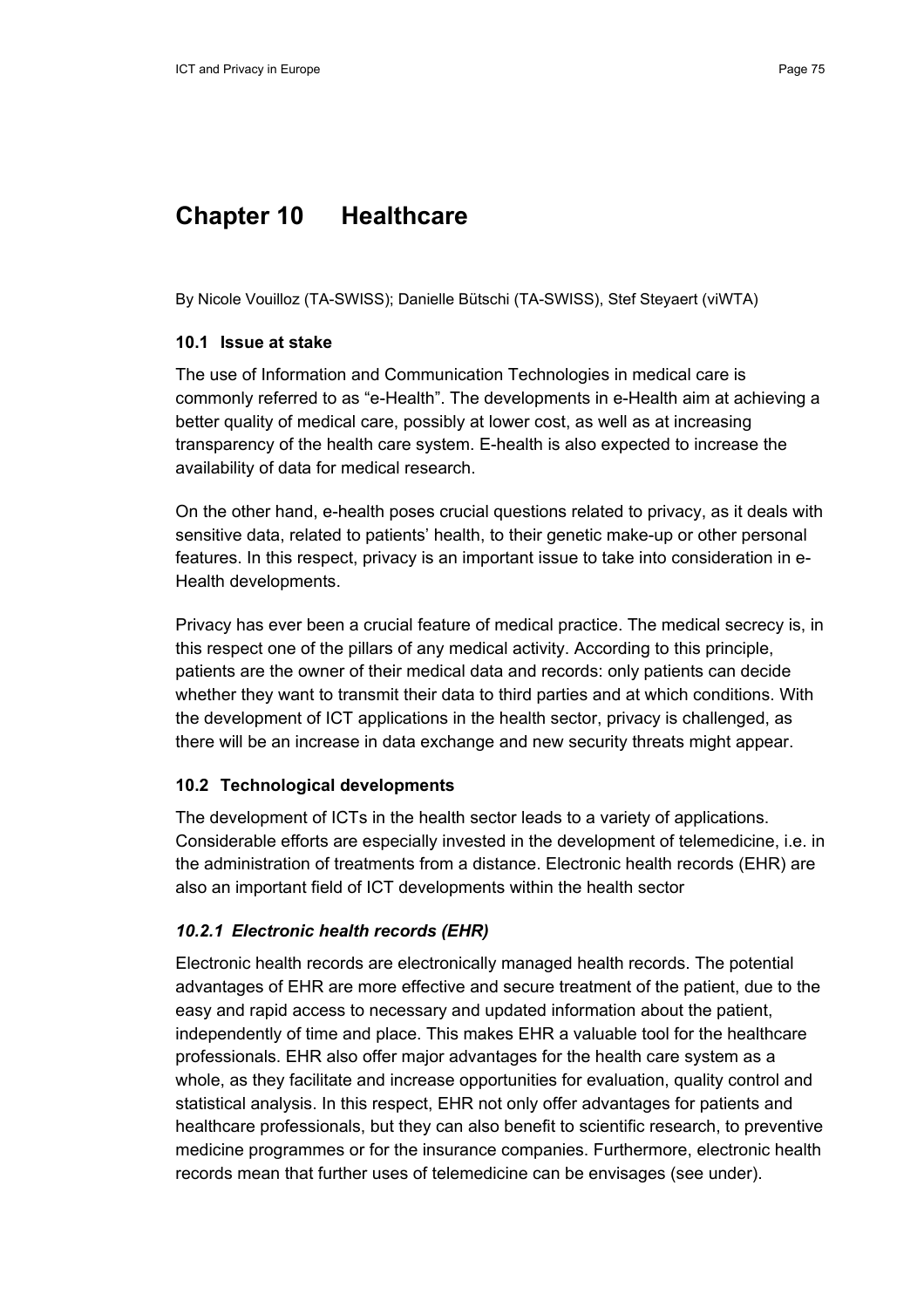All in all, EHR have the potential to increase efficiency of the health care system, a tendency that decision makers are looking for. Most European countries are investigating the possibilities to introduced EHR, in one form or in another. In Denmark, where the Danish Board of Technology organised a citizen conference on Electronic health records (Electronic Health Record [DBT 2002]), the national goal is to cover all hospital beds with an electronic patient record by 2006. This means that every patient going to the hospital will be registered in a personal record. The citizens, who were invited to give voice to their wishes and their worries concerning the digitalisation of patient records, described this technological trend as something that is "more than electrifying the old paper record; it will affect the relation between patient and doctor, the work sharing and organisation in hospitals and primary sector. And it will open a whole new range of possible use of data about the patients, introducing new treatment regimes …". This view is also shared by the authors of the Swiss report on electronic patient records (Patients' records [TA-SWISS 2000]), who highlighted the increasing networking possibilities this technology may induce and the changes in roles that may appear, especially for physicians.

In Switzerland too, several initiatives within hospitals and cantons aim at introducing electronic health records and a digital health card. In Geneva, for example, the e-toile project intends to connect all healthcare institutions via a medical information network, at the heart of which is the electronic patient dossier. This ambitious project is, however, facing political resistance, mainly for economic reasons. In Canton Ticino too, a HER project, "rete sanitaria", is being developed $46$ . The issue is also discussed at the national level, but its ruling remains a complex policy problem due to the Swiss federal system.

# *10.2.2 Telemedicine*

In a broad sense, Telemedicine describes all medical treatments occurring when the participants are not in immediate contact with each other. To close the physical gap between medical providers or between patients and medical providers, data and information are transmitted via electronic media such as email, or via conventional communication channels such as the post, telephone and fax. Telemedicine has thus wide range applications. For instance, thanks to telemedicine, medical advice is available, simply and around the clock, in medical call centres. In these centres, medically trained specialists, supported by a computer program, can give recommendations about what to do next or provide various information, such as the names and addresses of specialised practitioners. In more developed applications, tissue samples can for example be taken during the operation in a local hospital and

<sup>46</sup> http://www.retesan.ch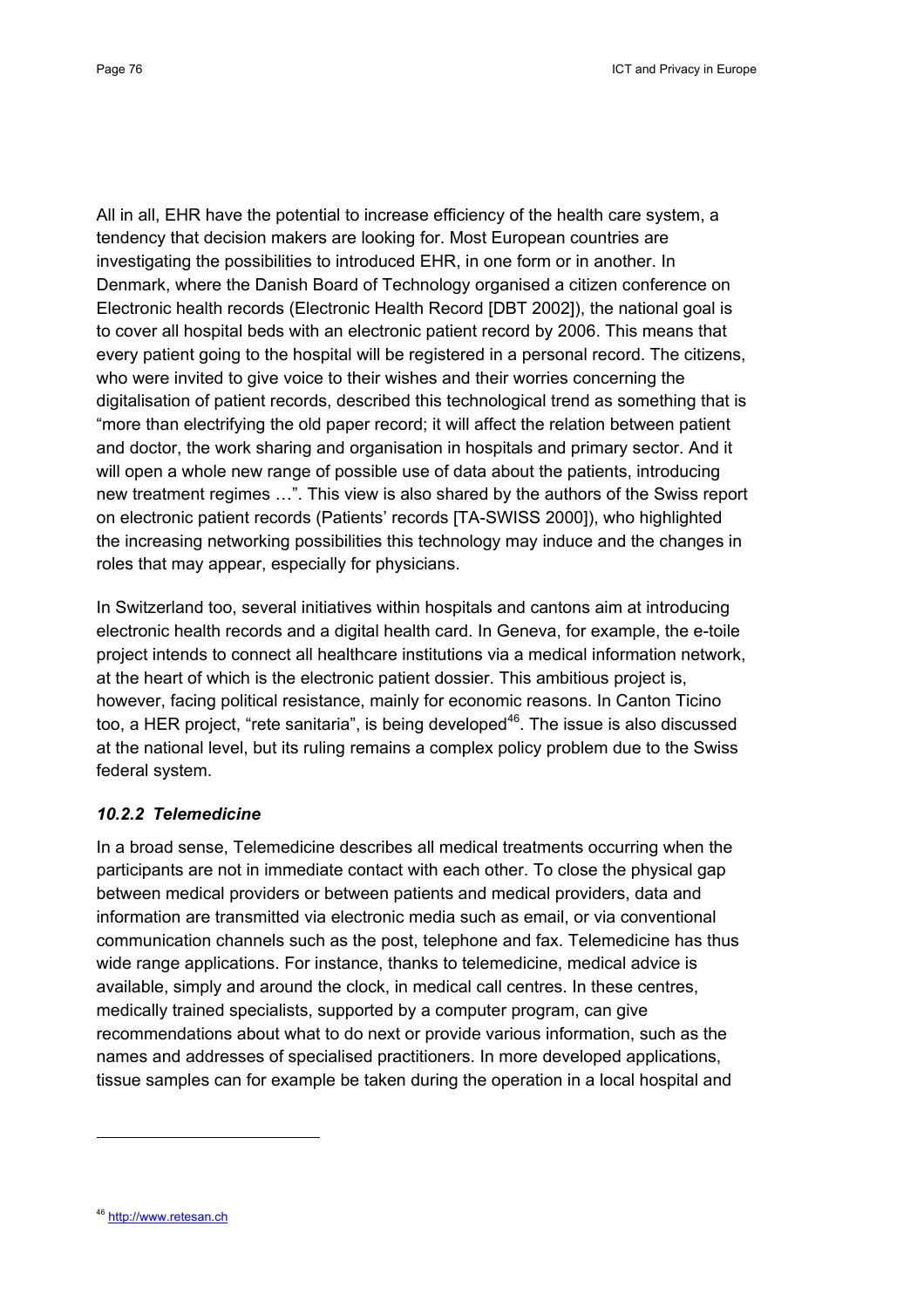be presented online to specialists at a physically distant university hospital for diagnosis.

### **10.3 Social and economic developments**

So far electronic health records (HER) and telemedicine are seen as promising tools for health care professionals, enabling them to provide better, safer and more efficient treatments for patients. But these developments will have wider implications: they will affect the relationship between patient and doctor, as well as work sharing and organisation in hospitals and primary sector. There are also privacy implications for both patient and medical professional. .

# *10.3.1 Trust*

The TA-SWISS study on computer based patient's records (Patients' records [TA-SWISS 2000]) mentioned that their uptake might result in the patients losing trust in health professionals, because they might feel that their privacy has been compromised. The Danish citizen's panel (Electronic Health Record [DBT 2002]) also paid considerable attention to safety, protection of patient's rights and personal integrity, their positions on these issues being more clearly marked than with the paper health record. Similarly, the TA-SWISS telemedicine study (Telemedicine [TA-SWISS 2004]) notes that patients and health professionals confronted with e-Health become more aware about the meaning of privacy.

# *10.3.2 Empowerment versus responsibility*

One of the often-cited advantages of e-Health is the empowerment of the patient: The patient is no longer a passive recipient of care, but can play an active part and influence his/her own treatment and care. This vision was shared both by the Danish citizen's panel and by the authors of the TA-SWISS study on telemedicine. However, the TA-SWISS study on computer based patient's records points out that the benefits of empowerment need to be measured against potential drawbacks arising from transfer of responsibility for data protection from public health organizations and/or medical doctors to the patient (particularly in the case of chips or cards detained by the patient) (Patients' records [TA-SWISS 2000]). The Danish Citizens panel also highlighted some drawbacks: for example, the right "not to know" - not all patients want all the information related to their diagnosis. They said that information about serious or terminal illness should be given face-to-face before the information is accessible in the EHR (Electronic Health Record [DBT 2002]).

The protection of privacy is not only relevant for the patient, but also for health professionals: the introduction of e-Health could lead to them being, or having the impression of being, continuously under control.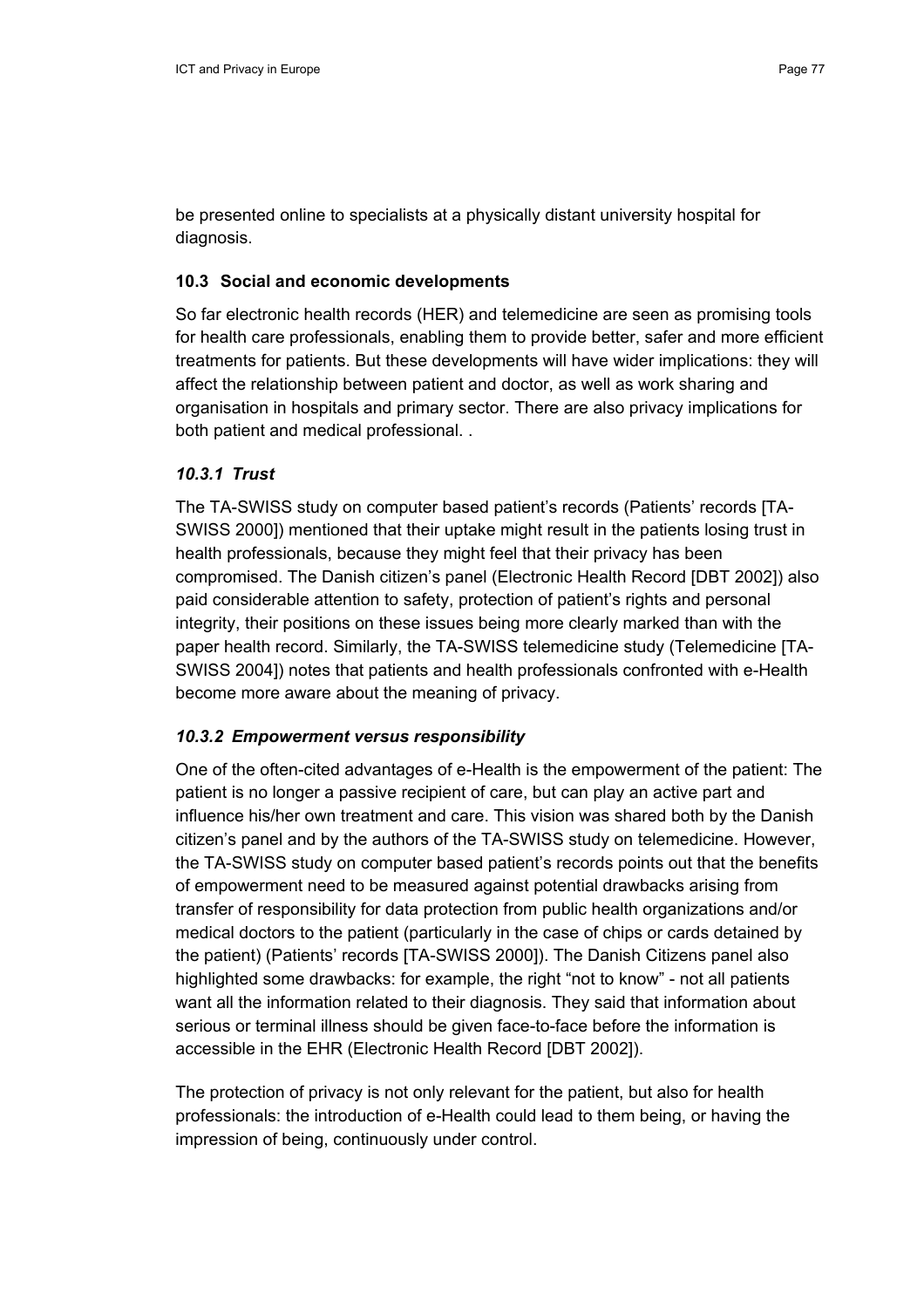#### *10.3.3 Access and data management*

The protection of electronically stored health data is important for citizens, as shown by the results of the Danish citizen's conference (Electronic Health Record [DBT 2002]). According to them, the patient's approval of access is required in all non-acute situations. Moreover, only professionals involved in the care process should be granted access to the EHR. Each individual should have the possibility to grant extended access to the EHR. The citizens approved that data in EHR is used for research and statistics, but it should be rendered anonymous. And they argue for a code of ethics and discipline in the use of EHR data in research.

Similar conclusions are also made in the TA-SWISS study on telemedicine (Telemedecine [TA-SWISS 2004]), which insists that the patient should have the right to access his or her data and should decide who can access his/her data; in addition, any access to data should leave a trace and any change made should be digitally signed. The study on electronic patient records (Patient's Records [TA-SWISS 2000]) also highlighted the freedom for patients to decide to whom they want to pass on their data. Authors of the study insisted that this right should not be challenged by programmes or practices encouraging patients to give up voluntarily their medical data in exchange of some advantages (e.g. to get bonuses from the health insurance or to get a job)

Even though the development of ICT in all spheres of our lives raises concerns over data protection, there are also many potential benefits with respect to privacy. For example, increased privacy awareness amongst patients and health professionals could lead to a better application of data protection policy. The problems posed by privacy protection are handled more systematically in the context of telemedicine than some other areas, and the techniques might allow better data protection than before (Telemedicine [TA-SWISS 2004]).

However, both TA-SWISS studies on telemedicine and Electronic patients' records point out a number of potential threats to data protection: for example large amounts of data could be accessed or manipulated anonymously and from remote locations, without leaving a trace. Or data could be transmitted to countries with less rigid legislation on data protection. Data could potentially be accessed by other parties with a vested interest, not necessarily for the benefit of the patient, for example from insurers, employers, family, the media, the authorities, etc. All these concerns are related to access and ownership of the data, and the type of system that should be used.

Questions related to data protection as well as to ownership of the data are also raised by *biobanks*. Biobanks allow for storage of samples of human bodily substances (e.g. cells, tissue, blood, or DNA) that are or can be associated with personal data and information on their donors. In this respect, they constitute an important resource for identifying the causes and mechanisms of a large number of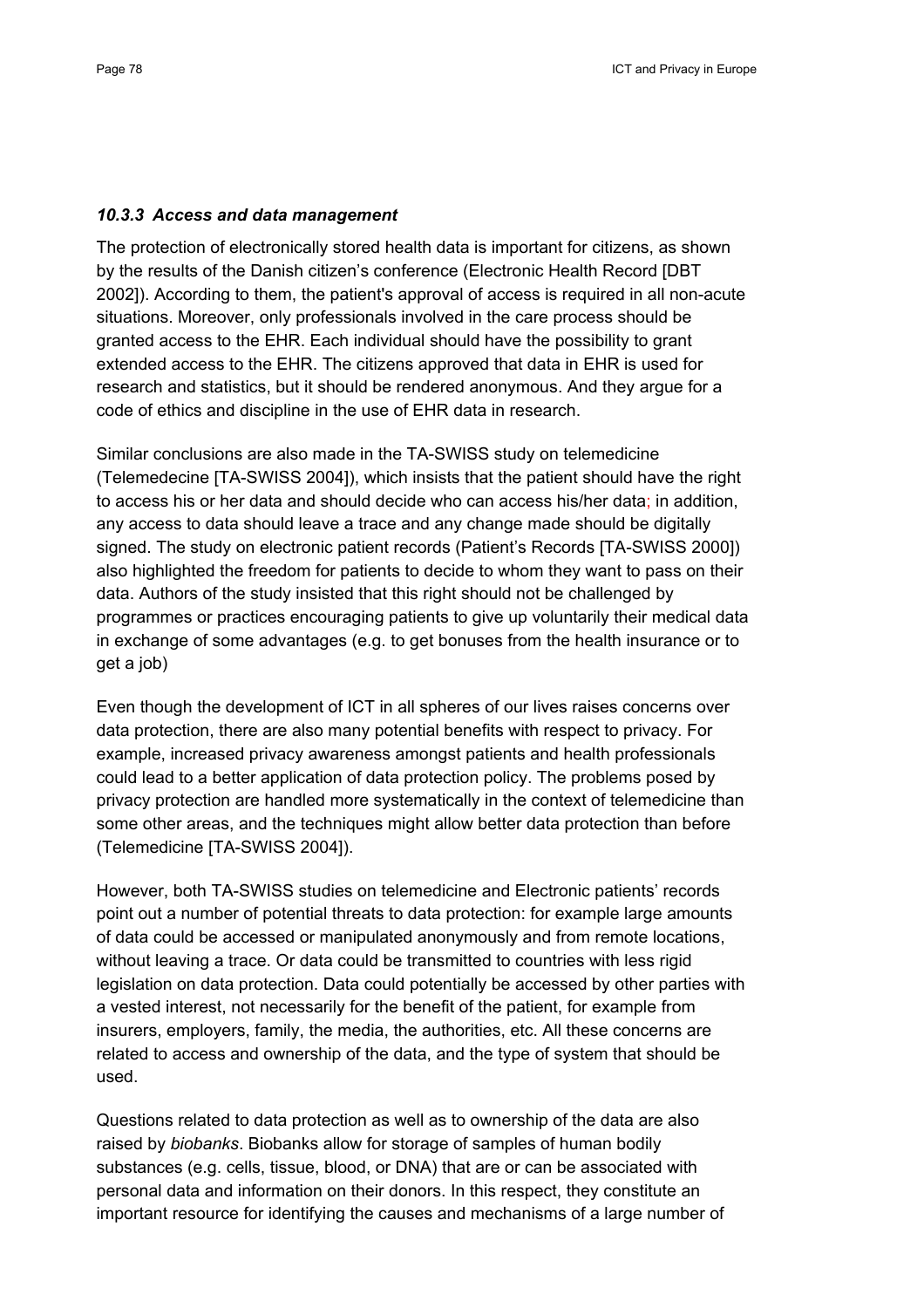diseases. To be able to investigate the complex interactions, it is necessary to gather large quantities of genetic and lifestyle data. These will be used to examine genetic factors, a central element of genome-based therapies. Biobanks and data protection have been addressed in a TA-SWISS study on pharmacogenetics and pharmacogenomics<sup>47</sup>. The authors of this study have identified a need for statutory regulation, and recommend strict data protection law provisions and as far as possible decentralised forms of organisation and pseudonymisation of samples. According to them, concomitant research should subsequently consider the ethical, legal and social aspects of biobanks, and there should be greater data security in the academic sector. From the point of view of insurances, symmetrical information between the insured and the insurers is crucial for adequate tariffs of risks.

## *10.3.4 Security as a priority*

There is always the risk with e-health that important data concerning the patient are no longer accessible or are changed, for example owing to technical failure, or that access is gained to confidential information by unauthorised people. Today, little attention is often paid to the protection of patient data from such security threats. Awareness of this issue needs to be generally promoted in the health sector.

### *10.3.5 Public debate and Information*

The citizens from the Danish panel did express a wish for more public debate on the issue of electronic health records (Electronic Health Record [DBT 2002]). In Switzerland, the study on telemedicine estimates that although up to now, telemedicine has been almost exclusively the preserve of specialists, because every person will sooner or later be a patient who will come into contact with telemedicine and computer based patients' records, they should be informed at an early stage about this new development (Telemedecine [TA-SWISS 2004]). Similarly, the authors of the electronic patients' records study called for a social debate via the media and public encounters (Patient's Records [TA-SWISS 2000]).

# **10.4 Economic issues**

E-health is often presented as having major potential economic benefits for the health care system and for patients. Personnel resources can be employed in a more targeted way than previous, unnecessary waiting times and patient journeys can be avoided through telemedicine, etc. Costs can also be saved in cases where telemedicine supports the care of chronically sick or elderly people at home. The participants in the viWTA project on elderly and ICT saw the possibility of reducing health care costs while being able to stay longer at home, as a very attractive

<sup>47</sup>TA-SWISS: Pharmacogenetik und Pharmacogenomik, 2005 (http://www.ta-swiss.ch/wwwremain/projects\_archive/life\_sciences/pharmacogenomics\_e.htm )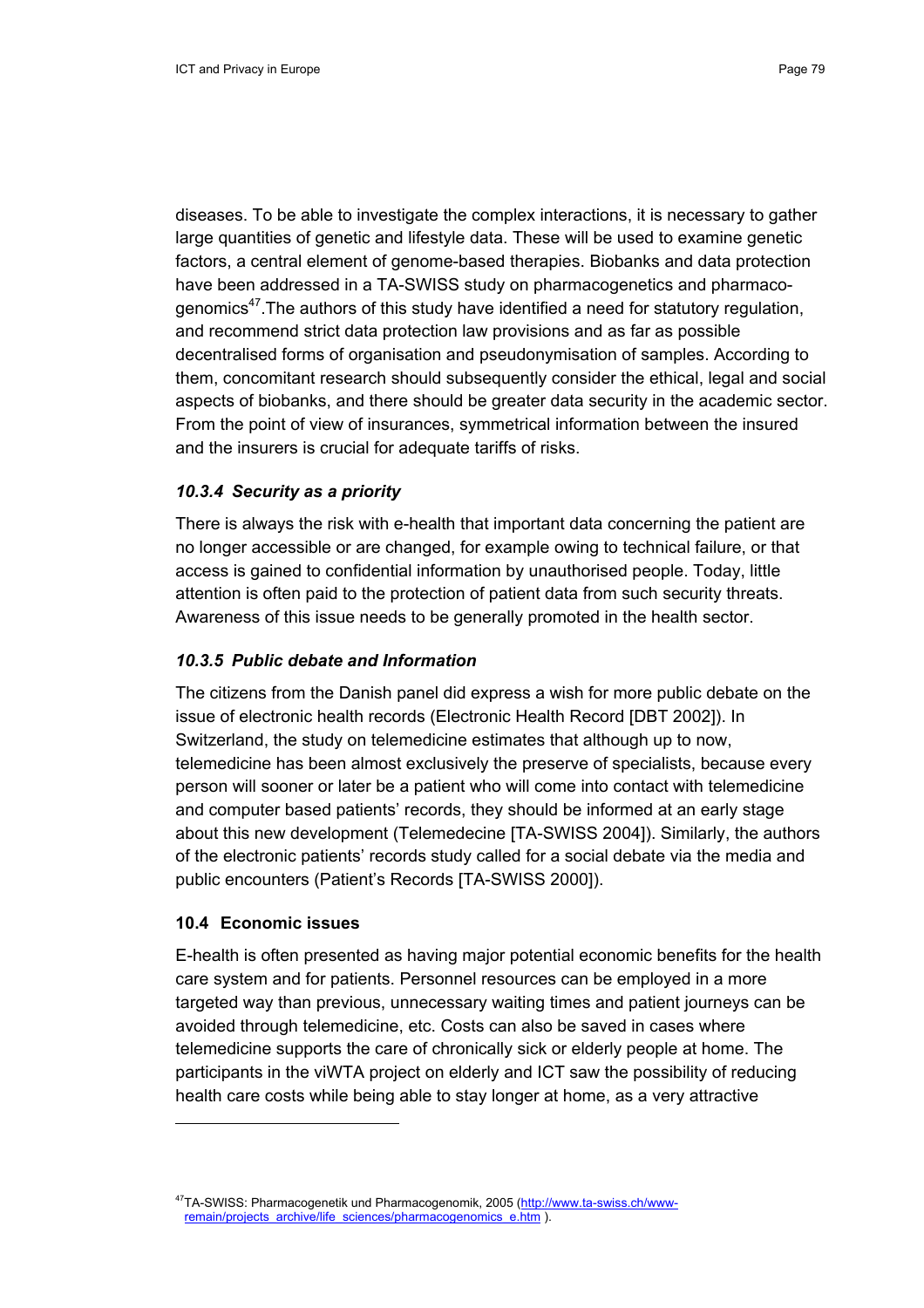advantage of telemedicine (Colourful Flanders [viWTA 2004]). With respect to EHR, many types of economic benefits are also expected. Among these, we can mention the possibility to avoid redundant examinations, more quality and efficiency in medical care and better epidemiological studies.

However, the TA-SWISS studies on electronic patient records and on telemedicine pointed out that these benefits might conflict with the protection of patients' privacy and that data protection measures can be costly in terms of material investments and training of health professionals (Telemedicine [TA-SWISS 2004], Patients' records [TA-SWISS 2000]). Moreover, they highlighted that investigations on the economic viability of e-health are generally conducted by institutions and persons that are themselves active in the field, and therefore have an interest in presenting the positive effects of this technological trend.

# *10.4.1 Research*

The large amount of data gathered in the Electronic health records could be of great use for research and epidemiological studies leading potentially to a benefit for the entire population. The study on Computer based patient's records from TA-SWISS points at a possible trade-off between research for the collective good and the individual right for data protection (Patient's Records [TA-SWISS 2000]). The Danish citizen's from the Danish Board of Technology project approved that data in Electronic health records being used for research and statistics, because of the benefit for society. They did however insist on these data being made anonymous, as did the participants of the Swiss citizen's conference on research involving human beings discussed previously. Additionally, the citizens from the Danish panel wanted a code of ethics and discipline in the use of Electronic health records data in research (Electronic Health Record [DBT 2002]).

# **10.5 Political and legislative developments**

# *10.5.1 Maintaining and reinforcing existing privacy rules*

Privacy issues with respect to the health sector are particularly sensitive. Most European countries have relevant legislation, which guarantee data protection and data safety of patients. These, must certainly be maintained, if not reinforced. In Denmark, the citizens who participated in the consensus conference (Electronic Health Record [DBT 2002]) mentioned that existing legislation concerning patients' legal status and protection of personal data (privacy rights) should be respected, and that he rules for informed consent and the legislation for protection of patient rights and for protection of the individual in registry should be maintained as they are. The right for informed consent was also brought forward in the Norwegian Consensus Conference on the use of ICT to aid Elderly or Demented People in a humane manner (ICTs and the Elderly [NBT 2000]) and in the viWTA project on elderly and ICT (Colourful Flanders [vIWTA 2004]). In the latter project, the participants, all elderly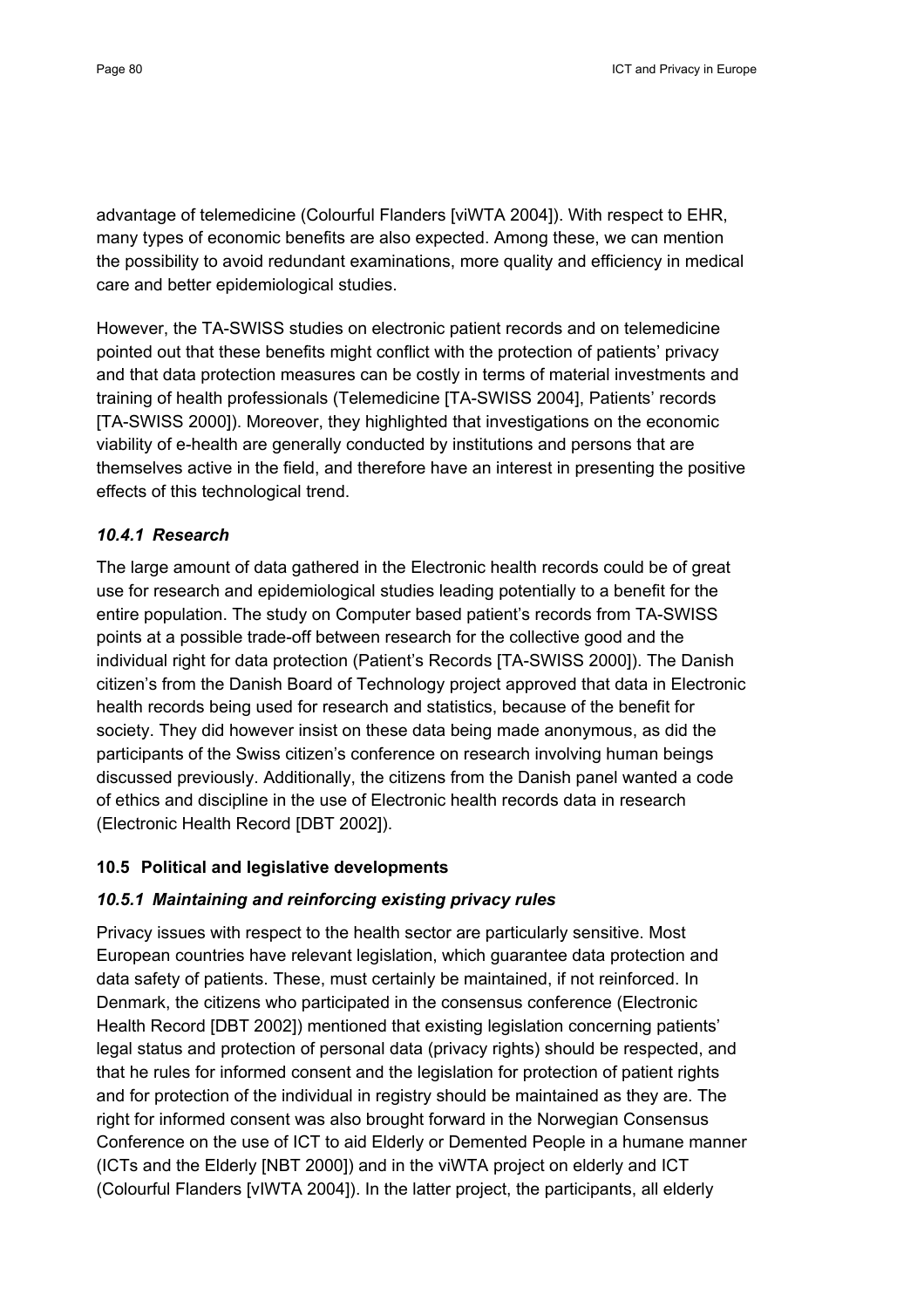people (50 and more), stressed explicitly that e-health applications always need to take into account the privacy rights of patients.

It is also important that health sector players such as hospitals develop some particular recommendations with respect to data protection. Harmonization is also an issue, especially with respect to increasing internationalisation. The TA-SWISS studies also call for harmonization, as they have been done in the context of a federal country where a number of overlapping regulations and laws can be found at national and cantonal levels. Harmonization is also an important feature.

## *10.5.2 Privacy versus security and efficiency*

The TA-SWISS studies (Patients' records [TA-SWISS 2000], Telemedicine [TA-SWISS 2004]), highlighted some tensions with respect to privacy and data protection. First, to which extent can patients hide information on their health which might also concern or put in danger their relatives or other persons (for instance information about an infectious disease)? There is a need to define which data are relevant in evaluating risk and how such data should be treated.

Second, how to assure both the privacy rights of patients and the efficiency of the health care system? As a matter of fact, guaranteeing patients data protection might be in contradiction with rapid data exchange for treatment or with large scale research and prevention activities. The experts in the viWTA study on elderly and ICT also stated that excessive privacy precautions might reduce one of the most attractive advantages of e-health applications, namely a very quick and reliable way of medical data exchange.

Third, overcomplicated security measures could lead to a two tier medical system, in which only the patients able to deal with the technologies can profit from them (Patients' records [TA-SWISS 2000], Telemedicine [TA-SWISS 2004]). Complicated measures might also be unwelcome by health professionals, as was also pointed out at the Danish citizen's conference.

#### *10.5.3 Systems design*

The Swiss and Danish projects (Patients' records [TA-SWISS 2000], Electronic Health Record [DBT 2002]) also looked at how the data would be stored. Both projects showed that patients were more in favour of a card system than a virtual dossier, and the TA-SWISS study showed that chip implementation idea was not acceptable. However, decisions would need to be made on who would be able to deliver the cards, make security copies and perform security tests – this responsibility could either lie with the authorities or with an accredited organisation. Whether to choose a centralised or a decentralised approach to developing the nation-wide EHR system has to do with challenges such as securing interoperability and maintaining flexibility in ICT-system suppliers.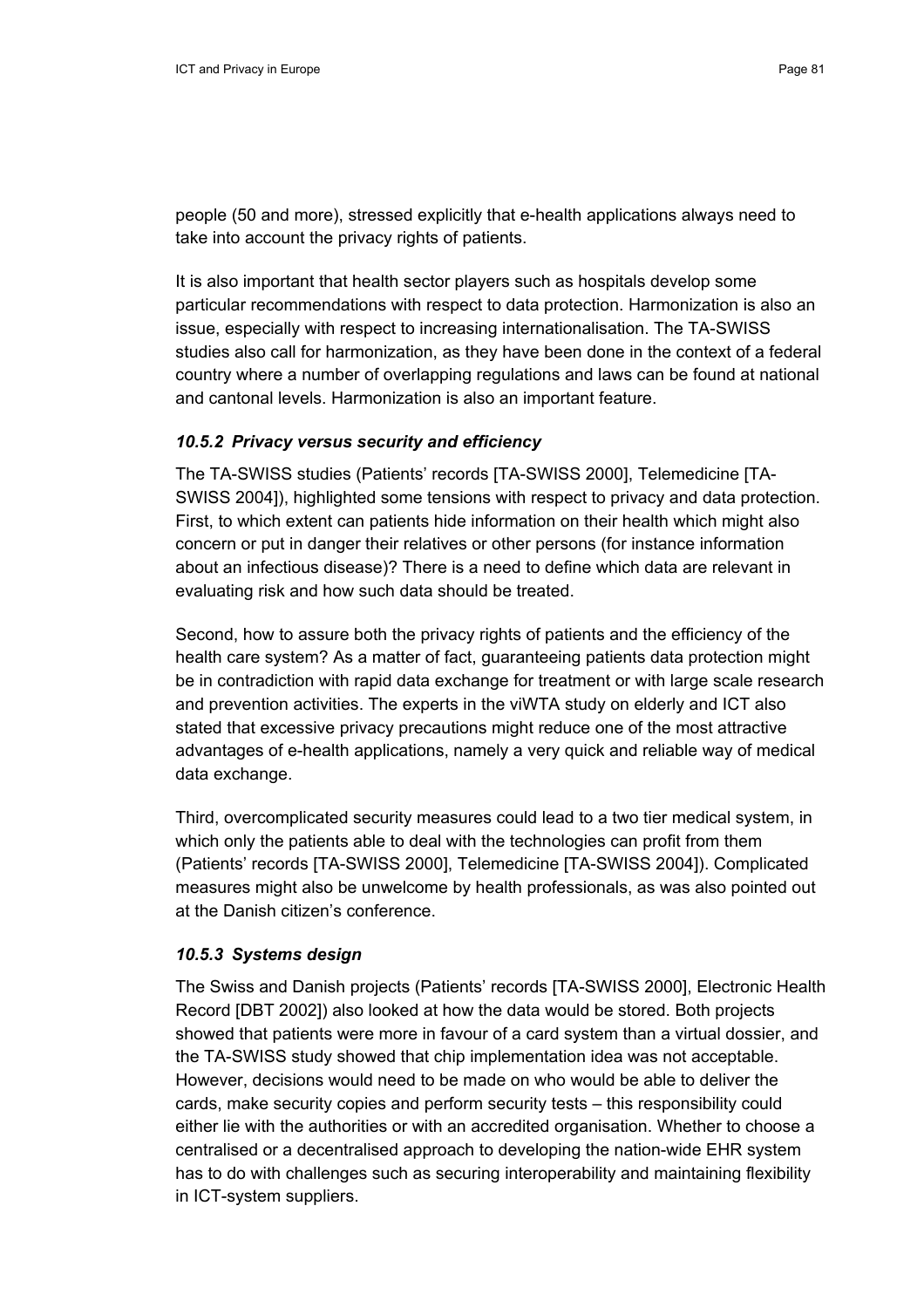#### **10.6 Concluding remarks**

The use of ICT in healthcare gives raise to concern and poses crucial questions about privacy as it deals with information, which most people find very sensitive. Therefore, privacy should be carefully considered in this area.

The implementation of e.g. Electronic Health Records does not merely provide an (expected) increased efficiency among health care professionals. e-Health does potentially change the relation between patient and doctor, the work flows and organization in hospitals, and it is likely that it involves increased data exchange. This gives raise to a number of questions about ownership and control of data.

The patient's confidence in the doctor and the health system is crucial, and this should be an important consideration in the design of e-Health solutions - which should on the one hand ensure privacy for the individual, but at the same time find ways to benefit the "collective good", e.g. the potentials of using data for statistics in research in tracing trends in treatment etc. Moreover, it could be highly relevant to involve citizens and hospital staff in the design process.

ICT in healthcare can be implemented on the expense of the individual's right to privacy, but the technology can also be used to strengthen privacy, e.g. by implementing a real informed consent by technical means. Also, there are technical solutions to ensure that data from the health sector can be used for research purpose in a way that ensures anonymity. Which solutions one prefers is largely a political decision, and a decision with far reaching implications.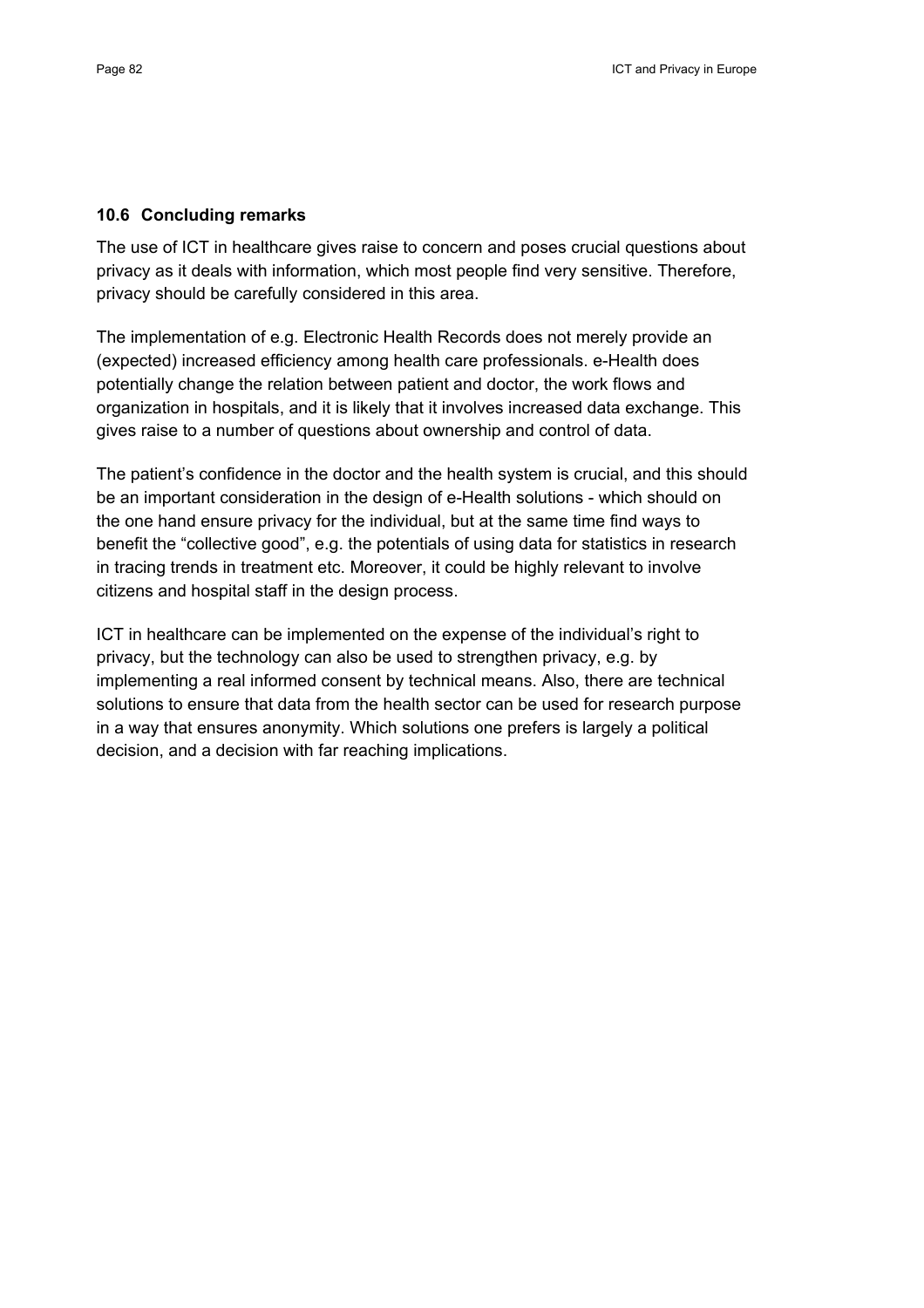# **Chapter 11 Conclusions and policy options**

Privacy is a fundamental right and an important societal value. Technological developments make it practically impossible for individuals to participate in modern society without leaving electronic traces – and thus compromising their privacy. This report has focused on the trade-offs that have to be made in order to function in modern society.

Dealing with privacy in terms of trade-offs helps illustrate that a balance has to be found between conflicting societal values and rights. In this report we have introduced five important areas that affect privacy: Security, access to information and services, societal interaction, convenience and economic benefit. How individuals choose to deal with these areas in terms of trading off some of their privacy is often a matter of choice, but it is also affected by public policies and legislation.

# **11.1 Why we need a renewed policy on privacy**

The balance between the areas mentioned above and privacy seems to be increasingly challenged:

#### *We are leaving traces – and systems don't forget*

ICTs are constantly developing, extending the possibilities for data collection, storage and analysis. Wherever you go, you leave "electronic footprints" that can easily be stored, copied and search through for an indefinite period of time. Developments in the IT sector over the last years have made possible huge collections of data, be they for medical purposes, security concerns or just to allow the delivery of certain services. Furthermore, pervasive computing may lead to the collection of huge amounts of data on individuals without their knowledge.

Because so many of the technologies used in everyday life may affect our privacy, it has for all practical purposes become impossible for individuals to keep track of all traces they leave and to take precautions against it.

#### *Short term gains but long-term effects*

A lot of services generally perceived as beneficial, like e-Health or e-Government registers, require the collection of large amounts of data. Anti-terror policy is an example of a service which to a certain extent takes advantage of the technological advances made in person recognition, location and communication.

But this is not the only driving force towards a so-called "surveillance society". The drive for efficiency also constitutes a major force towards more data collections and analysis: Rationalisation in health leads to electronic health records, rationalisation in commerce leads to individual advertisement (customer relationship management) or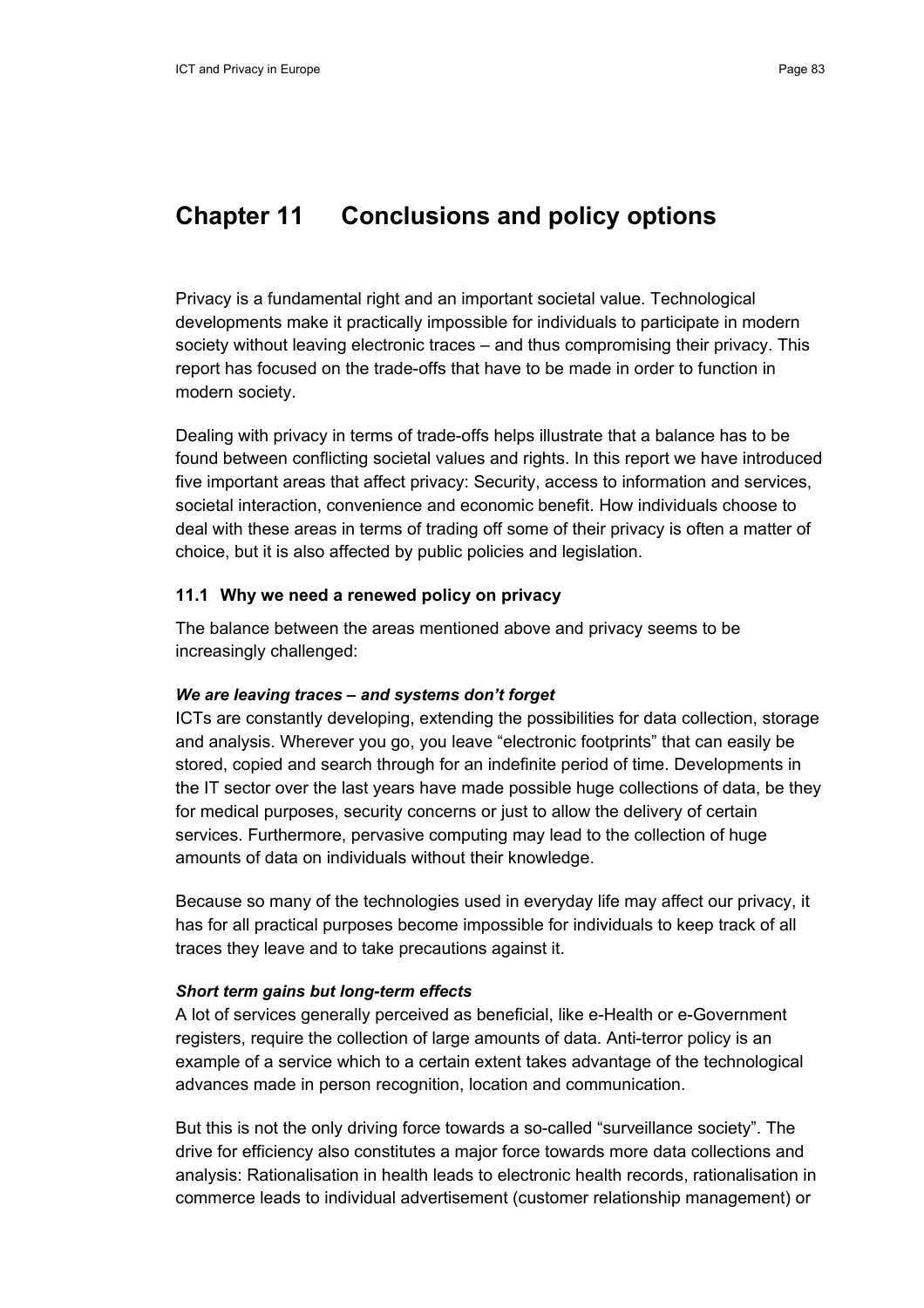on-demand production and rationalisation in public administration may lead to different means of electronic identification and an increase in data exchange between units.

#### *An unbalanced relationship*

Although privacy is highly appreciated in legal terms there seems to be little awareness of it among users, politicians and economical actors. However, limited awareness doesn't mean ignorance. Many users know that they give away information, but they can't be expected to have an overview of the long-term and cumulative consequences and implications. There is a great divide between the individuals and the professional parties in knowledge about possible usage and economical value of personal data.

Even users that are aware of privacy issues find it too inconvenient to deal with them. Because of the complexity of new systems, the asymmetry of knowledge and the need for privacy, the government has a responsibility to strengthen the privacy culture and to ensure proper system design. This cannot be done by the end-users, but by professional parties, such as businesses or public authorities.

## *The need for a precautionary approach*

The development of ICT is in many ways an irreversible phenomenon. This means that poorly designed ICT products today may affect privacy in 10 or 20 years time. Adopting a precautionary approach, however, does not mean stopping the development of ICT – it implies finding a balance.

A sound balance implies a precautionary approach from users, developers and policymakers, which reduces privacy risks to a minimum. This report gives a list of options that should be considered by policy makers.

One step to adopt the precautionary principle may be to create awareness and a social dialogue on the impacts of widespread use of ICT or pervasive computing. Raising awareness of privacy among the public is not only a matter of providing information, it is equally important to initiate a wide social debate on privacy: what is perceived as violating citizens' integrity, and what is not? This can happen through conferences, public consultations or cultural events. Moreover, privacy should be discussed based on specific issues, such as RFID technology, e-government or biometrics.

# **11.2 The challenges – and how to deal with them**

Often, when discussing privacy issues, the considerations and proposed solutions concentrate on one dimension. Discussions often take part in limited circles: lawyers discuss on their side and technologists on theirs. Technology assessment offers a horizontal approach, in which legal, technical and social solutions have to be coordinated and consequently implemented. This calls for an active role for policymakers.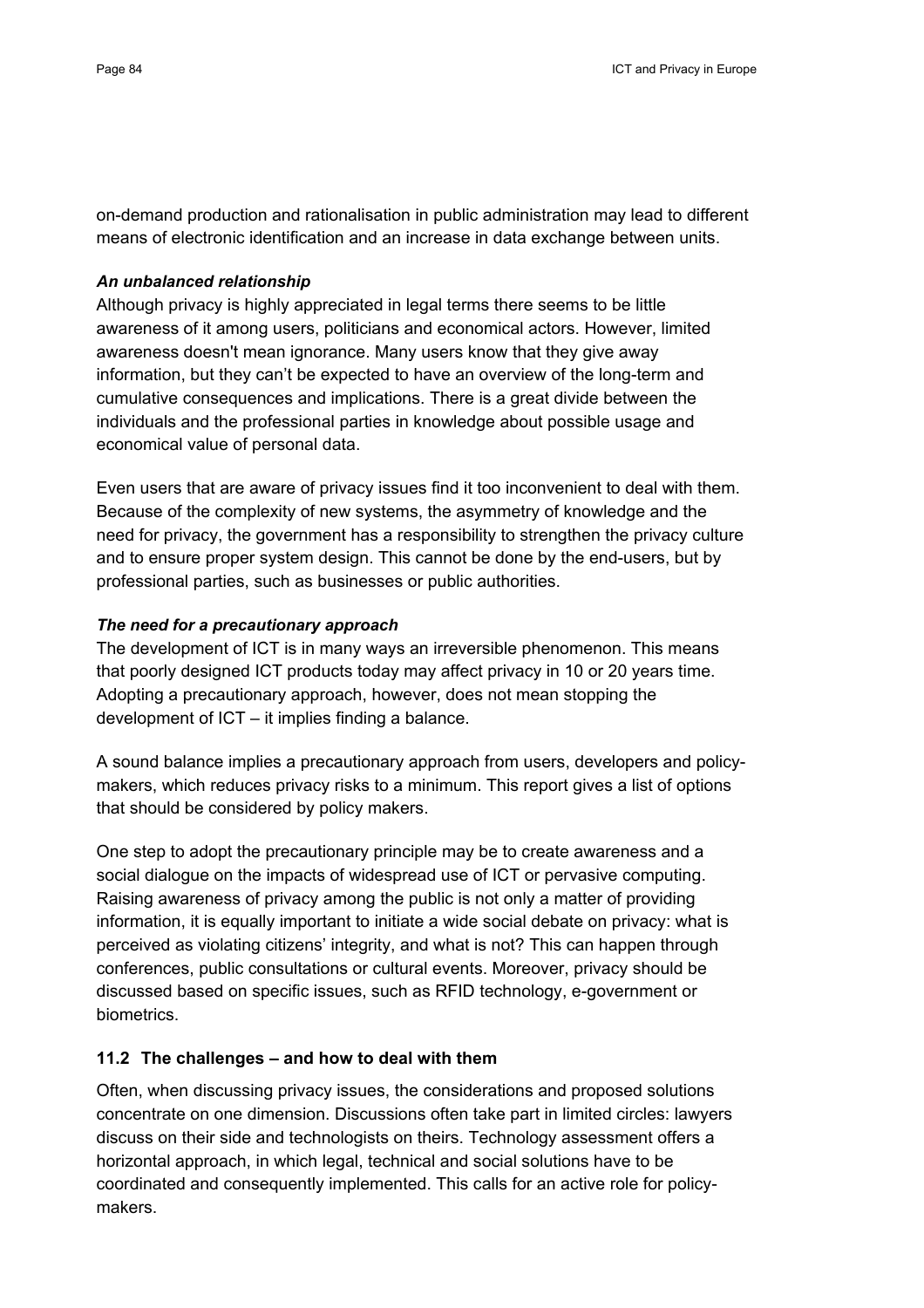The following sections list seven challenges related to privacy, and the policy options that should be considered in response to these challenges.

## *Challenge #1: To provide security without infringing privacy*

Governments try to provide their citizens with a high level of security. But the drive for improved security is often attributed to an ulterior motive of increasing surveillance. As a general rule, the benefits of surveillance systems should be carefully considered and compared with alternatives.

In some cases surveillance systems or measures may be justified to promote security or public safety.

# *Implement surveillance systems only if they are effective, not easily circumvented, and will produce a real security benefit*

The principle of proportionality states that surveillance systems should only be implemented if the benefits are worth the social costs, including the invasion of privacy, loss of autonomy, social discrimination, or imposition of conformity.

### *Assess surveillance systems at all stages*

If the surveillance systems produce a security benefit that justifies the social costs, measures should be taken to minimise those costs. Before any surveillance system is implemented, legal mechanisms of oversight and redress will have to be established.

The effects – both positive and negative – of the systems should be periodically reviewed by an independent publicly accountable body.

# *Challenge # 2: e-government makes citizens more transparent to the authorities*

The primary driving force for implementing e-Government is the need for rationalisation and efficiency in public administration and convenience for citizens. E-Government solutions are often designed to increase the flow of information between different public units, in order to provide the desired service. A vital challenge is how the technology can be used not only to increase efficiency for the public administration; but also to strengthen privacy for the citizen – and thus create mutual transparency.

# *Empower citizens to real informed consent*

Technology can be employed to make it easier for the citizen to give their *voluntary, specific, and informed* consent for the disclosure of data. The exchange of data between various administrative agencies in e-Government might only occur upon a formal request for the disclosure of personal data.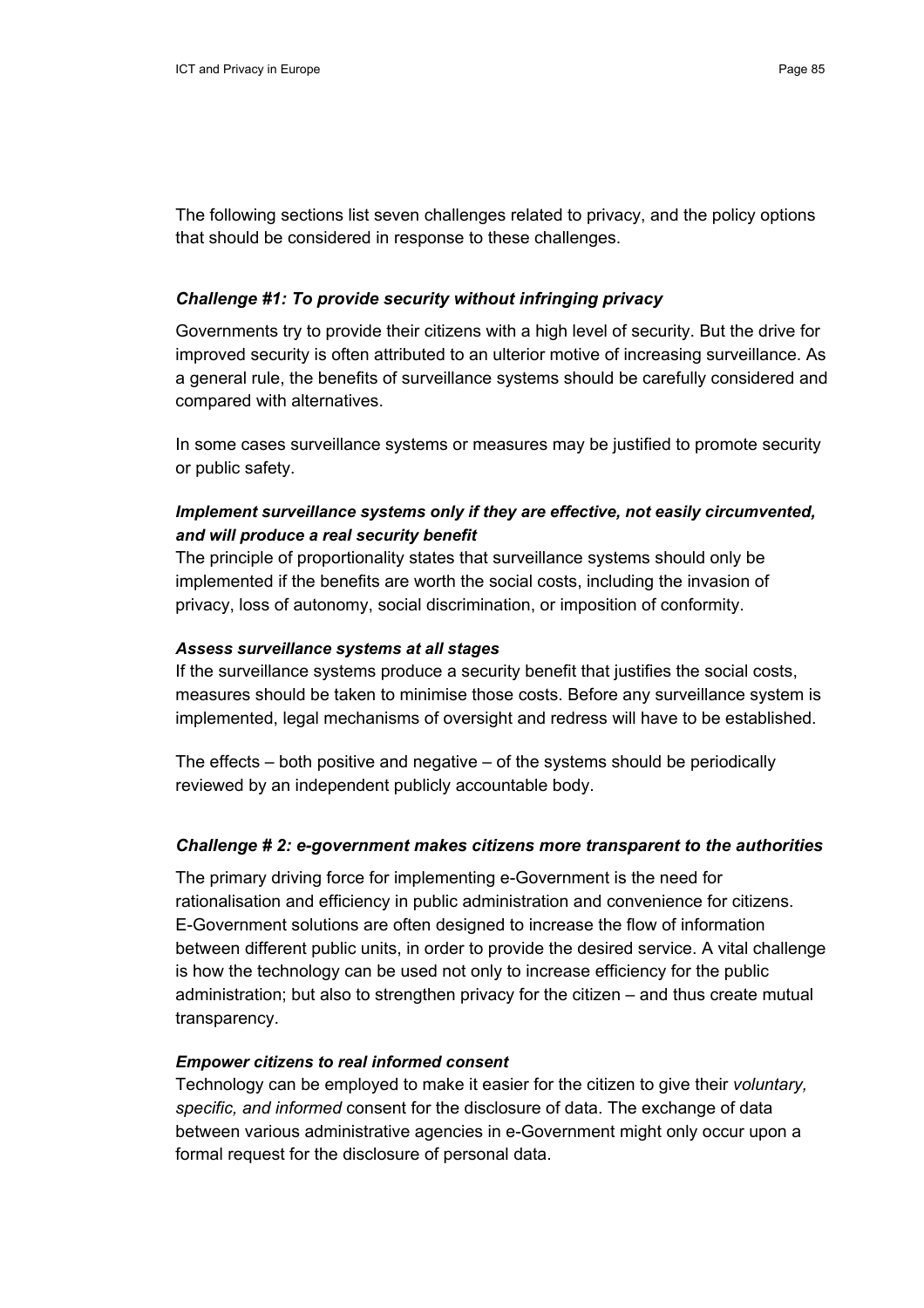#### *Give citizen access to case records and logs*

IT systems can be designed in a way that gives citizens direct access to their own records. The right to access can be more rigorously enforced and extended to a wider number of administrative areas. This will require changes in legislation.

Citizens may be given access to log files with information concerning who has created, seen, changed, forwarded, or received information regarding that citizen.

It is important to ensure record keeping and the accessibility of digital journals and data. Digitalisation increases the need for logging, as electronic documents are easily changed and original copies can be lost, etc.

### *Challenge # 3: The enforcement of privacy legislation is too weak*

In many of the countries mentioned in this report, privacy regulation exists, but is not properly enforced. The mandate of data protection agencies remains weak. As long as ignoring data protection rules bears no consequence, there will be no incentive for industries and public bodies to incorporate privacy principles in their IT systems and services.

#### *Strengthen the mandate of data protection agencies*

Governments need to consider seriously whether data protection agencies should be able to conduct investigations, monitor activities of public and private organisations and their data systems approaches. At the very least, they should be enabled to handle complaints in due time and to state fines.

Without appropriate sanctions and penalties, there is less motivation for private or public organisations to develop and implement privacy-compatible IT systems, especially if such systems imply more costs for them. Privacy legislation can be updated to incorporate enforcement measures, which dissuade private and public institutions from ignoring data protection rules.

Data protection agencies could also have a role in delivering privacy labels. Labels are an important feature to guarantee trust from the users, as they prove that the system is compatible with privacy standards (see below). The idea would be to have common labels which are known by the public and that are delivered by a competent, trusted and neutral institution.

Data protection agencies may well act as a focal point, for citizens to ask for information, indicate suspicious cases or address their complaint.

### *Allocate more resources to data protection agencies*

Parallel to the strengthening of their mandate, data protection agencies need enough resources in terms of finances and personnel in order to be able to fulfil their tasks.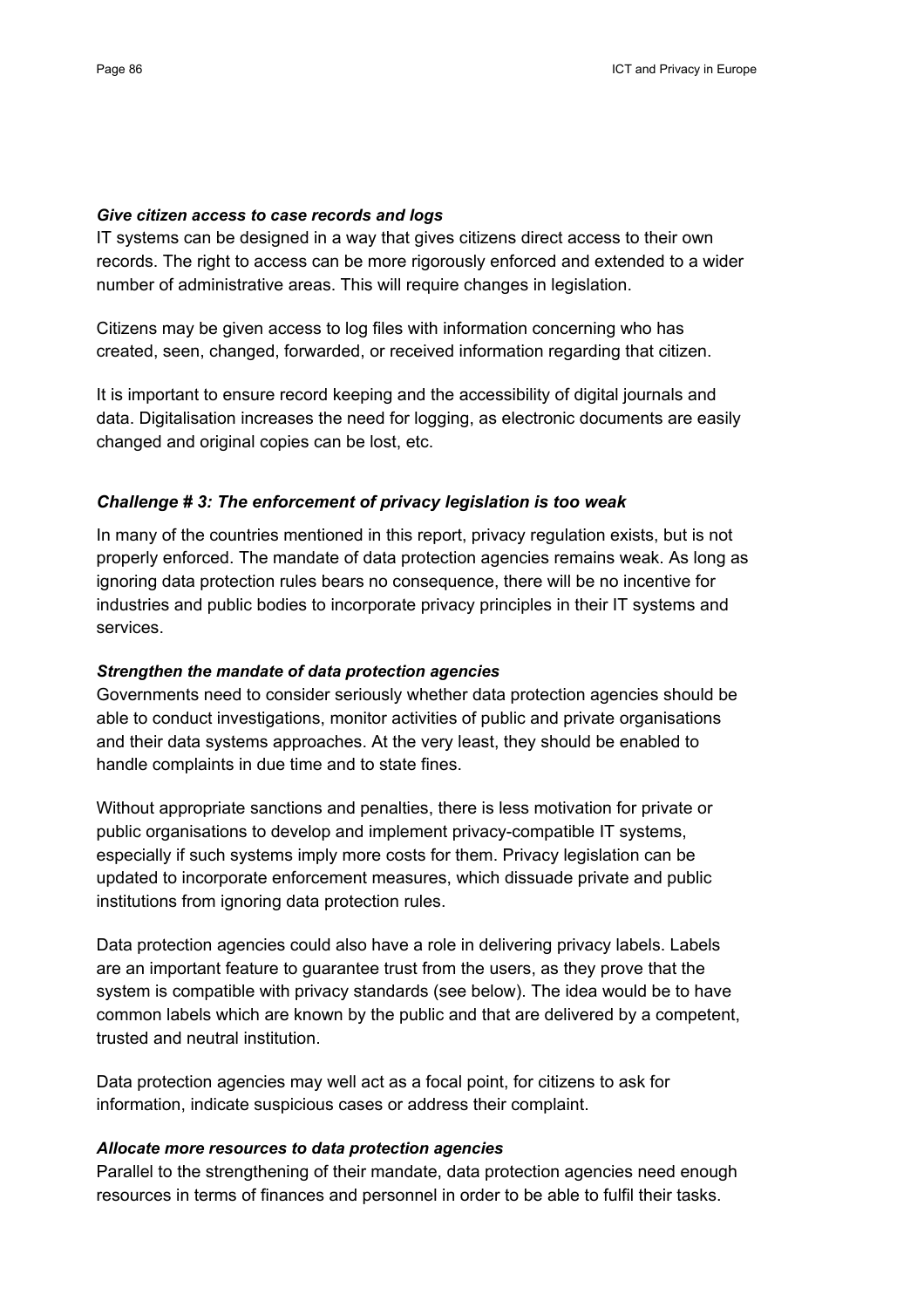#### *Challenge #4: Systems development neglects privacy*

Too often, privacy threats could be avoided if data protection concerns were integrated in information systems development from the beginning. This implies both legislative and technical adaptations.

#### *Encourage data minimisation and privacy enhancing system designs*

Privacy enhancing technologies (PETs) should be systematically integrated in systems development. Such technologies are not a panacea to solve all privacy issues, but they can significantly contribute to minimising data collection and analysis. An important PET principle is that systems should only collect data on a *need to know –* not *nice to know –* basis. Delivering services without collecting excess data should be encouraged.

## *Make privacy impact assessment mandatory*

Privacy impact assessments (PIAs) should be encouraged when building and (re)designing technical systems. PIA is commonly based on the OECD code of fair information practices and aims to assure that all privacy issues have been identified and that personal information is being properly protected.

In the public sector, privacy impact assessments should become a prerequisite to procurements. Although PIA will claim human capital, the benefits may be significant. It is cheaper to include privacy concerns in the design phase of systems than to fix systems at a later stage to make them privacy compliant.

#### *Contribute to international privacy standards*

There is a need for international privacy standards. Such standards are a prerequisite for developing privacy-compliant IT systems. International privacy standards have many advantages: They enhance consumer trust and ensure equal privacy protection worldwide; and they encourage corporate responsibility.

National standard bodies, ISO, trade associations, relevant European and national ministries and data protection authorities should take part in the development of such standards.

#### *Require the use of best available technologies (BAT)*

Current regulation requires the use of best available technologies for data security but not for privacy. A legal obligation to implement state of the art technology for privacy protection could support privacy friendly systems design considerably.

#### *Make privacy part of the funding criteria for ICT research*

Publicly funded ICT research may serve as an example, and in this respect, only privacy-compliant projects should be funded. This would imply having privacy as one of the criteria for the ethical evaluation of ICT research. European research bodies, as well as national funding institutions, could carry this out.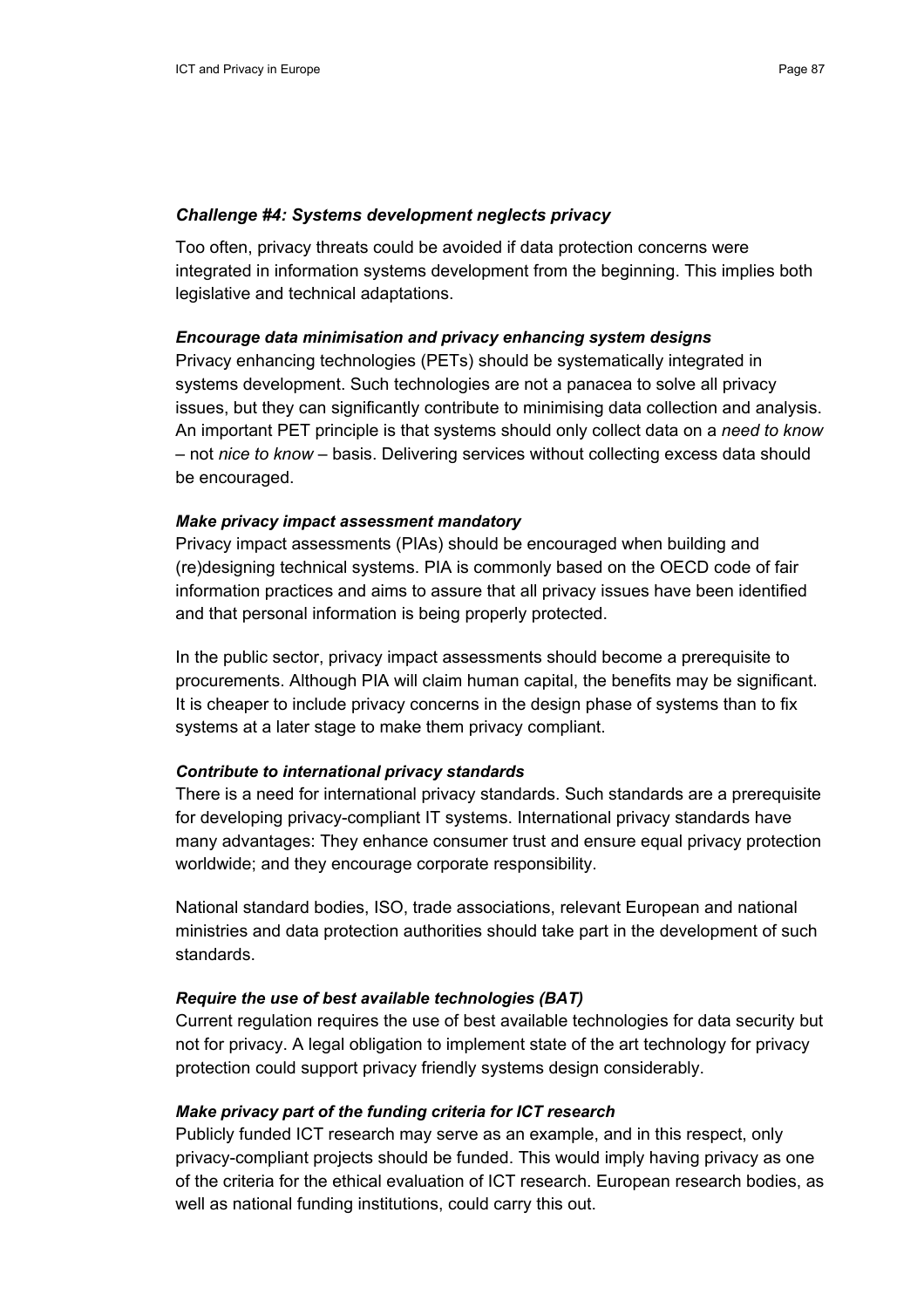### *Challenge #6: The value of privacy is underestimated*

For companies the challenge is to uphold the balance between collecting information for marketing purposes and respecting their customers' privacy. This seems to be best done by not asking for information that is unnecessary for the service, and by upholding a strict privacy policy. The latter involves storing the data in a secure way, not using it for other purposes than stated in the privacy policy and not reselling the data to others.

However, little is done to incite industries or private bodies to implement privacies, be they with positive measures (e.g. labels) or sanctions.

#### *Promote an unique European Privacy Label*

As in many other domains, privacy labels could be used in order to incite industries or public entities to build and design privacy-compatible ICT systems. If a certain label is known and acknowledged by the users, products carrying this label might have a clear competitive advantage.

For a label to be known and acknowledged, it should be unique and awarded through a credible institution (for instance the national data protection agency). For the time being, no such label exists. A process to develop a privacy label should involve all key-actors (national standard bodies and ISO, trade associations, ministries, data protection authorities).

# *Challenge #7: To create privacy policies based on research*

Effective regulation is based on knowledge. Many of the uncertainties about the midand long term effects of data collection and analysis are not known yet. Even the full potential of data retention applications is still not known. It can be assumed that ongoing and future developments in this area will have implications in many fields and that this will have impact on legislation. This calls for actions to be taken in order to understand the implications for privacy.

#### *Explore the technological development and its legislative implications*

There is a need for research aimed at better understanding the mid- and long-term effects of data collection, storage, processing and exchange. How will the technology develop? Will this development be compatible with current privacy legislation, or will it require a revision of current practices in data protection?

#### *Initiate research on social consequences of increased data retention*

When considering the effects of technological developments mentioned above, indirect consequences should also be considered. For instance, even though one's data are not systematically stored and analysed, the fact that technology makes it possible may lead people to behave as if they were under surveillance, and thus increase social conformity. How will social relationships be transformed by a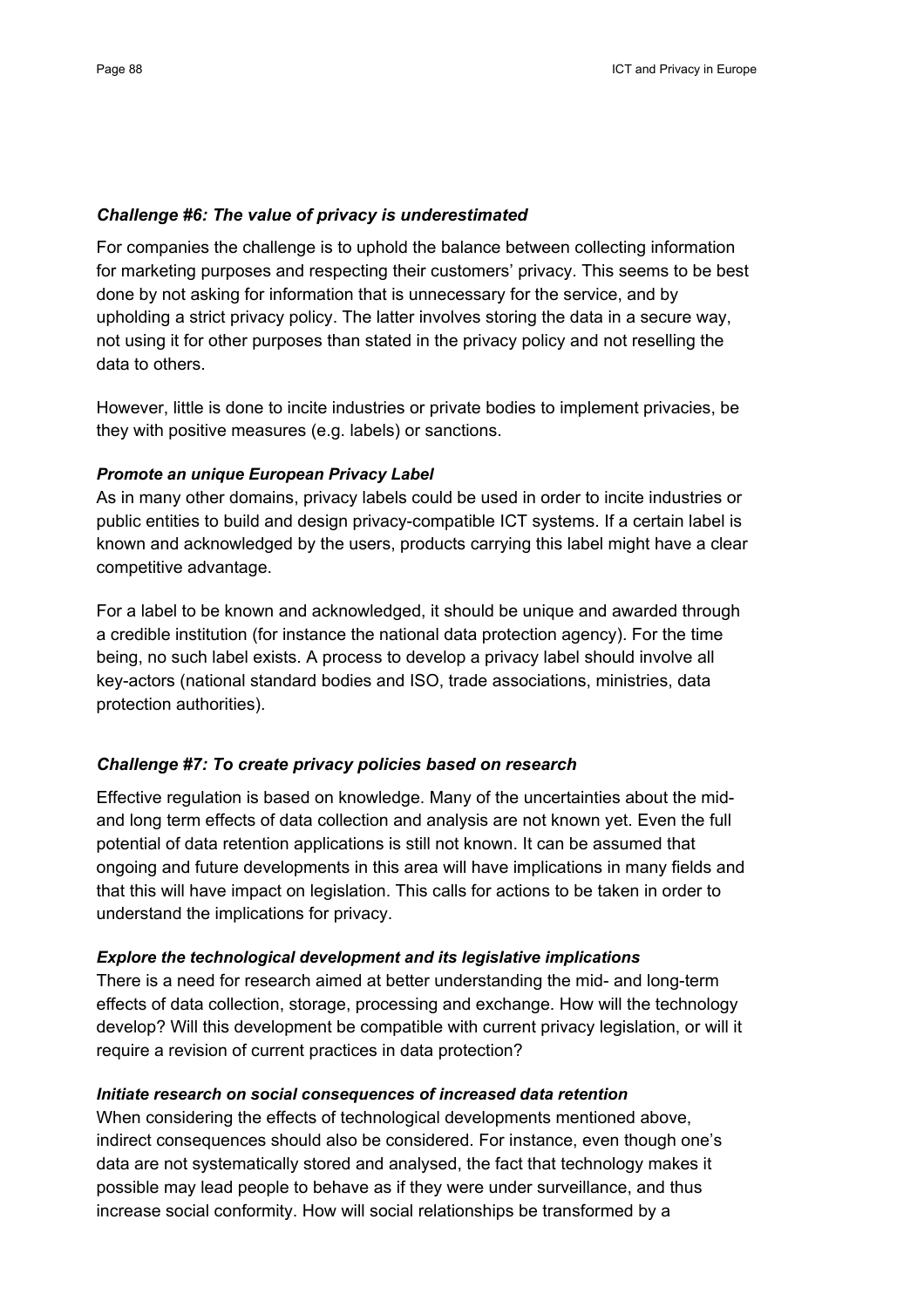surveillance society? And how may this affect the individual's perception of his own identity?

#### *Challenge #8: Future pervasive systems multiply the challenges to privacy*

New technological challenges will bring new challenges for privacy. Pervasive computing is the vision of networked processors, communicating with each other to perform defined tasks. In order to function, such pervasive systems will require the collection of huge amounts of data on their environment. Pervasive systems thus accentuate the challenges to privacy, as they foresee the physical disappearance of computers – computers will be able to deliver services without being noticed and without human intervention.

#### *Adapt regulation to the new reality*

Existing regulations certainly need to be adapted in the direction of "System data protection". This implies that next to general principles outlined in current legislations (proportionality, information and purpose principle), the legislator defines processes for the development of IT systems. Such processes could, for instance, propose that the data protection agencies should be consulted in all cases, that the IT systems integrate functions that guarantee transparency for the users, that the communicating devices are clearly marked, etc.

#### *Make pervasive systems visble*

When possible, pervasive systems should be made visible. For instance, when entering a room with pervasive devices, a special sign could be displayed. Tagged objects should also be specially marked.

#### *Establish ICT free zones*

Privacy protected zones could be offered to those who don't want to be surveilled. As often as possible, opt-in solutions should be the default. When possible, users should be asked if they want to use context sensitive IT systems. "ICT free zones" where users have the possibility to retreat should be established.

#### *Ensure Log-off/switch-off possibility*

For many devices being part of a pervasive system, the on-line status is default. And very often, there is no alternative. New IT systems should offer off-line as the default status. If not possible – because the system cannot function off-line -, the system should in any case offer an easy and simple possibility for the users to switch-off.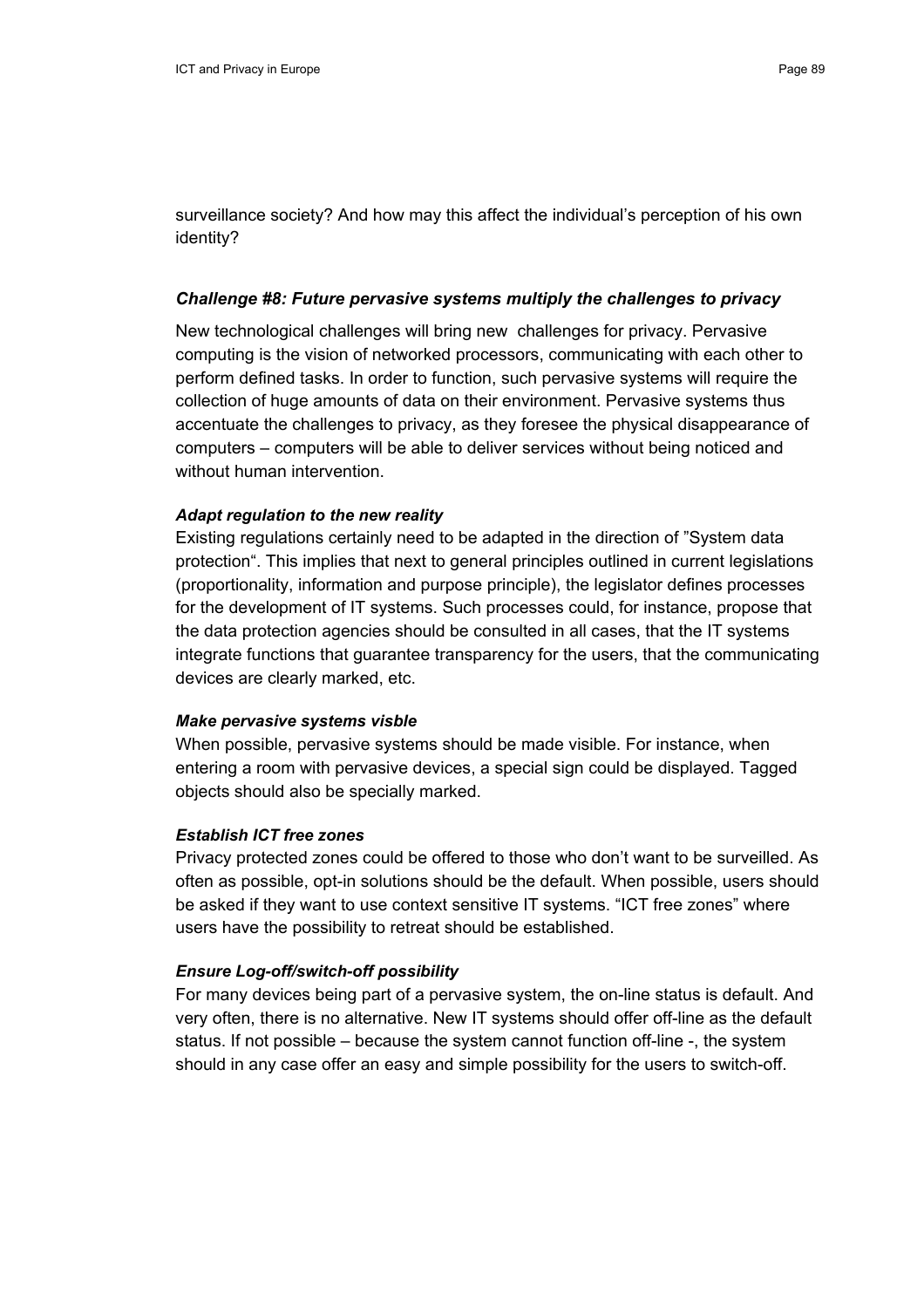# **Appendix A – Overview of Technologies**

This appendix covers technical developments in ICTs that either threaten or enhance privacy.

#### **Internet/networks**

The past decade has seen vast expansion of the use of the internet. As a result of this, people leave digital "footprints" when they surf, shop online, talk on the phone, do their banking etc. In many cases the users are not aware of the extent of the traces they leave when they use ICTs in their everyday tasks. In addition to an increase in the amount of traces, we see that the traces contain more comprehensive information about the user and his/her actions. Examples include:

#### *IP-address*

An IP-address is an identifier for a computer or device on a Transmission Control Protocol (TCP) / Internet Protocol (IP) network. Networks using the TCP/IP protocol route messages based on the IP address of the destination. Connecting a private network to the Internet requires using registered IP addresses (called Internet addresses) to avoid duplicates. When a user visits a web-server, it will often store information about the user's visit on its various web pages. This information will typically be time, the user's IP-address, user-name for the internet account and which pages were visited. If the user has a fixed IP-address and is not using address mapping in a firewall, the user's machine can be uniquely identified.

#### *HTTP-references*

The HyperText Transfer Protocol (HTTP) works so that when a link from one page to another is followed, the address (URL) from this page is sent with the request for the new page. The new site can then see which site the user came from, and in this way gather information about the user's activities on the net. When clicking a link after a search, the words in the search sting will normally be part of the URL, and thus passed along to the new web site. This can be used to build a profile on the user. In many cases the search engine supplies ads from companies with ads on the pages listed as hits from a search. These ads are normally loaded straight from the advertising companies' servers. This means that all these companies will receive information about the user's search string.

## *Cookies*

Cookies are messages given to a Web browser by a Web server. The browser stores the message in a text file on the user's computer. The message is then sent back to the server each time the browser requests a page from the server that supplied it. The main purpose of cookies is to identify users and possibly prepare customized Web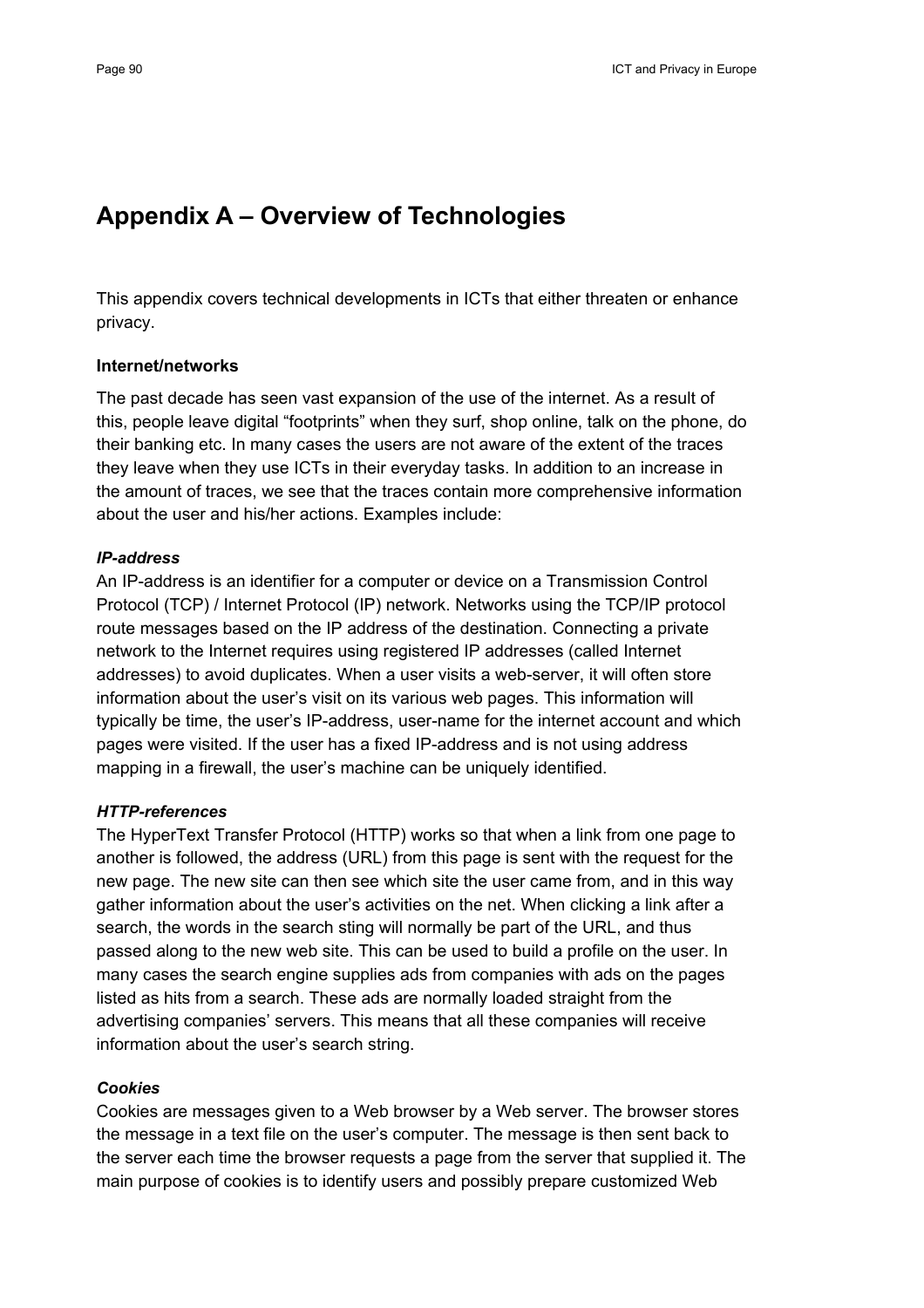pages for them. The server can use the information in the cookie to present custom Web pages.

Two different types of actors can store cookies on the user's computer. First party cookies are created by the web server visited by the user. Third party cookies, on the other hand, are created by companies advertising on the site visited. These cookies can be used for gathering information about the user's surfing habits on pages where the company advertise, and can be used for marketing purposes.

## *E-mail*

E-mail are messages transmitted over communications networks. When a message is sent, it can be stored on two or more different servers on its way from sender to recipient. Unless it's encrypted, it can be read by people who have access to these servers. Apart from the content of the message, information about sender's and recipient's IP-address and which addresses the message had passed through on the way between them can be logged. Some countries monitor this information systematically, e.g. the USA.

#### *Spam*

Electronic junk mail or junk newsgroup postings, sometimes defined even more generally as any unsolicited e-mail. However, real spam is generally e-mail advertising for some product sent to a mailing list or newsgroup. In addition to wasting people's time with unwanted e-mail. Consequently, there are many organizations, as well as individuals, who have taken it upon themselves to fight spam with a variety of techniques. Some online services have instituted policies to prevent spammers from spamming their subscribers.

#### *Phishing*

Phishing is the act of sending an e-mail to a user falsely claiming to be an established legitimate enterprise in an attempt to scam the user into surrendering private information that will be used for identity theft. The e-mail directs the user to visit a Website where they are asked to update personal information, such as passwords and credit card, social security, and bank account numbers, that the legitimate organization already has. The Website, however, is bogus and set up only to steal the user's information.

#### *Adware*

Adware or advertising-supported software is any software package which automatically plays, displays, or downloads advertising material to a computer after the software is installed on it or while the application is being used. Adware often comes "bundled" with spyware.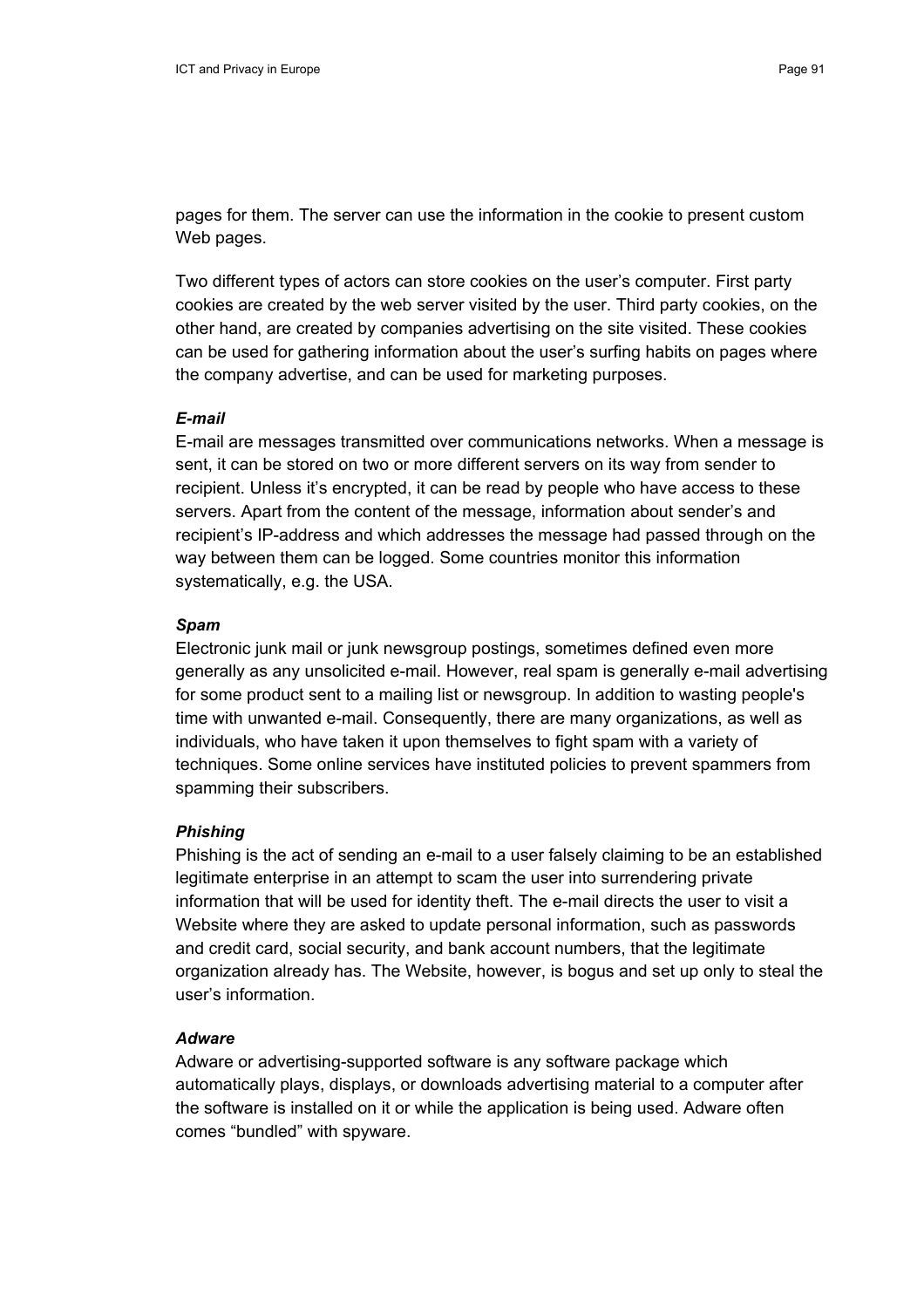#### *Spyware*

Spyware is the term used for any software that covertly gathers user information through the user's Internet connection without his or her knowledge, usually for advertising purposes. Spyware applications are typically bundled as a hidden component of freeware or shareware programs that can be downloaded from the Internet; however, it should be noted that the majority of shareware and freeware applications do not come with spyware. Once installed, the spyware monitors user activity on the Internet and transmits that information in the background to someone else. Spyware can also gather information about e-mail addresses and even passwords and credit card numbers.

#### **Local data**

#### *History*

The history of activity on the Internet can be stored locally for easy re-access. This makes it possible for other users of the computer to see what sites have been visited.

#### *Cache*

Pronounced *cash.* Cache is a special high-speed storage mechanism. The content of the cache can be viewed directly by other users on the same computer. On a private computer this may not be a big problem, but on a communal computer, for instance in a library or internet café, sensitive information, like forms the user had filled in with personal information, could be made available to strangers.

#### *Firewall*

A system designed to prevent unauthorized access to or from a private network. Firewalls are frequently used to prevent unauthorized Internet users from accessing private networks connected to the Internet, especially *intranets*. All messages entering or leaving the intranet pass through the firewall, which examines each message and blocks those that do not meet the specified security criteria. A Firewall will log all incoming and outgoing traffic. Using tools that come with the firewall, system administrators or other with the appropriate access rights can see who has visited which web sites, how many times and for how long. This technology enables en employer to monitor the employees' use of the internet extensively.

#### **DRM (Digital Rights Management)**

This technology is meant to ensure the legal rights to digital content such as music, movies and text. Most of the solutions that exist today require that the user identifies to prove that he or she has the right to access the content. This limits the access to anonymous use, and makes it possible to build profiles with information about the users taste in entertainment.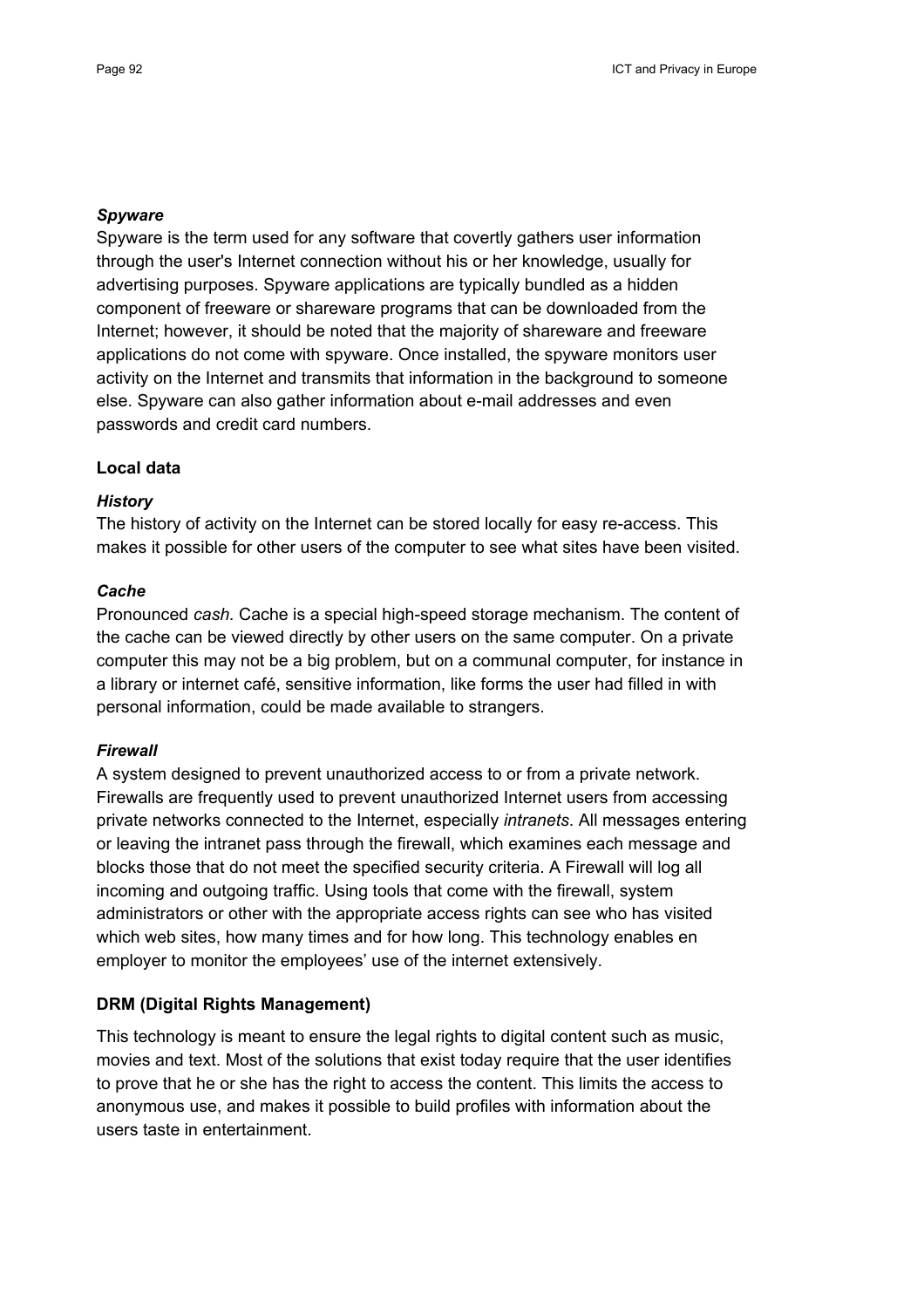#### **Mobile services**

#### *Communications data*

Exchanging information using ICTs can provide data which falls into three categories:

- *Traffic data*: who exchanged information, when, how long for? The digitalisation of fixed networks reversed the situation regarding traffic data, because data which was previously very difficult to obtain was now easily available, creating the need to establish rules for deleting it.
- *Location data*: this is data on where the involved parties were at the time they had contact. Mobile services are now adding location information (with the advent of 3G networks). Some countries that require mobile phones to have this functionality for the purpose of locating callers in emergencies (the USA, Japan from 2007).
- *Content*: what information was exchanged

#### *Location based services*

Location based services calculate the position of the user's mobile equipment by using known coordinates of for instance GSM base stations.

The calculations give an approximate position that can vary from a few hundred metres in densely populated areas to several kilometres in rural areas. The accuracy can be enhanced by taking the signal delay into consideration. More accurate methods are "Enhanced time difference (for GSM) or "Observed time difference of arrival" (For UMTS). These methods take advantage of the fact that users normally are within range of several base stations at once and use the relative delays to the different base stations to calculate the position, normally within 100-300 metres.

The same principles can be used with other types of base stations, such as WLAN or Bluetooth. These technologies have a shorter range, and the accuracy will therefore be higher.

#### *GPRS/UMTS*

These technologies are based on packet-switching. This means that the user in effect is always logged on, and pays only for the amount of data transferred. It is assumed that this technology will lead to an increase in location based services.

#### *Bluetooth*

A short-range radio technology aimed at simplifying communications among Internet devices and between devices and the Internet. It also aims to simplify data synchronization between Internet devices and other computers.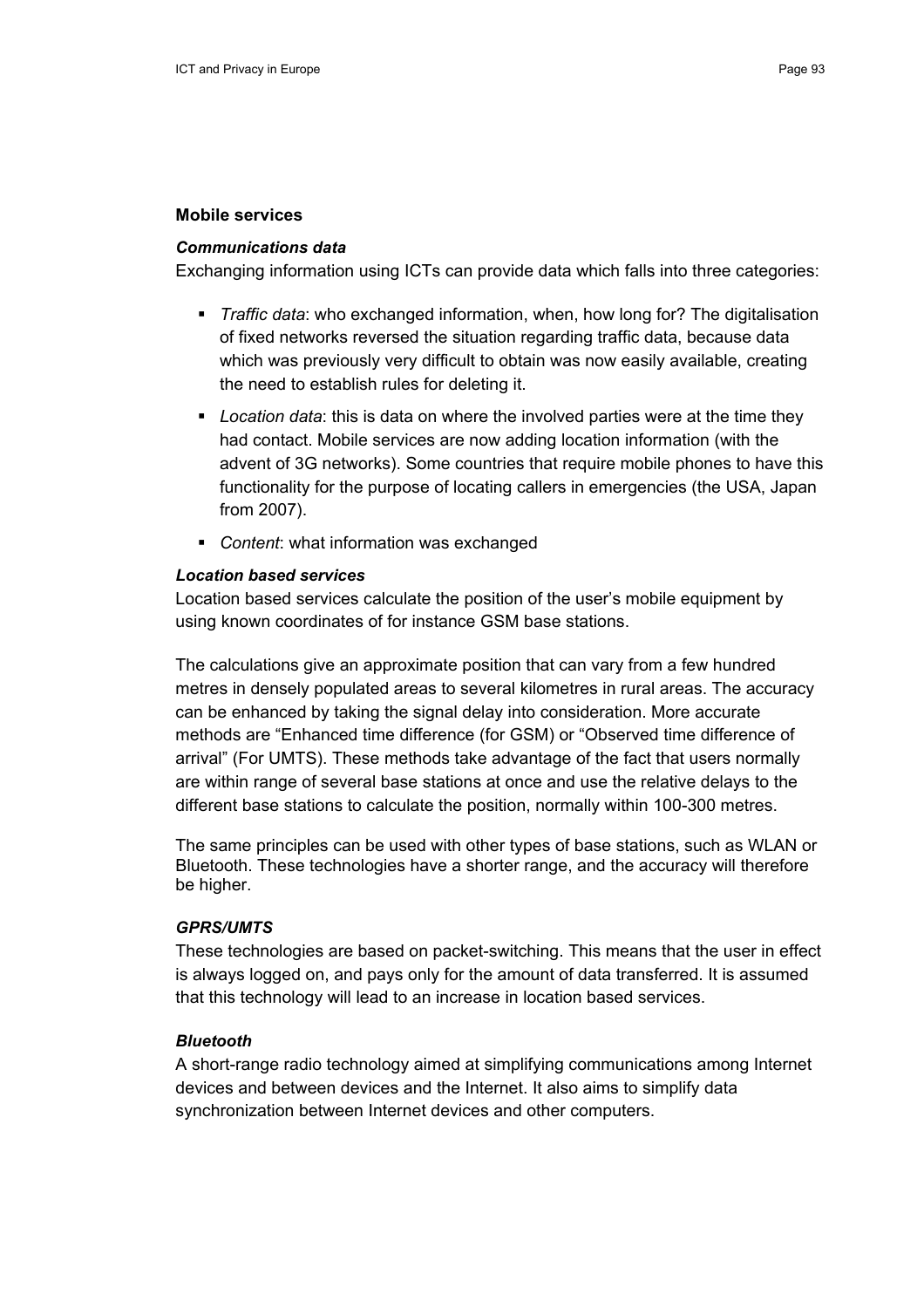### *WLAN*

Acronym for *wireless local-area network*, also referred to as *WLAN*. A type of localarea network that uses high-frequency radio waves rather than wires to communicate between nodes.

# *GPS*

Short for *Global Positioning System*, a worldwide satellite navigational system formed by 24 satellites orbiting the earth and their corresponding receivers on the earth. Each GPS satellite continuously transmits digital radio signals that contain data on the satellite's location and the exact time to the earth-bound receivers. The satellites are equipped with atomic clocks that are precise to within a billionth of a second. Based on this information the receivers know how long it takes for the signal to reach the receiver on earth. As each signal travels at the speed of light, the longer it takes the receiver to get the signal, the farther away the satellite is. By knowing how far away a satellite is, the receiver knows that it is located somewhere on the surface of an imaginary sphere centred at the satellite. By using three satellites, GPS can calculate the longitude and latitude of the receiver based on where the three spheres intersect. By using four satellites, GPS can also determine altitude.

# **Surveillance technologies**

# *CCTV*

Public and private CCTV schemes can be deployed for a number of reasons:

- *Monitoring public areas* to detect incidents and to coordinate police responses.
- *Recording events* for use as evidence and to inform investigations. For instance, on the boundaries of the Parliamentary estate, police on patrol alert CCTV operators of incidents via radio links. CCTV operators then record incidents as they unfold.
- *Directed surveillance* of suspected offenders.
- *Deterrence* of criminal activity although the evidence for this is inconclusive.

# *Information management*

CCTV control rooms may deal with information from many cameras. 'Smart' technologies can alert operators to pre-determined people, registration numbers or incidents, reducing the need for CCTV to be constantly monitored However the effectiveness of these systems depends upon the reference information (e.g. licence plate databases) being accurate and up to date.

# *Echelon*

The Echelon network is run by an alliance of the USA, UK, Canada, Australia and New Zealand. The system has been in operation since the cold war, and was initially set up to monitor communication in or to the Soviet Union and Eastern Europe.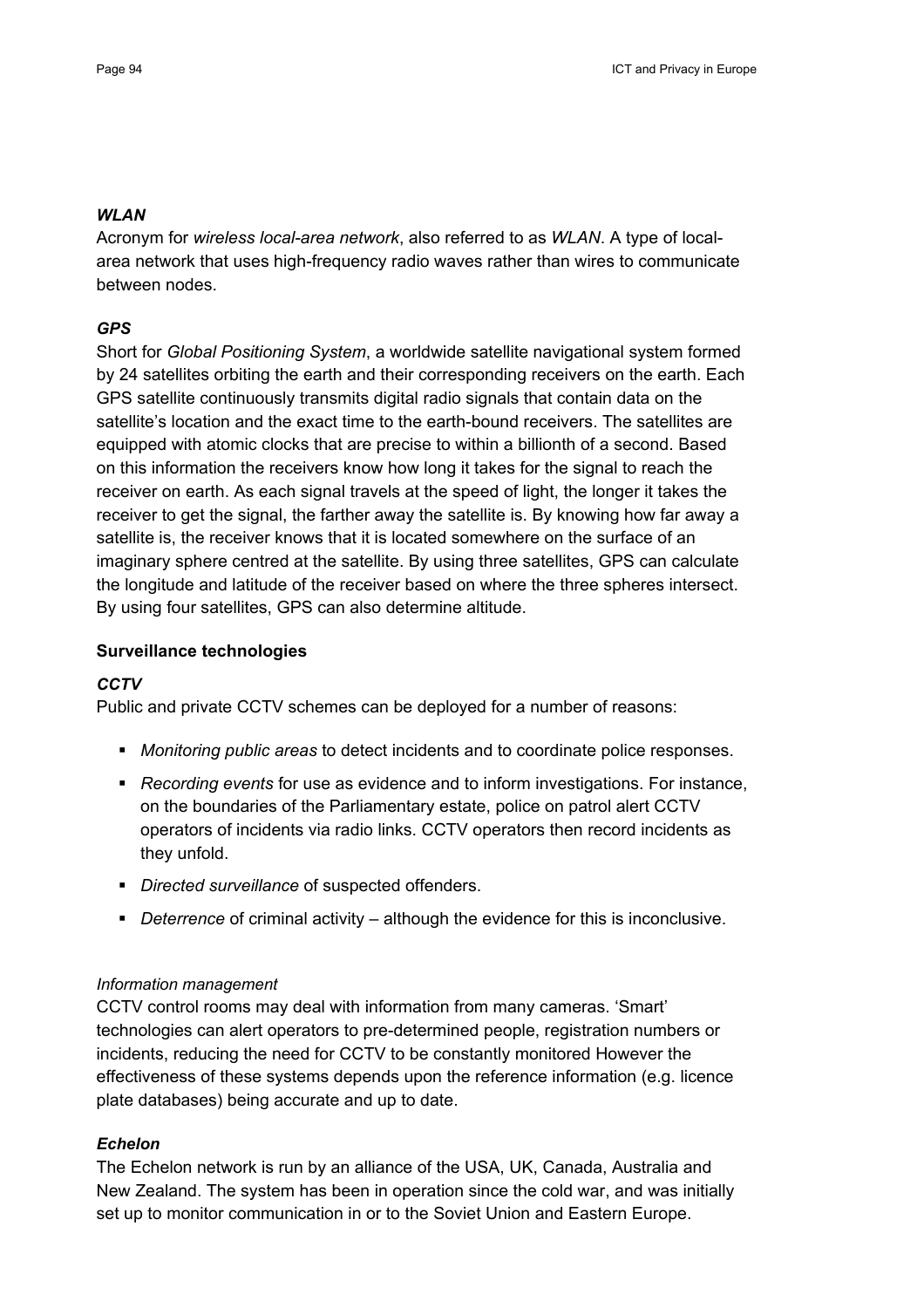The system's purpose is to monitor private and commercial communication – which means non-military communication. It is stated that the system can perform quasi-total surveillance, which means that all types of electronic communication – telephone conversations, SMS, fax, e-mail and internet traffic – can be monitored. Patterns of communication can be analysed, and content can be scanned for interesting keywords. Messages that are identified by the system are copied for manual evaluation.

Even though the system can capture a significant part of satellite- and radio based communication, it has only limited access to communication via cable.

#### **Small memory technologies**

#### *RFID*

RFID tags are seen as the next generation of 'bar codes' However, unlike bar codes, which can only be used to identify a *type* of product, RFID tags can store a large amount of information and could therefore be used to uniquely identify a product ("item level tagging") or to store personal data. Previously tags were only used in closed systems – e.g. within the supply chain of individual retail companies. However, as the cost of tags decreases and worldwide industry accepted standards become available, item level tagging is becoming more widespread.

The main privacy concerns regarding RFID tags are related to the following:

- use of data by a third party
- an increase in direct marketing
- the ability to track individuals

# *Smart cards, chip cards.*

A smart card is a small electronic device about the size of a credit card that contains electronic memory, and an embedded integrated circuit (IC). Smart cards are used for a variety of purposes, including:

- Storing a patient's medical records
- Storing digital cash
- Generating network identifications.

A smart card will also contain some means of identifying an individual, and can be used to provide them with access to public or private services.

# **Data mining**

Data mining is a label for technologies which find useful patterns and rules within large amount of data. As an indirect consequence these technologies foster the creation of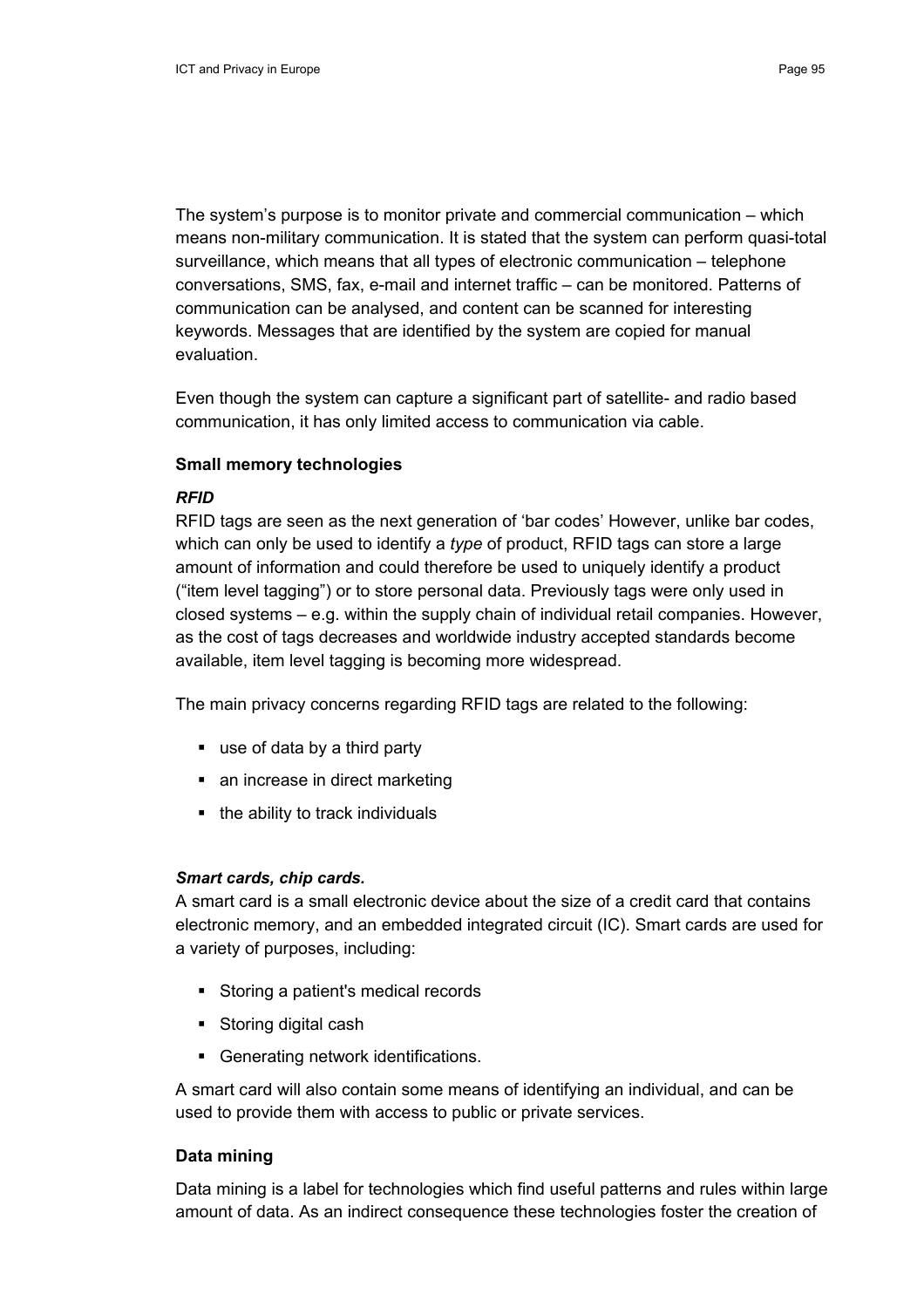large data pools (data warehouses) which could not have been analysed effectively with traditional methods.

A simple example of data mining is its use in a retail sales department. If a store tracks the purchases of a customer and notices that a customer buys a lot of silk shirts, the data mining system will make a correlation between that customer and silk shirts. The sales department will look at that information and may begin direct mail marketing of silk shirts to that customer, or it may alternatively attempt to get the customer to buy a wider range of products. In this case, the data mining system used by the retail store discovered new information about the customer that was previously unknown to the company. Another widely used (though hypothetical) example is that of a very large North American chain of supermarkets. Through intensive analysis of the transactions and the goods bought over a period of time, analysts found that beers and diapers were often bought together. Though explaining this interrelation might be difficult, taking advantage of it, on the other hand, should not be hard (e.g. placing the high-profit diapers next to the high-profit beers). This technique is often referred to as "Market Basket Analysis".

## **Identity and Identification**

Privacy in the information age is closely related to the concept of identity. To be able to hold individuals responsible for their actions, there's a need to be able to identify the person responsible. To protect people's privacy, on the other hand, it's necessary to protect them against unnecessary identification. The balance between these two considerations is one of the big dilemmas in the information society, and how these considerations are made are of great importance for privacy. To a certain degree, electronic communication can handle both these considerations by allowing use of different forms of digital identities.

# *Digital and virtual identities*

Digital identity is an electronic representation of identity, that is a collection of identifying information in electronic form. All identification on the internet is based on the use of digital identities. This concept is very broad, and involves everything from procedural identity in digital form (that can identify a physical person) to virtual identities that have a very weak connection to a physical person.

Virtual identities (also known as *nym*) are a form of digital identity. These electronic identities express a bigger or smaller set of an individual's personal information. These types of identities can be used to weaken the connection between electronic traces and an actual person, and reduce the danger of someone aggregating personal information in a profile. As such virtual identities are essential tools to ensure privacy in the information age.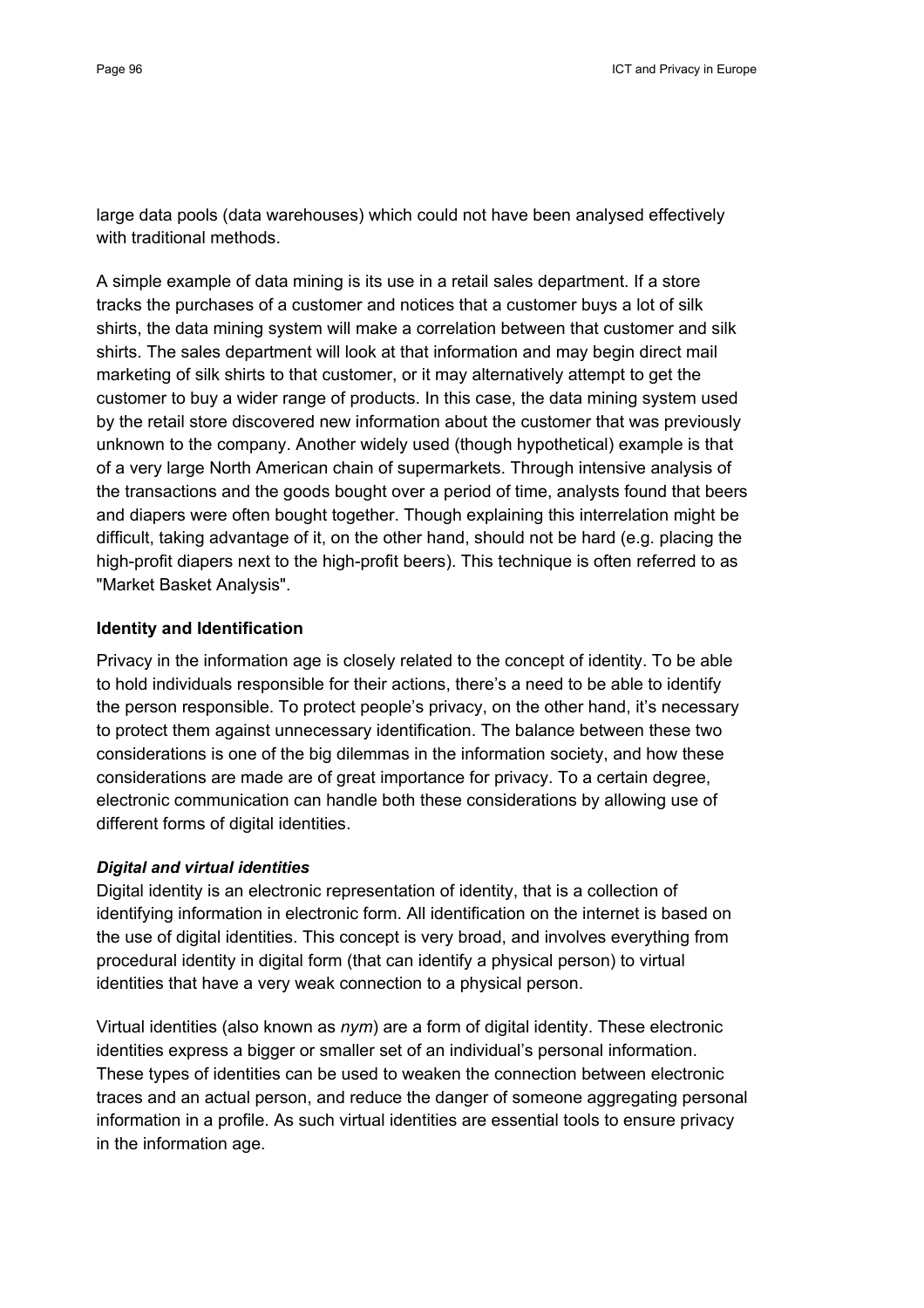## *Anonymity and pseudonymity*

What degree of identification can be connected to the electronic traces is the key to how electronic traces affect privacy. Of the essence is whether the traces can be connected to a physical person and how easily this can be done. If it's easy to connect electronic traces or data to an individual (i.e. if a phone number or social security number is connected to the data) it can be considered a privacy problem.

#### *Authentication*

Identification is about finding out who somebody is. This involves finding an answer to the question: "Who are you?" Authentication is closely linked to identification, as it deals with the verification of identity. Authentication is about finding the answer to the question "Are you who you say you are?"

Authentication is normally done for one out of two reasons. In some cases it's about restricting access to services or information, or the protection of resources. The other reason is a need to authenticate users to be able to hold them responsible for their actions.

More and more services use systems for authentication to give users access. Ecommerce and e-government are important drivers for increasingly sophisticated systems for authentication. There are several technologies for this purpose, and even though it's rarely necessary, almost all systems use personal information in the process. This gives us reason to be concerned about privacy.

Authentication is a complex issue, closely related to both security and privacy. We can look at authentication on three levels:

- *Authentication of an individual* This establishes to a certain degree that an identifier refers to a specific individual, a physical person.
- *Authentication of an identity* This establishes to a certain degree that an identifier refers to a given identity (often virtual). It can be possible to link this identity to a physical person, but it doesn't have to be.
- *Authentication of an attribute* This establishes to a certain degree that an attribute or quality is connected to a given user, for example that the user is of a certain age (i.e. over 18).

Both whether one chooses to authenticate and what type of authentication one chooses for a certain service, is of great importance for privacy. It's therefore important that the degree of authentication is fitting to the purpose, and that not stronger or more invading methods than necessary are used.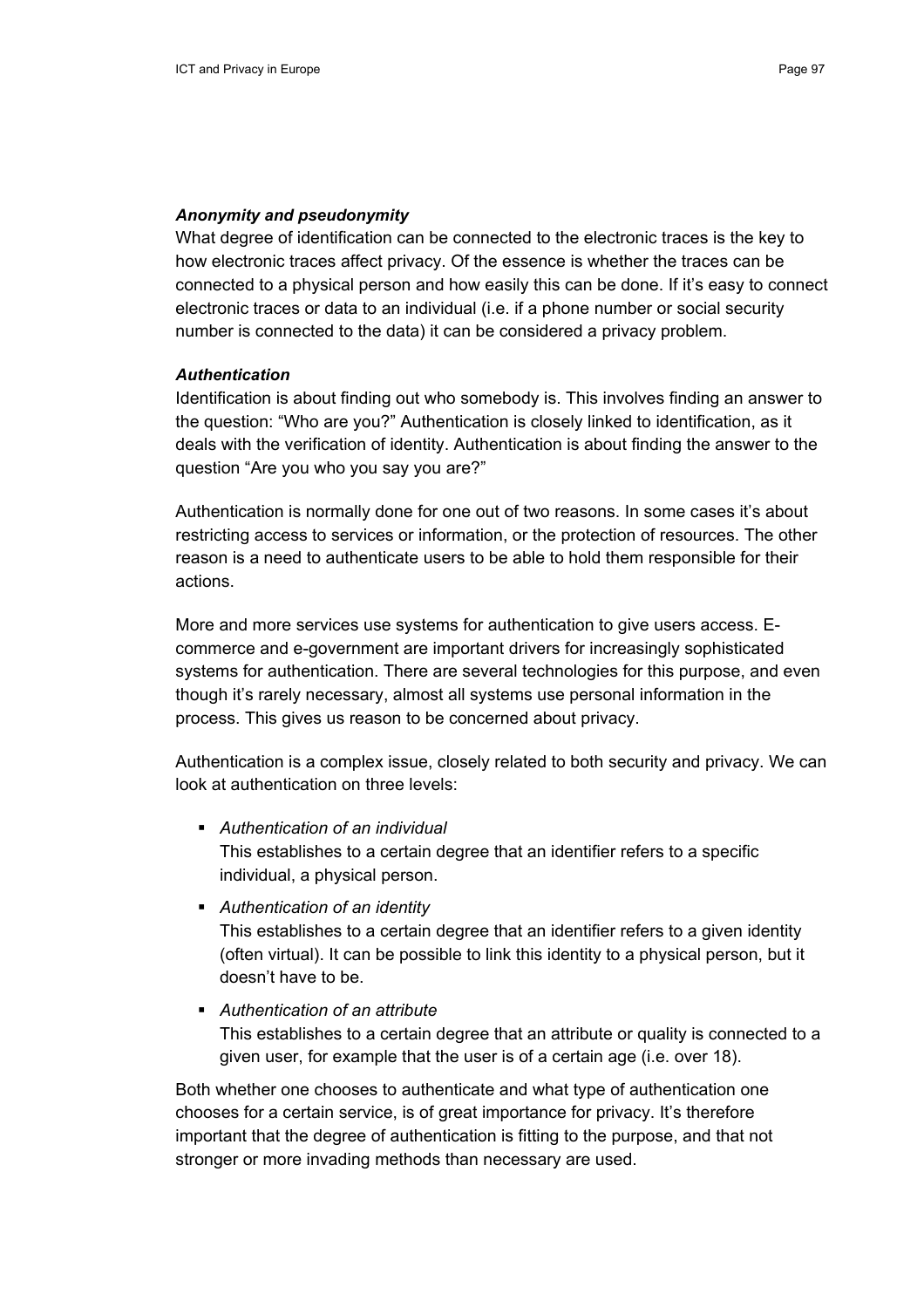Three different characteristics are normally used to authenticate someone's identity:

- Something they know (i.e. a password or PIN-code)
- Something they have (i.e. ID, smart-card or other type of identification)
- Something they are (physical characteristics, biometrics)

#### *Passwords*

A password is a secret series of characters that enables a user to access a file, computer, or program. On multi-user systems, each user must enter his or her password before the computer will respond to commands. The password helps ensure that unauthorized users do not access the computer. In addition, data files and programs may require a password. Ideally, the password should be something that nobody could guess. In practice, most people choose a password that is easy to remember, such as their name or their initials. This is one reason it is relatively easy to break into most computer systems.

#### *Biometrics*

Biometric technology identifies individuals automatically by using their biological or behavioural characteristics. The most common biometric is automated fingerprinting the analysis of an individual's unique fingerprints - but emerging technologies include:

- *face*: the analysis of facial characteristics
- *hand geometry*: the analysis of the shape of the hand and the length of the fingers
- *retina*: the analysis of the capillary vessels located at the back of the eye
- *iris*: the analysis of the coloured ring that surrounds the eye's pupil
- *signature*: the analysis of the way a person signs his/her name.
- *vein*: the analysis of pattern of veins in the back if the hand and the wrist
- *voice*: the analysis of the tone, pitch, cadence and frequency of a person's voice.

#### **Ubiquitous computing**

Ubiquitous computing (also referred to as pervasive computing or ambient intelligence) integrates computation into the environment, rather than having computers which are distinct objects. Promoters of this idea hope that embedding computation into the environment would enable people to move around and interact with computers more naturally than they currently do. One of the goals of ubiquitous computing is to enable devices to sense changes in their environment and to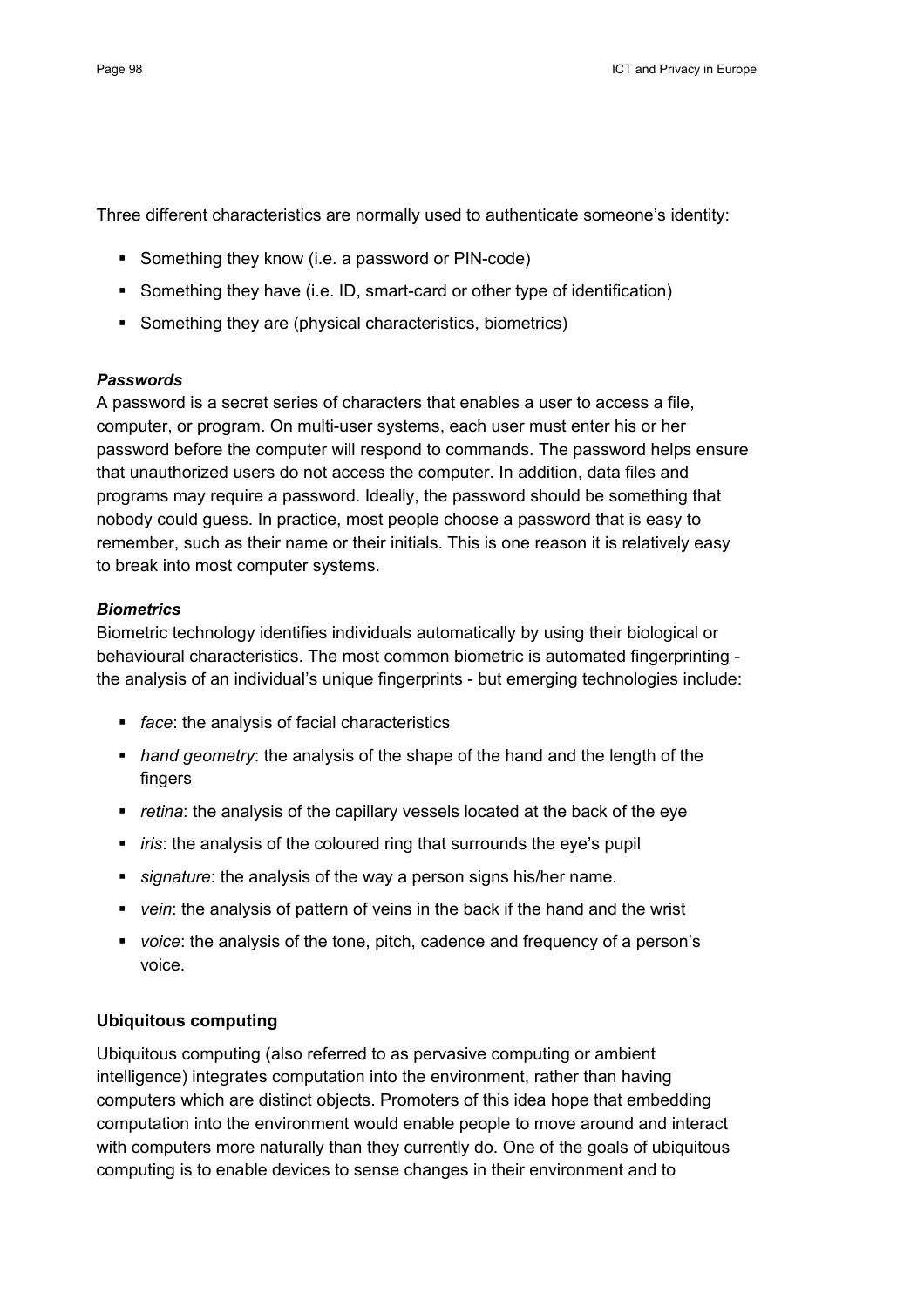automatically adapt and act based on these changes based on user needs and preferences.

# **Privacy Enhancing Technologies**

Technical progress does, of course, also offer new opportunities to protect one's privacy through technology. The cryptographic foundations for anonymous Internet use were developed already at the beginning of the eighties. These concepts were further developed and attempts undertaken to transform them into services and software once the Internet started to expand. In the middle of the nineties the term "PETs - Privacy Enhancing Technologies" was established for this field of technology.

PETs have been defined as a coherent system of ICT measures that protects privacy by eliminating or reducing personal data or by preventing unnecessary and/or undesired processing of personal data; all without losing the functionality of the data system.

#### *Encryption*

It is important that sensitive information is sent and stored in encrypted format. Many  $3<sup>rd</sup>$  parties have access to e-mail messages or documents stored on various servers. The privacy of an un-encrypted e-mail message can be compared to that of a postcard. Encryption can, on the other hand, be compared to putting the content into a virtually unbreakable envelope. Using modern strong encryption, the message will in the foreseeable future be secure against opening without the recipient's key.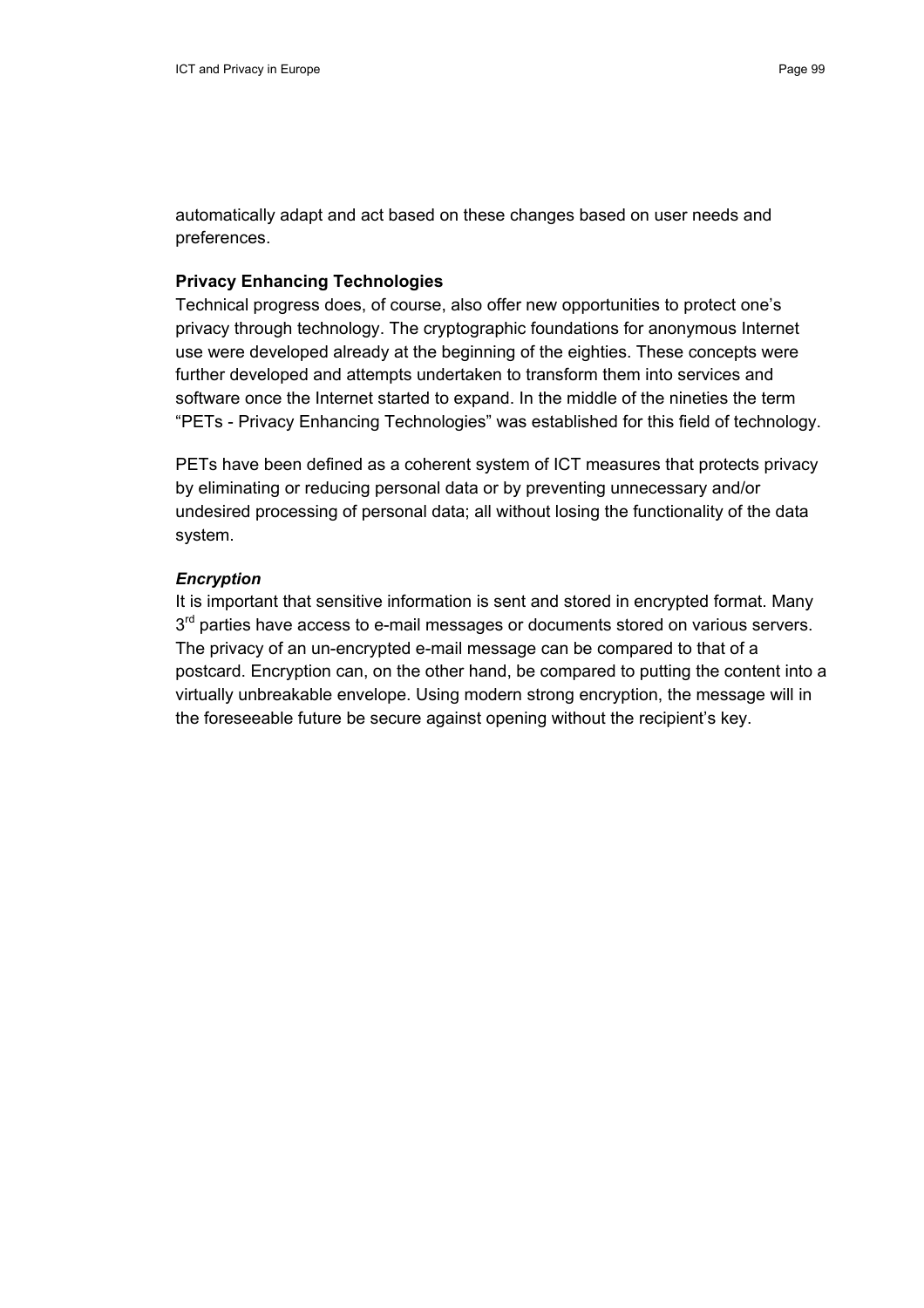# **Appendix B – Methods**

#### **Citizens' panels**

This method is based on the model of Consensus Conferences, but does not require the same amount of time and effort from the parties involved.

The citizens' panel consists typically of 14-18 citizens that only represent themselves. They do not have to have prior knowledge of the topic in question. The participants are recruited through ads in the national and local press (depending on what is relevant to the topic) and letters to a random selection within the relevant demographic group. The group should be as heterogeneous as possible. The idea is that a group of ordinary citizens (lay people) given sufficient information on a difficult and complex topic can take a holistic view to the best of society.

The group meets 3-4 times and works on a statement that will be delivered to the relevant authorities at the end of the process. The group decides for themselves whether to give general advice or detailed suggestions.

The meetings should not be too far apart, but one should allow for time to book experts and make changes in the agenda at the request of the panel. During the meetings the group gets information on the topic, and they can ask to get more information on issues they feel are unclear.

#### **Consensus Conference**

The consensus conference is a method, which involves citizens and gives them the central role in technology assessment. The citizens do not have any specific knowledge or relationship to the subject of the conference, and therefore act as laypersons that contribute by expressing their visions, concerns, values and experiences from their everyday life. The idea of the method is to enrich and expand the scope of a debate.

New technologies and scientific achievements often pose ethical dilemmas and uncertainties regarding possible long-time effects, which can leave decisions-makers perplexed. This goes for a number of technologies, such as stem cells research, genetic modified crops, as well as privacy issues in relation to ICT. As science and technology is becoming still more pervasive and as society is increasingly dependent upon and build around technology it is important to ensure political influence over science and technology. If only experts such as scientists and engineers deal with technology, and if citizens are in general excluded from the early stages of innovation, society will potentially face democratic deficit and technology can appear as determining or controlling society, rather than supporting a wanted development. This can give raise to political controversies at a time when it is too late to make any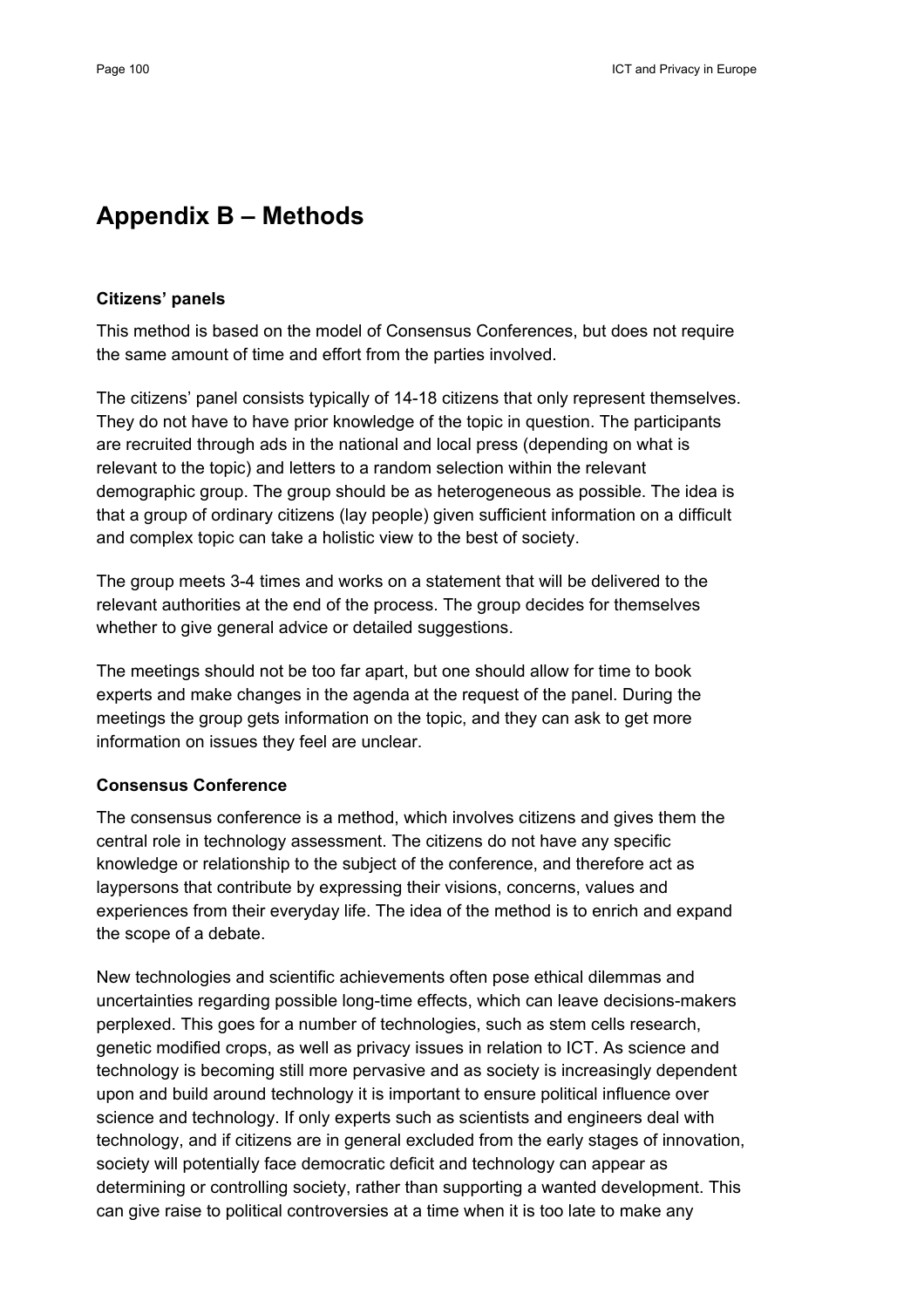significant changes. But if we can succeed in involving laypersons in technology assessment it might be possible to reach *robust* political decisions about technology; decisions which find support in the general public and therefore can be a part of a long time strategy.

The point of departure in the Consensus Conference - and other participatory methods in technology assessment - is that technology is socially constructed, and therefore cannot be assessed solely on a rational and scientific basis. There exist many competing interpretations of a given technology, and with the consensus conference, citizens are given the leading role in the assessment process by contributing with perspectives beyond scientific knowledge. The citizens are layperson in relation to the subject discussed, and they are recruited in a way that ensures a mix of gender, age, occupation etc. The 14 – 16 chosen citizens contribute with their personal point of view in terms of visions, worries, and experiences from their everyday life. Through 2- 3 weekends they enter a dialogue with each other, and in the process they formulate questions to a panel of experts. By the end of the process they reach consensus and formulate their recommendations for politicians and stakeholders.

The Danish Board of Technology developed the Consensus Conference in mid 1980's, and the method has been applied in different countries, e.g. the UK, France, Norway, Canada and Japan.

More about the Consensus Conference: http://www.tekno.dk/subpage.php3?article=468&toppic=kategori12&language=uk

#### **Desktop research**

Desktop research involves drawing on existing literature as well as conducting interviews with key stakeholders, and then summarising the results in a written report. This can be a useful way of summarising the state of knowledge of a given subject and providing an overview of current debate surrounding it.

Stakeholders would be normally be consulted from a range of interest groups, including government, industry, NGOs, consumer groups and academia. Interviews can take place face to face, or over the telephone, or even e-mail. The same stakeholders can then be called upon to review the draft report and confirm that their views have been accurately represented. The scope of the literature review and the number of stakeholders consulted depend on scope and the intended length of the final report. The internet is a crucial tool for conducting the literature review and even for identifying stakeholders and experts on a subject.

"POSTnotes" published by the Parliamentary Office of Science and Technology and cited in this report, are produced by means of desktop research. They are four page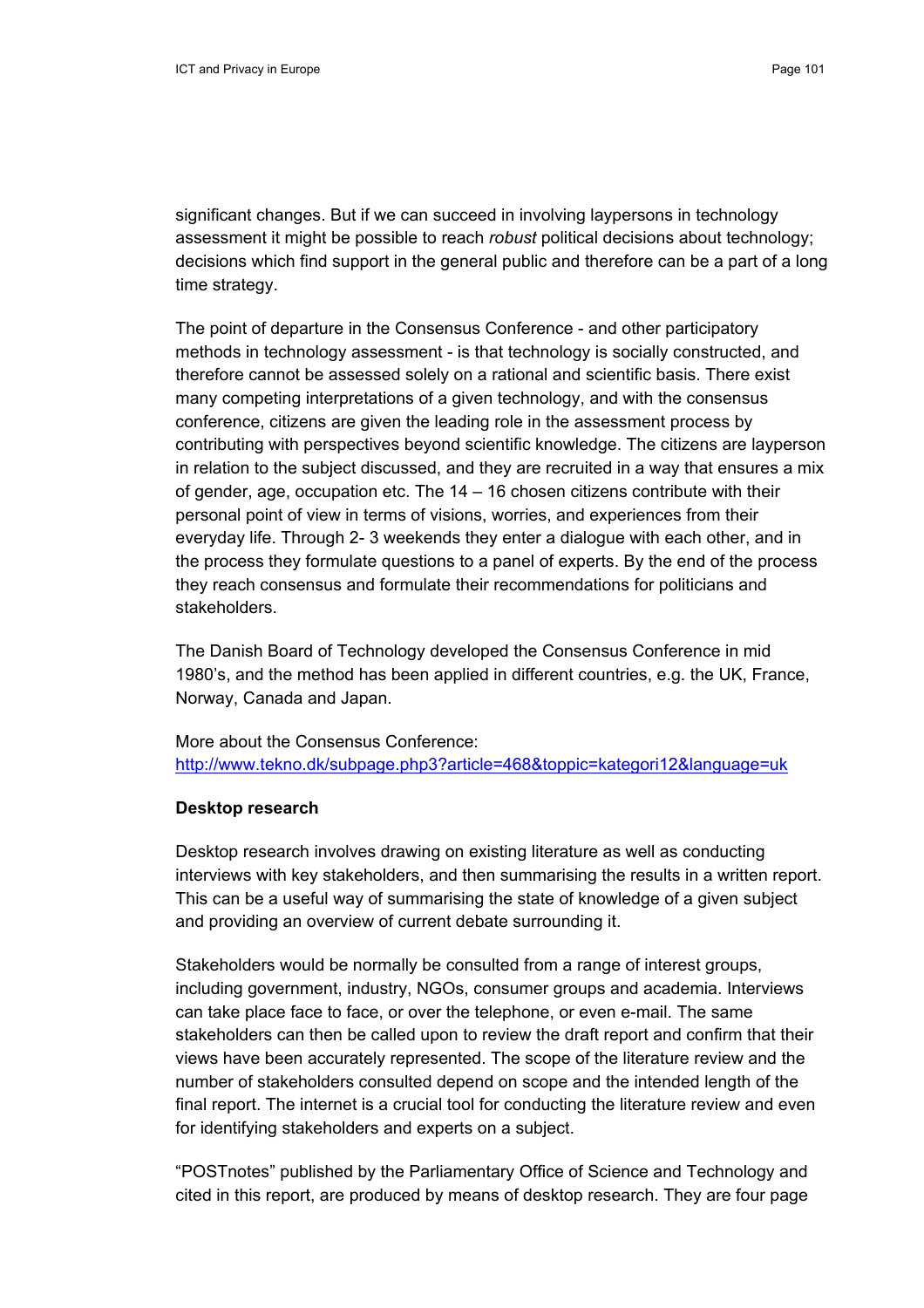briefing notes aimed at providing UK Parliamentarians with an objective overview of a scientific or technological issue with a basis in public policy. They are normally structured to include a short technological background section, followed by a discussion of policy issues. Production of a POSTnote normally takes 3 months: roughly one month for literature reviews and interviews, one month for drafting, and one month for review of the POSTnote by external experts.

Such methods are a useful means of providing non-experts with a synopsis of a complex issue and enabling them to interpret the vast quantities of information on the subject from other sources, such as the media, NGOs and government, which they might encounter on a daily basis. The advantage of this method is that the process itself is not time consuming. Much of the literature review can be conducted over the internet. Also, interviewees and reviewers do not necessarily have to meet the researcher "face to face". This means that such projects can solicit input from a range of international experts.

# **Expert panel / work group**

The main task of an expert panel/work group is usually to synthesize a variety of inputs – testimony, research reports, outputs of forecasting methods etc – and produce a report that provides a vision and/or recommendations for future possibilities and needs for the topics under analysis.

The expert panel/work group often takes professional stock of the situation and proposes possible courses of action to ensure, initiate, promote or check development in the area. The purpose is often to provide a factual overview of a given area and make recommendations for further action. These recommendations are often directed at MPs, councils and municipalities, but other stakeholders and decision-makers may also be the target of the group's work.

Expert panels are particularly appropriate for issues that require specialist knowledge, issues that are highly complex and require the synthesis for experts from many different disciplines. The method is not designed for and rarely involves the broad public directly.

Specific tools may be employed to select and motivate the experts, assign tasks and elicit sharing and further development of knowledge.

The panel or work group may consist of 5-8 specialists appointed by the TA-Institution. Members are personally selected and thus do not represent their respective institutions or organizations. To ensure an inter-disciplinarity group or panel members are appointed on the basis of different technical approaches, knowledge and networks.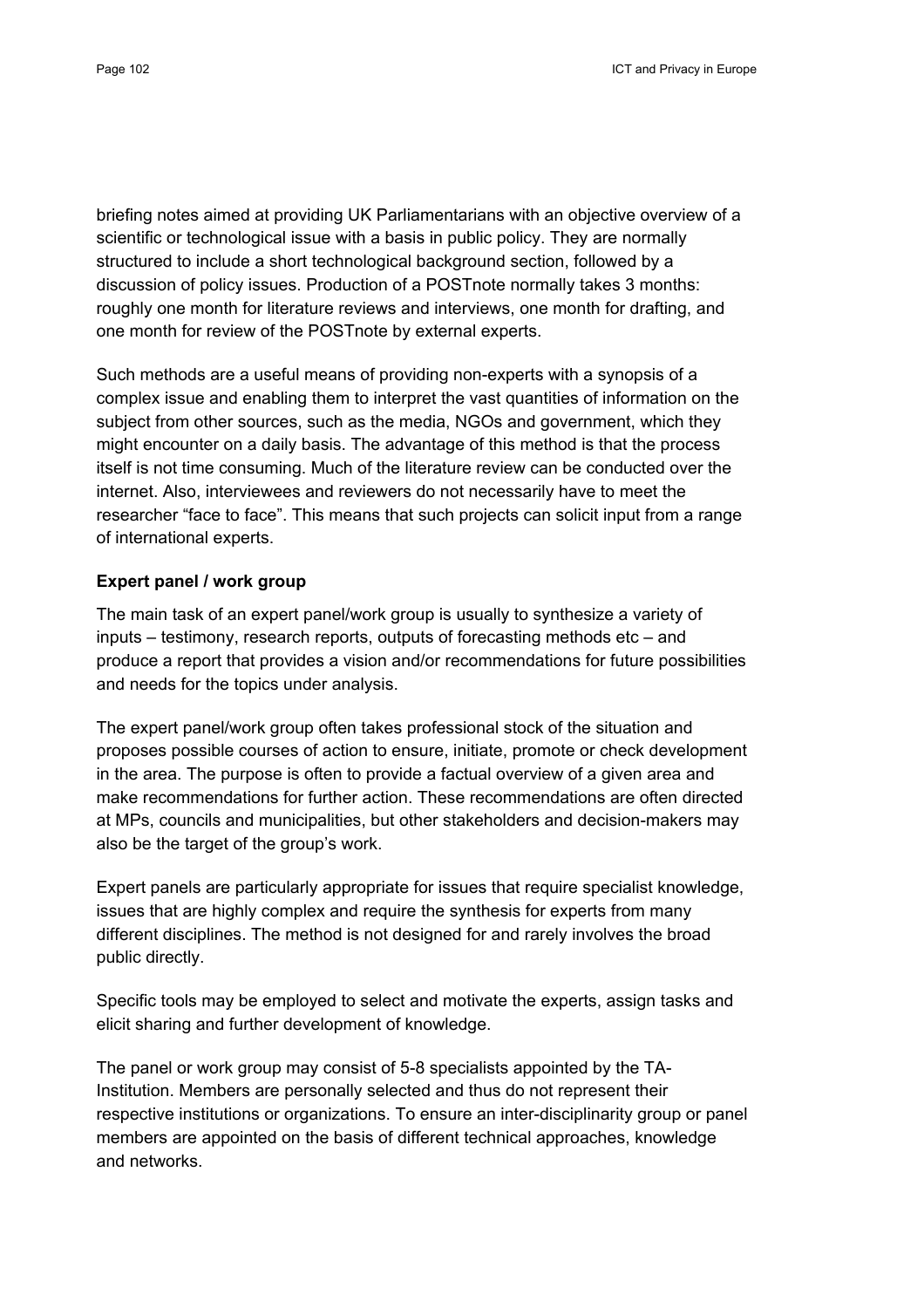If you want to read more about the expert panel method: http://www.kbs-frb.be/files/db/EN/PUB\_1540\_Toolkit\_7\_ExpertPanel.pdf

And about the work group method: http://www.tekno.dk/subpage.php3?article=467&toppic=kategori12&language=uk

#### **Focus group studies**

A focus group study resembles a structured group interview, where 7-10 persons with special knowledge or background discuss a topic with the interviewer. A typical focus group can be "young users of mobile services", "master degree students in marine technology" or "parents of children with allergies". The participants are qualified through their personal experiences as technology users, students or parents. The demographics of a group will vary with the topic in question. A group of master degree students will naturally be quite homogenous where age is concerned, while a group discussing the eating habits of Norwegians can be heterogeneous in age, sex, geography etc.

The topic of a focus group study is defined by the interviewer. Despite this it's important that the discussions are sufficiently open to allow for the participants to exchange experiences and comments on each other's viewpoints. Herein lies some of the strength of this method: Through conversation and group interaction you get more information than you would if you interviewed each member of the group separately.

A focus group normally meets 1-2 times. As a rule a subject is discussed until the participants start repeating themselves and no new information comes up. A meeting normally lasts 2-3 hours.

The method is particularly good when you want information about participants' attitudes and norms. This could be young users' thoughts on the dangers of leaving electronic traces or students' expectations of a future in marine technology.

A focus group has a limited number of participants, and the results can of course not be generalised and be used as representative for a population.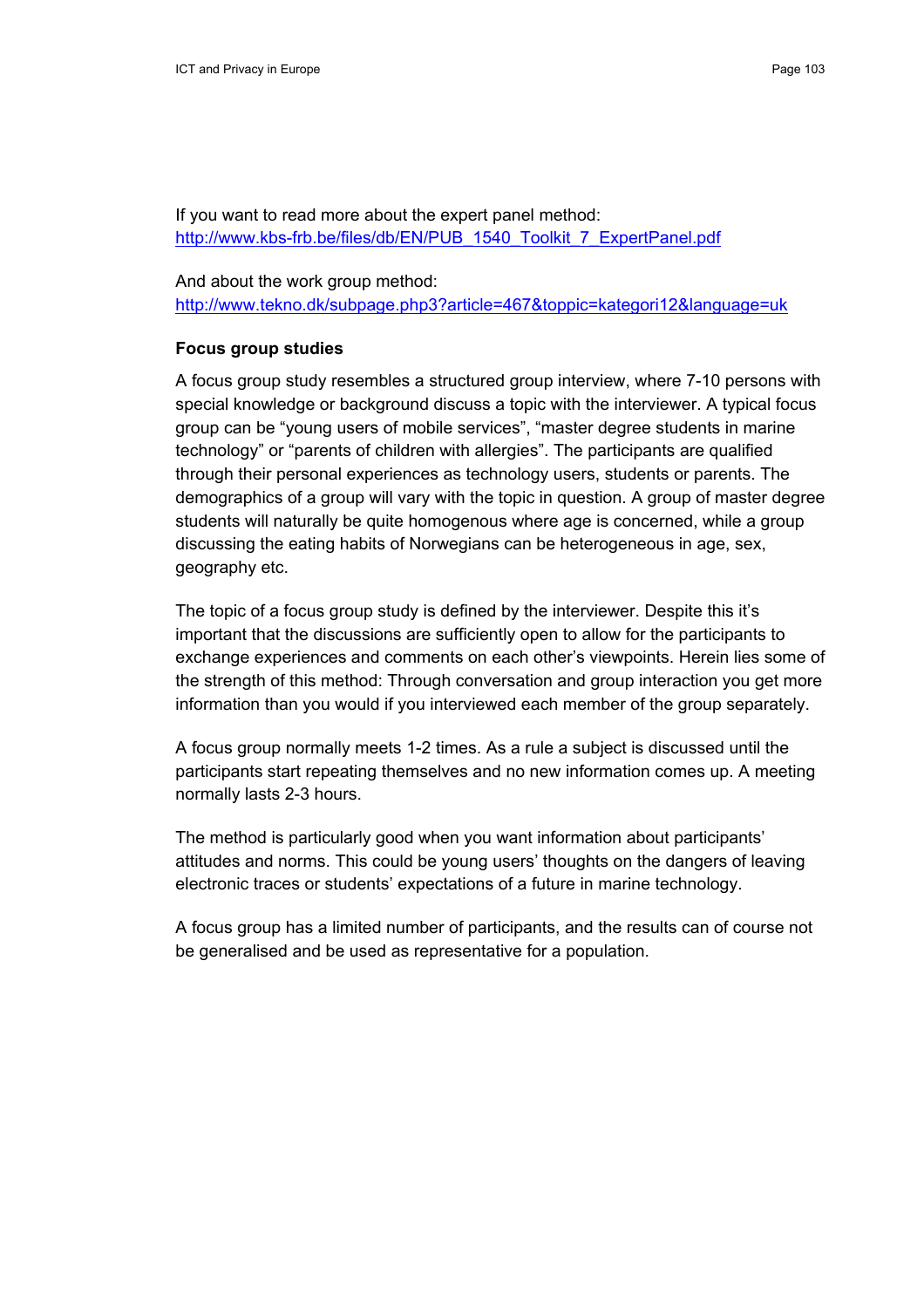# **Appendix C – Overview of Projects**

This report is based on a series of projects conducted by EPTA members in six European counties. This appendix gives more information about each of these projects, including a brief summary and links to the full reports. The projects are listed alphabetically on short name.

| <b>Attitudes to Privacy</b><br>[NBT 2004] | <b>Attitudes to Privacy - Focus</b><br><b>Group Study on Electronic Traces</b><br>and Privacy                                                                                                                                                                                                                                                             | The Norwegian Board of<br>Technology | 2004 |
|-------------------------------------------|-----------------------------------------------------------------------------------------------------------------------------------------------------------------------------------------------------------------------------------------------------------------------------------------------------------------------------------------------------------|--------------------------------------|------|
| Content                                   | For the focus group study 6 groups were put together, with 8 persons in<br>each group. 4 groups covered the age group 17-19 years, and 2 groups<br>consisted of people in the age 30-40 years. Different subjects related to<br>privacy were discussed, and the results were published in a report called<br>"Attitudes towards Privacy" in February 2004 |                                      |      |
| Original language:                        | Norwegian                                                                                                                                                                                                                                                                                                                                                 |                                      |      |
| English summary                           |                                                                                                                                                                                                                                                                                                                                                           |                                      |      |
| Further information                       | http://www.teknologiradet.no/Rapport fokusgrupper 9-5lz.pdf.file                                                                                                                                                                                                                                                                                          |                                      |      |

| <b>Biometrics</b>   | <b>Biometrics and Security</b>                                                                                                                                                                                                                                                                                                                                                                                                            | Parliamentary Office of | 2001 |
|---------------------|-------------------------------------------------------------------------------------------------------------------------------------------------------------------------------------------------------------------------------------------------------------------------------------------------------------------------------------------------------------------------------------------------------------------------------------------|-------------------------|------|
| [POST 2001]         |                                                                                                                                                                                                                                                                                                                                                                                                                                           | Science and Technology  |      |
| Content             | This briefing provided a technical overview of different biometric systems,<br>with potential applications in criminal justice system and counter terrorist<br>activities, and examined evidence on system performance and reliability. It<br>was written to give Parliamentarians the opportunity to discuss issues<br>relating to the use of biometric technology in prior to the introduction of the<br>emergency anti-terrorism bill. |                         |      |
| Original language:  | English                                                                                                                                                                                                                                                                                                                                                                                                                                   |                         |      |
| English summary     | http://www.parliament.uk/parliamentary offices/post/biology.cfm#2001                                                                                                                                                                                                                                                                                                                                                                      |                         |      |
| Further information | http://www.parliament.uk/post                                                                                                                                                                                                                                                                                                                                                                                                             |                         |      |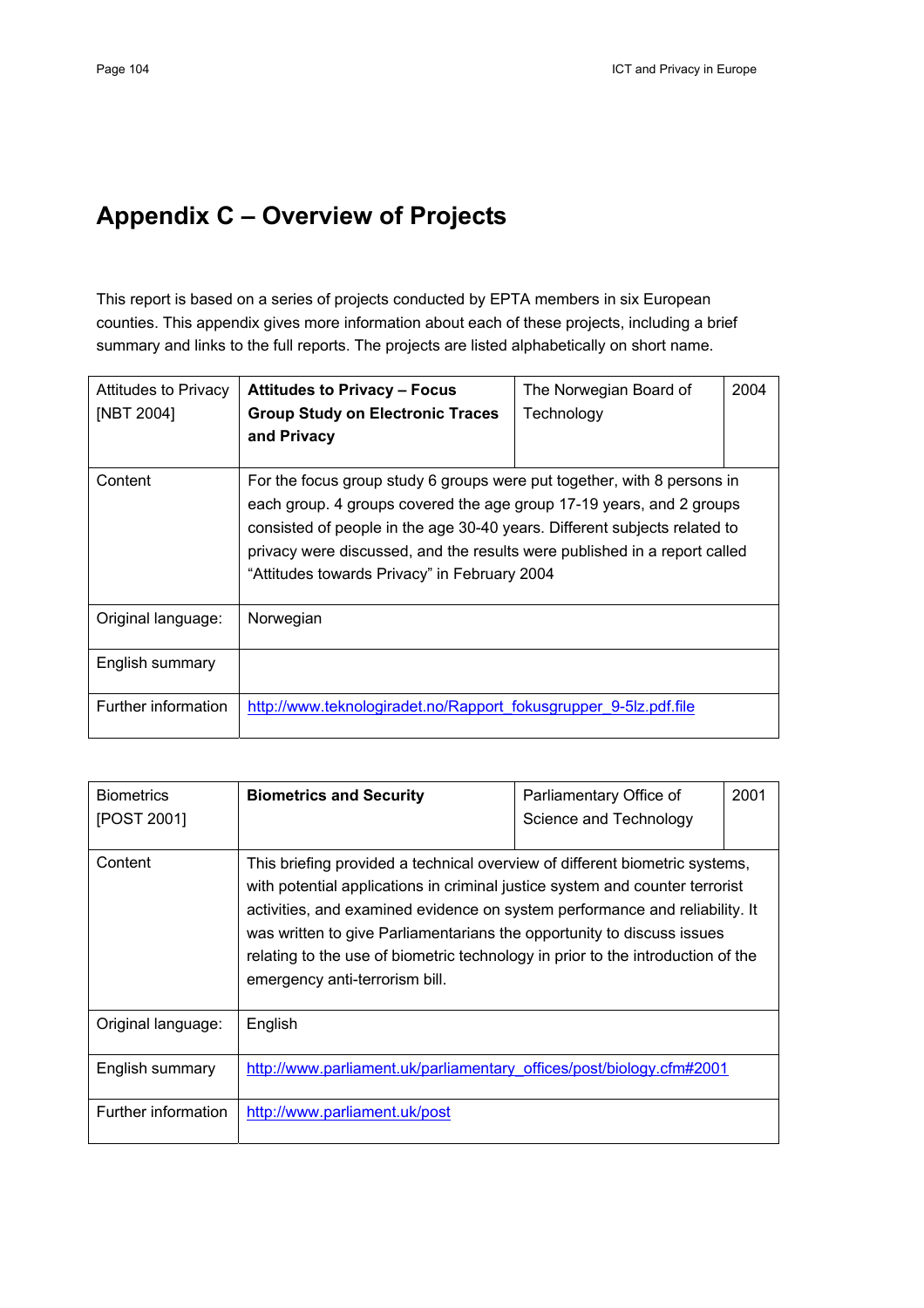| <b>Biometric</b>    | <b>Biometric Information Stored</b>                                                                                                                                                                                                                                                                                                                                                                                                                                                                                                                                                                                                                                                                                                                                                                                                                                                                                                                             | The Norwegian Board of | 2005 |
|---------------------|-----------------------------------------------------------------------------------------------------------------------------------------------------------------------------------------------------------------------------------------------------------------------------------------------------------------------------------------------------------------------------------------------------------------------------------------------------------------------------------------------------------------------------------------------------------------------------------------------------------------------------------------------------------------------------------------------------------------------------------------------------------------------------------------------------------------------------------------------------------------------------------------------------------------------------------------------------------------|------------------------|------|
| Passports           | <b>Electronically in Passports</b>                                                                                                                                                                                                                                                                                                                                                                                                                                                                                                                                                                                                                                                                                                                                                                                                                                                                                                                              | Technology             |      |
| [NBT 2005]          |                                                                                                                                                                                                                                                                                                                                                                                                                                                                                                                                                                                                                                                                                                                                                                                                                                                                                                                                                                 |                        |      |
| Content             | As a response to demands from the USA, Norway started producing<br>passports where biometric information (picture) is stored electronically from<br>October 1st 2005. The police authorities have also proposed that<br>fingerprints (in accordance with EU's proposals) should be stored in<br>Norwegian passports in the future. In addition, the proposal suggests that<br>the biometric information in the passport also should be stored in a central<br>database. The reason given is that this will make it easier to produce new<br>passports in case of stolen or lost passports (although it is also stated that<br>the stored fingerprint information should be stored in a format that makes it<br>impossible to reproduce the original fingerprint). It is also suggested that it<br>should be possible for other (commercial) actors that issue identity cards to<br>verify identity against the central passport database in exchange for a fee. |                        |      |
| Original language:  | Norwegian                                                                                                                                                                                                                                                                                                                                                                                                                                                                                                                                                                                                                                                                                                                                                                                                                                                                                                                                                       |                        |      |
| English summary     |                                                                                                                                                                                                                                                                                                                                                                                                                                                                                                                                                                                                                                                                                                                                                                                                                                                                                                                                                                 |                        |      |
| Further information | http://www.teknologiradet.no/files/hringsuttalelse biometrisk pass.pdf                                                                                                                                                                                                                                                                                                                                                                                                                                                                                                                                                                                                                                                                                                                                                                                                                                                                                          |                        |      |

| <b>CCTV</b>         | <b>Closed Circuit Television (CCTV)</b>                                          | Parliamentary Office of | 2002 |
|---------------------|----------------------------------------------------------------------------------|-------------------------|------|
| [POST 2002]         |                                                                                  | Science and Technology  |      |
|                     |                                                                                  |                         |      |
| Content             | This briefing examined the effectiveness of CCTV schemes in England and          |                         |      |
|                     | Wales. It describes how CCTV is used and examines issues such as its             |                         |      |
|                     | effectiveness, civil liberties and its use in court. The privacy implications of |                         |      |
|                     | CCTV surveillance are considered as a peripheral issue.                          |                         |      |
|                     |                                                                                  |                         |      |
| Original language:  | English                                                                          |                         |      |
|                     |                                                                                  |                         |      |
| English summary     | http://www.parliament.uk/post/pn175.pdf                                          |                         |      |
|                     |                                                                                  |                         |      |
| Further information | http://www.parliament.uk/post                                                    |                         |      |
|                     |                                                                                  |                         |      |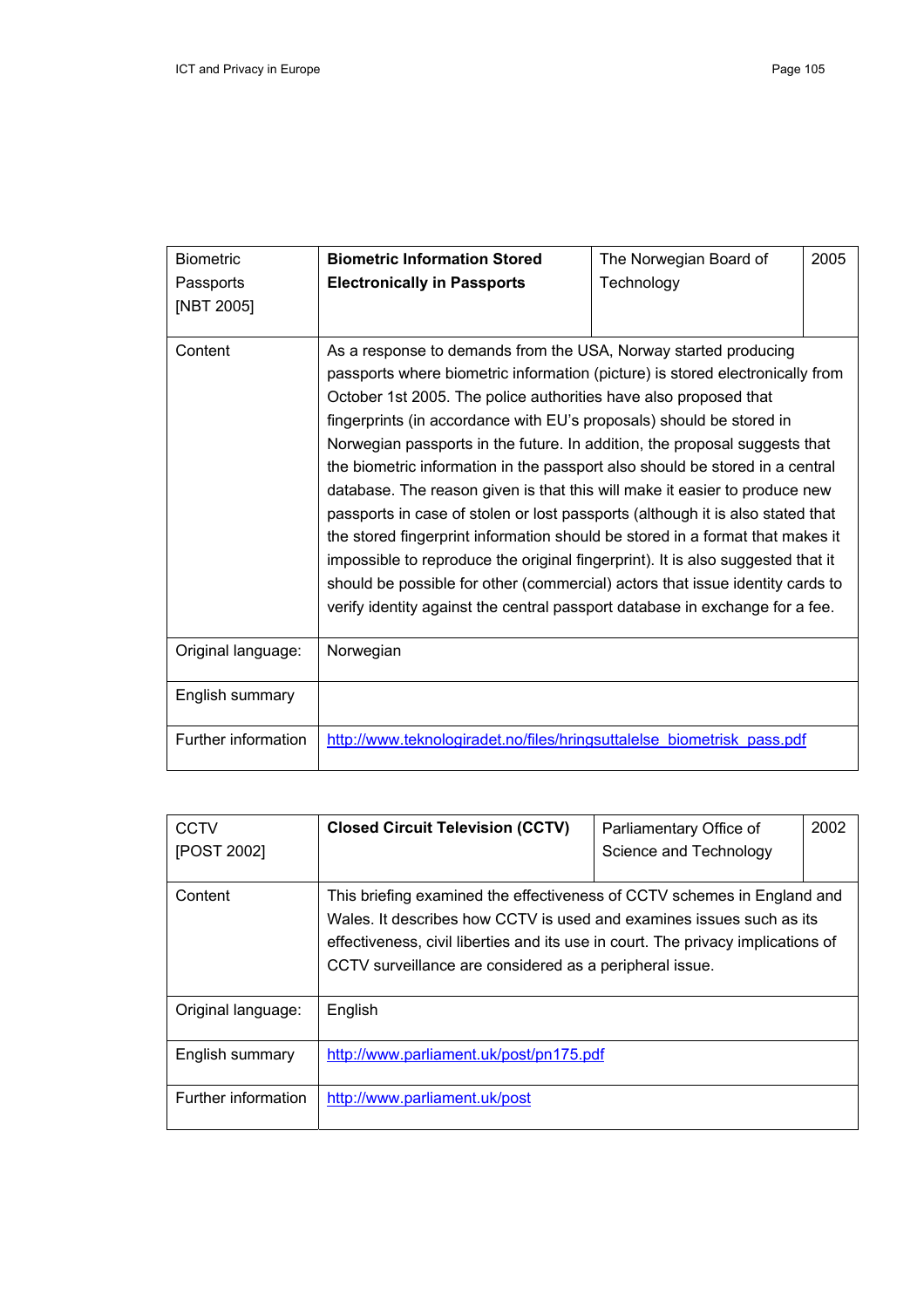| Citizens' card<br>[DBT 1994] | <b>Citizens' Card in Denmark</b>                                                                                                                                                                                                                                                                                                                                                                                                                                                                                                                                                                                                         | The Danish Board of<br>Technology | 1994 |
|------------------------------|------------------------------------------------------------------------------------------------------------------------------------------------------------------------------------------------------------------------------------------------------------------------------------------------------------------------------------------------------------------------------------------------------------------------------------------------------------------------------------------------------------------------------------------------------------------------------------------------------------------------------------------|-----------------------------------|------|
| Content                      | In 1994 the DBT conducted a consensus conference aimed at exploring the<br>opinions of lay people towards the introduction of a "citizens card" - a smart<br>card with a build in microcomputer with a variety of applications and with<br>potentials for eGovernment. At the time, a plastic card had just been<br>introduced which contained some information about the cardholder, such as<br>name, address, civil registration number and doctor's name. The<br>introduction of this card, which itself had only limited potential, fuelled a<br>debate about the potential of a "smart card" with a wider range of<br>applications. |                                   |      |
| Original language:           | Danish                                                                                                                                                                                                                                                                                                                                                                                                                                                                                                                                                                                                                                   |                                   |      |
| English summary              |                                                                                                                                                                                                                                                                                                                                                                                                                                                                                                                                                                                                                                          |                                   |      |
| Further information          | http://www.tekno.dk/subpage.php3?article=265&toppic=kategori7&language<br>$=$ dk                                                                                                                                                                                                                                                                                                                                                                                                                                                                                                                                                         |                                   |      |

| Citizens' card<br>[ITA 2002] | Data Prevention in Practice -<br>Citizen's Card                                                                                                                                                                                                                                                         | Austrian Institute for<br><b>Technology Assessment</b> | 2002 |
|------------------------------|---------------------------------------------------------------------------------------------------------------------------------------------------------------------------------------------------------------------------------------------------------------------------------------------------------|--------------------------------------------------------|------|
|                              |                                                                                                                                                                                                                                                                                                         |                                                        |      |
| Content                      | The purpose of this sub-project was to analyse the impacts of an ongoing<br>project in the field of e-government. The concept in discussion was a<br>citizens' card. It is an open concept, which describes the basic requirements<br>for secure communication between public authorities and citizens. |                                                        |      |
| Original language:           | German                                                                                                                                                                                                                                                                                                  |                                                        |      |
| English summary              | http://www.oeaw.ac.at/ita/ebene4/e2-2a29.htm                                                                                                                                                                                                                                                            |                                                        |      |
| Further information          | http://www.oeaw.ac.at/ita/ebene4/d2-2a29.htm                                                                                                                                                                                                                                                            |                                                        |      |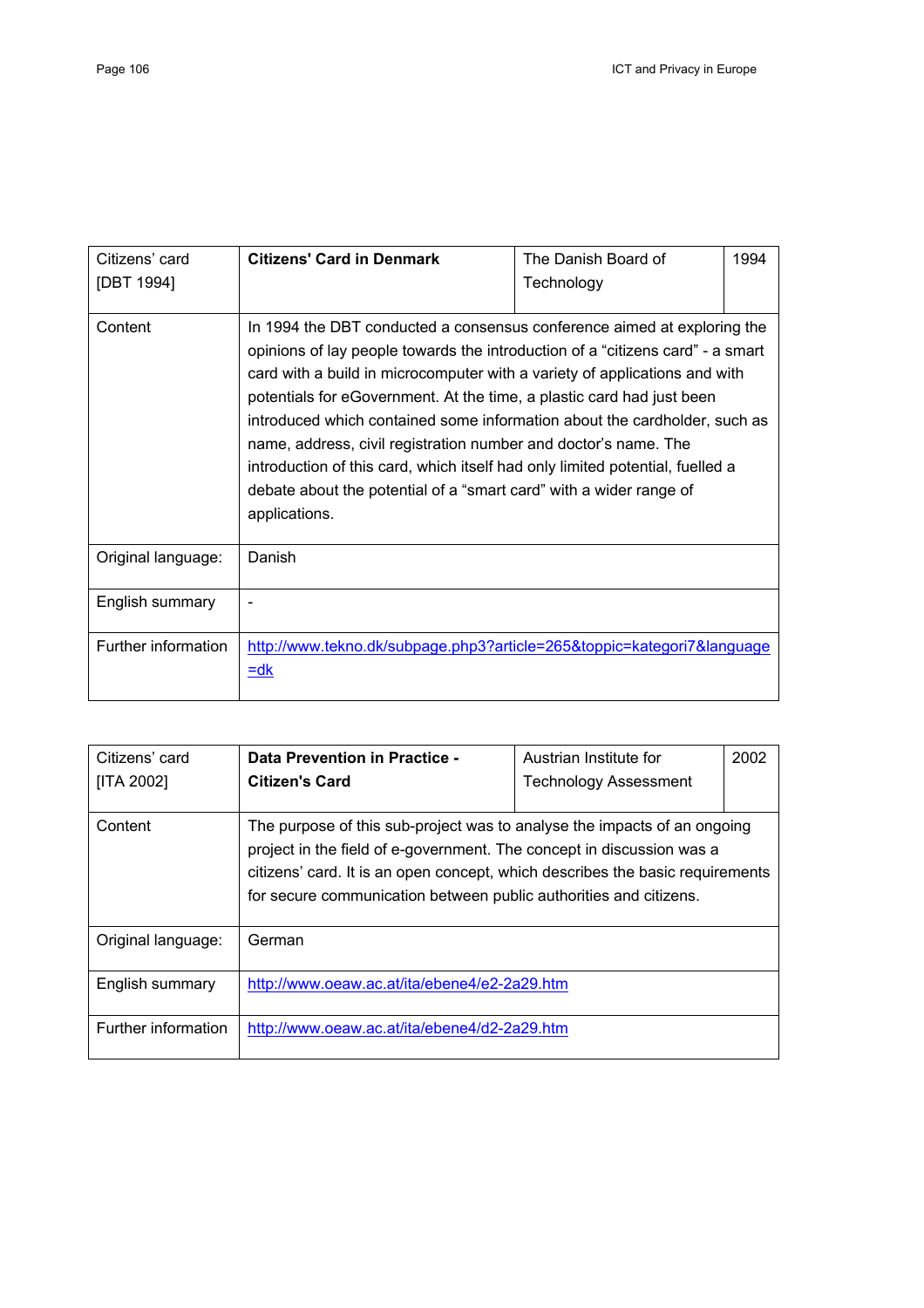| Colourful Flanders<br>[viWTA 2004] | <b>Colourful Flanders turns to grey</b>                                                                                                                                                                                                                                                                                                                                                                                                                                  | Flemish Institute for<br>Science and Technology<br>Assessment | 2004 |
|------------------------------------|--------------------------------------------------------------------------------------------------------------------------------------------------------------------------------------------------------------------------------------------------------------------------------------------------------------------------------------------------------------------------------------------------------------------------------------------------------------------------|---------------------------------------------------------------|------|
| Content                            | This study dealt with the interaction between two important trends in future<br>Western societies, i.e. the greying of society and the technology-induced<br>transformation of everyday life. It aimed at formulating a framework of policy<br>recommendations with regard to the elderly and ICT in 2030. To meet this<br>objective a three-phased methodology was developed, relying on methods<br>of participatory technology assessment and technology foresighting. |                                                               |      |
| Original language:                 | Dutch                                                                                                                                                                                                                                                                                                                                                                                                                                                                    |                                                               |      |
| English summary                    | Article to be published in Poesis & Praxis, spring 2006                                                                                                                                                                                                                                                                                                                                                                                                                  |                                                               |      |
| Further information                | www.viWTA.be                                                                                                                                                                                                                                                                                                                                                                                                                                                             |                                                               |      |

| Customer Data       | <b>Electronic Recording and</b>                                                                                                                                                                                                                                                                                                  | <b>TA-SWISS Centre for</b>   | 2000 |
|---------------------|----------------------------------------------------------------------------------------------------------------------------------------------------------------------------------------------------------------------------------------------------------------------------------------------------------------------------------|------------------------------|------|
| [TA-SWISS 2000]     | <b>Evaluation of Customer Data</b>                                                                                                                                                                                                                                                                                               | <b>Technology Assessment</b> |      |
|                     |                                                                                                                                                                                                                                                                                                                                  |                              |      |
| Content             | Not only authorities and research institutions gather and systematically<br>evaluate Data on us - In the course of many business transactions data is<br>electronically registered. The study analyzes what is done and could be<br>done with these data and what are the consequences or possible<br>consequences of their use. |                              |      |
| Original language:  | German                                                                                                                                                                                                                                                                                                                           |                              |      |
| English summary     | http://www.ta-swiss.ch/www-<br>remain/reports archive/publications/2000/38A kf glaeserne kunden.pdf                                                                                                                                                                                                                              |                              |      |
| Further information | http://www.ta-swiss.ch/www-<br>remain/projects archive/information society/glaeserner kunde e.htm                                                                                                                                                                                                                                |                              |      |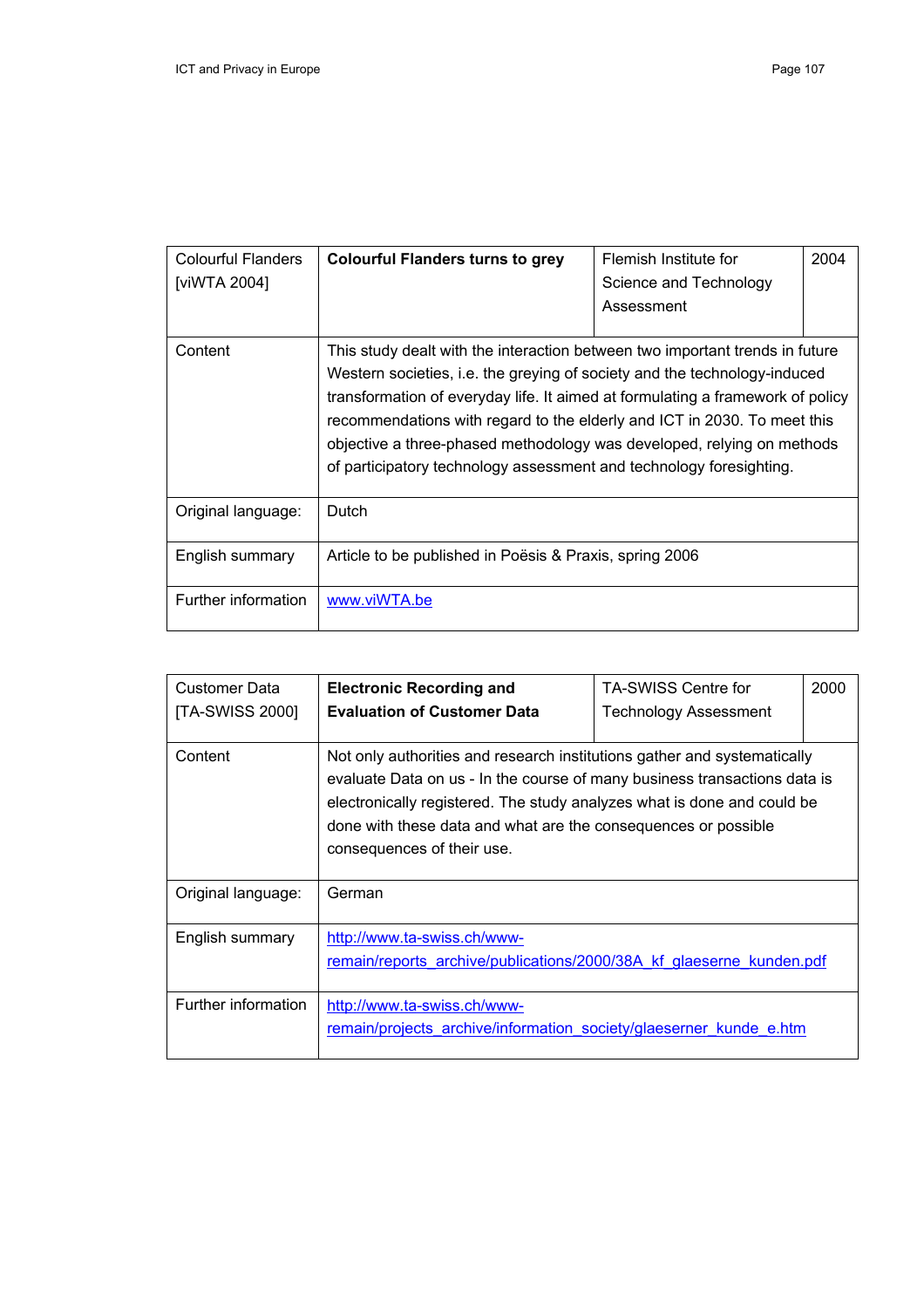| Data Mining [ITA<br>2002] | Data Prevention in Practice - Data<br><b>Analysis and Data Mining</b>                                                                                                                                                                                                                                                                                                                                                                                                                                                                                                                                                           | Austrian Institute for<br><b>Technology Assessment</b> | 2002 |
|---------------------------|---------------------------------------------------------------------------------------------------------------------------------------------------------------------------------------------------------------------------------------------------------------------------------------------------------------------------------------------------------------------------------------------------------------------------------------------------------------------------------------------------------------------------------------------------------------------------------------------------------------------------------|--------------------------------------------------------|------|
| Content                   | The aim of this sub-project was to discuss the impact of advanced data<br>analysis methods on privacy and data protection. The strongly increased<br>capabilities to extract information from large data pools by data mining<br>technologies are well known but so far rarely reflected in data protection<br>policy. The basic questions were the relation to current data protection<br>principles and regulations, the impact on individual responsibility for and<br>competence to the protection of the own privacy and the identification of<br>potential threats from widespread application of data mining techniques. |                                                        |      |
| Original language:        | German                                                                                                                                                                                                                                                                                                                                                                                                                                                                                                                                                                                                                          |                                                        |      |
| English summary           | http://www.oeaw.ac.at/ita/ebene4/e2-2a29.htm                                                                                                                                                                                                                                                                                                                                                                                                                                                                                                                                                                                    |                                                        |      |
| Further information       | http://www.oeaw.ac.at/ita/ebene4/d2-2a29.htm                                                                                                                                                                                                                                                                                                                                                                                                                                                                                                                                                                                    |                                                        |      |

| Data Prevention<br>[ITA 2002] | Data Prevention in Practice -<br><b>Individual and Societal</b><br>responsibility                                                                                                                                                                                                                                                                                                                                                                                                                                    | Austrian Institute for<br><b>Technology Assessment</b> | 2002 |
|-------------------------------|----------------------------------------------------------------------------------------------------------------------------------------------------------------------------------------------------------------------------------------------------------------------------------------------------------------------------------------------------------------------------------------------------------------------------------------------------------------------------------------------------------------------|--------------------------------------------------------|------|
| Content                       | The purpose of this project was to analyse to what extend individual<br>responsibility, legal norms, societal agreements and/or procedures of self-<br>regulation are necessary and practicable with regard to ensuring privacy in<br>the "Information Society". The study discussed the limits of individual<br>responsibility; it identified those areas in which consumer organisations,<br>policy makers and industry are required to reach voluntary or compulsory<br>agreements for the protection of privacy. |                                                        |      |
| Original language:            | German                                                                                                                                                                                                                                                                                                                                                                                                                                                                                                               |                                                        |      |
| English summary               | http://www.oeaw.ac.at/ita/ebene4/e2-2a29.htm                                                                                                                                                                                                                                                                                                                                                                                                                                                                         |                                                        |      |
| Further information           | http://www.oeaw.ac.at/ita/ebene4/d2-2a29.htm                                                                                                                                                                                                                                                                                                                                                                                                                                                                         |                                                        |      |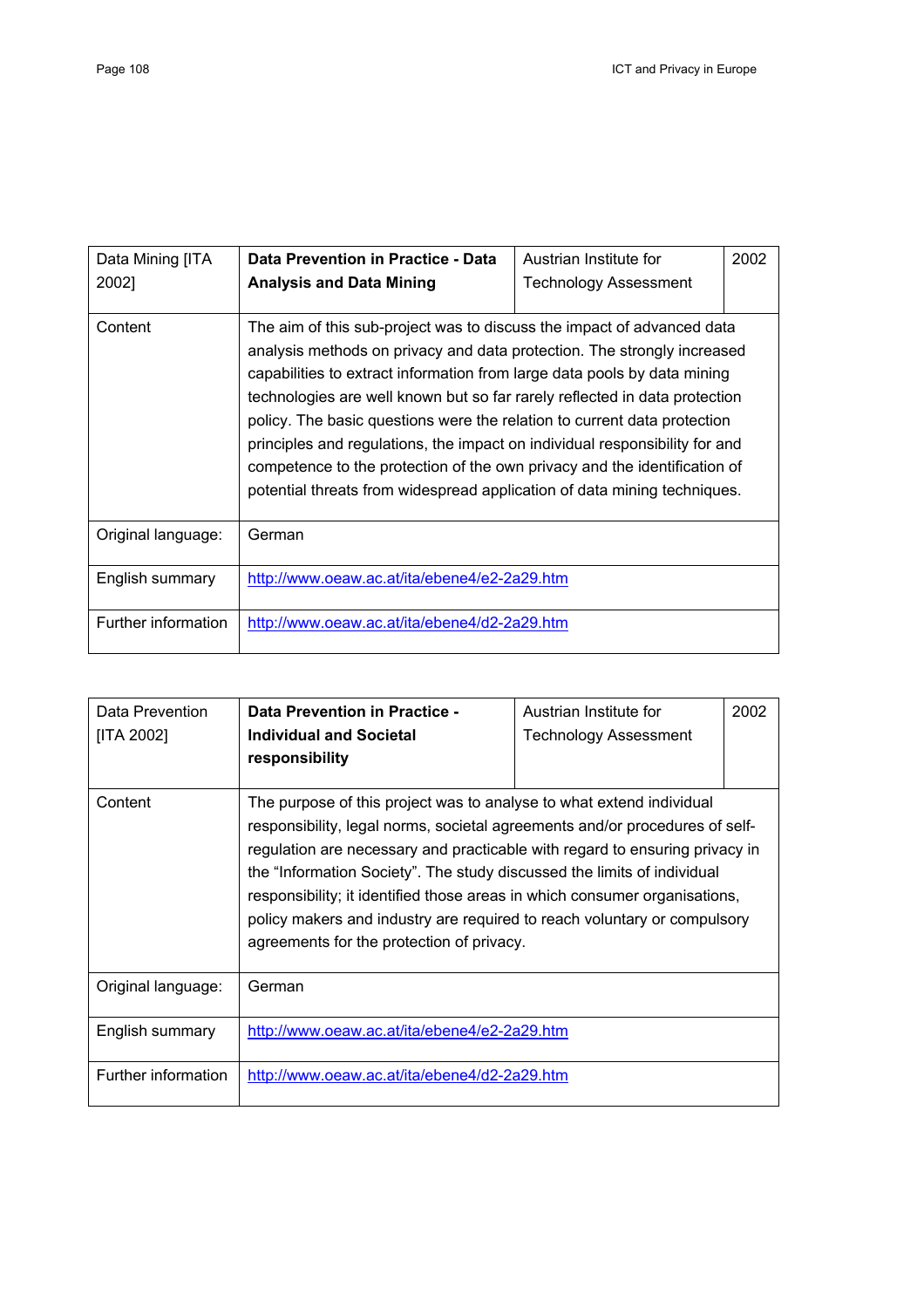| <b>DRM [NBT 2005]</b> | <b>Digital Rights Management (DRM)</b>                                                                                                                                                                                                                                                                                                                                                                                                                       | The Norwegian Board of<br>Technology | 2005 |
|-----------------------|--------------------------------------------------------------------------------------------------------------------------------------------------------------------------------------------------------------------------------------------------------------------------------------------------------------------------------------------------------------------------------------------------------------------------------------------------------------|--------------------------------------|------|
|                       |                                                                                                                                                                                                                                                                                                                                                                                                                                                              |                                      |      |
| Content               | The Norwegian Parliament has recently passed important amendments to<br>the Norwegian Copyright Act. The process to this point has been long, and<br>there have been many sidetracks, particularly related to the technologies<br>affected by the act – such as Music CDs, copy protection and MP3 players.<br>To help clear up some of the technical issues, The Norwegian Board of<br>Technology published a newsletter on technological measures and DRM. |                                      |      |
| Original language:    | Norwegian                                                                                                                                                                                                                                                                                                                                                                                                                                                    |                                      |      |
| English summary       | http://www.indicare.org/tiki-read article.php?articleId=121                                                                                                                                                                                                                                                                                                                                                                                                  |                                      |      |
| Further information   | http://www.teknologiradet.no/files/tek nyhetsbrev nr 9 copy4.pdf                                                                                                                                                                                                                                                                                                                                                                                             |                                      |      |

| Echelon<br>[NBT 2005] | International Surveillance and<br><b>Echelon</b>                                                                                                                                                                                                                                                                                                                                                                                          | The Norwegian Board of<br>Technology | 2005 |
|-----------------------|-------------------------------------------------------------------------------------------------------------------------------------------------------------------------------------------------------------------------------------------------------------------------------------------------------------------------------------------------------------------------------------------------------------------------------------------|--------------------------------------|------|
| Content               | International intelligence didn't stop when the cold war ended. The global<br>threat of terrorism shows that there is still need for such services. One of<br>the methods used is signal surveillance – bugging of different forms of<br>telecommunications.<br>The network Echelon has a special position, because it monitors non-<br>military communication, and thus is a threat to the privacy of both<br>individuals and companies. |                                      |      |
| Original language:    | Norwegian                                                                                                                                                                                                                                                                                                                                                                                                                                 |                                      |      |
| English summary       |                                                                                                                                                                                                                                                                                                                                                                                                                                           |                                      |      |
| Further information   | http://www.teknologiradet.no/files/elektroniske spor og personvern 19040<br>5 endelig.pdf,<br>http://www.teknologiradet.no/FullStory.aspx?m=213&amid=177                                                                                                                                                                                                                                                                                  |                                      |      |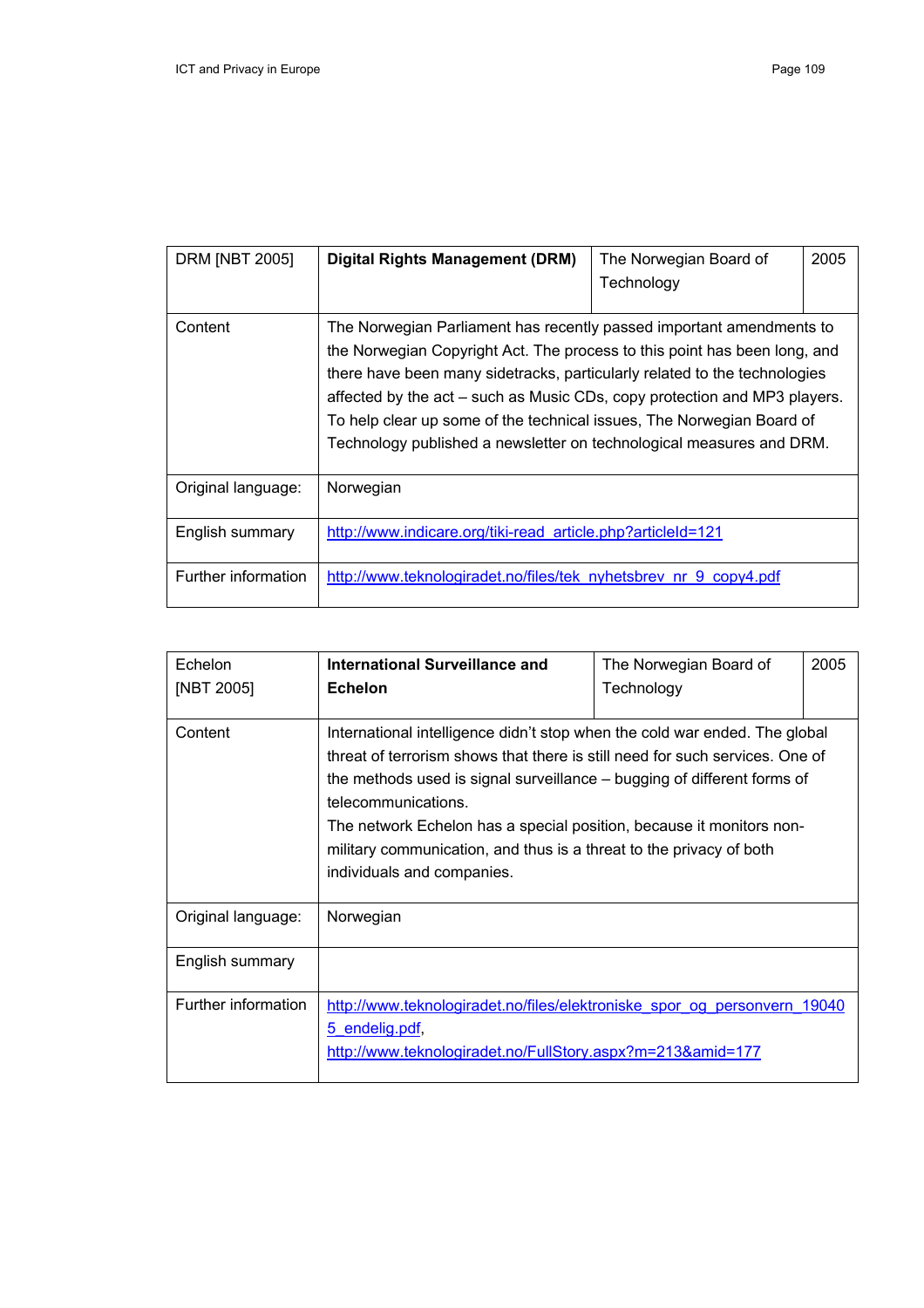| E-governance<br>[viWTA 2005] | <b>Privacy and E-governance</b>                                                                                                                                                                                                                                                                                                                                                                                                                                                                                                               | Flemish Institute for<br>Science and Technology<br>Assessment | 2005 |
|------------------------------|-----------------------------------------------------------------------------------------------------------------------------------------------------------------------------------------------------------------------------------------------------------------------------------------------------------------------------------------------------------------------------------------------------------------------------------------------------------------------------------------------------------------------------------------------|---------------------------------------------------------------|------|
| Content                      | This study deals with the rapidly growing and emerging field of E-<br>governance applications, i.e. e-government as well as e-democracy<br>applications. In both domains, privacy is a major issue. The general<br>question asked was if privacy in the field of e-governance was a particular<br>issue in the overall domain of privacy. The question was dealt within a<br>boundary analysis, consisting of a literature research and on the basis of<br>that research, a questionnaire was submitted to 32 (generally Flemish)<br>experts. |                                                               |      |
| Original language            | Dutch                                                                                                                                                                                                                                                                                                                                                                                                                                                                                                                                         |                                                               |      |
| English summary              |                                                                                                                                                                                                                                                                                                                                                                                                                                                                                                                                               |                                                               |      |
| Further information          | www.viWTA.be                                                                                                                                                                                                                                                                                                                                                                                                                                                                                                                                  |                                                               |      |

| e-Government<br>[DBT 2005] | Security, privacy and active<br>citizenship in eGovernment                                                                                                                                                                                                                                                                                                                                                                                                                                                                                                                                                                                        | The Danish Board of<br>Technology | 2005 |
|----------------------------|---------------------------------------------------------------------------------------------------------------------------------------------------------------------------------------------------------------------------------------------------------------------------------------------------------------------------------------------------------------------------------------------------------------------------------------------------------------------------------------------------------------------------------------------------------------------------------------------------------------------------------------------------|-----------------------------------|------|
| Content                    | A panel of experts investigated how we are to avoid a situation where<br>demands for efficiency and effectiveness in the public sector put citizens'<br>security and protection of privacy at risk. In the process the group arranged<br>two workshops, one for citizens and one for stakeholders. Through<br>consulting with a group of citizens, it became clear that the creation of an<br>infrastructure to exchange citizens' data must be matched with improved<br>transparency in public administration, as seen through the eyes of the<br>public. The expert group concluded their work in 3 general and 29 specific<br>recommendations. |                                   |      |
| Original language:         | Danish                                                                                                                                                                                                                                                                                                                                                                                                                                                                                                                                                                                                                                            |                                   |      |
| English summary            | http://www.tekno.dk/subpage.php3?article=1087&toppic=kategori11&langua<br>ge=uk&category=11                                                                                                                                                                                                                                                                                                                                                                                                                                                                                                                                                       |                                   |      |
| Further information        | http://www.tekno.dk/subpage.php3?article=1061&toppic=kategori7&languag<br>e=dk                                                                                                                                                                                                                                                                                                                                                                                                                                                                                                                                                                    |                                   |      |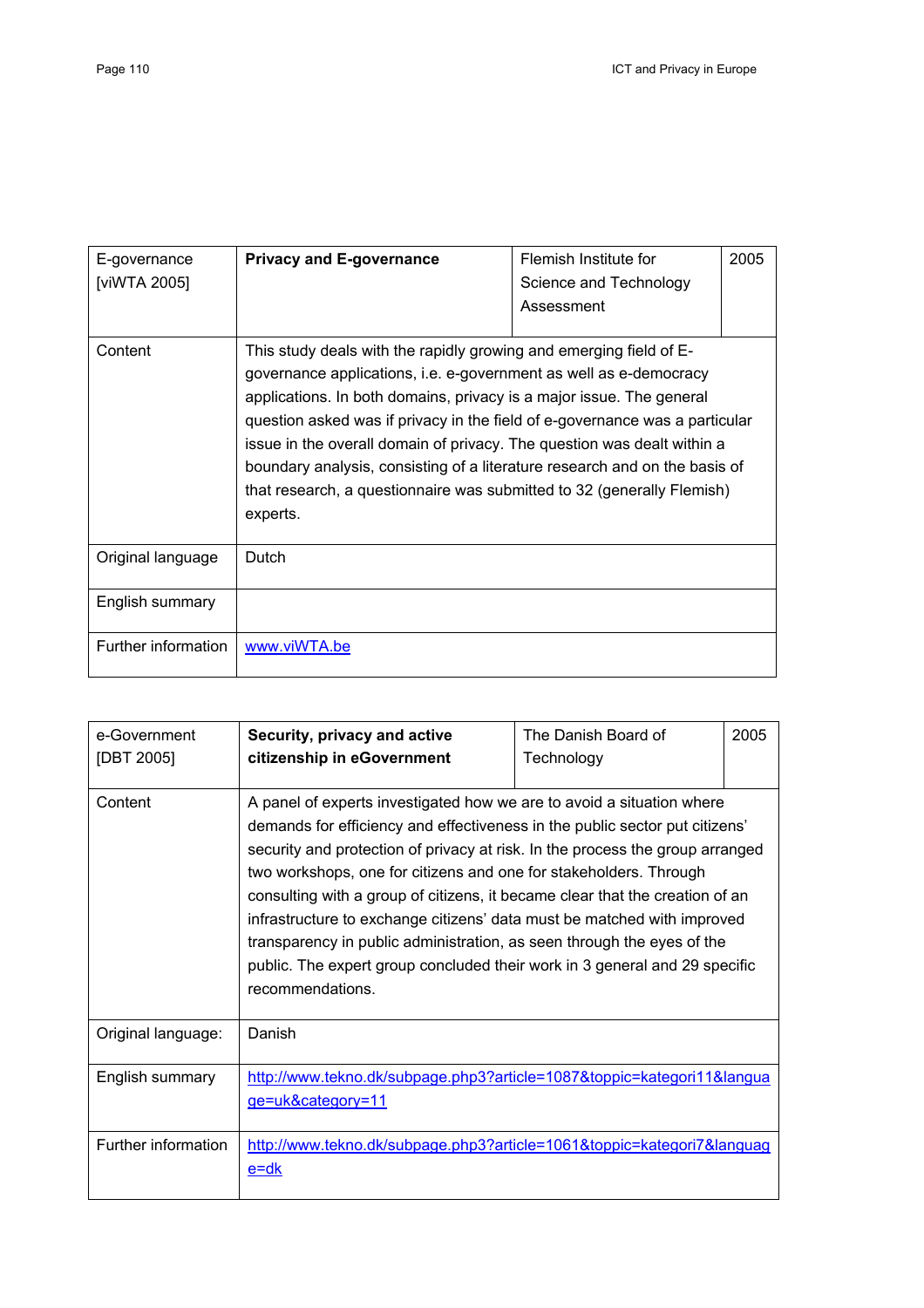| Electronic Health<br>Record [DBT 2002] | <b>Electronic Health Records</b>                                                                                                                                                                                                                                                                                                                                                                       | The Danish Board of<br>Technology | 2002 |
|----------------------------------------|--------------------------------------------------------------------------------------------------------------------------------------------------------------------------------------------------------------------------------------------------------------------------------------------------------------------------------------------------------------------------------------------------------|-----------------------------------|------|
| Content                                | The aim of this project, conducted between January and December 2002,<br>was to enable the citizen's assessment of the EHR, to give voice to their<br>wishes and their worries concerning the EHR, which is being implemented<br>in the Danish health care system. This was a participatory technology<br>assessment project involving consultation with a citizens' lay panel and an<br>expert panel. |                                   |      |
| Original language:                     | Danish                                                                                                                                                                                                                                                                                                                                                                                                 |                                   |      |
| English summary                        |                                                                                                                                                                                                                                                                                                                                                                                                        |                                   |      |
| Further information                    | http://www.tekno.dk/subpage.php3?article=666&toppic=kategori7&language<br>$=$ dk                                                                                                                                                                                                                                                                                                                       |                                   |      |

| <b>Electronic Privacy</b><br>[POST 2002] | <b>Electronic Privacy</b>                                                                                                                                                                                                               | Parliamentary Office of<br>Science and Technology | 2002 |
|------------------------------------------|-----------------------------------------------------------------------------------------------------------------------------------------------------------------------------------------------------------------------------------------|---------------------------------------------------|------|
| Content                                  | This note examines the potential for commercial organisations and the<br>public sector to infringe the privacy of digital communications, how the law<br>can protect such communications and the implications for Government<br>policy. |                                                   |      |
| Original language:                       | English                                                                                                                                                                                                                                 |                                                   |      |
| English summary                          | www.parliament.uk/post/pn183.pdf                                                                                                                                                                                                        |                                                   |      |
| Further information                      | http://www.parliament.uk/post                                                                                                                                                                                                           |                                                   |      |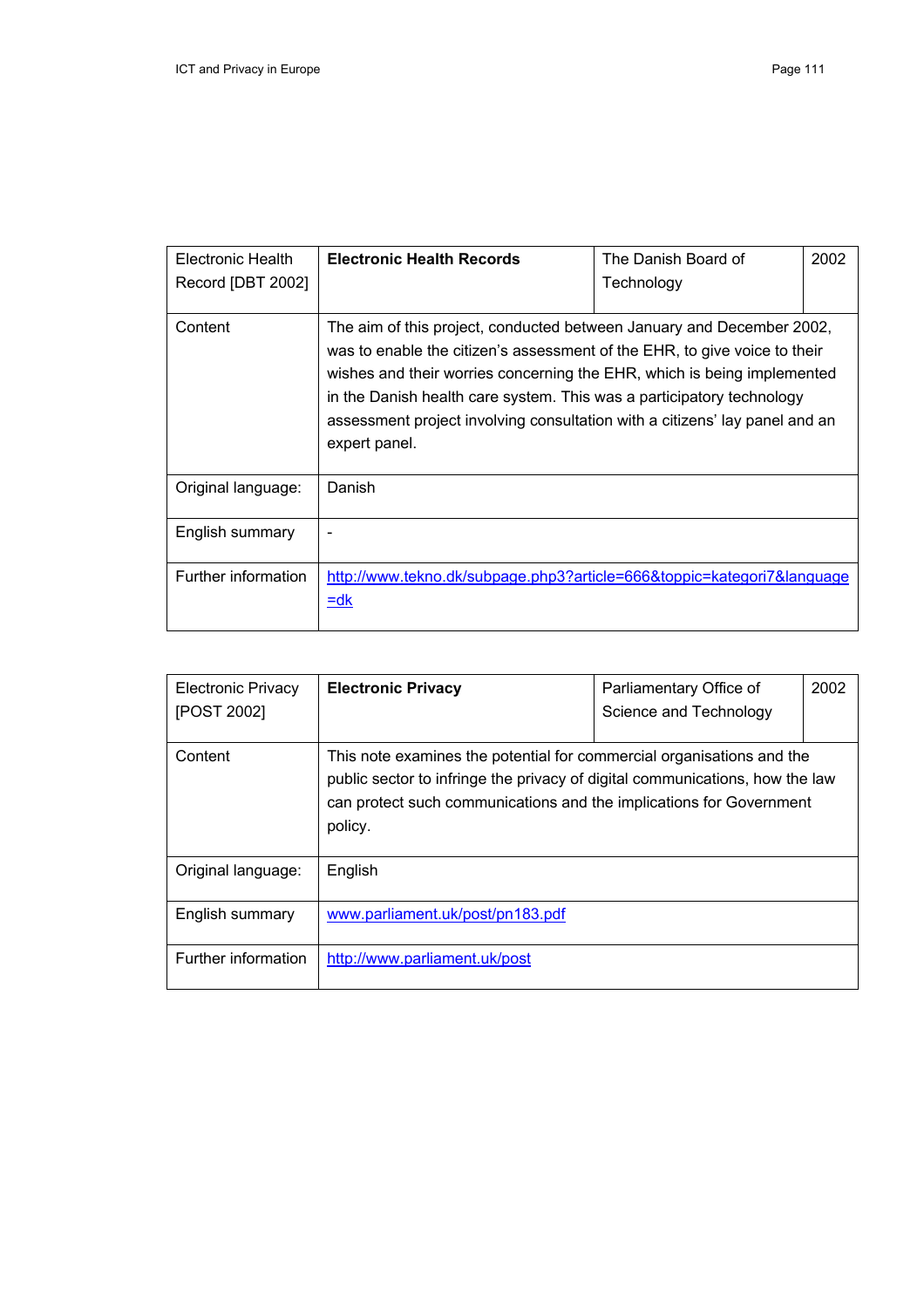| Electronic<br>surveillance<br>[DBT 2000] | <b>Consensus Conference on</b><br><b>Electronic Surveillance</b>                                                                                                                                                                                                                                                                                                                                                                                                                                                                                                           | The Danish Board of<br>Technology | 2000 |
|------------------------------------------|----------------------------------------------------------------------------------------------------------------------------------------------------------------------------------------------------------------------------------------------------------------------------------------------------------------------------------------------------------------------------------------------------------------------------------------------------------------------------------------------------------------------------------------------------------------------------|-----------------------------------|------|
| Content                                  | Citizens' assessment of electronic surveillance. The increase in electronic<br>surveillance and the related data collection and processing raises questions<br>of what societal development the citizens want to promote. When does<br>electronic surveillance create a feeling of security, and when does it go<br>beyond the individuals right to privacy? The conference is conducted as a<br>dialogue between experts and lay people and stretches over three days<br>where it is open to the public. The final document is passed on to the<br>members of Parliament. |                                   |      |
| Original language:                       | Danish                                                                                                                                                                                                                                                                                                                                                                                                                                                                                                                                                                     |                                   |      |
| English summary                          |                                                                                                                                                                                                                                                                                                                                                                                                                                                                                                                                                                            |                                   |      |
| Further information                      | http://www.tekno.dk/subpage.php3?article=354&toppic=kategori7&language<br>$=$ dk                                                                                                                                                                                                                                                                                                                                                                                                                                                                                           |                                   |      |

| <b>Electronic Traces</b><br>[NBT 2004] | <b>Electronic Traces and Privacy</b>                                                                                                                                                                                                                                                                                                                                                                                                                                                                                                                                            | The Norwegian Board of<br>Technology | 2004 |
|----------------------------------------|---------------------------------------------------------------------------------------------------------------------------------------------------------------------------------------------------------------------------------------------------------------------------------------------------------------------------------------------------------------------------------------------------------------------------------------------------------------------------------------------------------------------------------------------------------------------------------|--------------------------------------|------|
| Content                                | The objective of the project was to review the privacy-situation in Norway<br>related to modern ICTs. The project focussed in particular on electronic<br>traces made during the use of the internet and mobile phones. The project<br>involved working with a group of experts on areas related to privacy<br>(technical issues, law, social issues etc.), and included a focus group study<br>involving lay people. The project resulted in a repost published in April<br>(2004). A 4 page note to the Norwegian Parliament (Rådet til Tinget) was<br>published in May 2004. |                                      |      |
| Original language:                     | Norwegian                                                                                                                                                                                                                                                                                                                                                                                                                                                                                                                                                                       |                                      |      |
| English summary                        | http://www.teknologiradet.no/Electronic%20traces%20and%20privacy_sum<br>mary -EDms.pdf.file                                                                                                                                                                                                                                                                                                                                                                                                                                                                                     |                                      |      |
| Further information                    | http://www.teknologiradet.no/FullStory.aspx?m=213&amid=177                                                                                                                                                                                                                                                                                                                                                                                                                                                                                                                      |                                      |      |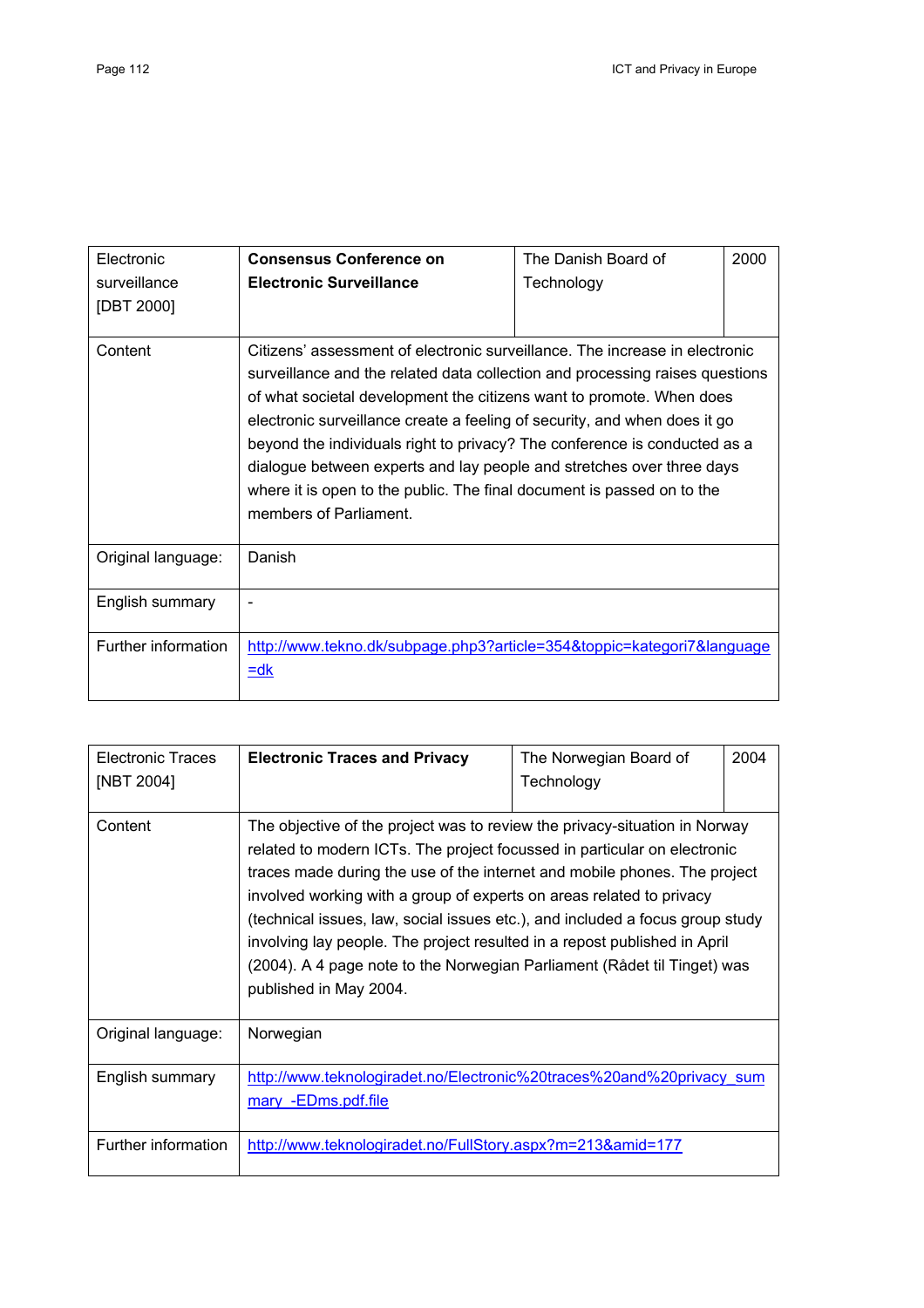| ICTs and the<br>Elderly [NBT 2000] | <b>Consensus Conference on ICTs</b><br>and the Elderly                                                                                                                                                                                                             | The Norwegian Board of<br>Technology | 2000 |
|------------------------------------|--------------------------------------------------------------------------------------------------------------------------------------------------------------------------------------------------------------------------------------------------------------------|--------------------------------------|------|
| Content                            | The objective of this Consensus Conference was to identify the specific<br>challenges connected with elderly people and information and<br>communication technology and to explore how possible positive effects can<br>be exploited and negative effects avoided. |                                      |      |
| Original language                  | Norwegian                                                                                                                                                                                                                                                          |                                      |      |
| English summary                    | Full report in English:<br>http://www.teknologiradet.no/ICT%20for%20elderly%20people wNGky.pdf.f<br><u>ile</u>                                                                                                                                                     |                                      |      |
| Further information                | http://www.teknologiradet.no/sluttrapport eldre og ikt copy MTPIE.pdf.file                                                                                                                                                                                         |                                      |      |

| The Municipality on<br>the Internet<br>[DBT 2000] | The Municipality on the Internet                                                                                                                                                                                                                                                                                                                                                                                                                       | The Danish Board of<br>Technology | 2000 |
|---------------------------------------------------|--------------------------------------------------------------------------------------------------------------------------------------------------------------------------------------------------------------------------------------------------------------------------------------------------------------------------------------------------------------------------------------------------------------------------------------------------------|-----------------------------------|------|
| Content                                           | The aim of the project was to shed light on citizens' wishes concerning<br>electronic information services, the possibilities of bringing about "better<br>service in the domain of information for the citizens" in tomorrow's digital<br>administration and at assessing these possibilities in the light of<br>requirements concerning security and openness. Conducted using a<br>combination of methods including focus groups and expert forums. |                                   |      |
| Original language:                                | Danish                                                                                                                                                                                                                                                                                                                                                                                                                                                 |                                   |      |
| English summary                                   | http://www.tekno.dk/subpage.php3?article=475&toppic=kategori11&languag<br>e=uk                                                                                                                                                                                                                                                                                                                                                                         |                                   |      |
| Further information                               | http://www.tekno.dk/subpage.php3?article=350&toppic=kategori7&language<br>$=$ dk                                                                                                                                                                                                                                                                                                                                                                       |                                   |      |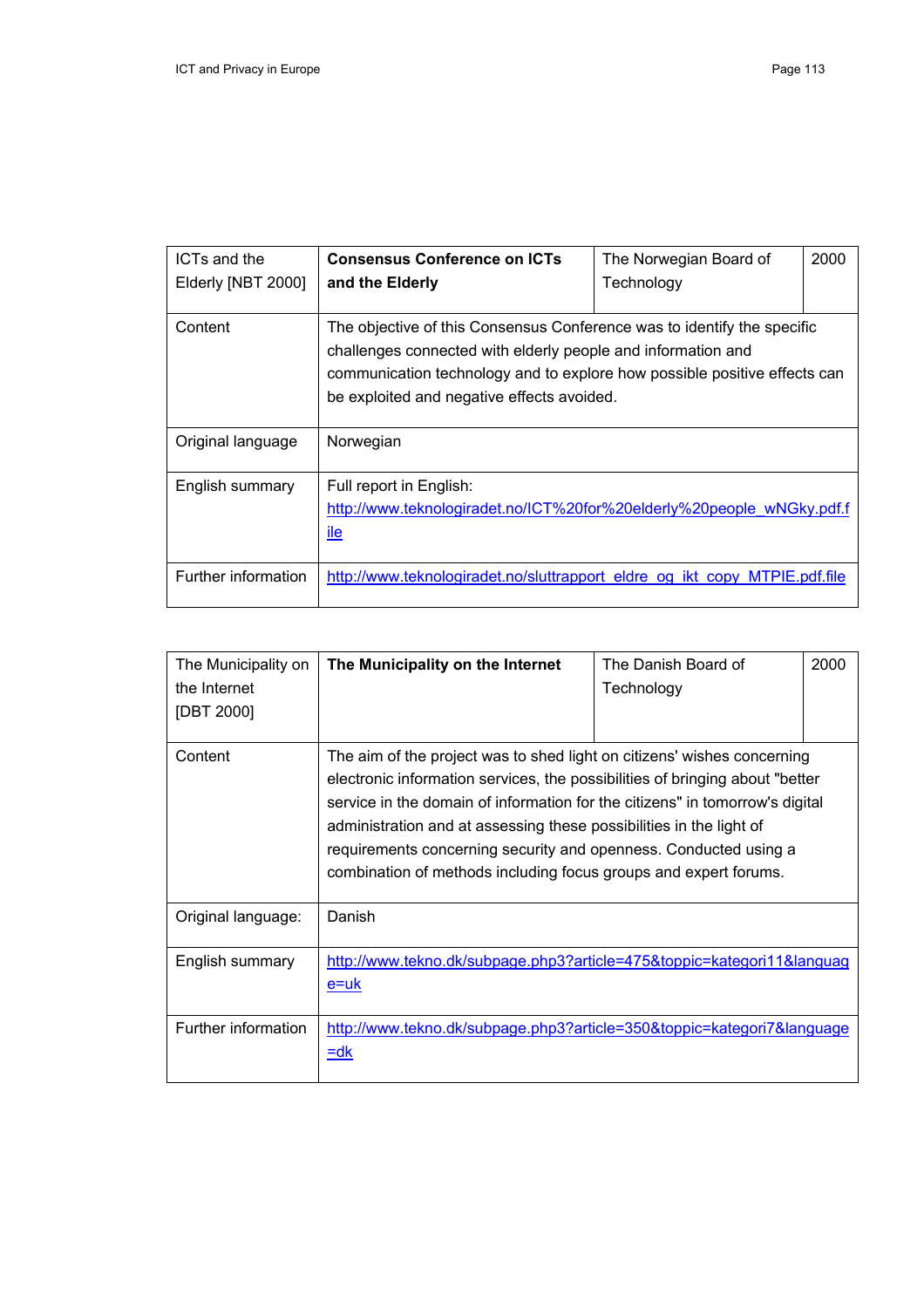| Patients' Records   | <b>Computer Based Patients'</b>                                                                                                                                                                                                                                                                                                                                                                                                                                                                                                                                                                                                                                                                                                              | <b>TA-SWISS Centre for</b>   | 2000 |
|---------------------|----------------------------------------------------------------------------------------------------------------------------------------------------------------------------------------------------------------------------------------------------------------------------------------------------------------------------------------------------------------------------------------------------------------------------------------------------------------------------------------------------------------------------------------------------------------------------------------------------------------------------------------------------------------------------------------------------------------------------------------------|------------------------------|------|
| [TA-SWISS 2000]     | <b>Records</b>                                                                                                                                                                                                                                                                                                                                                                                                                                                                                                                                                                                                                                                                                                                               | <b>Technology Assessment</b> |      |
| Content             | Computer-based patient records are electronically managed health records.<br>They are expected to be easier to manage than the often bulky files on<br>paper, more easily available and easier to access for analyses, be it for<br>scientific purposes, preventive medicine programs or for the insurance<br>companies. Furthermore, computer-based patient records mean that further<br>uses of telemedicine can be envisaged. Notwithstanding these advantages,<br>however, potential risks, principally from the point of view of data protection<br>and IT securiy, must also be considered when the system is introduced.<br>The report provides detailed information about advantages and risks of<br>computer-based patient records. |                              |      |
| Original language:  | German                                                                                                                                                                                                                                                                                                                                                                                                                                                                                                                                                                                                                                                                                                                                       |                              |      |
| English summary     | http://www.ta-swiss.ch/www-<br>support/reportlists/reports temp/ta 36a kurz e.pdf                                                                                                                                                                                                                                                                                                                                                                                                                                                                                                                                                                                                                                                            |                              |      |
| Further information | http://www.ta-swiss.ch/www-<br>remain/projects archive/information society/digital patient e.htm                                                                                                                                                                                                                                                                                                                                                                                                                                                                                                                                                                                                                                             |                              |      |

| Privacy in Austria  | <b>Endangered Privacy in Austria</b>                                         | Austrian Institute for       | 2000 |
|---------------------|------------------------------------------------------------------------------|------------------------------|------|
| [ITA 2000]          |                                                                              | <b>Technology Assessment</b> |      |
|                     |                                                                              |                              |      |
| Content             | The purpose of this project was to analyse the data collections and          |                              |      |
|                     | processing which exist of an "average Austrian"; the results served as basic |                              |      |
|                     | input for the "Privacy Research Programme" of ITA and as information for     |                              |      |
|                     | the consumer protection department of the Austrian Chamber of labour. The    |                              |      |
|                     | basic questions were which data are being collected by whom and what         |                              |      |
|                     | threats may result from these data pools in a dynamic perspective.           |                              |      |
|                     |                                                                              |                              |      |
| Original language:  | German                                                                       |                              |      |
|                     |                                                                              |                              |      |
| English summary     | http://www.oeaw.ac.at/ita/ebene4/e2-2a24.htm                                 |                              |      |
|                     |                                                                              |                              |      |
| Further information | http://www.oeaw.ac.at/ita/ebene4/d2-2a24.htm                                 |                              |      |
|                     |                                                                              |                              |      |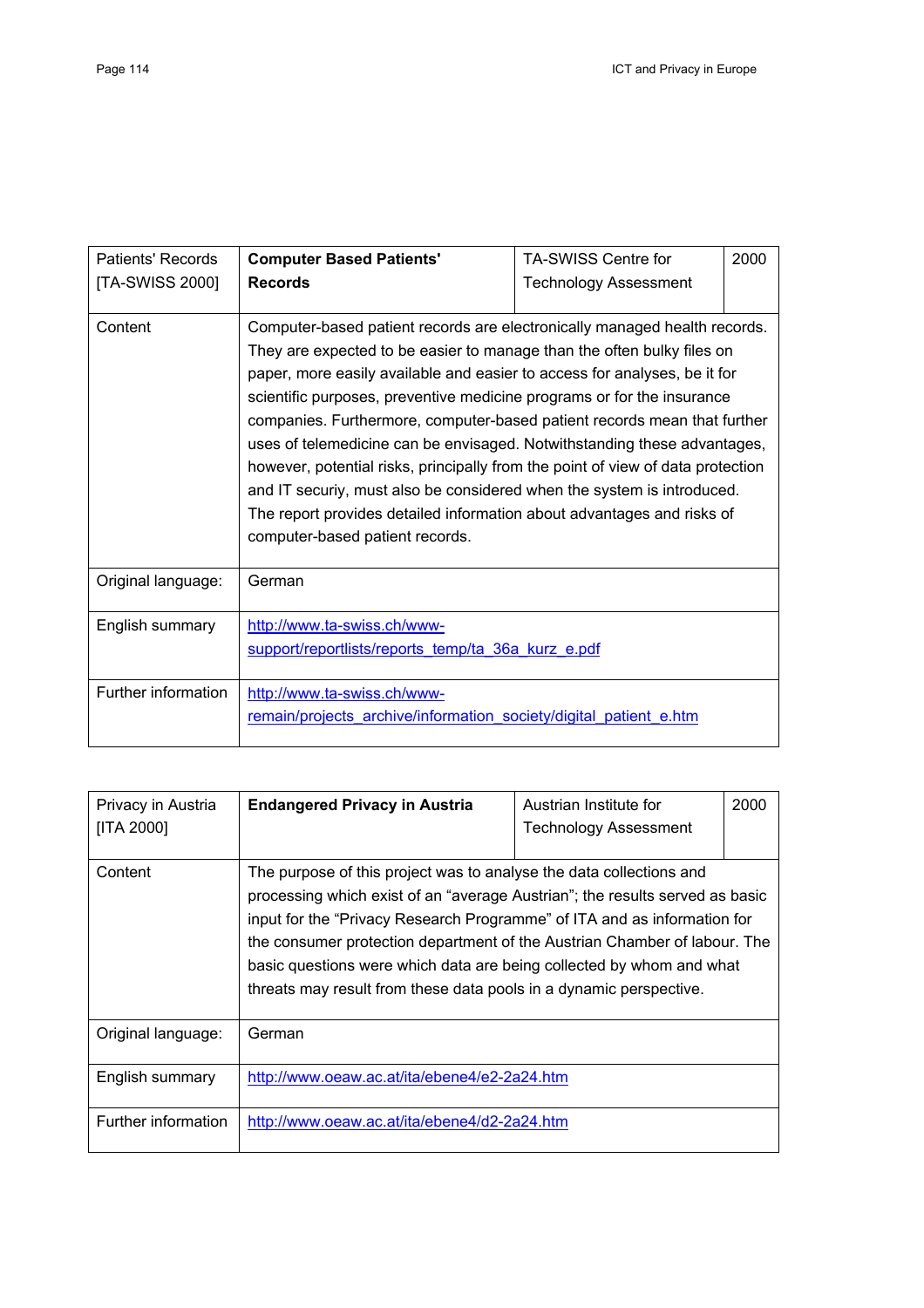| Pervasive           | The precautionary principle in the                                           | <b>TA-SWISS Centre for</b>   | 2003 |
|---------------------|------------------------------------------------------------------------------|------------------------------|------|
| Computing [TA-      | information society - effects of                                             | <b>Technology Assessment</b> |      |
| <b>SWISS 2003]</b>  | pervasive computing on health                                                |                              |      |
|                     | and environment                                                              |                              |      |
|                     |                                                                              |                              |      |
| Content             | Information and communication technologies are constantly opening up         |                              |      |
|                     | new horizons. Current research endeavours are aimed at putting men and       |                              |      |
|                     | machines comprehensively and continuously on line, a situation often         |                              |      |
|                     | described as pervasive - or ubiquitous - computing. However, the             |                              |      |
|                     | undeniable benefits of these new technological developments and their        |                              |      |
|                     | economic potential run the risk of being offset by unwanted side effects.    |                              |      |
|                     | This study presents the outlook for the evolution of pervasive computing. It |                              |      |
|                     | assess the risks and the benefits which developments in pervasive            |                              |      |
|                     | computing augur in terms of health and the environment, debating this issue  |                              |      |
|                     | in the light of the principle of precaution.                                 |                              |      |
|                     |                                                                              |                              |      |
| Original language:  | German (translation in English available)                                    |                              |      |
|                     |                                                                              |                              |      |
| English summary     | http://www.ta-swiss.ch/www-                                                  |                              |      |
|                     | remain/reports archive/publications/2003/TA 46A 2003 english.pdf             |                              |      |
|                     |                                                                              |                              |      |
| Further information | http://www.ta-swiss.ch/www-                                                  |                              |      |
|                     | remain/projects archive/information society/pervasive e.htm                  |                              |      |
|                     |                                                                              |                              |      |

| <b>Private Internet</b><br>Use [ITA 2002] | Data Prevention in Practice -<br><b>Private Internet use</b>                                                                                                                                                                                                                                                                                                                                                                                                                                                                                                                                                                                                               | Austrian Institute for<br><b>Technology Assessment</b> | 2002 |
|-------------------------------------------|----------------------------------------------------------------------------------------------------------------------------------------------------------------------------------------------------------------------------------------------------------------------------------------------------------------------------------------------------------------------------------------------------------------------------------------------------------------------------------------------------------------------------------------------------------------------------------------------------------------------------------------------------------------------------|--------------------------------------------------------|------|
| Content                                   | The purpose of this project was to analyse the suitability for daily use of<br>recommendations given to individual users for the protection of their privacy<br>when using the Internet. These recommendations range from austerity in<br>the provision of personal data to the application and use of PETs (Privacy<br>Enhancing Technologies). The aim was to critically reflect the advice<br>usually provided in own and other studies, searching for a possible reason<br>for the observed divergence between expressed concerns about privacy<br>and actual behaviour and identifying areas where individual responsibility<br>cannot sufficiently preserve privacy. |                                                        |      |
| Original language:                        | German                                                                                                                                                                                                                                                                                                                                                                                                                                                                                                                                                                                                                                                                     |                                                        |      |
| English summary                           | http://www.oeaw.ac.at/ita/ebene4/e2-2a29.htm                                                                                                                                                                                                                                                                                                                                                                                                                                                                                                                                                                                                                               |                                                        |      |
| Further information                       | http://www.oeaw.ac.at/ita/ebene4/d2-2a29.htm                                                                                                                                                                                                                                                                                                                                                                                                                                                                                                                                                                                                                               |                                                        |      |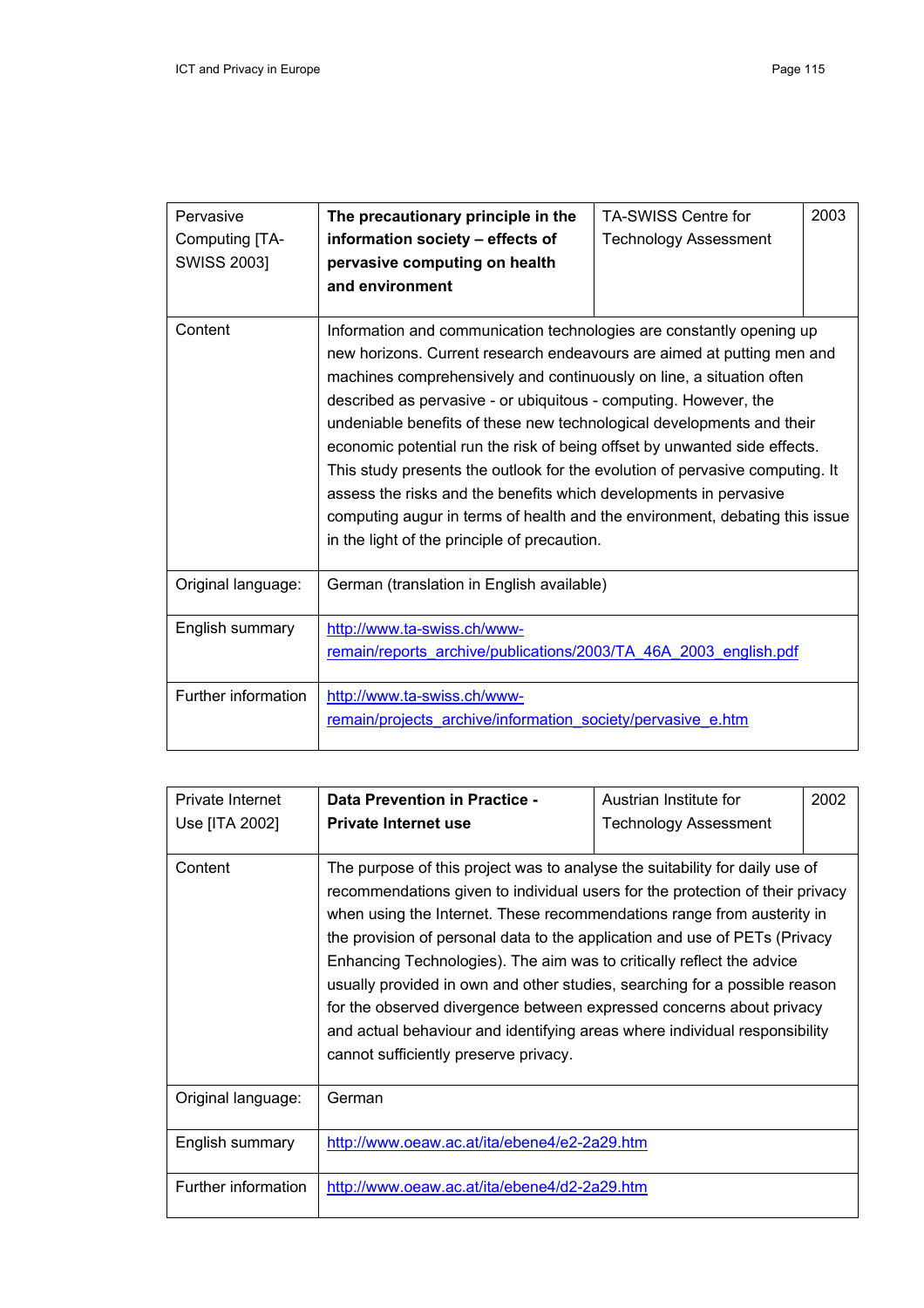| <b>RFID</b><br>[POST 2004] | <b>Radio Frequency Identification</b><br>(RFID)                                                                                                                                                                          | Parliamentary Office of<br>Science and Technology | 2004 |
|----------------------------|--------------------------------------------------------------------------------------------------------------------------------------------------------------------------------------------------------------------------|---------------------------------------------------|------|
| Content                    | This briefing provides an overview of RFID technology, its current and<br>prospective uses, and outlines the factors limiting its uptake. It discusses<br>measures being taken to address growing concerns over privacy. |                                                   |      |
| Original language:         | English                                                                                                                                                                                                                  |                                                   |      |
| English summary            | http://www.parliament.uk/documents/upload/POSTpn225.pdf                                                                                                                                                                  |                                                   |      |
| Further information        | http://www.parliament.uk/post                                                                                                                                                                                            |                                                   |      |

| Telecom and         | <b>Endangered Privacy in Austria -</b>                                                                                                                                                                                                                                                                                                                                                                                                                                                                  | Austrian Institute for       | 2000 |
|---------------------|---------------------------------------------------------------------------------------------------------------------------------------------------------------------------------------------------------------------------------------------------------------------------------------------------------------------------------------------------------------------------------------------------------------------------------------------------------------------------------------------------------|------------------------------|------|
| Internet [ITA 2000] | <b>Excursus Telecom and Internet</b>                                                                                                                                                                                                                                                                                                                                                                                                                                                                    | <b>Technology Assessment</b> |      |
| Content             | During the empirical analysis of data collections and processing which exist<br>about an "average Austrian" (see Privacy in Austria [ITA 2000]) the use of<br>fixed and mobile telecommunication services and of the Internet were<br>identified as critical areas generating large volumes of data. The basic<br>assignment of this excursus was to describe the threats for personal privacy<br>resulting from these technologies and to develop strategies how individuals<br>can avoid these risks. |                              |      |
| Original language:  | German                                                                                                                                                                                                                                                                                                                                                                                                                                                                                                  |                              |      |
| English summary     | http://www.oeaw.ac.at/ita/ebene4/e2-2a24.htm                                                                                                                                                                                                                                                                                                                                                                                                                                                            |                              |      |
| Further information | http://www.oeaw.ac.at/ita/ebene4/d2-2a24.htm                                                                                                                                                                                                                                                                                                                                                                                                                                                            |                              |      |